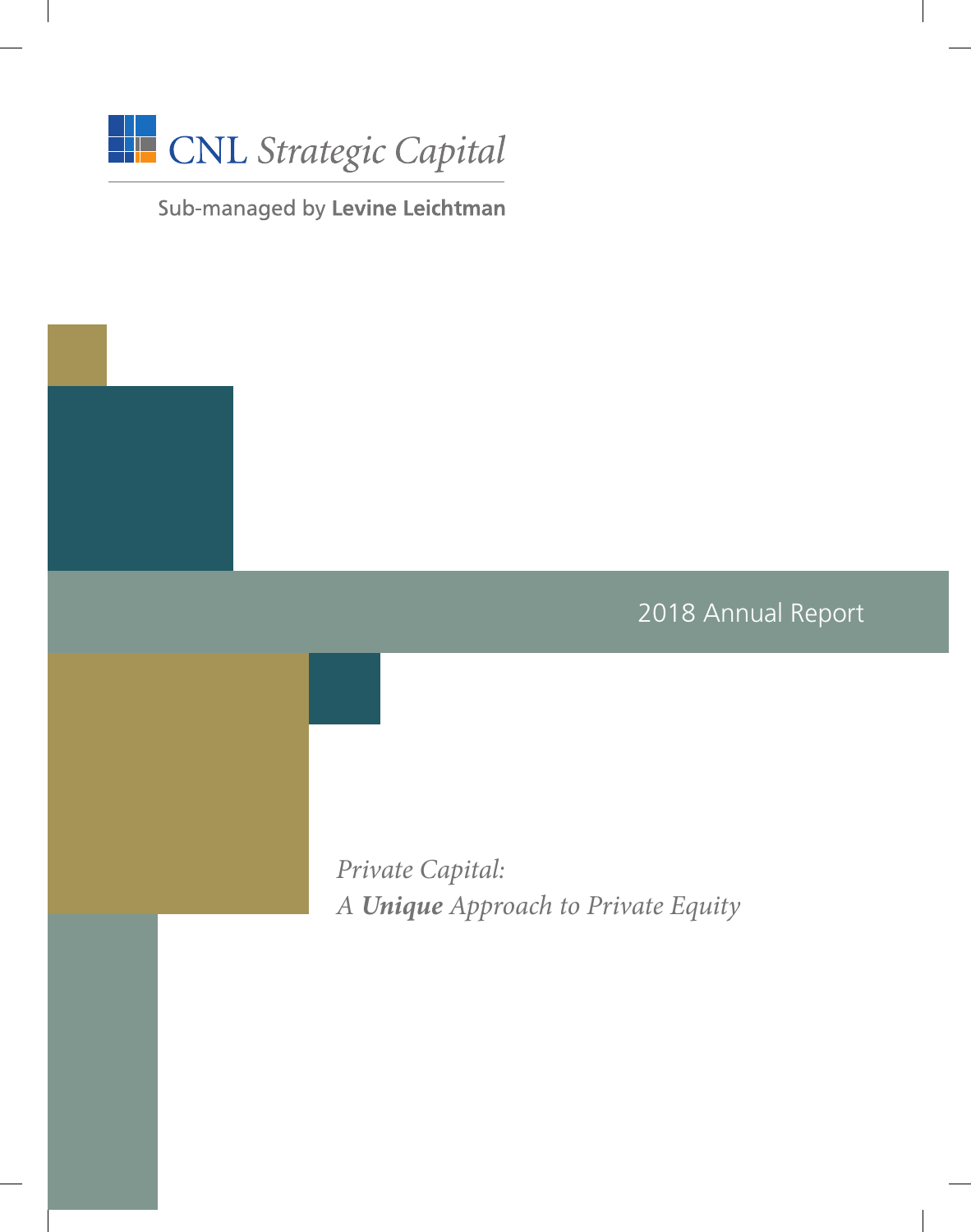*"Our total return performance compared favorably to stock and bond market indices, the majority of which ended the year in negative territory."*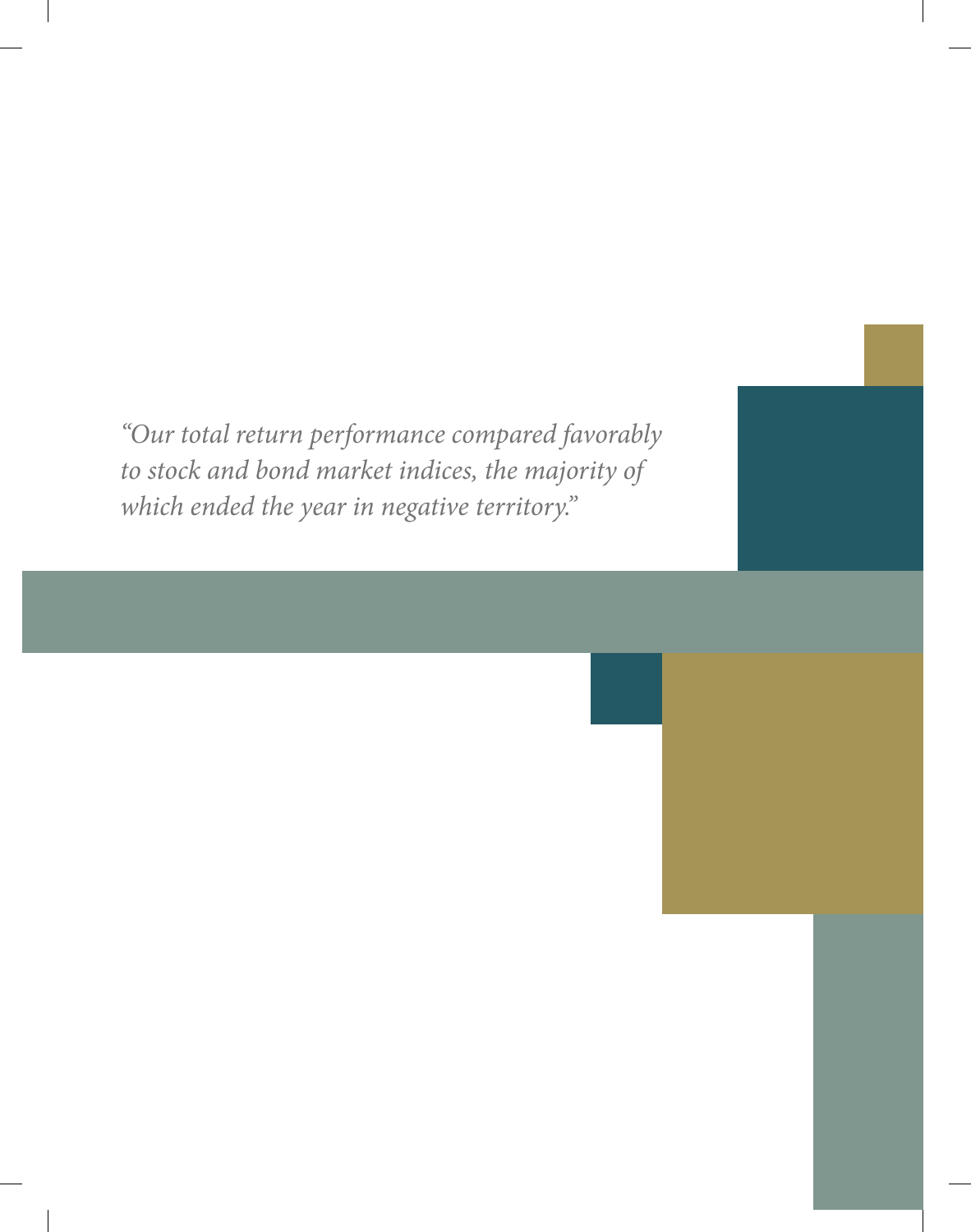

Sub-managed by Levine Leichtman

# To Our Shareholders

2018 was an exciting year for the company as it commenced operations and marked its first year of raising and deploying capital through the partnership of CNL Financial Group and Levine Leichtman Capital Partners. We created CNL Strategic Capital — a private capital company with a unique approach to private equity — to own a controlling equity stake in growing private businesses. Our goal is to provide investors long-term growth and monthly income that is less subject to the day-to-day movement of stocks and bonds. We believe investing in these private businesses can help our shareholders diversify their portfolio, and potentially reduce the impact of market volatility when included in a traditional investment strategy.

# **The Year in Review**

During 2018, we raised \$96.9 million from our private and public offerings and utilized funds to acquire two portfolio companies, Lawn Doctor and Polyform Products, for approximately \$76.8 million. We are pleased with their performance during our first year of operations.

We received total interest and dividend income of approximately \$6.8 million from our two portfolio companies. Of that amount, approximately \$3.5 million in interest and dividend income was from Lawn Doctor, representing a 7.7 percent cash yield on our investment of approximately \$45.5 million for the year ended 2018. Polyform provided approximately \$3.2 million in interest and dividend income, which was a 10.1 percent cash yield on our investment of approximately \$31.3 million.

For 2018, we experienced growth in our net asset valuations and together with distributions paid, shareholders achieved a total investment return of 10.9 percent, 9.9 percent, 9.6 percent, 7.9 percent and 6.2 percent, for Class FA, Class I,

Class A, Class T and Class D shares, respectively. The rate of return per share is not annualized and varies per share class based on when the first shareholder was admitted. The first shareholder was admitted between February and June 2018, depending on the share class. The returns are prior to any applicable sales load and assume that a shareholder reinvested their distributions. For additional details on our return information for the year ended 2018, please see our financial highlights table and sources of our distributions in Notes 6 and 11 in the accompanying Annual Report on Form 10-K.

Our total return performance compared favorably to stock and bond market indices, the majority of which ended the year in negative territory. The S&P 500 ended 2018 down 6.2 percent and the Dow Jones Industrial Average ended the year down 5.6 percent, both having their worst year of performance since the Great Recession of 2008. CNL Strategic Capital aims to provide a less-correlated income and return stream versus public market investments.

# **Portfolio Update**

As we source new deal opportunities, we look for durable and growing companies with revenues of \$25 million to \$250 million, and with a competitive advantage of being led by a management team with a meaningful equity stake in their businesses. This approach is well-represented by our two portfolio companies acquired through our partnership with Levine Leichtman.

# **Lawn Doctor**

Lawn Doctor is a leading franchisor of residential lawn care programs and services. The Lawn Doctor franchisee unit base grew from 545 as of Dec. 31, 2017, to 578 as of Dec. 31, 2018. The company had its best year of performance in 2018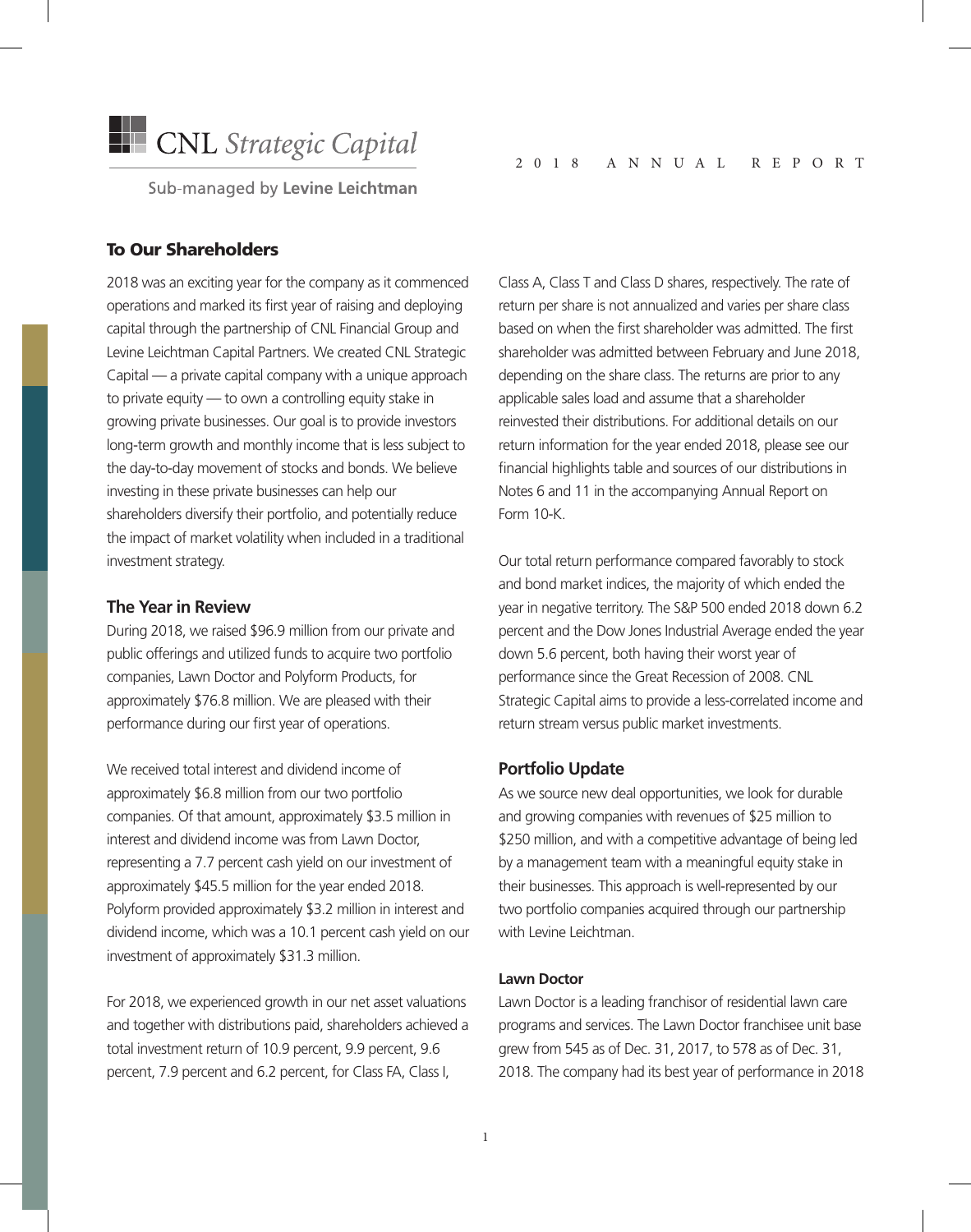# **CNL** Strategic Capital

# Sub-managed by Levine Leichtman

in terms of system-wide revenue which exceeded \$130 million, new units opened, and customer retention. Lawn Doctor has consistently been ranked as a top franchise opportunity for 40 years by Entrepreneur Magazine in their "Top Franchisee 500" list and was recently ranked No. 58. They join four other brands, including McDonalds and Dunkin that have been on the list for 40 years, ranking Lawn Doctor alongside the top franchise businesses and brands in the world. Great opportunities exist to expand the Lawn Doctor franchise without cluttering the existing system, and we continue to look at other home services to augment Lawn Doctor's platform of offerings.

# **Polyform Products**

Polyform is a leading worldwide developer, manufacturer and marketer of polymer clay products. Through its two primary brands, Sculpey® and Premo!®, Polyform sells a comprehensive line of premium craft products to a diverse mix of customers in over 16,000 retail locations in 48 countries. We are optimistic about the outlook for Polyform, which remains positive with strategies to drive top-line revenue growth, expand margins, add new customers, and maximize its e-commerce and digital marketing platform.

# **The Road Ahead**

We believe our pipeline remains robust and each week we see new business opportunities that could be good candidates for ownership by CNL Strategic Capital. We are encouraged by that and continue to be calculated in our approach as we remain focused on positioning the portfolio for long-term success. American businesses are strong and growing with over 80,000 companies in our targeted range that may either need growth capital or capital to exit a founder who is no longer involved in the day-to-day management of the business.

#### 2018 ANNUAL REPORT

We are immensely proud of CNL Strategic Capital and hopeful that 2019 will continue to yield positive results for our shareholders. Thank you for trusting CNL and Levine Leichtman to be stewards of your capital as we execute on our strategy to acquire and grow controlling positions in durable, high cash-flowing businesses. We look forward to our continued partnership and your support.

pamer M. Seneff

**James M. Seneff, Jr.** Chairman of the Board

World

**Chirag J. Bhavsar** Chief Executive Officer

*Please refer to our annual report on Form 10-K for a discussion of risks and the use of forward-looking statements contained in this letter.*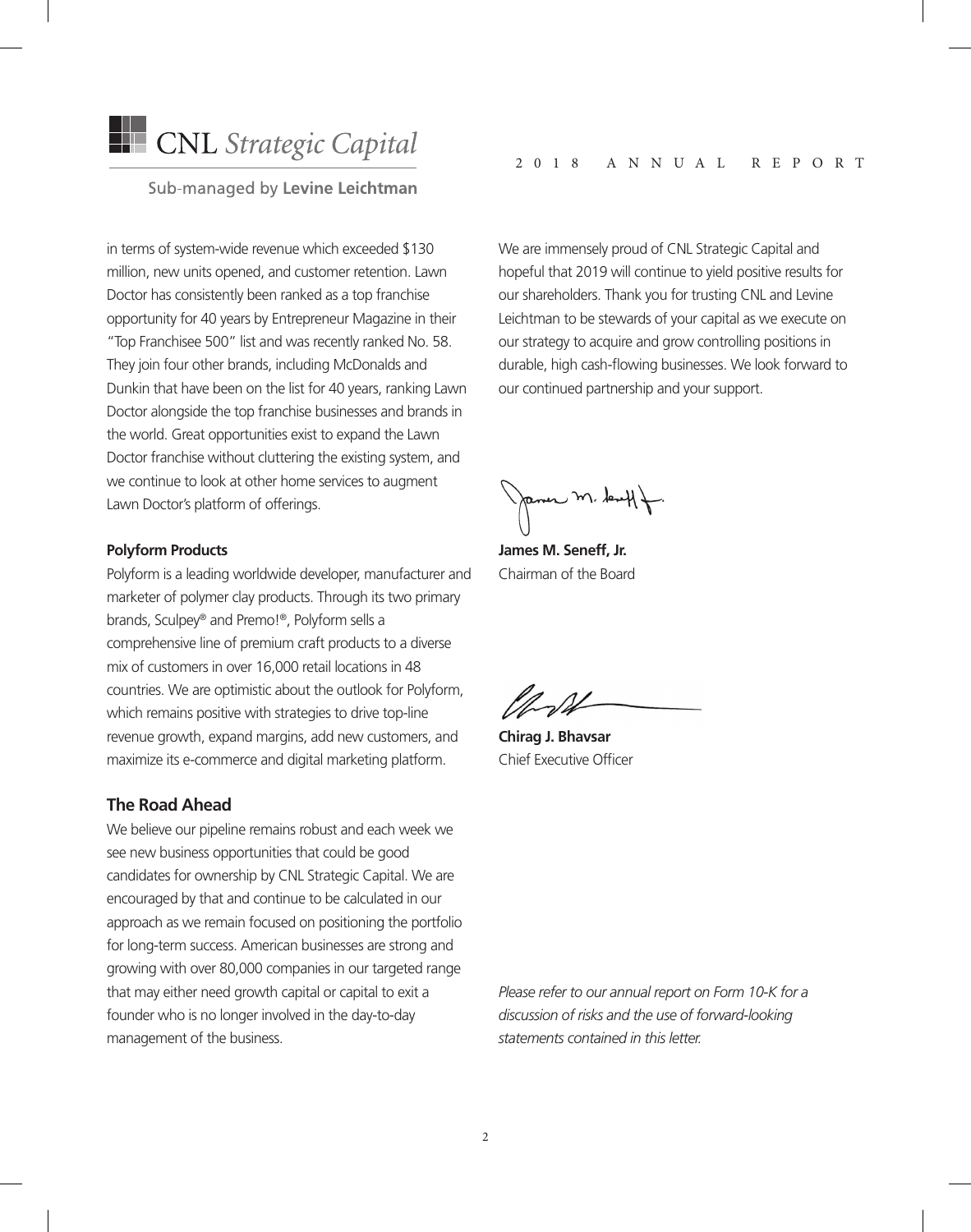# **UNITED STATES SECURITIES AND EXCHANGE COMMISSION**

**Washington, D.C. 20549 \_\_\_\_\_\_\_\_\_\_\_\_\_\_\_\_\_\_\_\_\_\_\_\_\_\_\_\_\_\_\_\_\_\_\_\_\_\_\_\_\_\_\_\_\_\_\_\_\_\_**

# **FORM 10-K \_\_\_\_\_\_\_\_\_\_\_\_\_\_\_\_\_\_\_\_\_\_\_\_\_\_\_\_\_\_\_\_\_\_\_\_\_\_\_\_\_\_\_\_\_\_\_\_\_\_**

#### **ANNUAL REPORT PURSUANT TO SECTION 13 OR 15 (d) OF THE SECURITIES**  $\boxtimes$ **EXCHANGE ACT OF 1934**

**For the fiscal year ended December 31, 2018** 

**OR**

#### **TRANSITION REPORT PURSUANT TO SECTION 13 OR 15 (d) OF THE SECURITIES**  $\Box$ **EXCHANGE ACT OF 1934**

**Commission file number: 333-222986 \_\_\_\_\_\_\_\_\_\_\_\_\_\_\_\_\_\_\_\_\_\_\_\_\_\_\_\_\_\_\_\_\_\_\_\_\_\_\_\_\_\_\_\_\_\_\_\_\_\_\_\_\_\_\_\_\_**

# **CNL STRATEGIC CAPITAL, LLC**

**(Exact name of registrant as specified in its charter) \_\_\_\_\_\_\_\_\_\_\_\_\_\_\_\_\_\_\_\_\_\_\_\_\_\_\_\_\_\_\_\_\_\_\_\_\_\_\_\_\_\_\_\_\_\_\_\_\_\_\_\_\_\_\_\_\_**

**Delaware 32-0503849**

**(State or other jurisdiction of incorporation or organization)**

**(I.R.S. Employer Identification No.)**

**CNL Center at City Commons 450 South Orange Avenue Orlando, Florida 32801 (Address of principal executive offices) (Zip Code)**

**Registrant's telephone number, including area code (407) 650-1000 \_\_\_\_\_\_\_\_\_\_\_\_\_\_\_\_\_\_\_\_\_\_\_\_\_\_\_\_\_\_\_\_\_\_\_\_\_\_\_\_\_\_\_\_\_\_\_\_\_\_\_\_\_\_**

Indicate by check mark if the registrant is a well-known seasoned issuer, as defined in Rule 405 of the Securities Act. Yes  $\Box$  No  $\boxtimes$ 

Indicate by check mark if the registrant is not required to file reports pursuant to Section 13 or Section 15(d) of the Act. Yes  $\Box$  No  $\boxtimes$ 

Indicate by check mark whether the registrant (1) has filed all reports required to be filed by Section 13 or 15(d) of the Securities Exchange Act of 1934 during the preceding 12 months (or for such shorter period that the registrant was required to file such reports), and (2) has been subject to such filing requirements for the past 90 days. Yes  $\boxtimes$  No  $\Box$ 

Indicate by check mark whether the registrant has submitted electronically every Interactive Data File required to be submitted pursuant to Rule 405 of Regulation S-T (§232.405 of this chapter) during the preceding 12 months (or for such shorter period that the registrant was required to submit such files). Yes  $\boxtimes$  No  $\Box$ 

Indicate by check mark if disclosure of delinquent filers pursuant to Item 405 of Regulation S-K (§ 229.405 of this chapter) is not contained herein, and will not be contained, to the best of registrant's knowledge, in definitive proxy or information statements incorporated by reference in Part III of this Form 10-K or any amendment to this Form 10-K.  $\boxtimes$ 

Indicate by check mark whether the registrant is a large accelerated filer, an accelerated filer, a non-accelerated filer, a smaller reporting company or an emerging growth company. See the definitions of "large accelerated filer," "accelerated filer," "smaller reporting company," and "emerging growth company" in Rule 12b-2 of the Exchange Act.

| Large accelerated filer |   | Accelerated filer         |             |
|-------------------------|---|---------------------------|-------------|
| Non-accelerated filer   | M | Smaller reporting company | $\Box$      |
|                         |   | Emerging growth company   | $\boxtimes$ |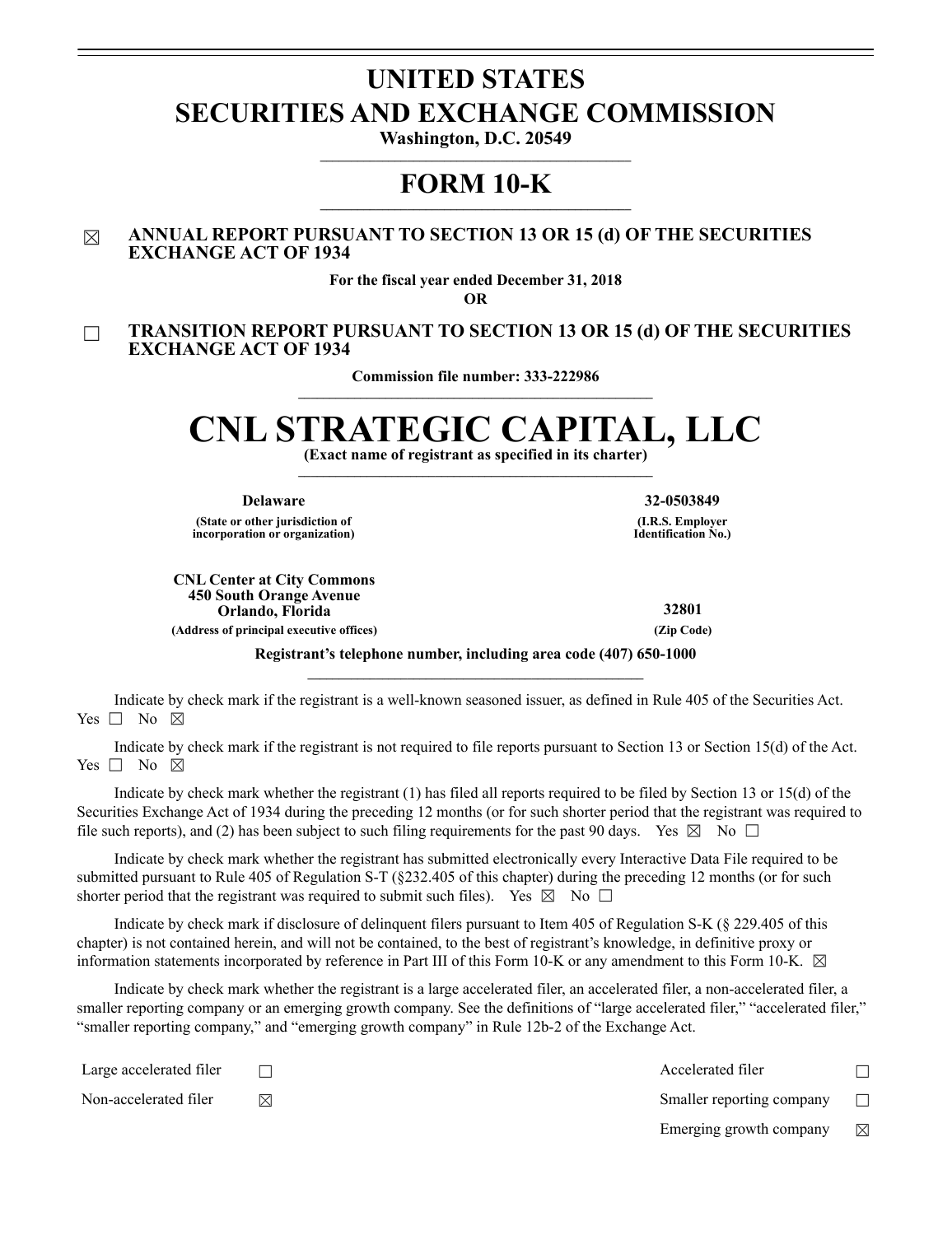If an emerging growth company, indicate by check mark if the registrant has elected not to use the extended transition period for complying with any new or revised financial accounting standards provided pursuant to Section 13(a) of the Exchange Act.  $\boxtimes$ 

Indicate by check mark whether the registrant is a shell company (as defined in Rule 12b-2 of the Exchange Act). Yes  $\Box$  No  $\boxtimes$ 

There is no established market for the Registrant's common shares. The Registrant is currently conducting an ongoing public offering of its common shares pursuant to a Registration Statement on Form S-1, which were offered and sold at \$27.41, \$26.43, \$25.26 and \$25.23 per Class A, Class T, Class D, and Class I shares as of June 30, 2018 (the last business day of the registrant's most recently completed second fiscal quarter), respectively, with discounts available for certain categories of purchasers, or at a price necessary to ensure that shares are not sold at a price, net of sales load, below net asset value per share. The number of shares held by non-affiliates as of June 30, 2018 was approximately 2,706,916.

As of March 15, 2019, the Company had 3,266,260 Class FA shares, 282,057 Class A shares, 44,791 Class T shares, 133,849 Class D shares and 351,282 Class I shares outstanding.

#### **DOCUMENTS INCORPORATED BY REFERENCE**

Registrant incorporates by reference portions of the CNL Strategic Capital, LLC definitive proxy statement for the 2019 Annual Meeting of Shareholders (Items 10, 11, 12, 13 and 14 of Part III) to be filed no later than April 30, 2019. Certain exhibits previously filed with the Securities and Exchange Commission are incorporated by reference into Part IV of this report.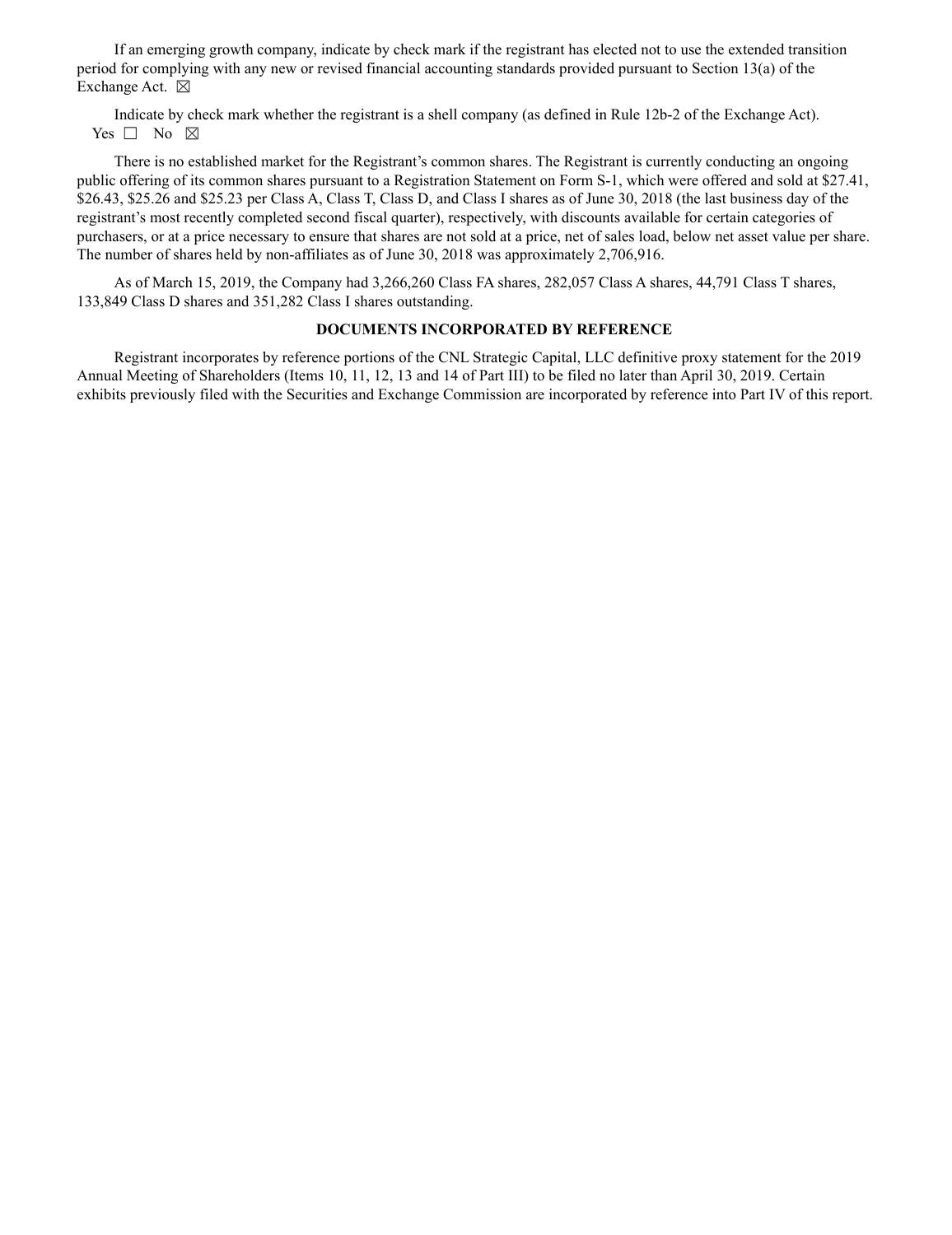|             |                                                                                                                 | Page           |
|-------------|-----------------------------------------------------------------------------------------------------------------|----------------|
| PART I.     |                                                                                                                 |                |
|             | <b>Statement Regarding Forward-Looking Information</b>                                                          | $\overline{2}$ |
| Item 1.     | <b>Business</b>                                                                                                 | 3              |
| Item 1A.    | <b>Risk Factors</b>                                                                                             | 5              |
| Item 1B.    | <b>Unresolved Staff Comments</b>                                                                                | 29             |
| Item 2.     | Properties                                                                                                      | 29             |
| Item 3.     | <b>Legal Proceedings</b>                                                                                        | 29             |
| Item 4.     | Mine Safety Disclosures                                                                                         | 29             |
| PART II.    |                                                                                                                 |                |
| Item 5.     | Market for Registrant's Common Equity, Related Shareholder Matters and Issuer<br>Purchases of Equity Securities | 30             |
| Item $61$   | Selected Financial Data                                                                                         | 32             |
| Item 7.     | Management's Discussion and Analysis of Financial Condition and Results of<br>Operations                        | 33             |
| Item 7A.    | Quantitative and Qualitative Disclosures About Market Risk                                                      | 45             |
| Item 8.     | Financial Statements and Supplementary Data                                                                     | 47             |
| Item 9.     | Changes in and Disagreements With Accountants on Accounting and Financial<br><b>Disclosures</b>                 | 70             |
| Item 9A.    | Controls and Procedures                                                                                         | 70             |
| Item 9B.    | Other Information                                                                                               | 70             |
| Part III.   |                                                                                                                 |                |
| Item $10$ . | Trustees, Executive Officers and Corporate Governance                                                           | 71             |
| Item $11$ . | <b>Executive Compensation</b>                                                                                   | 71             |
| Item 12.    | Security Ownership of Certain Beneficial Owners and Management and Related<br><b>Shareholder Matters</b>        | 71             |
| Item 13.    | Certain Relationships and Related Transactions and Trustee Independence                                         | 71             |
| Item 14.    | Principal Accountant Fees and Services                                                                          | 71             |
| PART IV.    |                                                                                                                 |                |
| Item 15.    | <b>Exhibits and Financial Statement Schedules</b>                                                               | 72             |
| Item 16.    | Form 10-K Summary                                                                                               | 118            |
| Signatures  |                                                                                                                 | 119            |

# **INDEX**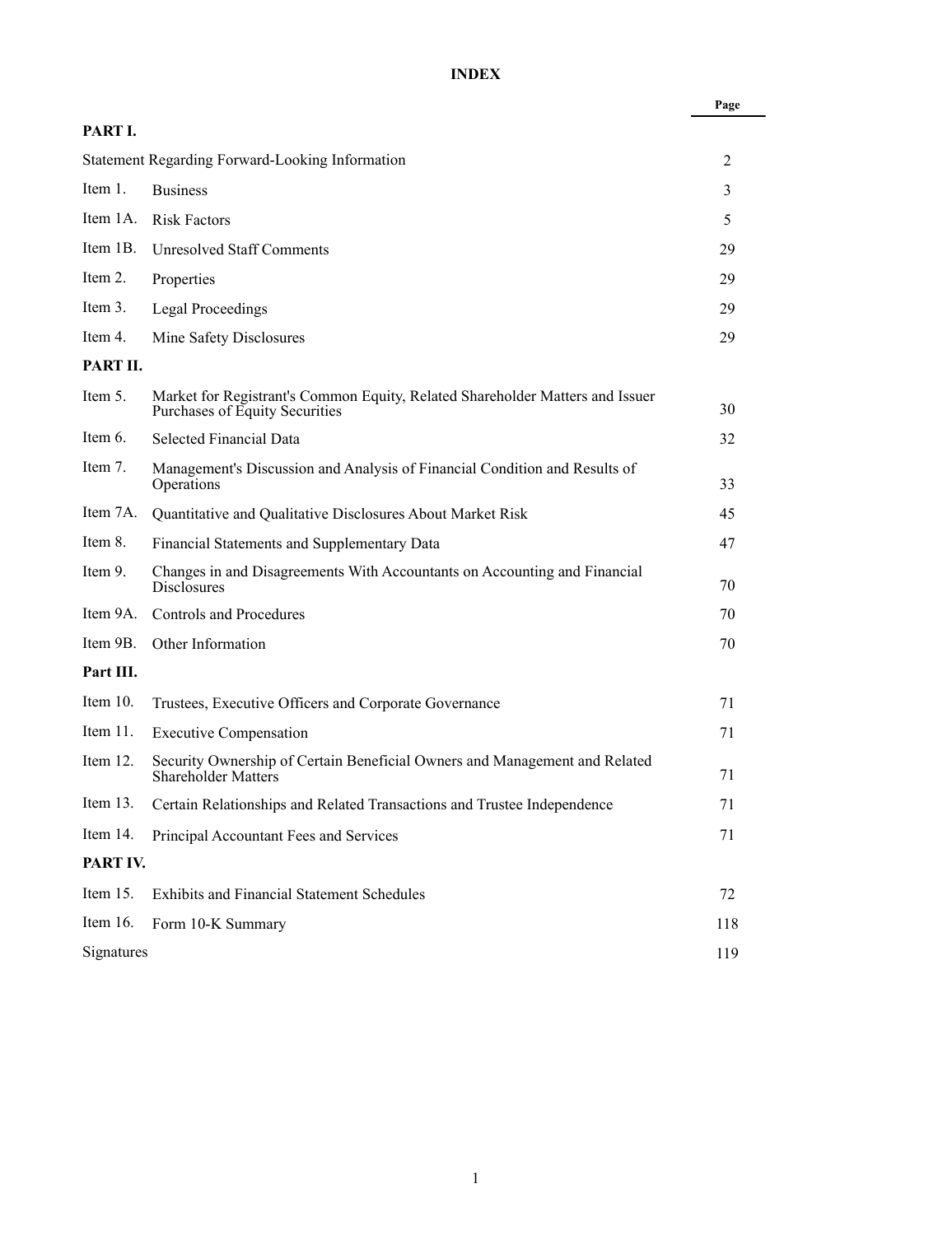#### **PART I**

#### **Statement Regarding Forward-Looking Information**

Certain statements in this annual report on Form 10-K for the period February 7, 2018 (commencement of operations) through December 31, 2018 ("Annual Report") constitute "forward-looking statements." Forward-looking statements are statements that do not relate strictly to historical or current facts, but reflect management's current understandings, intentions, beliefs, plans, expectations, assumptions and/or predictions regarding the future of our business and its performance, the economy and other future conditions and forecasts of future events and circumstances. Forward-looking statements are typically identified by words such as "believes," "expects," "anticipates," "intends," "estimates," "plans," "continues," "pro forma," "may," "will," "seeks," "should" and "could," and words and terms of similar substance, although not all forward-looking statements include these words. The forward-looking statements contained in this Annual Report involve risks and uncertainties, including statements as to:

- our future operating results;
- our business prospects and the prospects of our businesses and other assets;
- unanticipated costs, delays and other difficulties in executing our business strategy;
- performance of our businesses and other assets relative to our expectations and the impact on our actual return on invested equity, as well as the cash provided by these assets;
- our contractual arrangements and relationships with third parties;
- actual and potential conflicts of interest with the Manager, the Sub-Manager and their respective affiliates;
- the dependence of our future success on the general economy and its effect on the industries in which we target;
- events or circumstances which undermine confidence in the financial markets or otherwise have a broad impact on financial markets, such as the sudden instability or collapse of large depository institutions or other significant corporations, terrorist attacks, natural or man-made disasters or threatened or actual armed conflicts;
- the use, adequacy and availability of proceeds from our current public offering, financing sources, working capital or borrowed money to finance a portion of our business strategy and to service our outstanding indebtedness;
- the timing of cash flows, if any, from our businesses and other assets;
- the ability of the Manager and the Sub-Manager to locate suitable acquisition opportunities for us and to manage and operate our businesses and other assets;
- the ability of the Manager, the Sub-Manager and their respective affiliates to attract and retain highly talented professionals;
- the ability to operate our business efficiently, manage costs (including general and administrative expenses) effectively and generate cash flow;
- the lack of a public trading market for our shares;
- the ability to make and the amount and timing of anticipated future distributions;
- estimated net asset value per share of our shares;
- the loss of our exemption from the definition of an "investment company" under the Investment Company Act of 1940, as amended ("the Investment Company Act");
- Fiscal policies or inaction at the U.S. federal government level, which may lead to federal government shutdowns or negative impacts on the U.S economy;
- the degree and nature of our competition; or
- the effect of changes to government regulations, accounting rules or tax legislation.

Our forward-looking statements are not guarantees of our future performance and shareholders are cautioned not to place undue reliance on any forward-looking statements. While we believe our forward-looking statements are reasonable, such statements are inherently susceptible to uncertainty and changes in circumstances. As with any projection or forecast, forward-looking statements are necessarily dependent on assumptions, data and/or methods that may be incorrect or imprecise, and may not be realized. Our forward-looking statements are based on our current expectations and a variety of risks, uncertainties and other factors, many of which are beyond our ability to control or accurately predict.

Important factors that could cause our actual results to vary materially from those expressed or implied in our forward-looking statements include, but are not limited to, the factors listed and described under "Risk Factors" in the Company's prospectus filed with the SEC pursuant to Rule 424(b)(3) and dated March 7, 2018 (as supplemented to date, our "prospectus") and Item 1A in Part II of this Annual Report.

All written and oral forward-looking statements attributable to us or persons acting on our behalf are qualified in their entirety by these cautionary statements. Forward-looking statements speak only as of the date on which they are made; we undertake no obligation to, and expressly disclaim any obligation to, update or revise forward-looking statements to reflect new information, changed assumptions, the occurrence of subsequent events, or changes to future operating results over time unless otherwise required by law.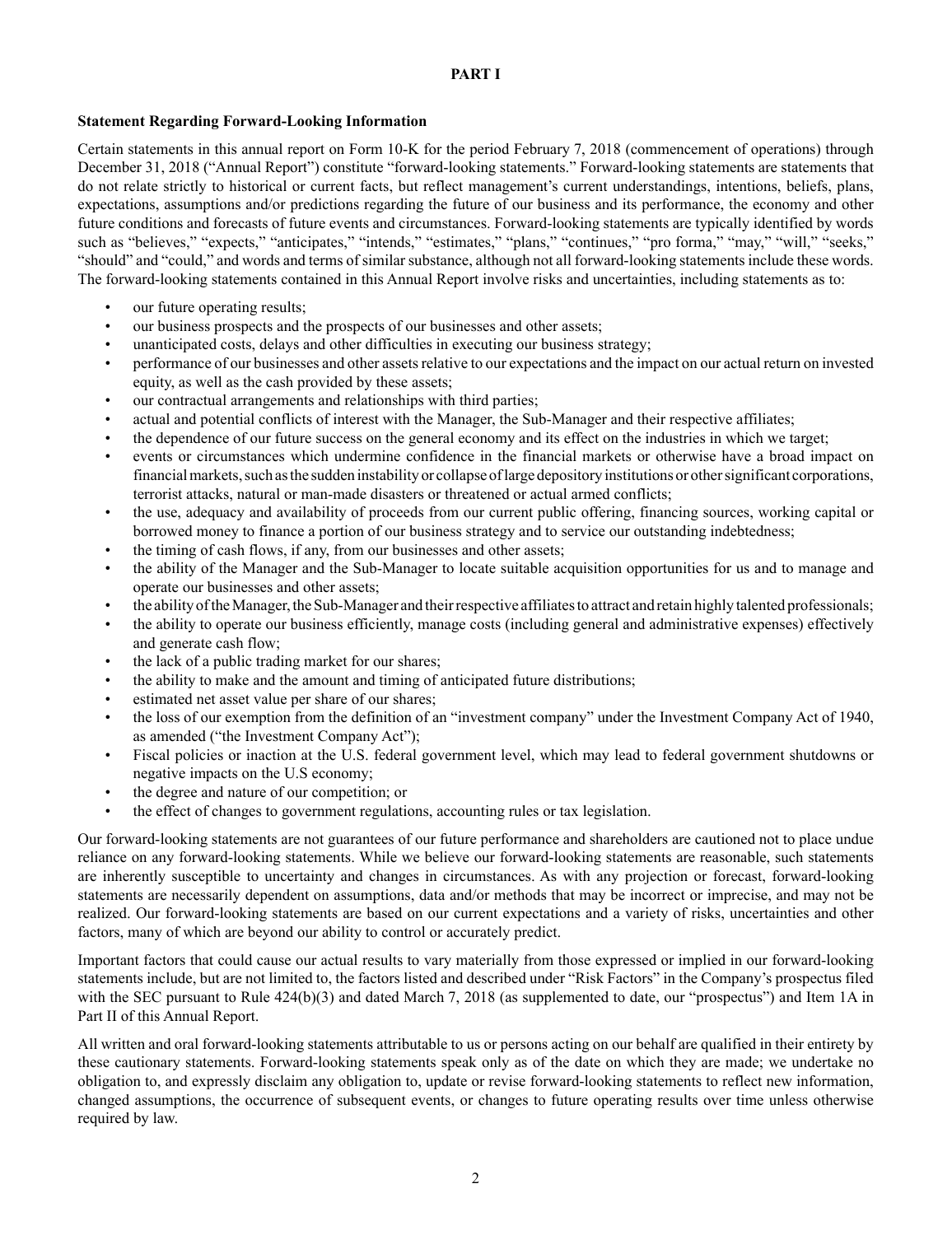#### **Item 1. Business**

# **General**

CNL Strategic Capital, LLC (which is referred to in this report as "we," "our," "us," "our company" or the "Company") is a limited liability company that primarily seeks to acquire and grow durable, middle-market U.S. businesses. We are externally managed by CNL Strategic Capital Management, LLC (the "Manager"), an entity that is registered as an investment adviser under the Investment Advisers Act of 1940, as amended. The Manager is controlled by CNL Financial Group, LLC, a private investment management firm specializing in alternative investment products. We have engaged the Manager under a management agreement (the "Management Agreement") pursuant to which the Manager is responsible for the overall management of our activities. The Manager has engaged Levine Leichtman Strategic Capital, LLC (the "Sub-Manager"), a registered investment advisor, under a sub-management agreement (the "Sub-Management Agreement") pursuant to which the Sub-Manager is responsible for the dayto-day management of our assets. The Sub-Manager is an affiliate of Levine Leichtman Capital Partners, LLC. The Manager also provides us with certain administrative services under an administrative services agreement (the "Administrative Services Agreement") with us. The Sub-Manager also provides certain other administrative services to us under a sub-administration agreement (the "Sub-Administration Agreement") with the Manager.

The Manager and the Sub-Manager are collectively responsible for sourcing potential acquisition with debt financing opportunities, subject to approval by the Manager's management committee that such opportunity meets our investment objectives and final approval of such opportunity by our board of directors, and monitoring and managing the businesses we acquire and/or finance on an ongoing basis. The Sub-Manager is primarily responsible for analyzing and conducting due diligence on prospective acquisitions and debt financings, as well as the overall structuring of transactions.

We seek to acquire businesses that are highly cash flow generative with annual revenues primarily between \$25 million and \$250 million. Our business strategy is to acquire controlling equity interests in combination with debt positions in middle-market U.S. companies. In doing so, we seek to provide long-term capital appreciation and current income, while protecting invested capital. In addition and to a lesser extent, we may acquire other debt and minority equity positions, which may include acquiring debt in the secondary market as well as minority equity interests and debt positions via co-investments with other funds managed by the Sub-Manager or their affiliates. We expect that these positions will comprise a minority of our total assets.

We intend to acquire and grow durable, middle-market businesses that have historically generated stable free cash flow and where management seeks a meaningful ownership stake in the company. We target businesses with proven and demonstrable track records of recurring cash flow and stable and predictable operating performance, all of which is intended to produce attractive risk-adjusted returns over a long-term time horizon. We seek to structure our investments with limited, if any, third-party senior leverage.

Our target businesses are expected to fall within the following industries (without limitation): business services, consumer products, education, franchising, light manufacturing / specialty engineering, non-FDA regulated healthcare and safety companies. We do not intend to acquire businesses in industries that we believe are not stable or predictable, including oil and gas, commodities, high technology, internet and ecommerce. We also do not intend to acquire businesses that at the time of our acquisition are distressed or in the midst of a turnaround.

We intend to operate these businesses over a long-term basis with minimum holding period of four to six years. Actual holding periods for many of our businesses are expected to exceed this minimum holding period, but each business will be acquired with the expectation of an eventual exit transaction after a reasonable time frame to allow for the realization of shareholder appreciation. In limited circumstances in order to manage liquidity needs, meet other operating objectives or adapt to changing market conditions, we may also exit businesses prior to the expected minimum holding period. Exit decisions in relation to our businesses after the expiration of the minimum holding period will be made with the objective of maximizing shareholder value and allowing us to realize capital appreciation to the extent available from individual businesses. We will also assess the impact that any exit decision may have on our exclusion from registration as an investment company under the Investment Company Act. Potential exit transactions that we may pursue for our businesses include recapitalizations, public offerings, asset sales, mergers and other business combinations. In each case, in selecting the form of exit transaction we expect to assess prevailing market conditions, the timing and cost of implementation, whether we will be required to assume any post-transaction liabilities and other factors determined by the Manager and the Sub-Manager. No assurance can be given relating to the actual timing or impact of any exit transaction on our business.

We were formed as a Delaware limited liability company on August 9, 2016 and we intend to operate our business in a manner that will permit us to avoid registration under the Investment Company Act. We are not a "blank check" company within the meaning of Rule 419 of the Securities Act of 1933, as amended (the "Securities Act").

We offered through a private placement (the "Private Placement") up to \$85 million of Class FA limited liability company interests (the "Class FA" shares, or the "Founder shares") and up to \$115 million of Class A limited liability company interests (one of the classes of shares that constitute non-founder shares). On February 7, 2018, we commenced operations when we met the minimum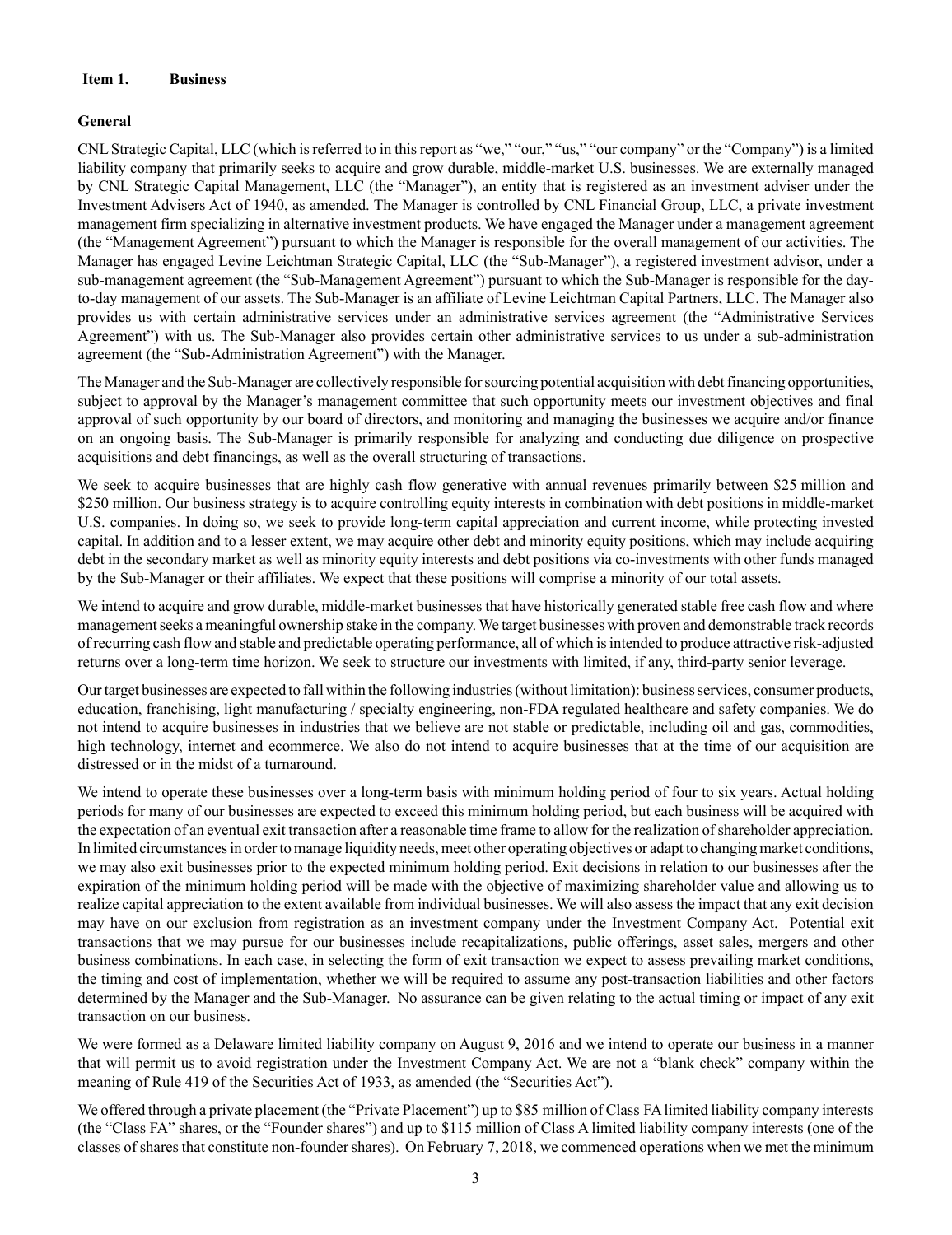offering requirement of \$80 million in Class FA shares under the Private Placement and issued approximately 3.3 million shares of Class FA shares for aggregate gross proceeds of \$81.7 million, as described below under "Our Common Shares Offering." On February 7, 2018, we acquired two initial businesses using a substantial portion of the net proceeds from the Private Placement. For a discussion of the initial businesses, see "Portfolio and Investment Activity" below.

#### *Our Common Shares Offering*

In October 2016, we confidentially submitted a registration statement on Form S-1 (the "Registration Statement") with the Securities and Exchange Commission (the "SEC") in connection with the proposed offering of shares of our limited liability company interests (the "Public Offering" and together with the Private Placement, the "Offerings"). On March 7, 2018, our Registration Statement was declared effective by the SEC and we began offering up to \$1,100,000,000 of shares under the Public Offering, as further described below under "Management's Discussion and Analysis of Financial Condition and Results of Operations–Our Common Shares Offering–Public Offering." Through our Public Offering, we are offering, in any combination, four classes of shares: Class A shares, Class T shares, Class D shares and Class I shares (collectively, the "Non-founder shares" and together with the Founder shares, the "shares"). See Note 7. "Capital Transactions" in Item 8. "Financial Statements and Supplementary Data" for additional information related to our Offerings.

# *Portfolio and Investment Activity*

On February 7, 2018, we commenced investment operations and began executing on our strategy of acquiring controlling equity interests in combination with debt positions in middle-market businesses. As of December 31, 2018, our investment portfolio consisted of investment interests in two portfolio companies, each with an equity and debt investment, for a total fair value of \$82.5 million. Our investment portfolio was diversified across two industries and all of our debt investments featured fixed interest rates as of December 31, 2018. See Note 3. "Investments" in Item 8. "Financial Statements and Supplementary Data" for additional information related to our investment portfolio.

As of December 31, 2018 and for the period from February 7, 2018 (commencement of operations) to December 31, 2018, we had the following portfolio companies that individually accounted for 10% or more of our aggregate total investment income or assets.

| Portfolio Company | <b>Percentage of Total</b><br><b>Investment Income</b> | <b>Percentage of Total</b><br><b>Assets</b> |
|-------------------|--------------------------------------------------------|---------------------------------------------|
| Lawn Doctor       | 51.4%                                                  | 49 $1\%$                                    |
| Polyform          | $46.5\%$                                               | 30.0%                                       |

The portfolio companies are required to make monthly interest payments on their debt, with the debt principal due upon maturity in August 2023. Failure of any of these portfolio companies to pay contractual interest payments could have a material adverse effect on our results of operations and cash flows from operations which would impact our ability to make distributions to shareholders.

#### **Borrowings**

Although we presently do not use leverage, we may use leverage in an amount up to 50% of our gross assets. We will not use leverage in excess of 50% of our gross assets unless a majority of our independent directors approves any excess above such limit and determines that such borrowing is in the best interests of our company. Any excess in leverage over such 50% limit shall be disclosed to shareholders in our next quarterly or annual report, along with the reason for such excess. In any event, we expect that the amount of our aggregate borrowings will be reasonable in relation to the value of our assets and will be reviewed by our board of directors at least quarterly.

Financing a portion of the acquisition price of our assets will allow us to broaden our business by increasing the funds available for acquisition. Financing a portion of our acquisitions is not free from risk. Using borrowings requires us to pay interest and principal, referred to as "debt service," all of which decrease the amount of cash available for distribution to our shareholders or other purposes. We may also be unable to refinance the borrowings at maturity on favorable or equivalent terms, if at all, exposing us to the potential risk of loss with respect to assets pledged as collateral for loans. Certain of our borrowings may be floating rate and the effective interest rates on such borrowings will increase when the relevant interest benchmark (e.g., the London Interbank Offered Rate) increases.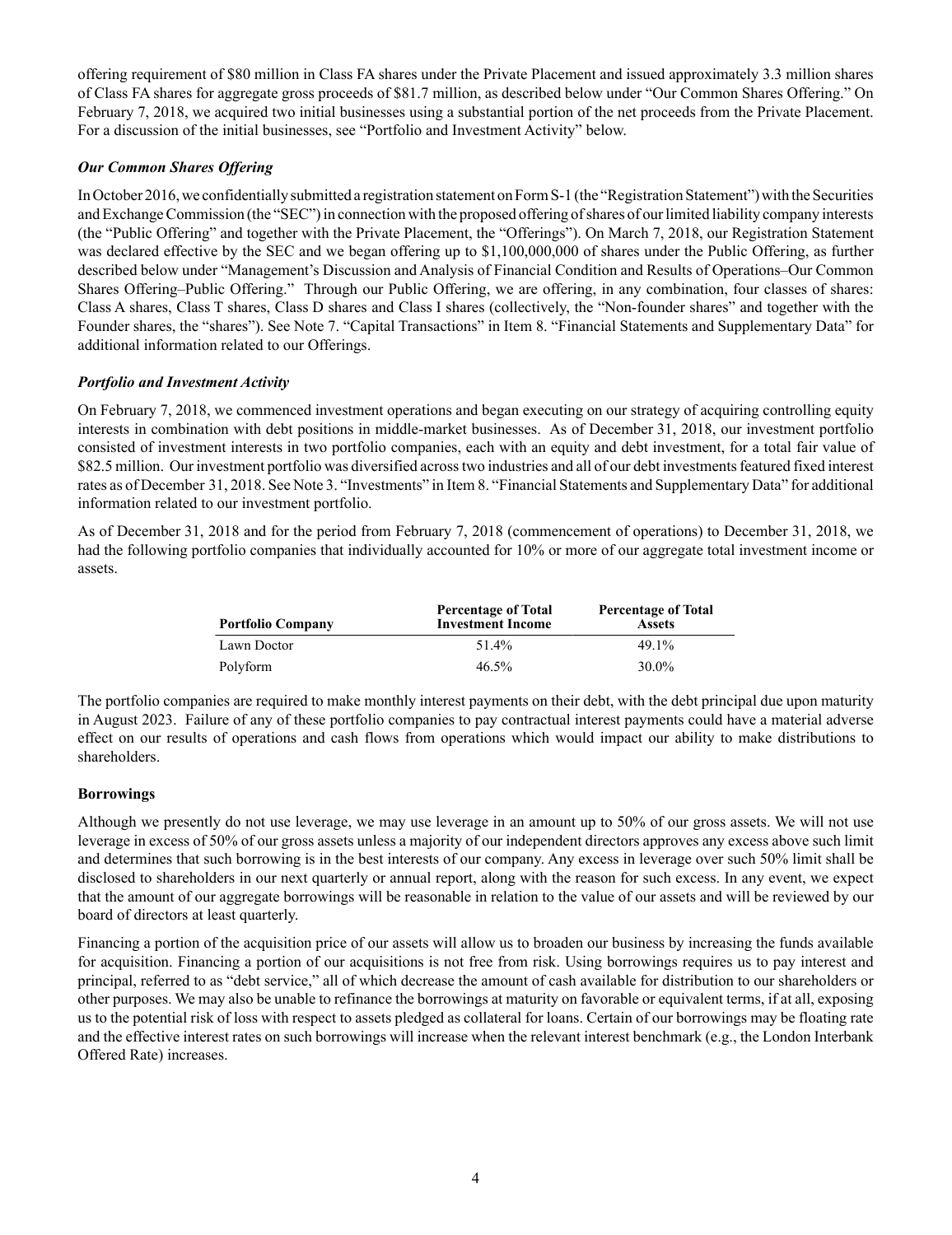# **Competition**

We compete for acquisitions with strategic buyers, private equity funds and diversified holding companies. Additionally, we may compete for loans with traditional financial services companies such as commercial banks. Certain competitors are substantially larger and have greater financial, technical and marketing resources than we do. For example, some competitors may have access to funding sources that are not available to us, and others may have higher risk tolerances or different risk assessments.

However, we believe we provide a unique capital solution to sellers and operating management teams that is not widely available in the market, if at all. We believe we are able to be competitive with these entities primarily due to our focus on established middle-market companies, the ability of the Manager and the Sub-Manager to source proprietary transactions, and our unique business strategy that offers business owners a flexible capital structure and is a more attractive alternative when they require investment capital to meet their ongoing business needs. Further, we believe regulatory changes, including the adoption of the Dodd-Frank Act and the introduction of the international capital and liquidity requirements under the Basel III Accords, or "Basel III," have caused some of our potential competitors to curtail their lending to middle-market companies as a result of the greater regulatory risk and expense involved in lending to the sector.

# **Employees**

We are externally managed and as such we do not have any employees.

# **Tax Status**

We believe that we are properly characterized as a partnership for U.S. Federal income tax purposes and expect to continue to qualify as a partnership, and not be treated as a publicly traded partnership or otherwise be treated as a taxable corporation, for such purposes. As a partnership, we are generally not subject to U.S Federal income tax at the entity level.

# **Corporate Information**

Our executive offices are located at 450 South Orange Avenue, Orlando, Florida 32801, and our telephone number is 407-650-1000.

# **Available Information**

We maintain a web site at www.cnlstrategiccapital.com containing additional information about our business, and a link to the SEC web site (www.sec.gov). We make available free of charge on our web site our Annual Report on Form 10-K, Quarterly Reports on Form 10-Q, Current Reports on Form 8-K, and, if applicable, amendments to those reports filed or furnished pursuant to Section 13(a) or 15(d) of the Securities Exchange Act of 1934, as amended, as soon as reasonably practical after we file such material, or furnish it to, the SEC. The contents of our website are not incorporated by reference in or are otherwise a part of this Annual Report. The SEC also maintains a web site (www.sec.gov) where you can search for annual, quarterly and current reports, proxy and information statements, and other information regarding us and other public companies.

# **Item 1A. Risk Factors**

*Investing in our shares involves a number of significant risks. In addition to the other information contained in this Annual Report, investors should consider carefully the following information before making an investment in our shares. If any of the following events occur, our business, financial condition and results of operations could be materially and adversely affected. In such case, the value of our shares could decline, and investors may lose part or all of their investment.*

#### **Risks Related to Our Offering and Our Shares**

# *The offering prices may change on a monthly basis and investors may not know the offering price when they submit their subscription agreements.*

The offering prices for our classes of shares may change on a monthly basis and investors will need to determine the price by checking our website at www.cnlstrategiccapital.com or reading a supplement to our prospectus. A subscriber may also obtain our current offering price by calling us by telephone at (866) 650-0650. In addition, if there are issues processing an investor's subscription, the offering price may change prior to the acceptance of such subscription. In the event we adjust the offering price after an investor submits their subscription agreement and before the date we accept such subscription, such investor will not be provided with direct notice by us of the adjusted offering price but will need to check our website or our filings with the SEC prior to the closing date of their subscription. In this case, an investor will have at least five business days after we publish the adjusted offering price to consider whether to withdraw their subscription request before they are committed to purchase shares upon our acceptance.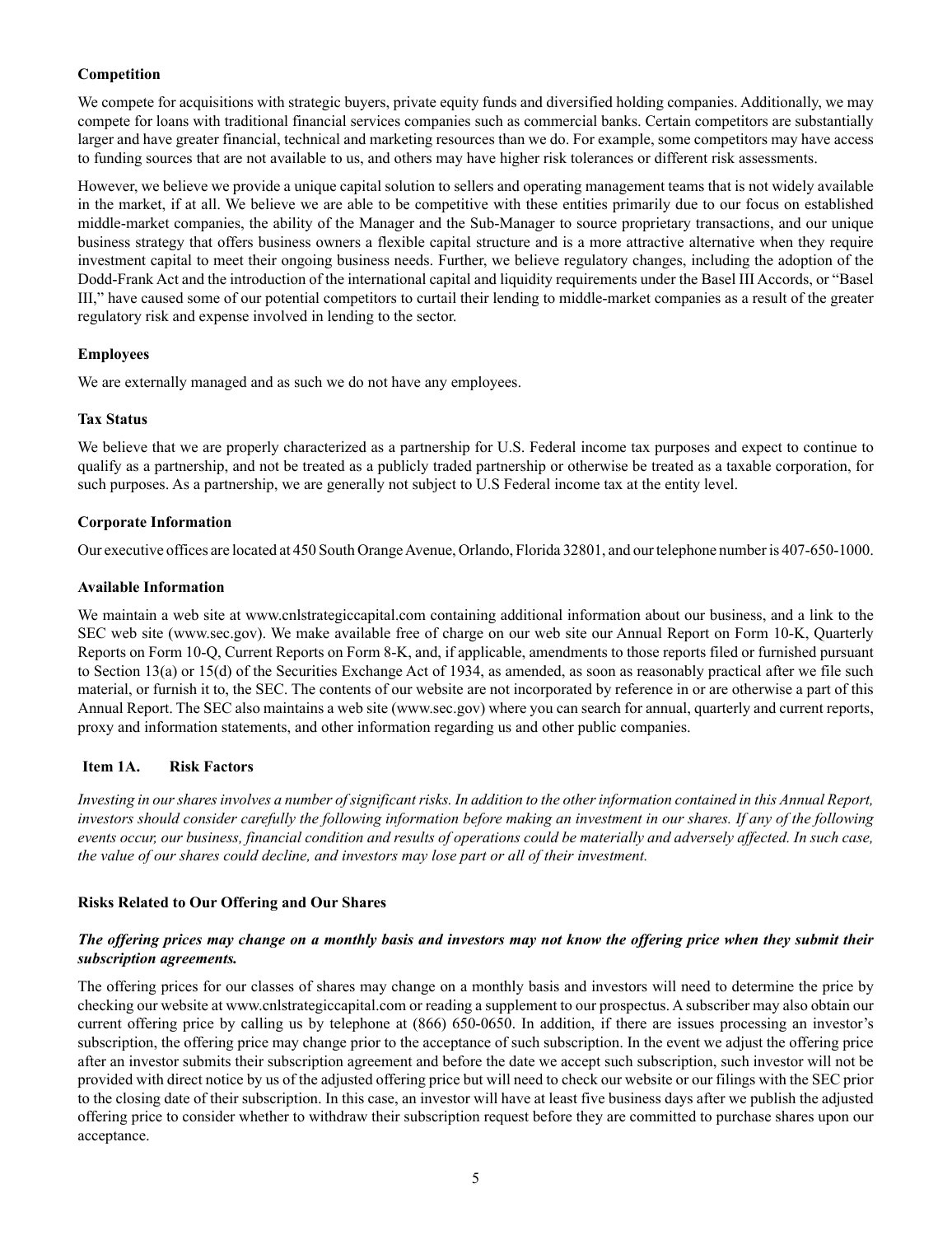#### *Our Public Offering is initially a "blind pool" offering, and therefore, investors will not have the opportunity to evaluate the assets we acquire before we make them, which makes an investment in us more speculative.*

Our Public Offering is initially a "blind pool" offering. As a result, we are not able to provide investors with information to evaluate the economic merit of the acquisitions we intend to make prior to our making them and investors will be relying entirely on the ability of the Manager, the Sub-Manager and our board of directors to select or approve, as the case may be, such acquisitions. Future opportunities may include the acquisition of businesses that are currently owned and/or controlled by the Sub-Manager or its affiliates. In connection with any acquisition of a business that involves the Sub-Manager or its affiliates (excluding coopportunities acquired directly from third parties other than the Sub-Manager or its affiliates), we would seek a valuation from a third-party valuation firm, and such acquisition would be subject to approval of a majority of our independent directors.

Additionally, the Manager and the Sub-Manager, subject to oversight by our board of directors, have broad discretion to review, approve, and oversee our business and acquisition policies, to evaluate our acquisition opportunities and to structure the terms of such acquisitions and investors will not be able to evaluate the transaction terms or other financial or operational data concerning such acquisitions. Because of these factors, our Public Offering may entail more risk than other types of offerings. Our board of directors has also delegated broad discretion to both of the Manager and Sub-Manager to implement our business and acquisitions strategies, which includes delegation of the duty to approve certain decisions consistent with the business and acquisition policies approved by our board, our board's fiduciary duties and securities laws. This additional risk may hinder investors' ability to achieve their own personal investment objectives related to portfolio diversification, risk-adjusted returns and other objectives.

#### *Our Public Offering is a "best efforts" offering and if we are unable to raise substantial funds, we will be limited in the number and type of acquisitions we may make, and the value of an investment in us will fluctuate with the performance of the assets we acquire.*

Our Public Offering is a "best efforts," as opposed to a "firm commitment" offering. This means that the Managing Dealer is not obligated to purchase any shares, but has only agreed to use its "best efforts" to sell the shares to investors. As a result, if we are unable to raise substantial funds, we will make fewer acquisitions resulting in less diversification in terms of the number of assets owned and the types of assets that we acquire. In such event, the likelihood of our profitability being affected by the performance of any one of our assets will increase. An investment in our shares will be subject to greater risk to the extent that we lack asset diversification. In addition, our inability to raise substantial funds would increase our fixed operating expenses as a percentage of gross income, and our financial condition and ability to pay distributions could be adversely affected.

Investors should not assume that we will sell the maximum offering amount of our Public Offering, or any other particular offering amount in our Public Offering.

# *The shares sold in our Public Offering will not be listed on an exchange or quoted through a national quotation system for the foreseeable future, if ever. Therefore, investors in our Public Offering will have limited liquidity and may not receive a full return of their invested capital if investors sell their shares.*

The shares offered by us are illiquid assets for which there is not expected to be any secondary market nor is it expected that any will develop in the future. The ability to transfer shares is limited. Pursuant to our third amended and restated limited liability company agreement (our "LLC Agreement"), we have the discretion under certain circumstances to prohibit transfers of shares, or to refuse to consent to the admission of a transferee as a shareholder. Beginning no later than the end of March 2019, and at the discretion of our board of directors, we intend to commence a quarterly share repurchase program, however only a limited number of shares will be eligible for repurchase. Moreover, investors should not rely on our share repurchase program as a method to sell shares promptly because our share repurchase program includes numerous restrictions that limit their ability to sell their shares to us, and our board of directors may amend, suspend or terminate our share repurchase program without giving investors advance notice. We will notify our shareholders of such developments in a current report on Form 8-K or in our annual or quarterly reports, each of which are publicly filed with the SEC followed by a separate mailing to our shareholders. In particular, if we determine to repurchase shares, the total amount of aggregate repurchases of Class A, Class FA, Class T, Class D and Class I shares will be limited to up to 2.5% of our aggregate net asset value per calendar quarter and up to 10% of our aggregate net asset value per calendar year. The timing, amount and terms of our share repurchase program will include certain restrictions intended to ensure our ability to qualify as a partnership for U.S. federal income tax purposes. Therefore, it will be difficult for investors to sell their shares promptly or at all. If investors are able to sell their shares, investors may only be able to sell them at a substantial discount for the price they paid. Investor suitability standards imposed by certain states may also make it more difficult to sell their shares to someone in those states. The shares should be purchased as a long-term investment only.

Our board of directors intends to contemplate a liquidity event for our shareholders within six years from the date we terminate our Public Offering; however, our board of directors is under no obligation to pursue or complete any particular liquidity event during this timeframe or otherwise. We expect that our board of directors, in the exercise of its fiduciary duty to our shareholders, will decide to pursue a liquidity event when it believes that then-current market conditions are favorable for a liquidity event, and that such an event is in the best interests of our shareholders. There can be no assurance that a suitable transaction will be available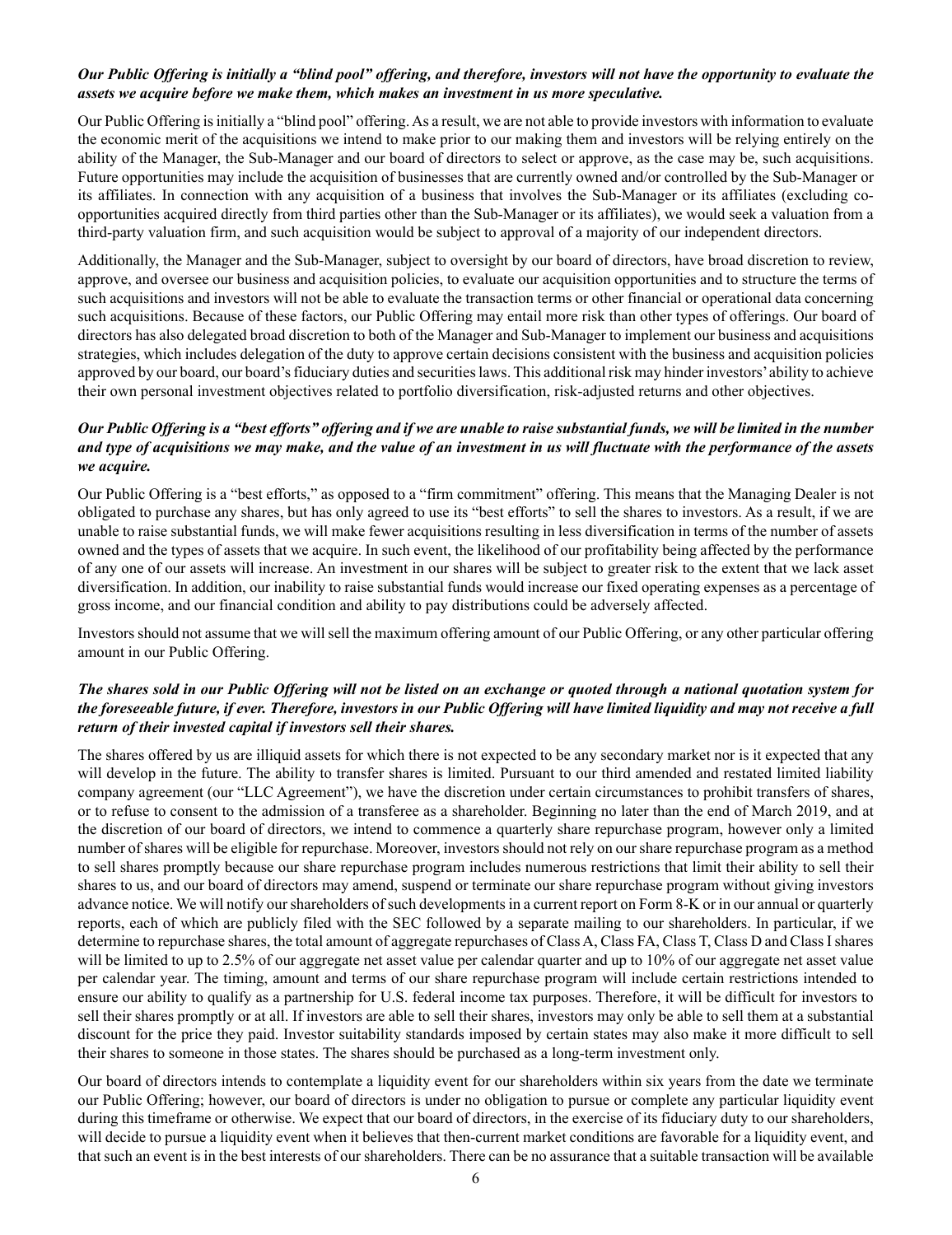or that market conditions for a transaction will be favorable during that timeframe. A liquidity event could include, among other transactions: (i) a sale of all or substantially all of our assets, either on a complete portfolio basis or individually, followed by a liquidation; (ii) a self tender offer for our shares in connection with our decision to continue as a perpetual-life company; (iii) a merger or other transaction approved by our board of directors in which our shareholders will receive cash or shares of another publicly traded company; or (iv) a listing of our shares on a national securities exchange or a quotation through a national quotation system. However, there can be no assurance that we will complete a liquidity event within such time or at all.

In making the decision to apply for listing of our shares, our directors will try to determine whether listing our shares or liquidating our assets will result in greater value for our shareholders. In making a determination of what type of liquidity event is in the best interest of our shareholders, our board of directors, including our independent directors, may consider a variety of criteria, including, but not limited to, market conditions, asset diversification and performance, our financial condition, potential access to capital as a listed company, market conditions for the sale of our assets or listing of our shares, and the potential for shareholder liquidity. If our shares are listed, we cannot assure investors a public trading market will develop. Since a portion of the offering price from the sale of shares in our Public Offering will be used to pay expenses and fees, the full offering price paid by shareholders will not be invested in the assets we seek to acquire. As a result, even if we do complete a liquidity event, investors may not receive a return of all of their invested capital.

#### *The ongoing offering price may not accurately reflect the value of our assets.*

Our board of directors determines our net asset value for each class of our shares on a monthly basis. If our net asset value per share on such valuation date increases above or decreases below our net proceeds per share as stated in our prospectus, we will adjust the offering price of any of the classes of our shares to ensure that no share is sold at a price, after deduction of upfront selling commissions and dealer manager fees, that is above or below our net asset value per share on such valuation date. Ongoing offering prices for the shares in our Public Offering will take into consideration other factors such as selling commissions, dealer manager fees, annual distribution and shareholder servicing fees and organization and offering expenses so the offering price will not be the equivalent of the value of our assets.

#### *Valuations and appraisals of our assets are estimates of fair value and may not necessarily correspond to realizable value.*

Our board of directors, with assistance from the Manager and the Sub-Manager, is ultimately responsible for determining in good faith the fair value of our assets for which market prices are not readily available. Our board of directors, including a majority of our independent directors and our audit committee, has adopted a valuation policy that provides for methodologies to be used to determine the fair value of our assets for purposes of our net asset value calculation. Our board of directors makes this determination on a monthly basis, and any other time when a decision is required regarding the fair value of our assets. Our board of directors has retained an independent valuation firm to assist the Manager and the Sub-Manager in preparing their recommendations with respect to our board of directors' determination of the fair values of assets for which market prices are not readily available.

Within the parameters of our valuation procedures, the valuation methodologies used to value our assets involves subjective judgments and projections and may not be accurate. Valuation methodologies also involve assumptions and opinions about future events, which may or may not turn out to be correct. Valuations of our assets are only estimates of fair value. Ultimate realization of the value of an asset depends to a great extent on economic, market and other conditions beyond our control and the control of the Manager, the Sub-Manager and the independent valuation firm. Further, valuations do not necessarily represent the price at which an asset would sell, since market prices of assets can only be determined by negotiation between a willing buyer and seller. As such, the carrying value of an asset may not reflect the price at which the asset could be sold in the market, and the difference between carrying value and the ultimate sales price could be material. In addition, accurate valuations are more difficult to obtain in times of low transaction volume because there are fewer market transactions that can be considered in the context of the valuation. The determinations of fair value by our board of directors may differ materially from the values that would have been used if an active market and market prices existed for these assets. Furthermore, through the valuation process, our board of directors may determine that the fair value of our assets that differs materially from the values that were provided by the independent valuation firm. There will be no retroactive adjustment in the valuation of such assets, the offering price of our shares, the price we paid to repurchase shares or net asset value-based fees we paid to the Manager, the Sub-Manager or the Managing Dealer to the extent such valuations prove to not accurately reflect the realizable value of our assets. Because the price investors will pay for our shares in our Public Offering, and the price at which their shares may be repurchased by us pursuant to our share repurchase program are generally based on our most recently determined net asset value per share, they may pay more than realizable value or receive less than realizable value for their investment.

#### *Our net asset value per share may change materially if the valuations of our assets materially change from prior valuations or the actual operating results for a particular month differ from what we originally budgeted for that month.*

When the valuations of our assets are reflected in our net asset value calculations, there may be a material change in our net asset value per share for each class of our shares from those previously reported. In addition, actual operating results for a given month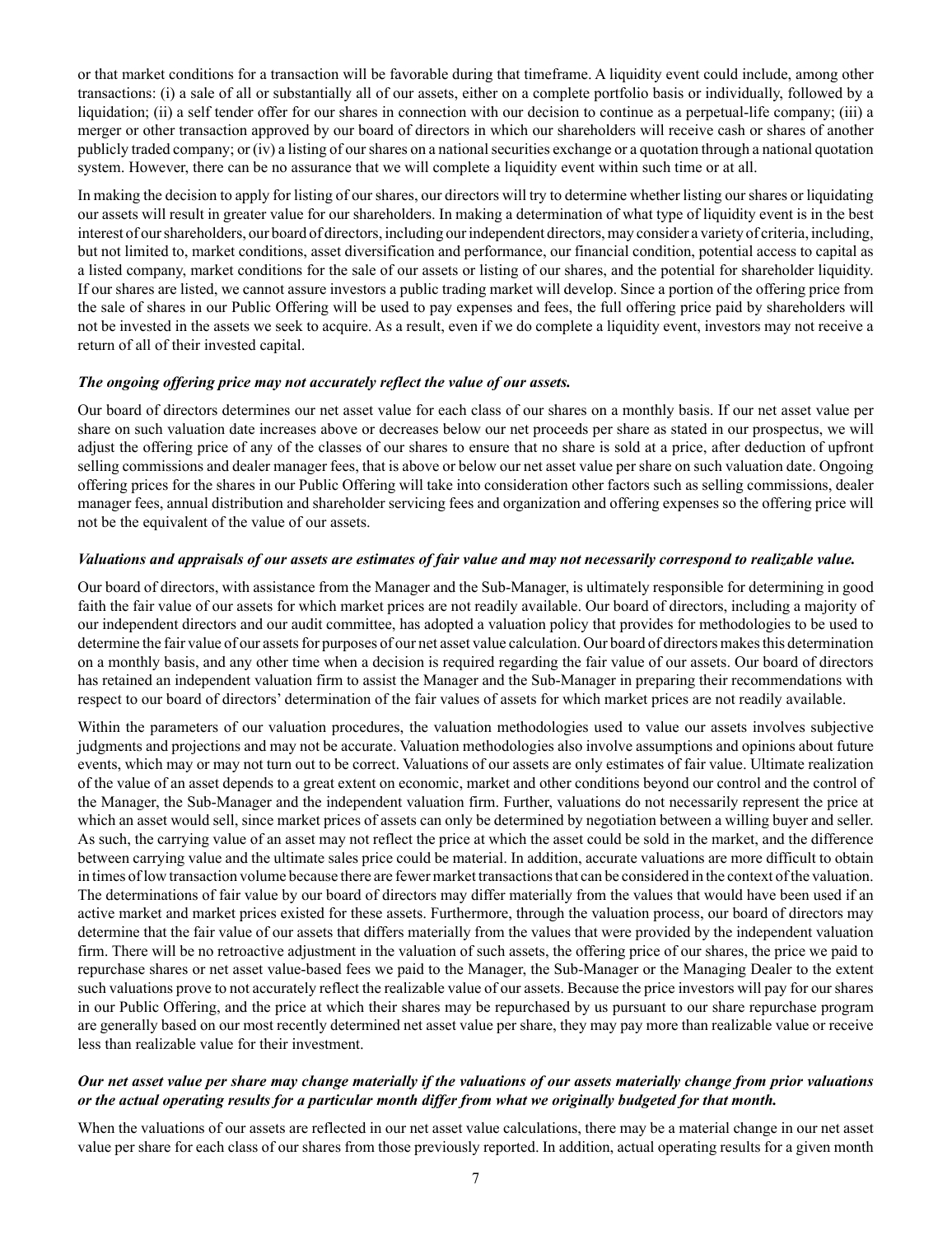may differ from what we originally budgeted for that month, which may cause a material increase or decrease in the net asset value per share. We will not retroactively adjust the net asset value per share of each class of shares reported for the previous month. Therefore, because a new monthly valuation may differ materially from the prior valuation or the actual results from operations may be better or worse than what we previously budgeted, the adjustment to reflect the new valuation or actual operating results may cause the net asset value per share for each class of our shares to increase or decrease, and such increase or decrease will occur on the day the adjustment is made.

#### *It may be difficult to reflect, fully and accurately, material events that may impact our monthly net asset value.*

Our board of directors, including a majority of our independent directors and our audit committee, has adopted a valuation policy that provides for the methodologies to be used to determine the fair value of our assets for purposes of our net asset value calculation. Our board of directors' determination of our monthly net asset value per share is based on these valuation procedures. As a result, our published net asset value per share in any given month may not fully reflect any or all changes in value that may have occurred since the most recent valuation. Our board of directors, with assistance from the Manager and the Sub-Manager, determines, in good faith, the fair value of our assets for which market prices are not readily available. However, it may be difficult to reflect fully and accurately rapidly changing market conditions or material events that may impact the value of assets or liabilities between valuations, or to obtain quickly complete information regarding any such events. As a result, the net asset value per share may not reflect a material event until such time as sufficient information is available and analyzed, and the financial impact is fully evaluated, such that our net asset value may be appropriately adjusted in accordance with our valuation procedures.

#### *The amount of any distributions we may pay is uncertain. We may not be able to pay investors distributions, or be able to sustain them once we begin paying distributions, and our distributions may not grow over time.*

In March 2018, our board of directors began to declare cash distributions to shareholders on weekly record dates and such distributions were paid on a monthly basis. Effective with distributions declared in January 2019 and subject to our board of directors' discretion and applicable legal restrictions, our board of directors began to declare cash distributions to shareholders based on monthly record dates and we pay such distributions on a monthly basis. We intend to pay these distributions to our shareholders out of assets legally available for distribution. We cannot assure investors that we will achieve operating results that will allow us to make a targeted level of cash distributions or year-to-year increases in cash distributions. Our ability to pay distributions might be adversely affected by, among other things, the impact of the risks described in our prospectus. All distributions will be paid at the discretion of our board of directors and will depend on our earnings, our financial condition, compliance with applicable regulations and such other factors as our board of directors may deem relevant from time to time. We cannot assure investors that we will pay distributions to our shareholders in the future. We may pay all or a substantial portion of our distributions from various sources of funds available to us, including from expense support from the Manager and the Sub-Manager, borrowings, the offering proceeds and other sources, without limitation. In the early stages of our company, we are likely to pay some, if not all, of our distributions from offering proceeds, borrowings, or from other sources, including cash resulting from expense support from the Manager and the Sub-Manager pursuant to an expense support and conditional reimbursement agreement (the "Expense Support and Conditional Reimbursement Agreement"), which became effective on February 7, 2018. If we fund distributions from financings, then such financings will need to be repaid, and if we fund distributions from offering proceeds, then we will have fewer funds available for business opportunities, which may affect our ability to generate future cash flows from operations and, therefore, reduce their overall return. Distributions on the Non-founder shares will likely be lower than distributions on Class FA shares because we are required to pay higher management and incentive fees to the Manager and the Sub-Manager with respect to the Non-founder shares. Additionally, distributions on Class T shares and Class D shares will be lower than distributions on the Class A, Class FA and Class I shares because we are required to pay ongoing annual distribution and shareholder servicing fees with respect to the Class T shares and Class D shares sold in our Public Offering. We believe the likelihood that distributions will be paid from sources other than cash flow from operations may be higher in the early stages of the offering. These risks will be greater for persons who acquire our shares relatively early in our Public Offering, before a significant portion of the offering proceeds have been deployed. Accordingly, shareholders who receive the payment of a distribution from us should not assume that such distribution is the result of a net profit earned by us.

# *Because the Managing Dealer is an affiliate of the Manager, investors will not have the benefit of an independent review of our Public Offering or us customarily performed in underwritten offerings.*

The Managing Dealer, CNL Securities Corp., is an affiliate of the Manager, and will not make an independent review of us or our Public Offering. Accordingly, investors will have to rely on their own broker-dealer or distribution intermediary to make an independent review of the terms of our Public Offering. If an investor's broker-dealer or distribution intermediary does not conduct such a review, they will not have the benefit of an independent review of the terms of our Public Offering. Further, the due diligence investigation of us by the Managing Dealer cannot be considered to be an independent review and, therefore, may not be as meaningful as a review conducted by an unaffiliated broker-dealer or investment banker. In addition, we do not, and do not expect to, have research analysts reviewing our performance or our securities on an ongoing basis. Therefore, investors will not have an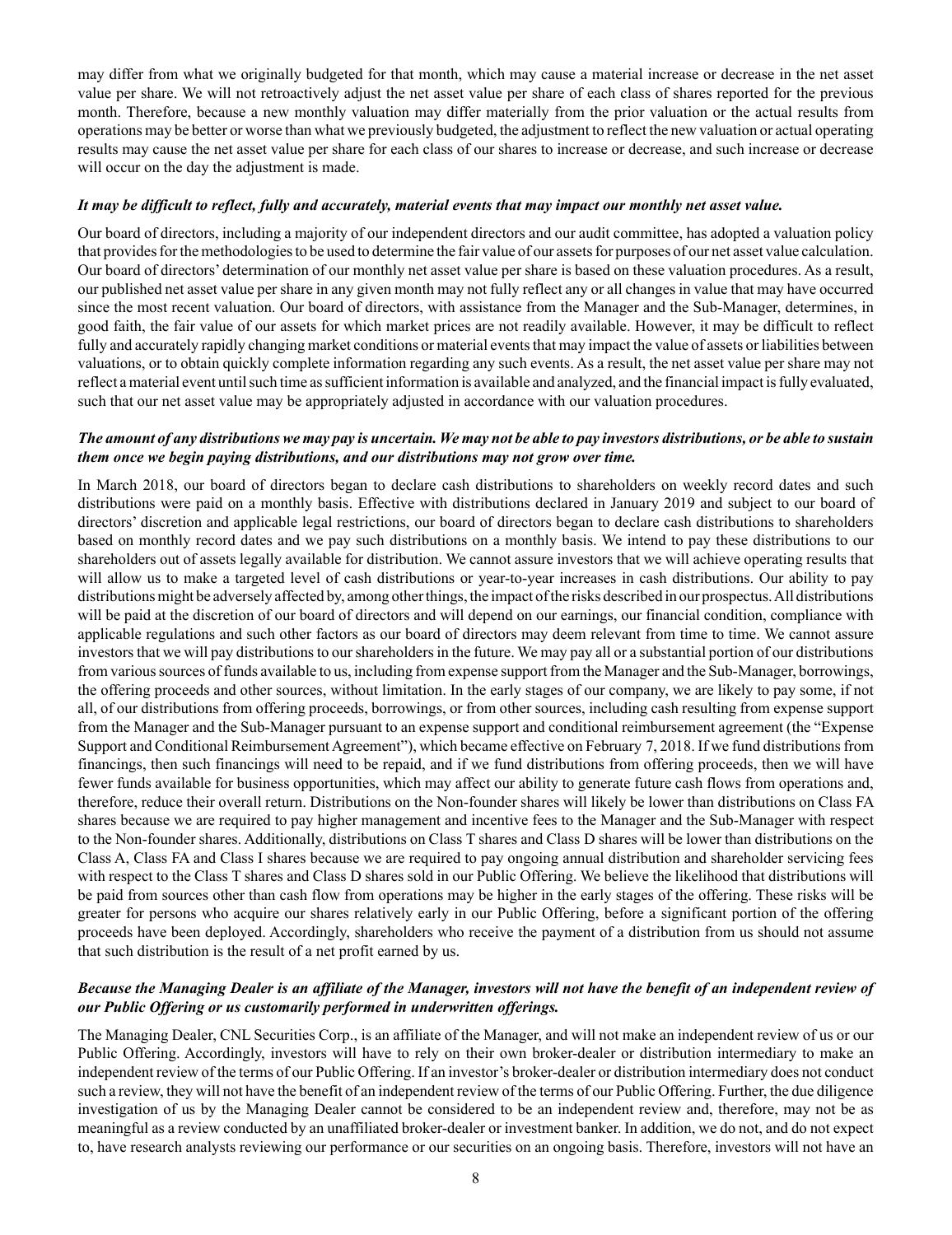independent review of our performance and the value of our shares relative to publicly traded companies.

# *We may be unable to use a significant portion of the net proceeds of our Public Offering on acceptable terms in the timeframe contemplated by the prospectus relating to our Public Offering.*

Delays in using the net proceeds of our Public Offering may impair our performance. We cannot assure an investor that we will be able to identify any acquisition opportunities in a manner consistent with our business strategy or that any acquisition that we make will produce a positive return. We may be unable to use the net proceeds of our Public Offering on acceptable terms within the time period that we anticipate or at all, which could harm our financial condition and operating results.

Before we have raised sufficient funds to deploy the proceeds of our Public Offering in acquisitions that are consistent with our business strategy, we will deploy the net proceeds of our Public Offering primarily in cash, cash equivalents, U.S. government securities, repurchase agreements, certain leveraged loans and high-quality debt instruments maturing in one year or less from the time of acquisition, which may produce returns that are significantly lower than the returns which we expect to achieve in relation to the businesses and other assets we will seek to acquire. As a result, any distributions that we pay during this period may be substantially lower than the distributions that we may be able to pay in a manner consistent with our business strategy.

#### *Investors' interest in us will be diluted if we issue additional shares, which could reduce the overall value of the investment.*

Potential investors in our Public Offering do not have pre-emptive rights to any shares we issue in the future. Our LLC Agreement authorizes us to issue 1,000,000,000 shares. Pursuant to our LLC Agreement, a majority of our entire board of directors may amend our LLC Agreement from time to time to increase or decrease the aggregate number of authorized shares or the number of authorized shares of any class or series without shareholder approval. After an investor's purchase in our Public Offering, our board of directors may elect to sell additional shares in this or future public offerings, issue equity interests in private offerings or issue share-based awards to our independent directors, the Manager, the Sub-Manager and/or employees of the Manager or the Sub-Manager. To the extent we issue additional equity interests after an investor's purchase in our Public Offering, their percentage ownership interest in us will be diluted. In addition, depending upon the terms and pricing of any additional offerings and the value of our assets, an investor may also experience dilution in the net asset value and fair value of their shares.

#### *Investors will experience substantial dilution in the net tangible book value of their shares equal to the offering costs and sales load associated with their shares and will encounter substantial on-going fees and expenses.*

If investors purchase our shares in our Public Offering, there are substantial fees and expenses which will be borne by the investor initially and ongoing as an investor. Also, investors will incur immediate dilution in the net tangible book value of their shares equal to the offering costs and the sales load associated with their shares. There are also certain offering costs associated with the shares in our Public Offering, which will be reimbursed to the Manager and the Sub-Manager. This means that the investors who purchase shares will pay a price per share that substantially exceeds the per share value of our assets after subtracting our liabilities.

#### *We are an "emerging growth company" under the federal securities laws and will be subject to reduced public company reporting requirements.*

We are an "emerging growth company," as defined in the JOBS Act, and therefore are eligible to take advantage of certain exemptions from, or reduced disclosure obligations relating to, various reporting requirements that normally are applicable to public companies. For so long as we remain an emerging growth company, we will not be required to (i) comply with the auditor attestation requirements of Section 404 of the Sarbanes-Oxley Act, (ii) submit certain executive compensation matters to stockholder advisory votes pursuant to the "say on frequency" and "say on pay" provisions of Section 14A(a) of the Securities Exchange Act of 1934, as amended (the "Exchange Act") (requiring a non-binding stockholder vote to approve compensation of certain executive officers) and the "say on golden parachute" provisions of Section 14A(b) of the Exchange Act (requiring a nonbinding stockholder vote to approve golden parachute arrangements for certain executive officers in connection with mergers and certain other business combinations), (iii) disclose more than two years of audited financial statements in a registration statement filed with the SEC, (iv) disclose selected financial data pursuant to the rules and regulations of the Securities Act (requiring selected financial data for the past five years or for the life of the issuer, if less than five years) in our periodic reports filed with the SEC for any period prior to the earliest audited period presented in this registration statement, and (v) disclose certain executive compensation related items, such as the correlation between executive compensation and performance and comparisons of the chief executive officer's compensation to median employee compensation as required by the Dodd-Frank Wall Street Reform and Consumer Protection Act of 2010. Once we are no longer an "emerging growth company," because we are not a "large accelerated filer" or an "accelerated filer" under the Exchange Act, and will not be so long as our shares are not traded on a securities exchange, we are not subject to the auditor attestation requirements of Section 404(b) of the Sarbanes-Oxley Act. In addition, because we have no employees, we do not have any executive compensation or golden parachute payments to report in our periodic reports and proxy statements. We cannot predict if investors will find our shares less attractive because we choose to rely on any of the exemptions discussed above.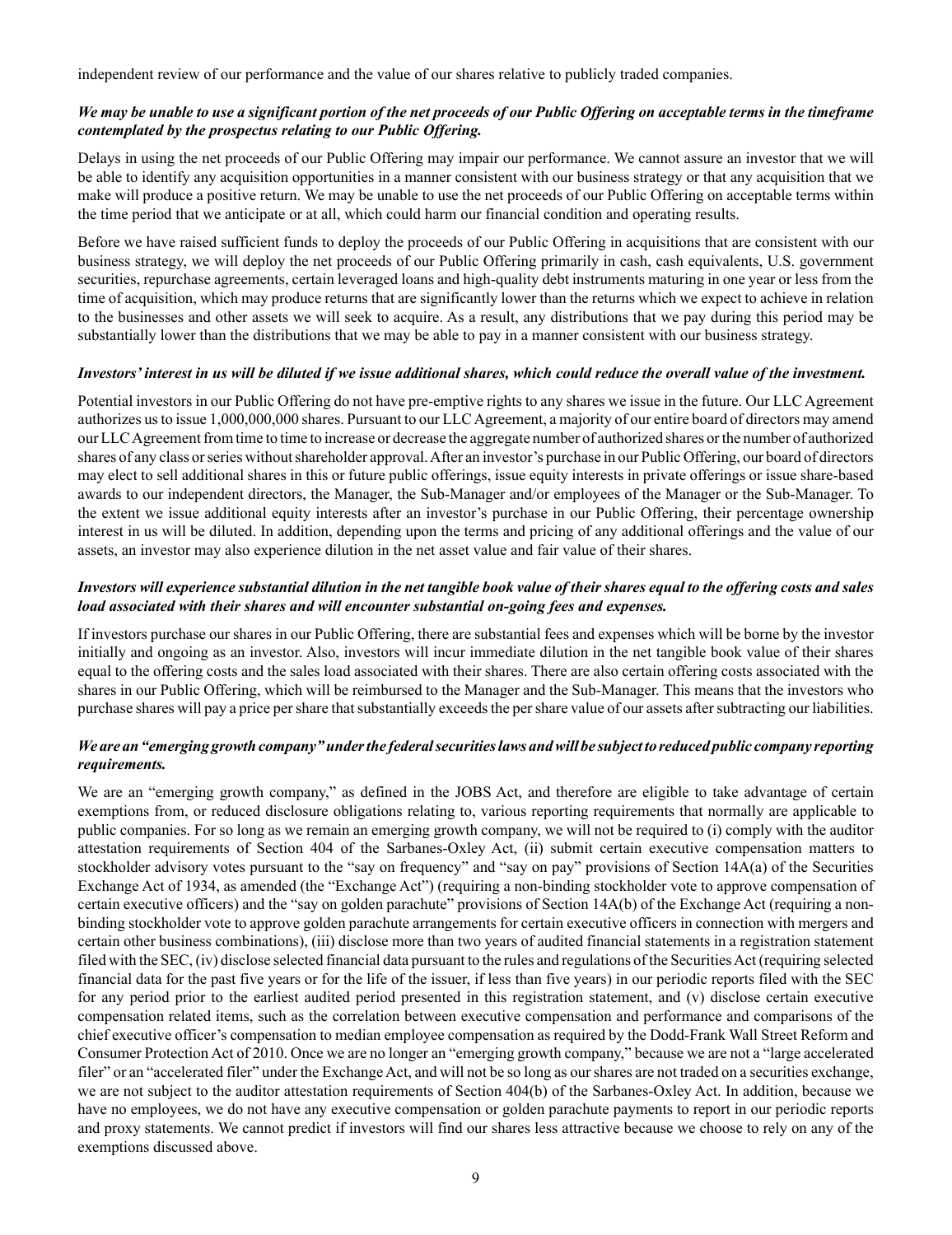Additionally, under Section 107 of the JOBS Act, an "emerging growth company" may take advantage of the extended transition period provided in Section 7(a)(2)(B) of the Securities Act for complying with new or revised accounting standards. This means an "emerging growth company" can delay adopting certain accounting standards until such standards are otherwise applicable to private companies. However, we are electing to "opt out" of such extended transition period, and therefore will comply with new or revised accounting standards on the applicable dates on which the adoption of such standards is required for non-emerging growth companies. This election is irrevocable.

We will remain an "emerging growth company" for up to five years, although we will lose that status sooner if our annual gross revenues exceed \$1.07 billion, if we issue more than \$1 billion in non-convertible debt in a three year period, or if the market value of our shares that is held by non-affiliates equals or exceeds \$700 million after we have been publicly reporting for at least 12 months and have filed at least one annual report on Form 10-K with the SEC.

## *Our business could be adversely affected if we fail to maintain our qualification as a venture capital operating company, or VCOC, under the "plan assets" regulation under the Employee Retirement Income Security Act of 1974, as amended (*"*ERISA*")*.*

We sold and issued our Class FA shares in our Private Placement and used a substantial portion of the net proceeds from the Private Placement to acquire our initial businesses. We currently operate our business in a manner so that it is intended to qualify as a VCOC, as defined in the regulations governing plan assets, or the Plan Asset Regulations, promulgated under ERISA by the Department of Labor, and therefore are not subject to the ERISA fiduciary requirements with respect to our assets. However, if we fail to satisfy the requirements to qualify as a VCOC for any reason and no other exception under the Plan Asset Regulations applies, such failure could materially interfere with our activities or expose us to risks related to our failure to comply with the requirements. If no exception under the Plan Asset Regulations applied, the fiduciary responsibility standards of ERISA would apply to us, including the requirement of investment prudence and diversification, and certain transactions that we enter into, or may have entered into, in the ordinary course of business, might constitute or result in non-exempt prohibited transactions under Section 406 of ERISA or Section 4975 of the Internal Revenue Code of 1986, as amended (the "Code"). A non-exempt prohibited transaction, in addition to imposing potential liability upon fiduciaries of a plan subject to Title I of ERISA or Section 4975 of the Code, may also result in the imposition of an excise tax under the Code upon a "party in interest" (as defined in ERISA) or "disqualified person" (as defined in the Code) with whom we engaged in the transaction. Therefore, our business could be adversely affected if we fail to quality as a VCOC under the Plan Asset Regulations.

#### **Risks Related to Our Organization and Structure**

#### *We are a recently formed company and have a limited operating history or established financing sources and may be unable to successfully implement our business and acquisition strategies or generate sufficient cash flow to make distributions to our shareholders.*

We are a recently formed company and commenced operations on February 7, 2018, and therefore have a limited operating history or established financing sources. We are subject to all of the business risks and uncertainties associated with any new business, including the risk that we will be unable to implement and execute our business strategy as described in our prospectus and that the value of our shares could decline substantially and, as a result, investors may lose part or all of their investment. Our financial condition and results of operations will depend on many factors including the availability of acquisition opportunities, readily accessible short and long-term financing, financial markets and economic conditions generally and the performance of the Manager and the Sub-Manager. There can be no assurance that we will be able to generate sufficient cash flow over time to pay our operating expenses and make distributions to shareholders.

#### *Our ability to implement and execute our business strategy depends on the Manager's and the Sub-Manager's ability to manage and support our business operations. If the Manager or the Sub-Manager were to lose any members of their respective senior management teams, our ability to implement and execute our business strategy could be significantly harmed.*

We have no internal management capacity or employees other than our appointed executive officers and will be dependent on the diligence, skill and network of business contacts of the Manager's and the Sub-Manager's senior management teams to implement and execute our business strategy. We also depend, to a significant extent, on the Manager's and the Sub-Manager's access to its investment professionals and the information and deal flow generated by these professionals. The Manager's and the Sub-Manager's senior management teams will evaluate, negotiate, structure, close, and monitor the assets we acquire. The departure of any of the Manager's or the Sub-Manager's senior management teams could have a material adverse effect on our ability to implement and execute our business strategy. We do not anticipate maintaining any key person insurance on any of the Manager's or the Sub-Manager's senior management teams.

# *Our board of directors may change our business and acquisition policies and strategies without prior notice or shareholder approval, the effects of which may be adverse to investors.*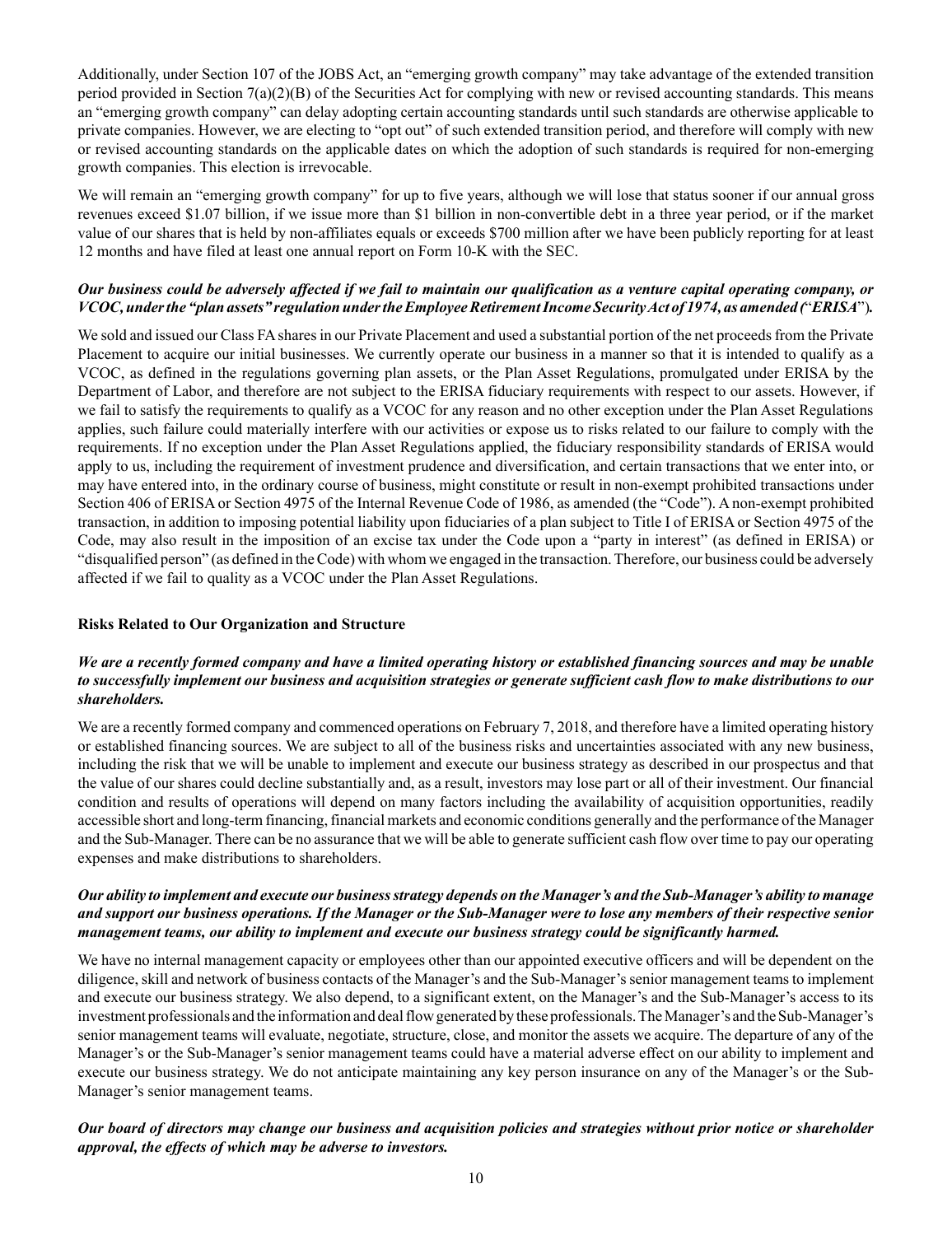Our board of directors has the authority to modify or waive our current business and acquisition policies, criteria and strategies without prior notice and without shareholder approval. In such event, we will promptly file a prospectus supplement and a current report on Form 8-K, disclosing any such modification or waiver. We cannot predict the effect any changes to our current business and acquisition policies, criteria and strategies would have on our business, operating results and value of our shares. However, the effects might be adverse, which could negatively impact our ability to pay investors distributions and cause investors to lose all or part of their investment. Moreover, we will have significant flexibility in deploying the net proceeds of our Public Offering and may use the net proceeds from our Public Offering in ways with which investors may not agree or for purposes other than those contemplated at the time of our Public Offering.

## *If we internalize our management functions, investors' interest in us could be diluted, and we could incur other significant costs and face other significant risks associated with being self-managed.*

Our board of directors may decide in the future to internalize our management functions. If we do so, we may elect to negotiate to acquire the Manager's or the Sub-Manager's assets and personnel. At this time, we cannot anticipate the form or amount of consideration or other terms relating to any such internalization transaction. Such consideration could take many forms, including cash payments, promissory notes and shares. The payment of such consideration could result in dilution of an investor's interests as a shareholder and could reduce the earnings per share attributable to their investment.

In addition, while we would no longer bear the costs of the various fees and expenses we expect to pay to the Manager under the Management Agreement (50% of which is paid to the Sub-Manager under the Sub-Management Agreement), we would incur the compensation and benefits as well as the costs of our officers and other employees and consultants that we now expect will be paid by the Manager, the Sub-Manager or their respective affiliates. In addition, we may issue equity awards to officers, employees and consultants, which awards would decrease net income and may further dilute an investor's investment. We cannot reasonably estimate the amount of fees we would save or the costs we would incur if we became self-managed. If the expenses we assume as a result of internalization are higher than the expenses we avoid paying to the Manager and the Sub-Manager, our earnings per share would be lower as a result of the internalization than they otherwise would have been, potentially decreasing the amount of funds available to distribute to our shareholders and the value of our shares. As currently organized, we do not expect to have any employees. If we elect to internalize our operations, we would employ personnel and would be subject to potential liabilities commonly faced by employers, such as workers disability and compensation claims, potential labor disputes and other employeerelated liabilities and grievances.

If we internalize our management functions, we could have difficulty integrating these functions as a stand-alone entity. In addition, we could have difficulty retaining such personnel employed by us. We expect individuals employed by the Manager and the Sub-Manager to perform asset management and general and administrative functions, including accounting and financial reporting for us. These personnel have a great deal of know-how and experience. We may fail to properly identify the appropriate mix of personnel and capital needs to operate as a stand-alone entity. An inability to manage an internalization transaction effectively could result in our incurring excess costs and/or suffering deficiencies in our disclosure controls and procedures or our internal control over financial reporting. Such deficiencies could cause us to incur additional costs, and our management's attention could be diverted from most effectively managing our assets.

In some cases, internalization transactions involving the acquisition of a manager have resulted in litigation. If we were to become involved in such litigation in connection with an internalization of our management functions, we could be forced to spend significant amounts of money defending ourselves in such litigation, regardless of the merit of the claims against us, which would reduce the amount of funds available to acquire additional assets or make distributions to our shareholders.

#### *Anti-takeover provisions in our LLC Agreement could inhibit a change in control.*

Provisions in our LLC Agreement may make it more difficult and expensive for a third party to acquire control of us, even if a change of control would be beneficial to our shares. Under our LLC Agreement, our shares have only limited voting rights on matters affecting our business and therefore have limited ability to influence management's decisions regarding our business. In addition, our LLC Agreement contains a number of provisions that could make it more difficult for a third party to acquire, or may discourage a third party from acquiring control of the company. These provisions include:

- restrictions on our ability to enter into certain transactions with major holders of our shares modeled on the limitation contained in Section 203 of the Delaware General Corporation Law, or the DGCL;
- allowing only the company's board of directors to fill vacancies, including newly created directorships;
- requiring that directors may be removed, with or without cause, only by a vote of a majority of the issued and outstanding shares;
- requiring advance notice for nominations of candidates for election to our board of directors or for proposing matters that can be acted upon by holders of our shares at a meeting of shareholders;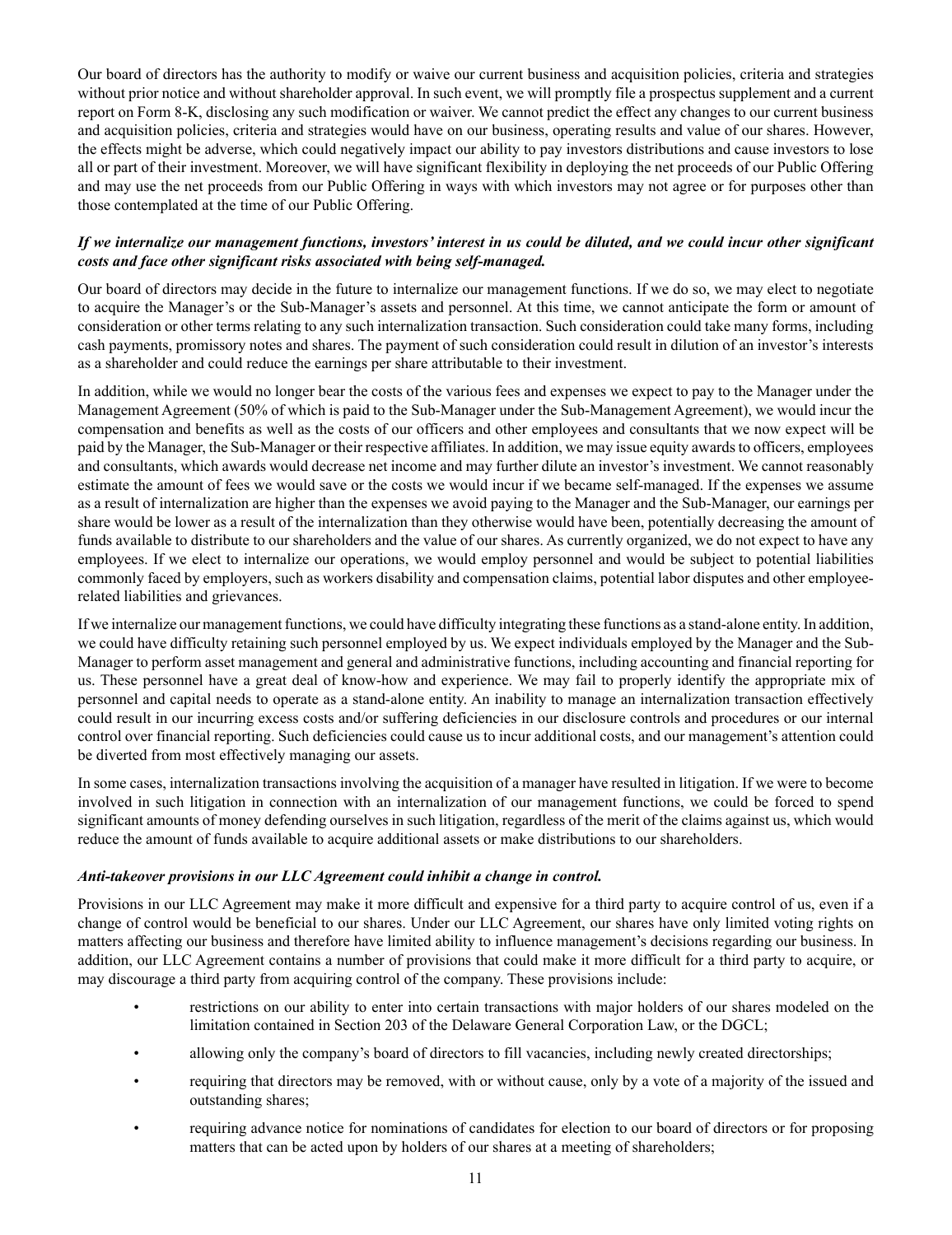- permitting each of the Manager and Sub-Manager, respectively, to initially appoint a non-independent director and, thereafter, to nominate such non-independent director's replacement upon such non-independent director's failure to stand for re-election, resignation, removal from office, death or incapacity;
- our ability to issue additional securities, including securities that may have preferences or are otherwise senior in priority to our shares; and
- limitations on the ability of our shareholders to call special meetings of the shareholders.

#### *We may have conflicts of interest with the noncontrolling shareholders of our businesses.*

The boards of directors of the businesses we acquire controlling interests in will have fiduciary duties to all their shareholders, including the company and noncontrolling shareholders. As a result, they may make decisions that are in the best interests of their shareholders generally but which are not necessarily in the best interest of the company or our shareholders. In dealings with the company, the directors of these businesses may have conflicts of interest and decisions may have to be made without the participation of directors appointed by us, and such decisions may be different from those that we would make.

#### *An investor's investment return may be reduced if we are required to register as an investment company under the Investment Company Act.*

We are organized as a holding company that conducts its business primarily through its wholly- and majority-owned subsidiaries. We conduct and intend to continue to conduct our operations so that the company and each of its subsidiaries do not fall within, or are excluded from the definition of an "investment company" under the Investment Company Act. Under Section  $3(a)(1)(A)$ of the Investment Company Act, a company is deemed to be an "investment company" if it is, or holds itself out as being, engaged primarily, or proposes to engage primarily, in the business of investing, reinvesting or trading in securities. We believe that we are not to be considered an investment company under Section  $3(a)(1)(A)$  of the Investment Company Act because we do not and will not engage primarily or hold ourselves out as being engaged primarily in the business of investing, reinvesting or trading in securities. Rather, we have and continue to intend to acquire stable and growing middle-market businesses with a focus on business services, consumer products, education, franchising, light manufacturing / specialty engineering, non-FDA regulated healthcare and safety companies. In addition, through the Manager and the Sub-Manager, we have been and intend to continue to be engaged with the acquired businesses in several areas, including (i) strategic direction and planning, (ii) supporting add-on acquisitions and introducing senior management to new business contacts, (iii) balance sheet management, (iv) capital markets strategies, and (v) optimization of working capital. We monitor the critical success factors of our acquired businesses on a daily/weekly basis and meet monthly with senior management of the companies we acquire in an operating committee environment to discuss their respective strategic, financial and operating performance. As a consequence, we primarily engage and hold ourselves out as being primarily engaged in the non-investment company businesses of these companies, which are or will become our wholly- or majorityowned subsidiaries.

Under Section  $3(a)(1)(C)$  of the Investment Company Act, a company is deemed to be an "investment company" if it is engaged, or proposes to engage, in the business of investing, reinvesting, owning, holding or trading in securities and owns or proposes to acquire "investment securities" having a value exceeding 40% of the value of its total assets (exclusive of U.S. Government securities and cash items) on an unconsolidated basis, which we refer to as the "40% test." Excluded from the term "investment securities," among other instruments, are U.S. Government securities and securities issued by majority-owned subsidiaries that are not themselves investment companies and are not relying on the exceptions under Section 3(c)(1) or Section 3(c)(7) of the Investment Company Act.

We conduct operations, and intend to continue to conduct our operations, so that on an unconsolidated basis we and most of our subsidiaries will comply with the 40% test and no more than 40% of the assets of those subsidiaries will consist of investment securities. We expect that most, if not all, of our wholly- and majority-owned subsidiaries will fall outside the definitions of investment company under Section  $3(a)(1)(A)$  and Section  $3(a)(1)(C)$  or rely on an exception or exemption from the definition of investment company other than the exceptions under Section  $3(c)(1)$  and Section  $3(c)(7)$  of the Investment Company Act. Consequently, interests in these subsidiaries (which currently constitute and are expected to continue to constitute most, if not all, of our assets) generally will not constitute "investment securities." Accordingly, we believe that we are not considered and will not be considered an investment company under Section  $3(a)(1)(C)$  of the Investment Company Act. We monitor our holdings on an ongoing basis and in connection with each of our business acquisitions to determine compliance with the 40% test.

The determination of whether an entity is our majority-owned subsidiary is made by us. Under the Investment Company Act, a majority-owned subsidiary of a person means a company 50% or more of the outstanding voting securities of which are owned by such person, or by another company which is a majority-owned subsidiary of such person. The Investment Company Act further defines voting securities as any security presently entitling the owner or holder thereof to vote for the election of directors of a company. We treat companies in which we own at least a majority of the outstanding voting securities as majority-owned subsidiaries for purposes of the 40% test. We have not requested the SEC to approve our treatment of any company as a majority-owned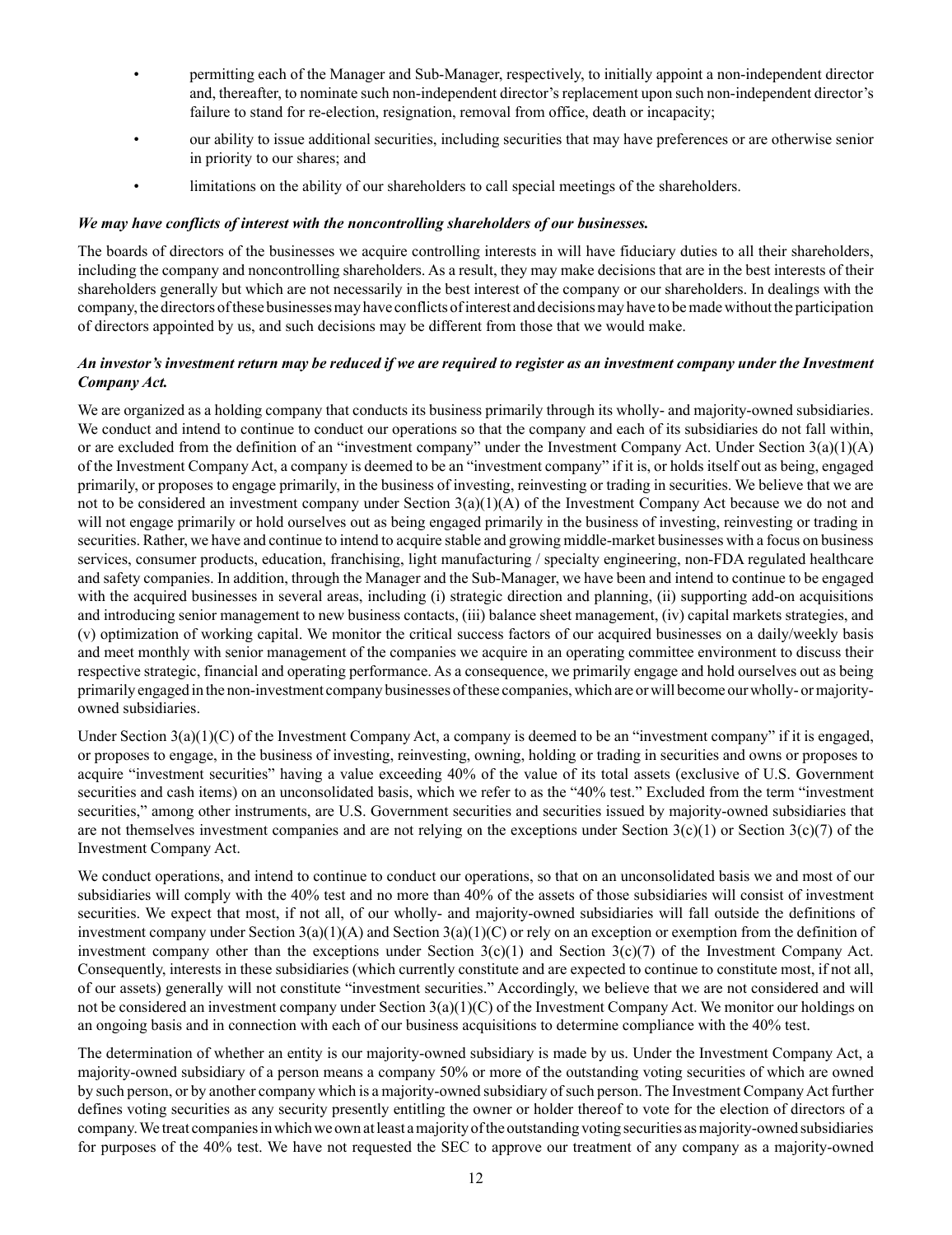subsidiary and the SEC has not done so. If the SEC, or its staff, were to disagree with our treatment of one of more companies as majority-owned subsidiaries, we would need to adjust our strategy and our assets in order to continue to pass the 40% test. Any such adjustment in our strategy could have a material adverse effect on us.

Additionally, we conduct and intend to continue to conduct operations so that we are not treated as a "special situation investment company" as such term has been interpreted by the SEC and by courts in judicial proceedings under the Investment Company Act. Special situation investment companies generally are companies which secure control of other companies primarily for the purpose of making a profit in the sale of the controlled company's securities. The types of companies that have been characterized by the SEC in SEC releases, the SEC staff or by courts in judicial proceedings under the Investment Company Act as "special situation investment companies" are those that, as part of their history and their stated business purpose, engage in a pattern of acquiring large or controlling blocks of securities in companies, attempting to control or to exert a controlling influence over these companies, improving their performance and then disposing of acquired share positions after a short-term holding period at a profit once the acquired shares increase in value. Special situation investment companies also follow a policy of shifting from one investment to another because greater profits seem apparent elsewhere. We monitor our business activities, including our acquisitions and divestments, on an ongoing basis to avoid being deemed a special situation investment company. One of the factors that distinguishes us from a "special situation investment company" is our policy of acquiring middle-market businesses with the expectation of operating these businesses over a long-term basis that for us will involve a minimum holding period of four to six years.

A change in the value of our assets could cause us or one or more of our wholly- or majority-owned subsidiaries to fall within the definition of "investment company" and negatively affect our ability to maintain our exclusion from registration under the Investment Company Act. To avoid being required to register the company or any of its subsidiaries as an investment company under the Investment Company Act, we may be unable to acquire businesses with an intention of disposing of them on a shortterm basis. In addition, we may in other circumstances be unable to sell assets we would otherwise want to sell and may need to sell assets we would otherwise wish to retain. We also may have to acquire additional income- or loss-generating assets that we might not otherwise have acquired or may have to forgo opportunities to acquire interests in companies that we would otherwise want to acquire and would be important to our business strategy.

If we become obligated to register the company or any of its subsidiaries as an investment company pursuant to the Investment Company Act, the registered entity would have to comply with a variety of substantive requirements under the Investment Company Act imposing, among other things:

- limitations on capital structure;
- restrictions on specified investments;
- prohibitions on transactions with affiliates; and
- compliance with reporting, record keeping, voting, proxy disclosure and other rules and regulations that would significantly change our operations.

If we were required to register the company as an investment company pursuant to the Investment Company Act but failed to do so, we would be prohibited from engaging in our business, and criminal and civil actions could be brought against us. In addition, our contracts would be unenforceable unless a court required enforcement, and a court could appoint a receiver to take control of us and liquidate our business, all of which would have a material adverse effect on us.

#### *If, in the future, we cease to control and operate our businesses, we may be deemed to be an investment company under the Investment Company Act.*

Under the terms of our LLC Agreement, we have the latitude to acquire equity interests in businesses that we will not operate or control. If we make significant acquisitions of equity interests in businesses that we do not operate or control or cease to operate and control such businesses, we may be deemed to be an investment company under the Investment Company Act. If we were deemed to be an investment company under the Investment Company Act, we would either have to register as an investment company under the Investment Company Act, obtain exemptive relief from the SEC or modify our equity interests and debt positions or organizational structure or our contract rights to fall outside the definition of an investment company under the Investment Company Act. Registering as an investment company pursuant to the Investment Company Act could, among other things, materially adversely affect our financial condition, business and results of operations, materially limit our ability to borrow funds or engage in other transactions involving leverage and require us to add directors who are independent of us, the Manager and the Sub-Manager and otherwise will subject us to additional regulation that will be costly and time-consuming.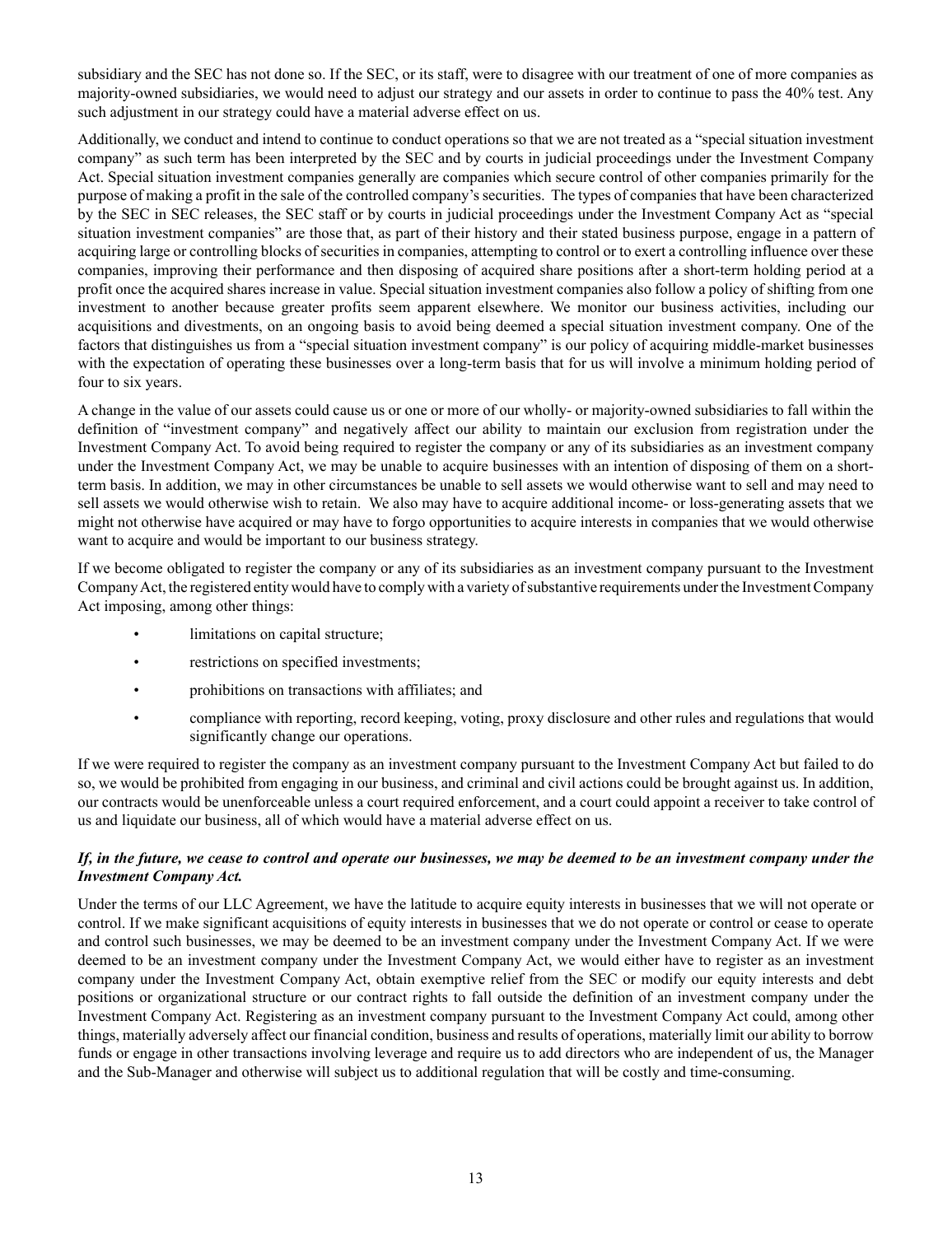#### **Risks Related to the Manager, the Sub-Manager and Their Respective Affiliates**

#### *Our success will be dependent on the performance of the Manager and the Sub-Manager and their respective affiliates, but investors should not rely on the past performance of the Manager, the Sub-Manager and their respective affiliates as an indication of future success. Prior to our Public Offering, affiliates of CNL have only sponsored real estate and credit investment programs.*

The Manager was formed in August 2016 and has a limited operating history. The Sub-Manager was formed in September 2016 and has limited experience managing a business under guidelines designed to allow us to be exempt from registration under the Investment Company Act, which may hinder our ability to take advantage of attractive acquisition opportunities and, as a result, implement and execute our business strategy. In addition, the Sub-Manager has limited experience complying with regulatory requirements applicable to public companies. We cannot guarantee that we will be able to find suitable acquisition opportunities and our ability to implement and execute our business strategy and to pay distributions will be dependent upon the performance of the Manager and the Sub-Manager in the identification and acquisition of such opportunities and the management of our businesses and other assets. Additionally, investors should not rely on the past performance of investments by other CNL- or LLCP-affiliated entities to predict our future results. Our business strategy and key employees differ from the business strategies and key employees of certain other CNL- or LLCP-affiliated programs in the past, present and future. Prior to our Public Offering, affiliates of CNL have only sponsored real estate and credit investment programs. If either the Manager or the Sub-Manager fails to perform according to our expectations, we could be materially adversely affected.

#### *The Manager, the Sub-Manager and their respective affiliates, including our officers and some of our directors will face conflicts of interest including conflicts that may result from compensation arrangements with us and our affiliates, which could result in actions that are not in the best interests of our shareholders.*

The Manager, the Sub-Manager and their respective affiliates will receive substantial fees from us (directly or indirectly) in return for their services, and these fees could influence the advice provided to us. Among other matters, the compensation arrangements could affect their judgment with respect to public and private offerings of equity by us, which allow the Managing Dealer to earn additional dealer manager fees and the Manager and the Sub-Manager to earn increased management fees. The Administrator and the Sub-Administrator will also face conflicts of interests with respect to their performance of various administrative services that we require, including but not limited to conflicts that may arise from the Administrator's and the Sub-Administrator's decisions with respect to the allocation of their time and resources as they relate to their recommendations and oversight of the personnel, facilities and services provided to us, and the quality of professional and administrative services rendered by their respective affiliates to us. The incentive fees that we may pay to the Manager (50% of which would be paid to the Sub-Manager) may create an incentive for the Manager and the Sub-Manager to make acquisitions on our behalf that are risky or more speculative than would be the case in the absence of such compensation arrangement. The way in which the incentive fee is determined may encourage the Manager and the Sub-Manager to use leverage to increase the return on our assets. In addition, the fact that our base management fee for a certain month is calculated based on the average value of our gross assets at the end of that month and the immediately preceding calendar month, which would include any borrowings for investment purposes, may encourage the Manager and the Sub-Manager to use leverage or to acquire additional assets. The use of leverage increases the volatility of assets by magnifying the potential for gain or loss on invested equity capital. In addition, we and our shareholders will bear the burden of any increase in our expenses as a result of our use of leverage, including interest expenses and any increase in the management fees payable to the Manager. Our businesses may pay fees to the Sub-Manager for services it provides to them and therefore our shareholders may be indirectly subject to such fees. These fees may be paid before we realize any income or gain. The Manager and the Sub-Manager may face conflicts of interest with respect to services performed for our businesses, on the one hand, and opportunities recommended to us, on the other hand. Furthermore, our board of directors is responsible for determining the net asset value of our assets (with the assistance from the Manager, the Sub-Manager and the independent valuation firm) and, because the base management fee is payable monthly and for a certain month is calculated based on the average value of our gross assets at the end of that month and the immediately preceding calendar month, a higher net asset value of our assets would result in a higher base management fee to the Manager and the Sub-Manager.

#### *We pay substantial fees and expenses to the Manager, the Sub-Manager, the Managing Dealer or their respective affiliates. These payments increase the risk that investors will not earn a profit on their investment.*

The Manager and the Sub-Manager perform services for us in connection with the identification, selection and acquisition of our assets, and the monitoring and administration of our assets. We pay the Manager and the Sub-Manager certain fees for management services, including a base management fee that is not tied to the performance of our assets. We pay fees and commissions to the Managing Dealer in connection with the offer and sale of the shares. We may pay third parties directly or reimburse the costs or expenses of third parties paid by the Administrator and the Sub-Administrator for providing us with certain administrative services. Since the Administrator and the Sub-Administrator are affiliates of the Manager and the Sub-Manager, respectively, they may experience conflicts of interests when seeking expense reimbursement from us. Similarly, our businesses may pay fees to the Sub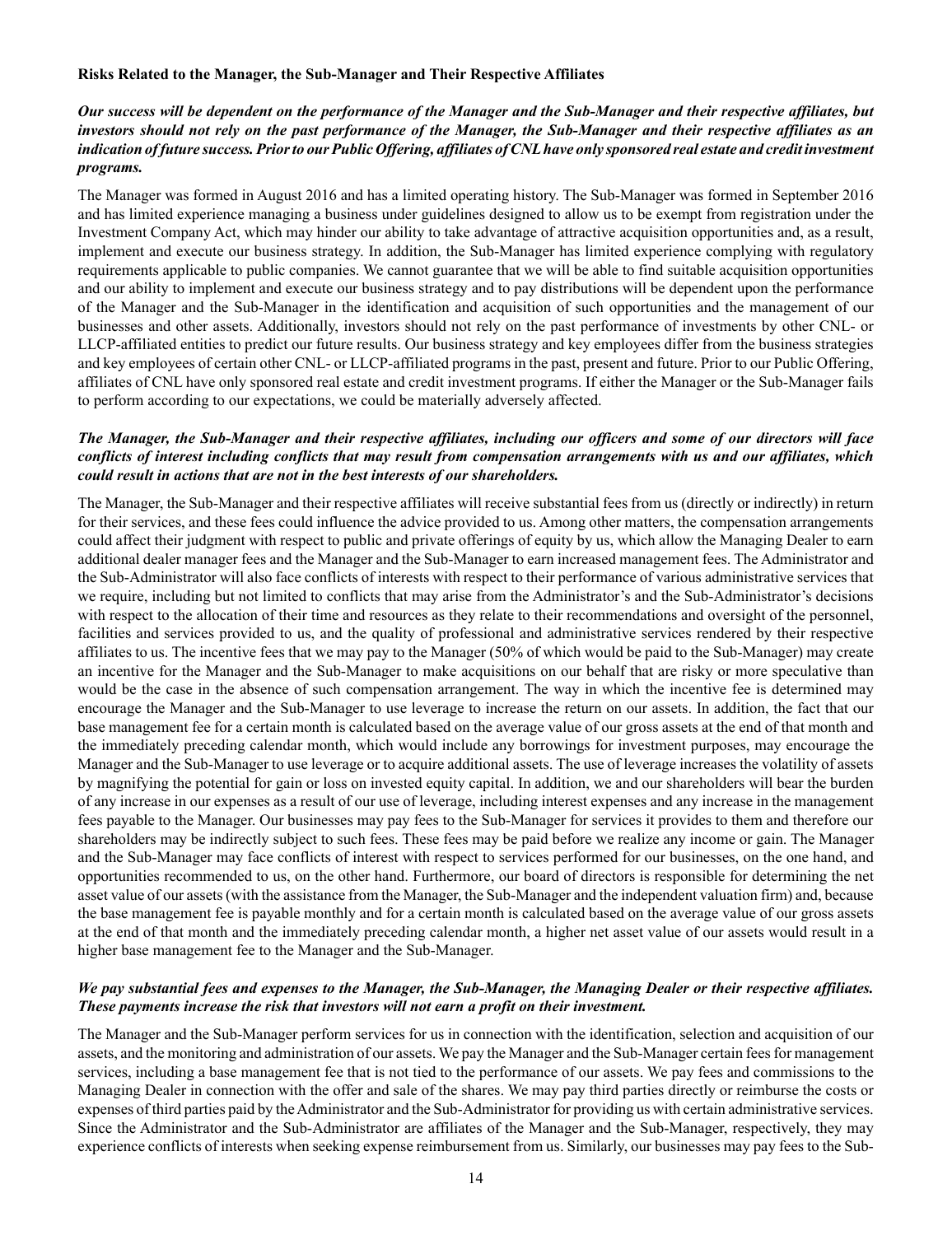Manager for services it provides to them and therefore our shareholders may be indirectly subject to such fees. These fees reduce the amount of cash available for acquisitions or distribution to our shareholders. These fees also increase the risk that the amount available for distribution to shareholders upon a liquidation of our assets would be less than the purchase price of the shares in our Public Offering and that investors may not earn a profit on their investment.

#### *The time and resources that individuals associated with the Manager and the Sub-Manager devote to us may be diverted.*

We currently expect the Manager, the Sub-Manager and their respective officers and employees to devote such time as shall be necessary to conduct our business affairs in an appropriate manner. However, the Manager, the Sub-Manager and their respective officers and employees are not required to do so. Moreover, neither the Manager, the Sub-Manager nor their affiliates are prohibited from raising money for and managing another entity that competes with us or our businesses, except as agreed to by the Manager and the Sub-Manager. Accordingly, the respective management teams of the Manager and the Sub-Manager may have obligations to investors in entities they work at or manage in the future, the fulfillment of which might not be in the best interests of us or our shareholders or that may require them to devote time to services for other entities, which could interfere with the time available to provide services to us. In addition, we may compete with any such investment entity for the same investors and acquisition opportunities.

#### *We do not have a policy that expressly prohibits our directors, officers, or affiliates from engaging for their own account in business activities of the types conducted by us.*

We do not have a policy that expressly prohibits our directors, officers, or affiliates from engaging for their own account in business activities of the types conducted by us. However, our code of business conduct contains a conflicts of interest policy that prohibits our directors and executive officers, as well as personnel of the Manager and the Sub-Manager who provide services to us, from engaging in any transaction that involves an actual conflict of interest with us without the approval of a majority of our independent directors. In addition, the Management Agreement and the Sub-Management Agreement do not prevent the Manager, the Sub-Manager and their respective affiliates from engaging in additional business opportunities, some of which could compete with us, except as agreed to by the Manager and the Sub-Manager.

#### *The terms and conditions of the merger agreements and the related documents relating to the acquisitions of our initial businesses were negotiated among related parties, and these terms may be less advantageous to us than if they had been the subject of arm's-length negotiations.*

We acquired our initial businesses from an affiliate of the Sub-Manager. The terms of the merger agreements and the related documents were negotiated among related parties and as a result, such terms and conditions may be less favorable to our company than they might have been had they been negotiated at arm's-length with unaffiliated persons; however, we received an opinion from an independent financial advisory firm regarding the fairness to our company, from a financial point of view only, of the acquisition prices of the two initial businesses. Additionally, the merger agreements were approved by all the independent directors of our board of directors.

#### *The Manager and the Sub-Manager will experience conflicts of interest in connection with the management of our business affairs, our businesses and their respective other accounts and clients.*

The Manager and the Sub-Manager will experience conflicts of interest in connection with the management of our business affairs relating to the allocation of business opportunities by the Manager, the Sub-Manager and their respective affiliates to us and other clients; compensation to the Manager, the Sub-Manager and their respective affiliates; services that may be provided by the Manager, the Sub-Manager and their respective affiliates to our businesses; co-opportunities for us and the allocation of such opportunities to us and other clients of the Manager and the Sub-Manager; the formation of investment vehicles by the Manager or the Sub-Manager; differing recommendations given by the Manager and the Sub-Manager to us versus other clients; the Manager's and the Sub-Manager's use of information gained from our businesses for investments by other clients, subject to applicable law; and restrictions on the Manager's and the Sub-Manager's use of "inside information" with respect to potential acquisitions by us.

In connection with the services that the Sub-Manager or its affiliates may provide to the businesses we acquire, the Sub-Manager may be paid transaction fees in connection with services customarily performed in connection with the management of such businesses (except that no such transaction fees were charged on our acquisition of the initial businesses). Any transaction fees received by the Sub-Manager up to \$1.5 million to \$3.5 million annually (dependent on our total assets at the time of receipt of such transaction fees) will not be shared with us. Any transaction fees charged to businesses in excess of \$3.5 million will be paid to us. Additionally, these fees may be paid before we realize any income or gain. We may also reimburse the Sub-Manager for certain transactional expenses (e.g. research costs, due diligence costs, professional fees, legal fees and other related items) related to businesses that we acquire as well as transactional expenses related to deals that do not close, often referred to as "broken deal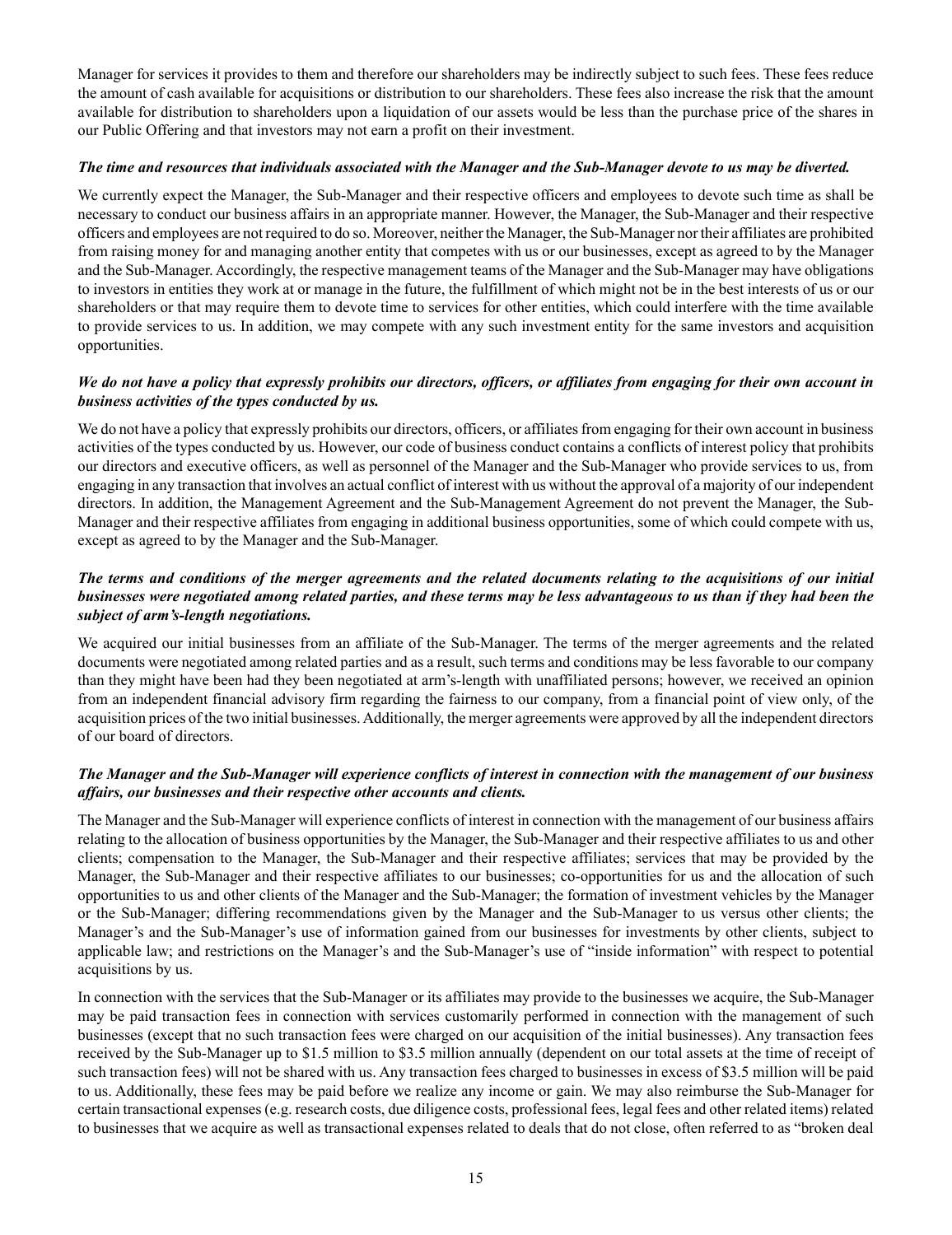costs." The Manager and the Sub-Manager may face conflicts of interest with respect to services performed for our businesses, on the one hand, and opportunities recommended to us, on the other hand.

# *The Sub-Manager may experience conflicts of interests in their management of other clients that may have a similar business strategy as us.*

The Sub-Manager and its affiliates currently manage other clients and may in the future manage new clients that may have a similar business strategy as us. The Sub-Manager will determine which opportunities it presents to us or another client with a similar business objective. The Sub-Manager may determine it is more appropriate for one or more other clients managed by the Sub-Manager or any of its affiliates than it is for us and present such opportunity to the other client. These co-opportunities may give rise to conflicts of interest or perceived conflicts of interest among us and the other participating accounts, including the amount of such co-opportunity allocated to us.

The Sub-Manager and its affiliates may (i) give advice and take action with respect to any of its other clients that may differ from advice given or the timing or nature of action taken with respect to us, so long as it is consistent with the provisions of the Sub-Manager's allocation policy and its obligations under the Sub-Management Agreement, and (ii) subject to the Exclusivity Agreement and its obligations thereunder, engage in activities that overlap with or compete with those in which the company and its subsidiaries, directly or indirectly, may engage. The company, on its own behalf and on behalf of its subsidiaries, has renounced any interest or expectancy in, or right to be offered an opportunity to participate in, any business opportunity which may be a corporate opportunity for another client of the Sub-Manager or its affiliates to the extent such opportunity has been determined in good faith by the Sub-Manager not to be allocated to the company, all in accordance with the company's and the Sub-Manager's allocation policy. Furthermore, subject to the company's investment policy and its obligations under the Sub-Management Agreement, the Sub-Manager shall not have any obligation to recommend for purchase or sale any securities or loans which its principals, affiliates or employees may purchase or sell for its or their own accounts or for any other client or account if, in the opinion of the Sub-Manager, such transaction or investment appears unsuitable, impractical or undesirable for the Manager (on behalf of the company).

Consistent with our allocation policy, in the event that a co-opportunity that the Manager has approved for potential participation does not close and the Sub-Manager and its affiliates accumulate broken deal costs in connection with the co-opportunity, the Sub-Manager and its affiliates will be required to allocate such broken deal costs among us and the other participating accounts. Broken deal costs will generally be allocated to us by the Sub-Manager *pro rata* based on our allocation in a proposed co-opportunity if our allocation in such co-opportunity has been determined; however, in the event that we participate in a co-opportunity with Levine Leichtman Capital Partners VI, L.P. which accumulates broken deal costs and if our allocation in such co-opportunity has not been determined, we will be allocated 5% of the broken deal costs, subject to annual review by the Sub-Manager.

# *The Manager and its respective affiliates may have an incentive to delay a liquidity event, which may result in actions that are not in the best interest of our shareholders.*

We pay certain amounts to the Managing Dealer and participating broker-dealers in connection with the distribution of certain classes of shares for the ongoing marketing, sale and distribution of such shares, including an ongoing distribution and shareholder servicing fee. The ongoing distribution and shareholder servicing fee for these classes of shares will terminate for all shareholders upon a liquidity event. As such, the Manager may have an incentive to delay a liquidity event or making such recommendation to our board of directors if such amounts receivable by the Managing Dealer have not been fully paid. A delay in a liquidity event may not be in the best interests of our shareholders.

# *Our access to confidential information may restrict our ability to take action with respect to our businesses, which, in turn, may negatively affect our results of operations.*

We, directly or through the Manager or the Sub-Manager, may obtain confidential information about our businesses. If we possess confidential information about such businesses, there may be restrictions on our ability to make, dispose of, increase the amount of, or otherwise take action with respect to, those businesses. The impact of these restrictions on our ability to take action with respect to such businesses could have an adverse effect on our results of operations.

#### *We may be obligated to pay the Manager and the Sub-Manager incentive fees even if there is a decline in the value of our assets for that calendar year and even if our earned interest income is not payable in cash.*

The Management Agreement and the Sub-Management Agreement entitle the Manager and the Sub-Manager to receive an incentive fee based on the total return of each class of our shares regardless of any capital losses. In such case, we may be required to pay the Manager and the Sub-Manager an incentive fee for a calendar year even if there is a decline in the value of our assets for that calendar year or if our net asset value is less than the purchase price of an investor's shares.

Any incentive fee payable by us that relates to the total return of each class of our shares may be computed and paid on income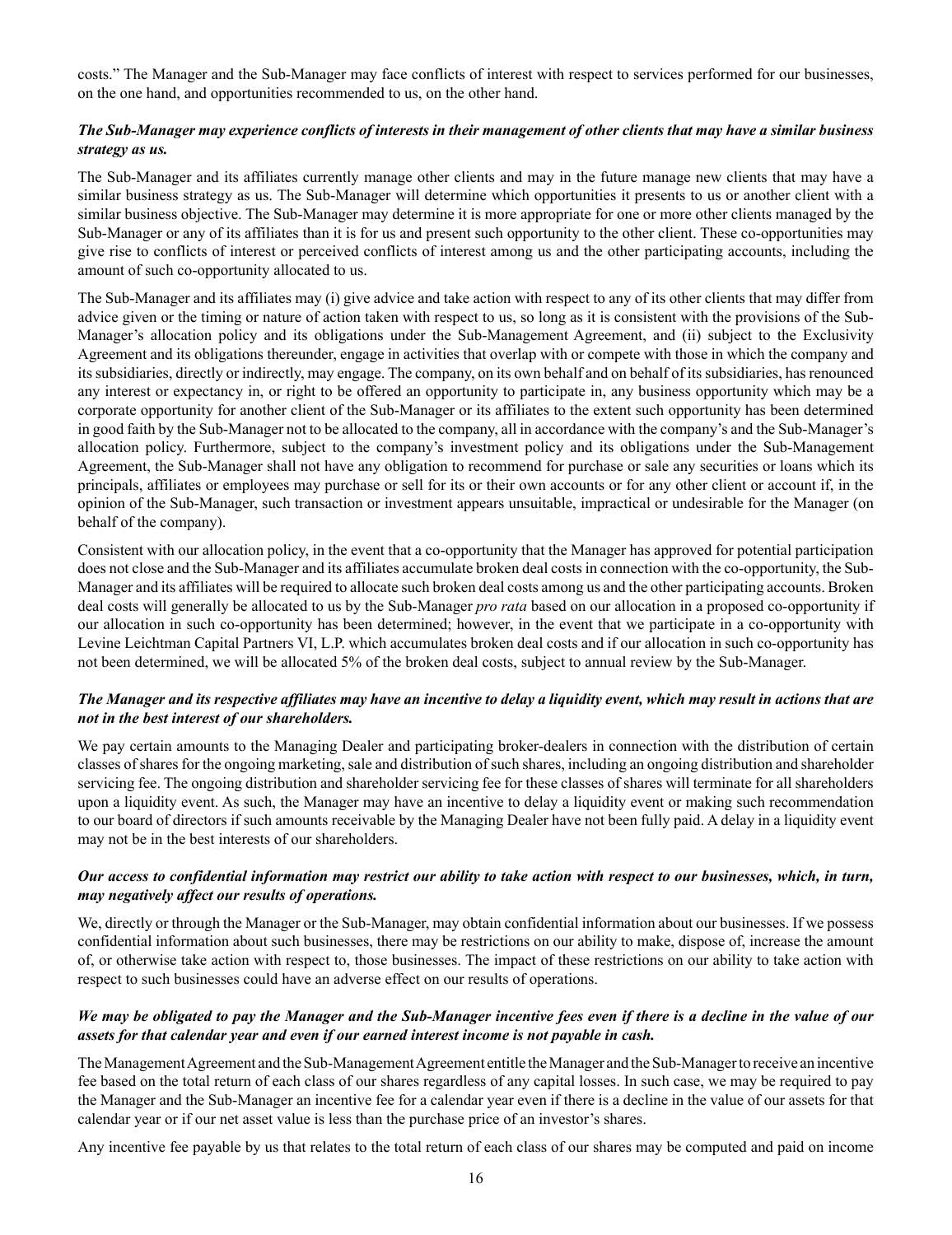that may include interest that has been accrued but not yet received or interest in the form of securities received rather than cash ("payment-in-kind" or "PIK" income) or based on unrealized gains. If one of our businesses defaults on a loan that is structured to provide accrued interest income, it is possible that accrued interest income previously included in the calculation of the incentive fee will become uncollectible. The Manager and the Sub-Manager are not obligated to reimburse us for any part of the incentive fee they received that was based on accrued interest income that we never received as a result of a subsequent default or an unrealized gain. Although we do not expect our debt assets to include a PIK feature, to the extent we do so, PIK income will be included in the total return of each class of our shares used to calculate the incentive fee to the Manager and the Sub-Manager even though we do not receive the income in the form of cash.

#### *The Manager's and the Sub-Manager's liability is limited under the Management Agreement, the Sub-Management Agreement, the Administrative Services Agreement and the Sub-Administration Agreement, as applicable, and we are required to indemnify the Manager and the Sub-Manager against certain liabilities, which may lead them to act in a riskier manner on our behalf than it would when acting for their own account.*

The Manager and the Sub-Manager have not assumed any responsibility to us other than to render the services described in the Management Agreement, the Sub-Management Agreement, the Administrative Services Agreement and the Sub-Administration Agreement, as applicable. Pursuant to the Management Agreement, the Sub-Management Agreement, the Administrative Services Agreement and the Sub-Administration Agreement, as applicable, the Manager, the Sub-Manager and their respective officers, managers, partners, members, agents, employees, controlling persons, shareholders, and any other person or entity affiliated with the Manager and the Sub-Manager will not be liable to us or any of our subsidiaries' members, stockholders or partners in connection with the performance of any duties or obligations under the Management Agreement, the Sub-Management Agreement, the Administrative Services Agreement and the Sub-Administration Agreement, absent negligence or misconduct in the performance of the Manager's or the Sub-Manager's duties, as applicable. We have also agreed to indemnify, defend and protect the Manager, the Sub-Manager and their respective officers, managers, partners, members, agents, employees, controlling persons and any other person or entity affiliated with the Manager and the Sub-Manager with respect to all damages, liabilities, costs and expenses incurred in or by reason of any pending, threatened or completed, action suit investigation or other proceeding resulting from acts of the Manager and the Sub-Manager not arising out of negligence or misconduct in the performance of the Manager's or the Sub-Manager's duties, as applicable, under such agreements. These protections may lead the Manager and the Sub-Manager to act in a riskier manner when acting on our behalf than it would when acting for its own account.

#### *Each of the Manager's and the Sub-Manager's net worth is not available to satisfy our liabilities and other obligations.*

As required by the Omnibus Guidelines, as adopted by the North American Securities Administrators Association, the Manager and the Sub-Manager and their respective affiliates have an aggregate net worth in excess of the required \$11.8 million for our Public Offering. However, no portion of such net worth will be available to us to satisfy any of our liabilities or other obligations. The use of our own funds to satisfy such liabilities or other obligations could have a material adverse effect on our business, financial condition and results of operations.

# *Each of the Manager and the Sub-Manager can resign on 120 days notice and, pursuant to the Sub-Management Agreement, the Manager and the Sub-Manager have agreed to resign if the other is terminated for anything other than cause and we may not be able to find suitable replacement(s) within that time, resulting in a disruption in our operations that could adversely affect our financial condition, business and results of operations.*

The Manager has the right, under the Management Agreement, to resign at any time on 120 days written notice, whether we have found a replacement or not. If the Manager resigns, we may not be able to contract with a new manager or hire internal management with similar expertise and ability to provide the same or equivalent services on acceptable terms within 120 days, or at all, in which case our operations are likely to experience a disruption, our financial condition, business and results of operations as well as our ability to pay distributions are likely to be adversely affected. In addition, the coordination of our internal management, business activities and supervision of our businesses is likely to suffer if we are unable to identify and reach an agreement with a single institution or group of executives having the expertise possessed by the Manager and its affiliates. Even if we are able to retain comparable management, whether internal or external, the integration of such management and their lack of familiarity with our businesses may result in additional costs and time delays that may adversely affect our financial condition, business and results of operations.

The Sub-Manager also has the right, under the Sub-Management Agreement, to resign at any time on 120 days written notice, whether the Manager or the company has found a replacement or not. If the Sub-Manager resigns, the Manager and the company may not be able to contract with a new sub-manager. The Sub-Management Agreement provides that, in the event the Manager or the Sub-Manager is terminated or not renewed as a manager or sub-manager, other than for cause, the other will also terminate its Management Agreement or Sub-Management Agreement, as applicable. In such case, our operations are likely to experience a disruption, our financial condition, business and results of operations as well as our ability to pay distributions are likely to be adversely affected.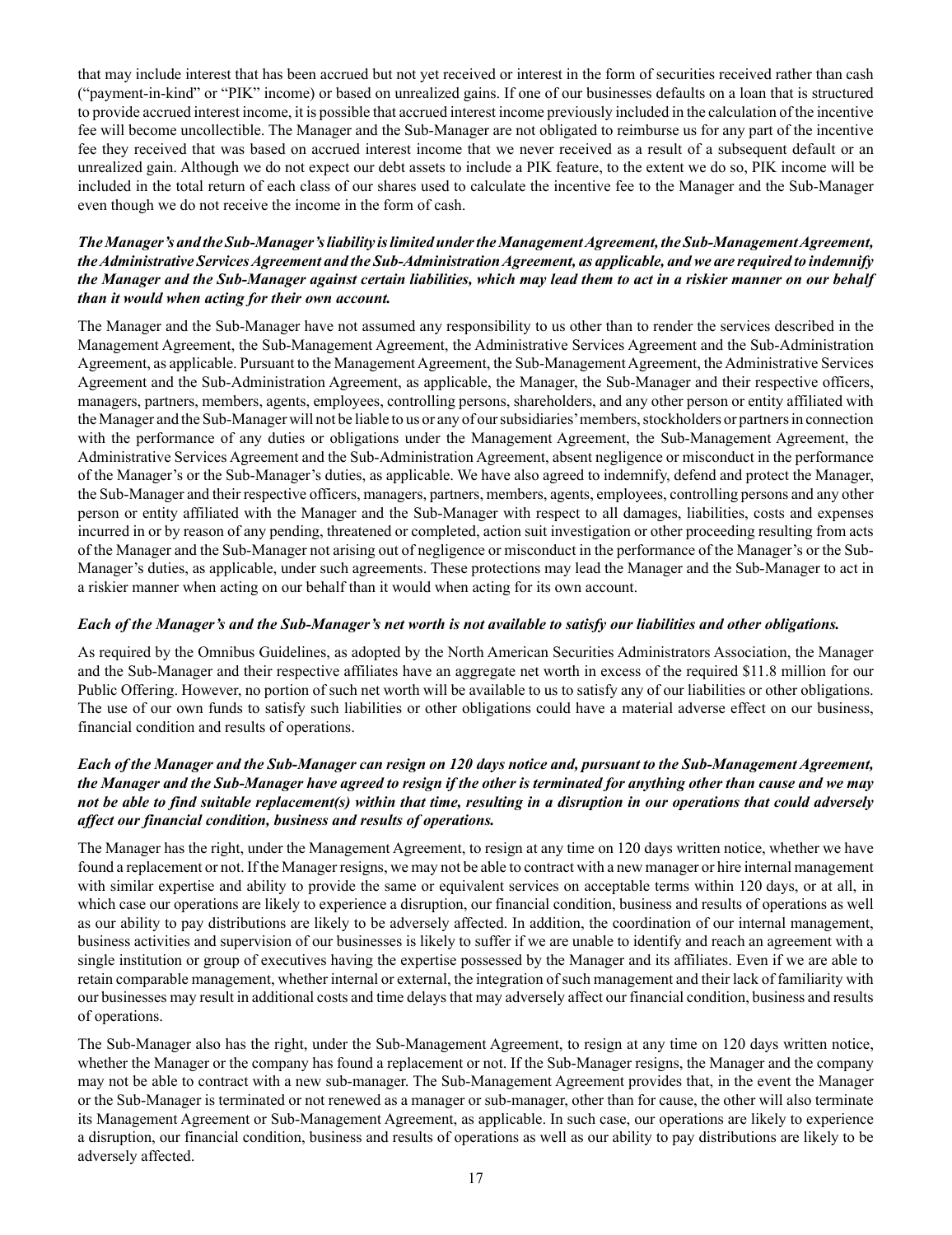#### **Risks Related to Our Business**

#### *A business strategy focused primarily on privately held companies presents certain challenges, including the lack of available information about these companies.*

We intend to acquire controlling interests in privately held, middle-market businesses which by their nature pose certain incremental risks as compared to public companies including that they:

- have reduced access to the capital markets, resulting in diminished capital resources and ability to withstand financial distress;
- may have limited financial resources and may be unable to meet their obligations under their debt securities that we may hold, which may be accompanied by a deterioration in the value of any collateral and a reduction in the likelihood of our realizing any guarantees we may have obtained in connection with our acquisition;
- may have shorter operating histories, narrower product lines and smaller market shares than larger businesses, which tend to render them more vulnerable to competitors' actions and changing market conditions, as well as general economic downturns;
- are more likely to depend on the management talents and efforts of a small group of persons; therefore, the death, disability, resignation or termination of one or more of these persons could have a material adverse impact on our privately held company and, in turn, on us; and
- generally have less predictable operating results, may from time to time be parties to litigation, may be engaged in rapidly changing businesses with products subject to a substantial risk of obsolescence, and may require substantial additional capital to support their operations, finance expansion or maintain their competitive position. In addition, our executive officers, directors and members of the Manager's and the Sub-Manager's management may, in the ordinary course of business, be named as defendants in litigation arising from our ownership of these companies.

In addition, interests in private companies tend to be less liquid. The securities of private companies are not publicly traded or actively traded on the secondary market and are, instead, traded on a privately negotiated over-the-counter secondary market for institutional investors. These over-the-counter secondary markets may be inactive during an economic downturn or a credit crisis. In addition, the securities in these companies will be subject to legal and other restrictions on resale or will otherwise be less liquid than publicly traded securities. If there is no readily available market for these assets, we are required to carry these assets at fair value as determined by our board of directors. As a result, if we are required to liquidate all or a portion of our assets quickly, we may realize significantly less than the value at which we had previously recorded these assets. We may also face other restrictions on our ability to liquidate our ownership of a business to the extent that we, the Manager, the Sub-Manager or any of their respective affiliates have material nonpublic information regarding such business or where the sale would be an impermissible joint transaction. The reduced liquidity of these assets may make it difficult for us to dispose of them at a favorable price, and, as a result, we may suffer losses.

Finally, little public information generally exists about private companies and these companies may not have third-party credit ratings or audited financial statements. We must therefore rely on the ability of the Manager and the Sub-Manager to obtain adequate information through due diligence to evaluate the creditworthiness and potential returns from these business opportunities. Additionally, these companies and their financial information will not generally be subject to the Sarbanes-Oxley Act and other rules that govern public companies. If we are unable to uncover all material information about these companies, we may not make a fully informed business decision, and we may lose money on our assets.

#### *We face risks with respect to the evaluation and management of future acquisitions.*

A significant component of our business strategy is to acquire controlling equity interests in businesses. We intend to focus on middle-market businesses in various industries. Generally, because such businesses are held privately, we may experience difficulty in evaluating potential target businesses as the information concerning these businesses is not publicly available. Therefore, our estimates and assumptions used to evaluate the operations, management and market risks with respect to potential target businesses may be subject to various risks. Further, the time and costs associated with identifying and evaluating potential target businesses and their industries may cause a substantial drain on our resources and may divert our management team's attention away from operations for significant periods of time. In addition, we may incur substantial broken deal costs in connection with acquisition opportunities that are not consummated.

In addition, we may have difficulty effectively managing the businesses we acquire. The management or improvement of businesses we acquire may be hindered by a number of factors including limitations in the standards, controls, procedures and policies of such acquisitions. Further, the management of an acquired business may involve a substantial reorganization resulting in the loss of employees and customers or the disruption of our ongoing businesses. Some of the businesses we acquire may have significant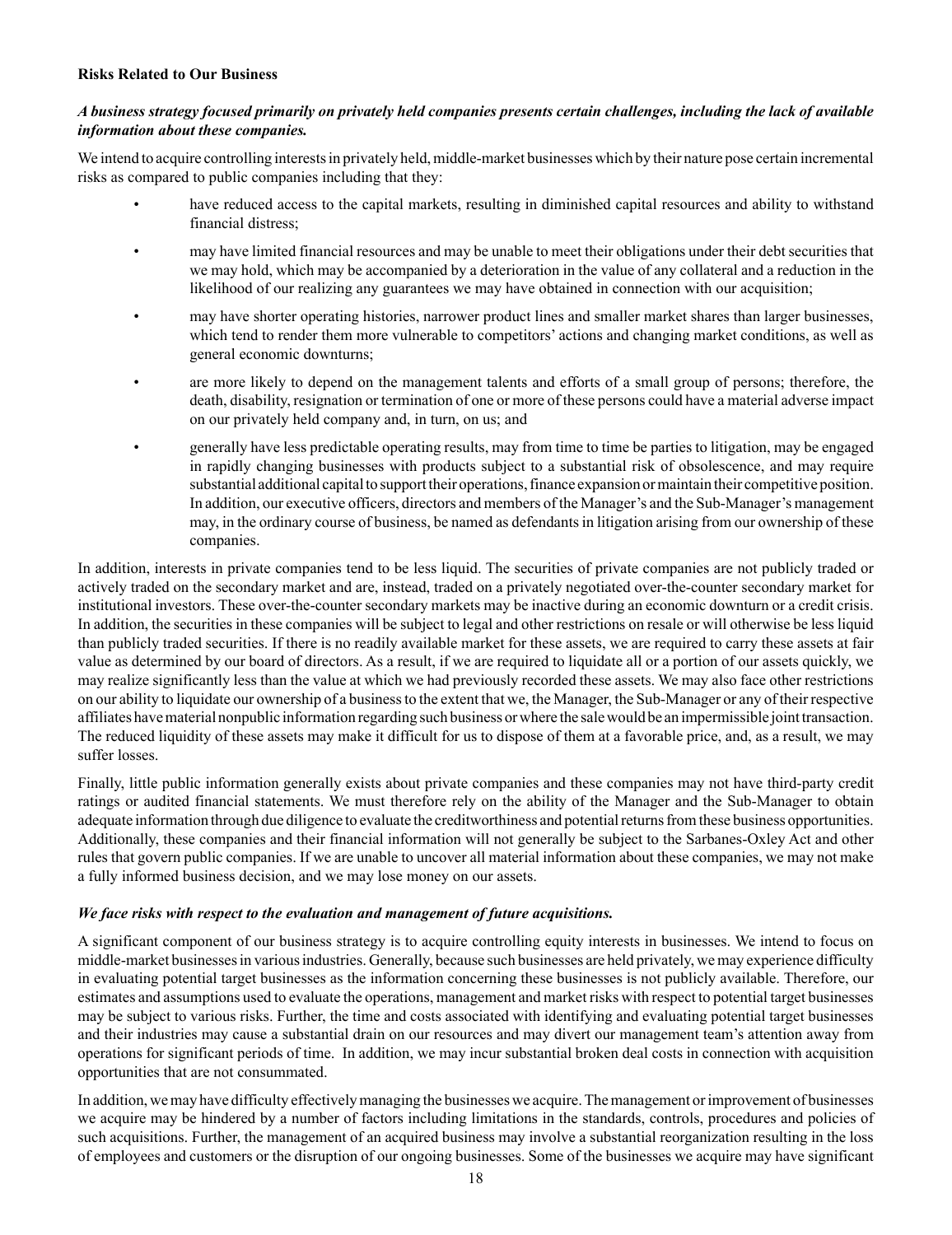exposure to certain key customers, the loss of which could negatively impact our financial condition, business and results of operations. We may experience greater than expected costs or difficulties relating to such acquisition, in which case, we might not achieve the anticipated returns from any particular acquisition, which may have a material adverse effect on our financial condition, business and results of operations.

# *If we cannot obtain debt financing or equity capital on acceptable terms, our ability to finance future acquisitions of businesses and expand our operations will be adversely affected.*

The net proceeds from the sale of our shares in our Public Offering will be used to finance the acquisition of businesses, and, if necessary, the payment of operating expenses and the payment of various fees and expenses such as management fees, incentive fees, other fees and distributions. Any working capital reserves we maintain may not be sufficient for business purposes, and we may require additional debt financing or equity capital to operate. These sources of funding may not be available to us due to unfavorable economic conditions, which could increase our funding costs, limit our access to the capital markets or result in a decision by lenders not to extend credit to us. Consequently, if we cannot obtain further debt or equity financing on acceptable terms, our ability to fund the acquisition of businesses and to expand our operations will be adversely affected. As a result, we would be less able to execute our business strategy, which may negatively impact our results of operations and reduce our ability to make distributions to our shareholders.

#### *We may face increasing competition for acquisition opportunities, which could delay deployment of our capital, reduce returns and result in losses.*

We compete for acquisitions with strategic buyers, private equity funds and diversified holding companies. Additionally, we may compete for loans with traditional financial services companies such as commercial banks. Certain competitors are substantially larger and have greater financial, technical and marketing resources than we do. For example, some competitors may have access to funding sources that are not available to us, and others may have higher risk tolerances or different risk assessments. These characteristics could allow our competitors to consider a wider variety of acquisition opportunities, establish more relationships and offer better pricing and more flexible structuring than we are able to do. We may lose acquisition opportunities if we do not match our competitors' pricing, terms or structure. If we are forced to match our competitors' pricing, terms and structure, we may not be able to achieve acceptable risk-adjusted returns on our businesses or may bear risk of loss, which may have a material adverse effect on our business, financial condition and results of operations. In addition, if we lose an acquisition opportunity, we may still incur broken deal costs related to the review of an opportunity that is not consummated, which could be substantial.

#### *We will rely on receipts from our businesses to make distributions to our shareholders.*

We are dependent upon the ability of our businesses to generate earnings and cash flow and distribute them to us in the form of interest and principal payments of indebtedness and, from time to time, distributions on equity to enable us, first, to satisfy our financial obligations and, second to make distributions to our shareholders. This ability may be subject to limitations under laws of the jurisdictions in which they are incorporated or organized. As a consequence of these various restrictions, we may be unable to generate sufficient receipts from our businesses, and therefore, we may not be able to declare, or may have to delay or cancel payment of, distributions to our shareholders.

We do not intend to own 100% of our businesses. While we receive cash payments from our businesses which are in the form of interest payments, debt repayment and distributions, if any distributions were to be paid by our businesses, they would be shared *pro rata* with the minority shareholders of our businesses and the amounts of distributions made to minority shareholders would not be available to us for any purpose, including debt service or distributions to our shareholders. Any proceeds from the sale of a business will be allocated among us and the non-controlling shareholders of the business that is sold.

#### *We anticipate acquiring controlling interests in a limited number of businesses and these businesses may be subject to unplanned business interruptions.*

We anticipate acquiring controlling interests in a limited number of companies. As a result, the performance of our business may be substantially adversely affected by the unfavorable performance of even a single business. Further, operational interruptions and unplanned events at one or more of our production facilities of these businesses, such as explosions, fires, inclement weather, natural disasters, accidents, transportation interruptions and supply could cause substantial losses in our production capacity. Furthermore, because customers may be dependent on planned deliveries from us, customers that have to reschedule their own operations due to our delivery delays may be able to pursue financial claims against us, and we may incur costs to correct such problems in addition to any liability resulting from such claims. Such interruptions may also harm our reputation among actual and potential customers, potentially resulting in a loss of business. To the extent these losses are not covered by insurance, our financial position, results of operations and cash flows may be adversely affected by such events.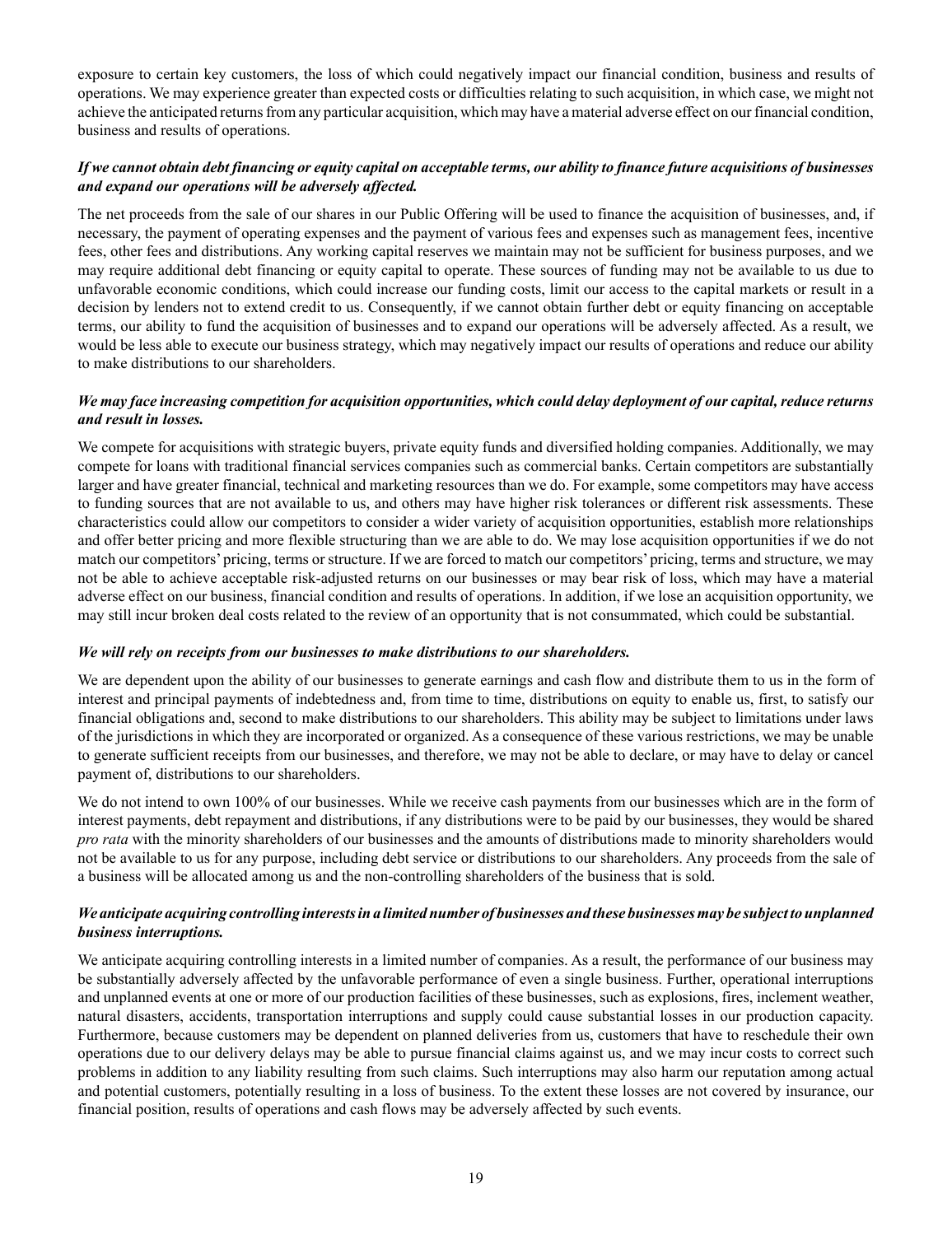#### *In certain circumstances, certain business analyses and decisions by the Manager and the Sub-Manager may be required to be undertaken on an expedited basis.*

While we generally will not seek to make an acquisition until the Sub-Manager has conducted sufficient due diligence to make a determination whether to pursue an acquisition opportunity, in such cases, the information available to the Manager and the Sub-Manager at the time of making an acquisition decision may be limited. In certain circumstances, the business analyses and decisions by the Manager and the Sub-Manager may be required to be undertaken on an expedited basis to take advantage of acquisition opportunities. Therefore, no assurance can be given that the Manager and the Sub-Manager will have knowledge of all circumstances that may adversely affect such decision. In addition, the Manager and the Sub-Manager expect often to rely upon independent consultants in connection with its evaluation of proposed acquisitions. No assurance can be given as to the accuracy or completeness of the information provided by such independent consultants and we may incur liability as a result of such consultants' actions.

#### *Economic recessions or downturns could impair our businesses and harm our operating results.*

Some of our businesses may be susceptible to economic slowdowns or recessions and may be unable to repay our loans during these periods. Therefore, our non-performing assets may increase, and the value of our assets is likely to decrease during these periods. Adverse economic conditions, such as during a government shutdown, may also decrease the value of any collateral securing our senior or second lien loans. A severe recession may further decrease the value of such collateral and result in losses of value in our assets and a decrease in our revenues, net income, assets and net worth. Unfavorable economic conditions also could increase our funding costs, limit our access to the capital markets or result in a decision by lenders not to extend credit to us on terms we deem acceptable. In addition, any future financial market uncertainty could lead to financial market disruptions and could further impact our ability to obtain financing. These events could prevent us from acquiring additional assets, limit our ability to grow and negatively impact our operating results and financial condition.

#### *Financial results of certain of our businesses may be affected by the operating results of and actions taken by their franchisees.*

Certain of our businesses may receive a substantial portion of their revenues in the form of royalties, which are generally based on a percentage of gross sales from franchisees. Accordingly, financial results of such businesses are to a large extent dependent upon the operational and financial success of their franchisees. If sales trends or economic conditions deteriorate for franchisees, their financial results may also deteriorate and the royalties paid to such businesses may decline and the accounts receivable and related allowance for doubtful accounts may increase. In addition, if the franchisees fail to renew their franchise agreements, royalty revenues of these businesses may decrease which in turn may materially and adversely affect business and operating results of these businesses. For example, Lawn Doctor, one of our initial businesses, relies primarily on broker referrals for new franchise development and has two main broker relationships that are key to driving new franchisee growth, in addition to its corporate employees generating opportunities. Any disputes with brokers could negatively affect Lawn Doctor's ability to attract new franchisees and adversely affect its business and operating results.

Additionally, although franchisees are contractually obligated to operate their businesses in accordance with the operations, safety, and health standards set forth in agreements between our businesses and their franchisees, such franchisees are independent third parties whom we or our businesses do not control. The franchisees own, operate, and oversee the daily operations of their business and have sole control over all employee and other workforce decisions. As a result, the ultimate success and quality of any franchisee's business rests with the franchisee. If franchisees do not successfully operate their business in a manner consistent with required standards, royalty income paid to our businesses may be adversely affected and brand image and reputation could be harmed, which in turn could materially and adversely affect business and operating results of our businesses.

#### *For certain of our businesses, a limited number of customers may account for a large portion of their net sales, so that if one or more of the major customers were to experience difficulties in fulfilling their obligations to such businesses, cease doing business with such businesses, significantly reduce the amount of their purchases from such businesses or return substantial amounts of such businesses' products, it could have a material adverse effect on our business, financial condition and results of operations.*

For certain of our businesses, a limited number of customers may account for a large portion of their gross sales, so that if one or more of the major customers of such businesses were to experience difficulties in fulfilling their obligations to such businesses, cease doing business with such businesses, significantly reduce the amount of their purchases from such businesses or return substantial amounts of such businesses' products, it could have a material adverse effect on our business, financial condition and results of operations. Except for outstanding purchase orders for specific products, certain of our businesses may not have written contracts with or commitments from any of their customers and pursuant to the terms of certain of their vendor agreements, even some purchase orders may be cancelled without penalty until delivery. A substantial reduction in or termination of orders from any of their largest customers could adversely affect their business, financial condition and results of operations. In addition, pressure by large customers seeking price reductions, financial incentives, and changes in other terms of sale or for these businesses to bear the risks and the cost of carrying inventory could also adversely affect business, financial condition and results of operations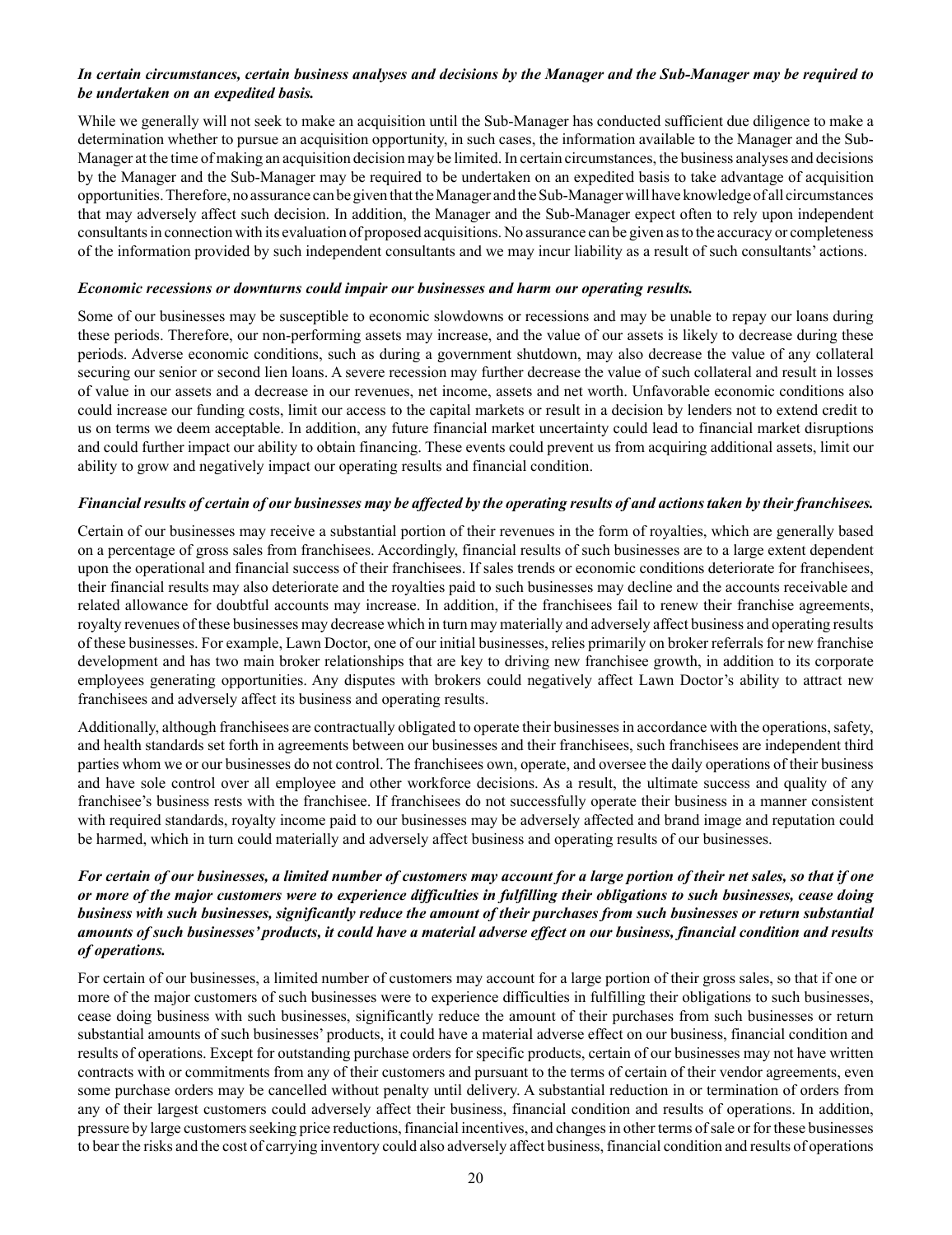of our businesses. In addition, the bankruptcy or other lack of success of one or more of the significant customers could negatively impact such businesses' revenues and bad debt expense.

# *Some of our businesses are or may be dependent upon the financial and operating conditions of their customers and clients. If the demand for their customers' and clients' products and services declines, demand for their products and services will be similarly affected and could have a material adverse effect on their financial condition, business and results of operations.*

The success of our businesses' customers' and clients' products and services in the market and the strength of the markets in which these customers and clients operate affect our businesses. Our businesses' customers and clients are subject to their own business cycles, thus posing risks to these businesses that are beyond our control. These cycles are unpredictable in commencement, severity and duration. Due to the uncertainty in the markets served by most of our businesses' customers and clients, our businesses cannot accurately predict the continued demand for their customers' and clients' products and services and the demands of their customers and clients for their products and services. As a result of this uncertainty, past operating results, earnings and cash flows may not be indicative of our future operating results, earnings and cash flows. If the demand for their customers' and clients' products and services declines, demand for their products and services will be similarly affected and could have a material adverse effect on their financial condition, business and results of operations.

# *Some of our businesses are and may be subject to a variety of federal, state and foreign laws and regulations concerning employment, health, safety and products liability. Failure to comply with governmental laws and regulations could subject them to, among other things, potential financial liability, penalties and legal expenses which could have a material adverse effect on our financial condition, business and results of operations.*

Some of our businesses are and may be subject to various federal, state and foreign government employment, health, safety and products liability regulations. Compliance with these laws and regulations, which may be more stringent in some jurisdictions, is a major consideration for our businesses. Government regulators generally have considerable discretion to change or increase regulation of our operations, or implement additional laws or regulations that could materially adversely affect our businesses. Noncompliance with applicable regulations and requirements could subject our businesses to investigations, sanctions, product recalls, enforcement actions, disgorgement of profits, fines, damages, civil and criminal penalties or injunctions. Suffering any of these consequences could materially adversely affect our financial condition, business and results of operations. In addition, responding to any action may result in a diversion of the Manager's, the Sub-Manager's and our executive officers' attention and resources from our operations.

#### *Some of our businesses are and may be subject to federal, state and foreign environmental laws and regulations that expose them to potential financial liability. Complying with applicable environmental laws requires significant resources, and if our businesses fail to comply, they could be subject to substantial liability.*

Some of the facilities and operations of our businesses are and may be subject to a variety of federal, state and foreign environmental laws and regulations including laws and regulations pertaining to the handling, storage and transportation of raw materials, products and wastes, which require and will continue to require significant expenditures to remain in compliance with such laws and regulations currently in place and in the future. Compliance with current and future environmental laws is a major consideration for certain of our businesses as any material violations of these laws can lead to substantial liability, revocations of discharge permits, fines or penalties. Because some of our businesses may use hazardous materials in their operations, they may be subject to potential financial liability for costs associated with the investigation and remediation of their own sites if such sites become contaminated. Even if they fully comply with applicable environmental laws and are not directly at fault for the contamination, such businesses may still be liable.

The identification of presently unidentified environmental conditions, more vigorous enforcement by regulatory agencies, enactment of more stringent laws and regulations, or other unanticipated events may arise in the future and give rise to material environmental liabilities, higher than anticipated levels of operating expenses and capital investment or, depending on the severity of the impact of the foregoing factors, costly plant relocation, all of which could have a material adverse effect on our financial condition, business and results of operations.

#### *Some of our businesses are subject to certain risks associated with business they conduct in foreign jurisdictions.*

Some of our businesses conduct business in foreign jurisdictions. Certain risks are inherent in conducting business in foreign jurisdictions, including:

- exposure to local economic conditions;
- difficulties in enforcing agreements and collecting receivables through certain foreign legal systems;
- longer payment cycles for foreign customers;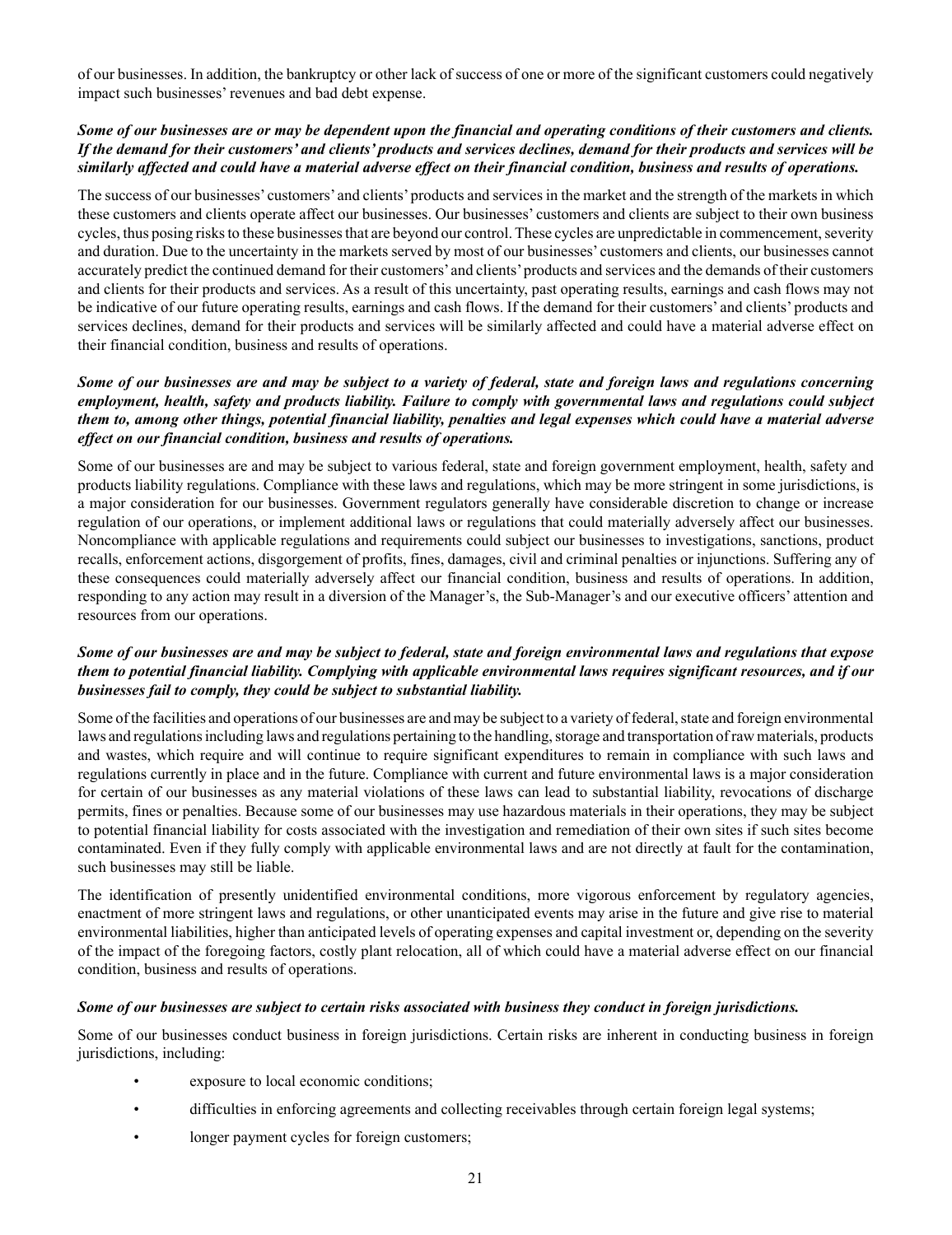- adverse currency exchange controls;
- exposure to risks associated with changes in foreign exchange rates;
- potential adverse changes in the political environment of the foreign jurisdictions or diplomatic relations of foreign countries with the United States;
- withholding taxes and restrictions on the withdrawal of foreign investments and earnings;
- export and import restrictions;
- labor relations in the foreign jurisdictions;
- difficulties in enforcing intellectual property rights; and
- required compliance with a variety of foreign laws and regulations.

## *Some of the businesses we acquire may rely on their intellectual property and licenses to use others' intellectual property, for competitive advantage. If they are unable to protect their intellectual property, are unable to obtain or retain licenses to use others' intellectual property, or if they infringe upon or are alleged to have infringed upon others' intellectual property, it could have a material adverse effect on their financial condition, business and results of operations.*

Each business' success depends in part on their, or licenses to use others' brand names, proprietary technology and manufacturing techniques. Such businesses may rely on a combination of patents, trademarks, copyrights, trade secrets, confidentiality procedures and contractual provisions to protect their intellectual property rights. The steps they have taken to protect their intellectual property rights may not prevent third parties from using their intellectual property and other proprietary information without their authorization or independently developing intellectual property and other proprietary information that is similar. In addition, the laws of foreign countries may not protect the intellectual property rights of these companies effectively or to the same extent as the laws of the United States.

Stopping unauthorized use of their proprietary information and intellectual property, and defending against claims that they have made unauthorized use of others' proprietary information or intellectual property, may be difficult, time-consuming and costly. The use of their intellectual property and other proprietary information by others, and the use by others of their intellectual property and proprietary information, could reduce or eliminate any competitive advantage they have developed, cause them to lose sales or otherwise harm their business.

Some of the businesses we acquire may become involved in legal proceedings and claims in the future either to protect their intellectual property or to defend allegations that they have infringed upon others' intellectual property rights. These claims and any resulting litigation could subject them to significant liability for damages and invalidate their property rights. In addition, these lawsuits, regardless of their merits, could be time consuming and expensive to resolve and could divert management's time and attention. The costs associated with any of these actions could be substantial and could have a material adverse effect on their financial condition, business and results of operations.

#### *Some of the businesses we acquire may be subject to certain risks associated with the movement of businesses offshore.*

Some of the businesses we acquire may be potentially at risk of losing business to competitors operating in lower cost countries. An additional risk is the movement offshore of some customers of these businesses we control, leading them to procure products or services from more closely located companies. Either of these factors could negatively impact our financial condition, business and results of operations.

#### *Defaults by our businesses will harm our operating results.*

A business's failure to satisfy financial or operating covenants imposed by us or other lenders could lead to defaults and, potentially, termination of its debt financing and foreclosure on its secured assets, which could trigger cross-defaults under other agreements and jeopardize such business's ability to meet its obligations under the debt or equity securities that we hold. We may incur expenses to the extent necessary to seek recovery upon default or to negotiate new terms, which may include the waiver of certain financial covenants, with a defaulting business. Further, there may not be any prepayment penalty for our borrowers who prepay their loans. If borrowers choose to prepay their loans, we may not receive the full amount of interest payments otherwise to be received by us.

#### *Our businesses may incur debt that ranks equally with, or senior to, our debt in such businesses.*

Our businesses may have, or may be permitted to incur, other debt that ranks equally with, or senior to, our debt in such businesses. By their terms, such debt may entitle the holders to receive payment of interest or principal on or before the dates on which we are entitled to receive payments with respect to our debt in such business. Also, in the event of insolvency, liquidation, dissolution,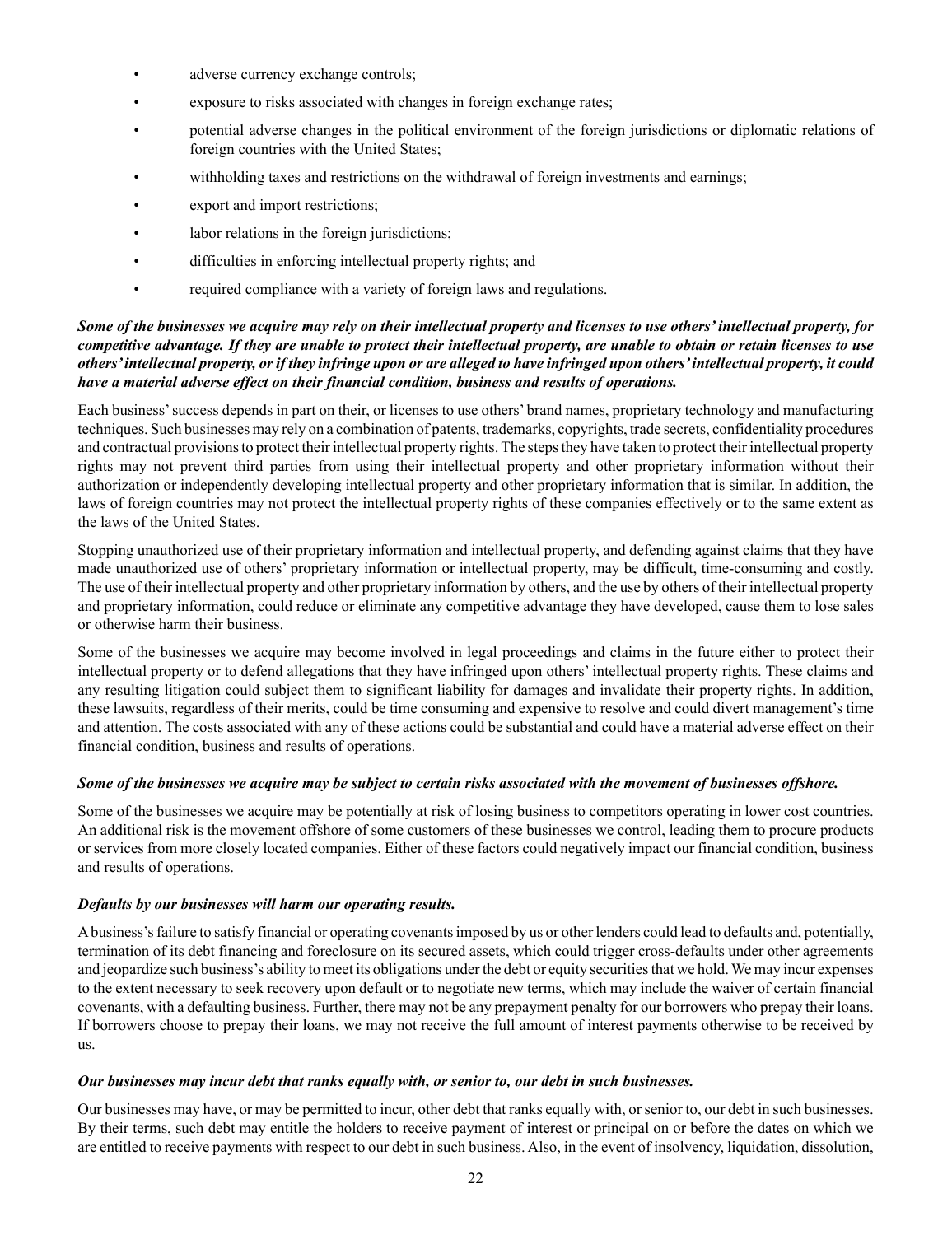reorganization or bankruptcy of our business, holders of debt instruments ranking senior to our debt in that business would typically be entitled to receive payment in full before we receive any distribution. After repaying such senior creditors, such business may not have any remaining assets to use for repaying its obligation to us. In the case of debt ranking equally with our debt in the business, we would have to share on an equal basis any distributions with other creditors holding such debt in the event of an insolvency, liquidation, dissolution, reorganization or bankruptcy of the relevant business.

#### *We may not have the funds or ability to make additional capital contributions or loans to our businesses.*

After our initial acquisition of an equity stake in a business or loans to such business, we may be called upon from time to time to provide additional funds to such business or have the opportunity to increase our capital contributions. There is no assurance that we will make, or will have sufficient funds to make, follow-on contributions. Even if we do have sufficient capital to make a desired follow-on contribution, we may elect not to make a follow-on contribution because we may not want to increase our level of risk or we prefer other opportunities. Our ability to make follow-on contributions may also be limited by the Manager's and the Sub-Manager's allocation policies. Any decisions not to make a follow-on contribution or any inability on our part to make such a contribution may have a negative impact on such business, may result in a missed opportunity for us to increase our participation in a successful operation or may reduce our expected return with respect to the business.

# *The debt positions we will typically acquire in connection with our acquisition of controlling equity interests in businesses may be risky, and we could lose all or part of our assets.*

When we acquire a controlling equity interest in a business, we also will typically acquire a debt position in such business, which may be in the form of senior or subordinated securities.

When we acquire senior debt, we will generally seek to take a security interest in the available assets of a business, including equity interests in any of its subsidiaries. These acquisitions will generally take the form of senior secured, subordinated and/or mezzanine debt. There is a risk that the collateral securing our loans may decrease in value over time or lose its entire value, may be difficult to sell in a timely manner, may be difficult to appraise and may fluctuate in value based upon the success of the business and market conditions, including as a result of the inability of the business to raise additional capital. Also, in some circumstances, our lien could be subordinated to claims of other creditors. In addition, deterioration in such business's financial condition and prospects, including its inability to raise additional capital, may be accompanied by deterioration in the value of the collateral for the loan. Consequently, the fact that a loan is secured does not guarantee that we will receive principal and interest payments according to the loan's terms, or at all, or that we will be able to collect on the loan should we be forced to enforce our remedies.

Our acquisitions of subordinated and/or mezzanine debt will generally be subordinated to senior debt and will generally be unsecured, which may result in a heightened level of risk and volatility or a loss of principal, which could lead to the loss of the entire investment. These acquisitions may involve additional risks that could adversely affect our returns as compared to our acquisition of senior debt. To the extent interest payments associated with such debt are deferred, such debt may be subject to greater fluctuations in valuations, and such debt could subject us and our shareholders to non-cash income. We will not receive any principal repayments prior to the maturity of most of our subordinated debt, which may be of greater risk than amortizing loans.

# *We may acquire debt and minority interests in businesses and, if we do so, we may not be in a position to control such businesses, and their respective management team may make decisions that could decrease the value of our assets.*

We anticipate that most of our acquisitions will involve controlling equity interests in businesses, but we may acquire only debt and/or minority interests in certain businesses. If we do so, we will be subject to risk that such businesses may make business decisions with which we disagree, and the management of such businesses may take risks or otherwise act in ways that do not serve our best interests. As a result, such businesses may make decisions that could decrease the value of our assets. In addition, we will generally not be in a position to control any business by acquiring its debt securities.

#### *The credit ratings of certain of our assets may not be indicative of the actual credit risk of such rated instruments.*

Rating agencies rate certain debt securities based upon their assessment of the likelihood of the receipt of principal and interest payments. Rating agencies do not consider the risks of fluctuations in market value or other factors that may influence the value of debt securities. Therefore, the credit rating assigned to a particular instrument may not fully reflect the true risks of an investment in such instrument. Credit rating agencies may change their methods of evaluating credit risk and determining ratings. These changes may occur quickly and often. While we may give some consideration to ratings, ratings may not be indicative of the actual credit risk of our assets that are in rated instruments. In fact, most debt securities that we intend to acquire will not be rated by any rating agency and, if they were rated, they would most likely be rated as below investment grade quality. Debt securities rated below investment grade quality are generally regarded as having predominantly speculative characteristics and may carry a greater risk with respect to a borrower's capacity to pay interest and repay principal.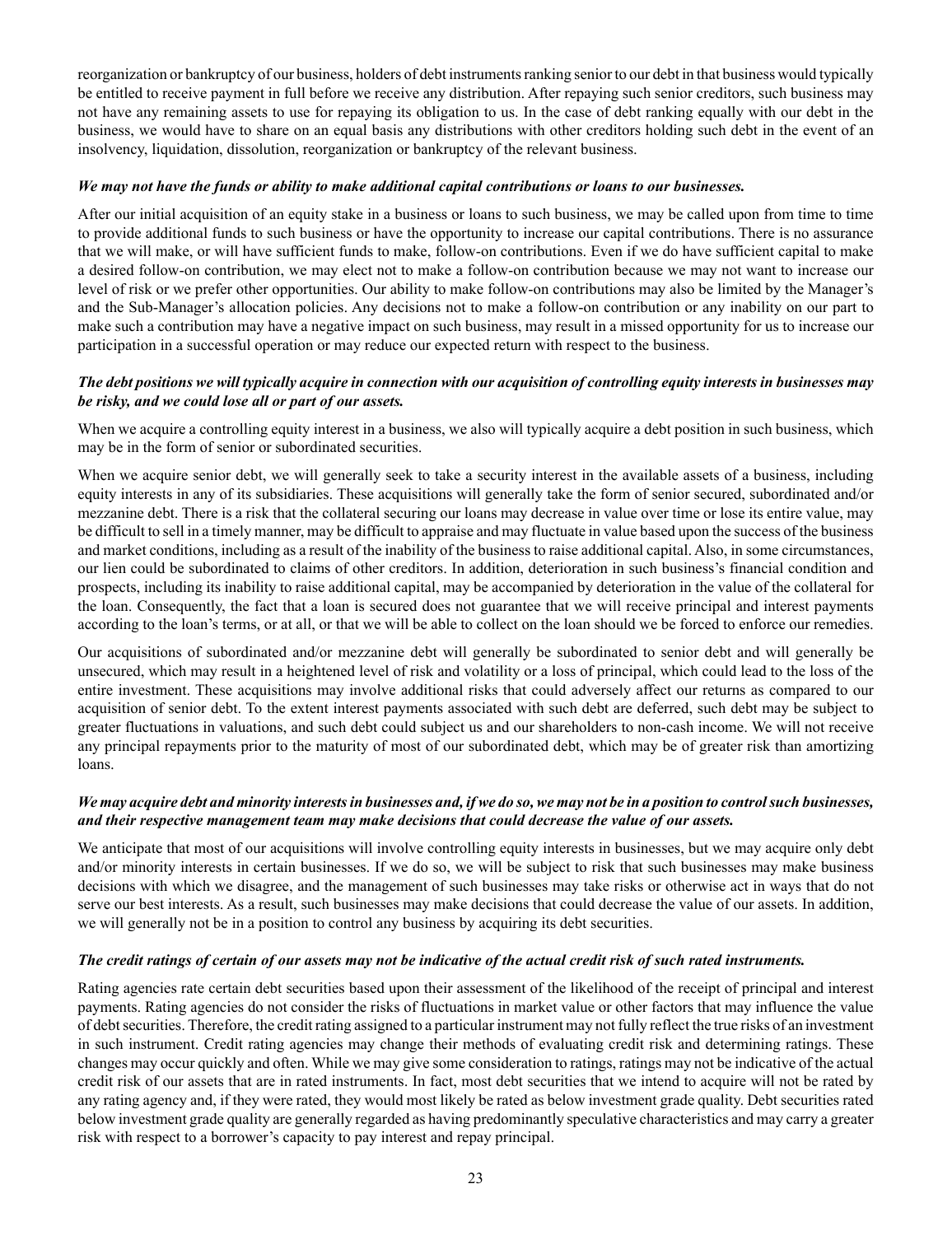#### *A redemption of convertible securities held by us could have an adverse effect on our ability to execute our business strategy.*

A convertible security may be subject to redemption at the option of the issuer at a price established in the convertible security's governing instrument. If a convertible security held by us is called for redemption, we will be required to permit the issuer to redeem the security, convert it into the underlying common stock or sell it to a third party. Any of these actions could have an adverse effect on our ability to execute our business strategy.

# *Subordinated liens on collateral securing debt that we may acquire in businesses may be subject to control by senior creditors with first priority liens. If there is a default, the value of the collateral may not be sufficient to repay in full both the first priority creditors and us.*

Certain debt that we will acquire in businesses may be secured on a second priority basis by the same collateral securing senior debt of such businesses. The first priority liens on the collateral will secure the business's obligations under any outstanding senior debt and may secure certain other future debt that may be permitted to be incurred by such business under the agreements governing the debt. In the event of a default, the holders of obligations secured by the first priority liens on the collateral will generally control the liquidation of and be entitled to receive proceeds from any realization of the collateral to repay their obligations in full before us. In addition, the value of the collateral in the event of liquidation will depend on market and economic conditions, the availability of buyers and other factors. There can be no assurance that the proceeds, if any, from the sale or sales of all of the collateral would be sufficient to satisfy the debt obligations secured by the second priority liens after payment in full of all obligations secured by the first priority liens on the collateral. If such proceeds are not sufficient to repay amounts outstanding under the debt obligations secured by the second priority liens, then we, to the extent not repaid from the proceeds of the sale of the collateral, will only have an unsecured claim against the business's remaining assets, if any.

We may also acquire unsecured debt in businesses, meaning that such acquisitions will not benefit from any interest in collateral of such businesses. Liens on any such business's collateral, if any, will secure such business's obligations under its outstanding secured debt and may secure certain future debt that is permitted to be incurred by such business under its secured debt agreements. The holders of obligations secured by such liens will generally control the liquidation of, and be entitled to receive proceeds from, any realization of such collateral to repay their obligations in full before us. In addition, the value of such collateral in the event of liquidation will depend on market and economic conditions, the availability of buyers and other factors. There can be no assurance that the proceeds, if any, from sales of such collateral would be sufficient to satisfy our unsecured debt obligations after payment in full of all secured debt obligations. If such proceeds were not sufficient to repay the outstanding secured debt obligations, then our unsecured claims would rank equally with the unpaid portion of such secured creditors' claims against the business's remaining assets, if any.

The rights we may have with respect to the collateral securing the debt we acquire in businesses with senior debt outstanding may also be limited pursuant to the terms of one or more intercreditor agreements that we enter into with the holders of senior debt. Under such an intercreditor agreement, at any time obligations that have the benefit of the first priority liens are outstanding, any of the following actions that may be taken in respect of the collateral will be at the direction of the holders of the obligations secured by the first priority liens: the ability to cause the commencement of enforcement proceedings against the collateral; the ability to control the conduct of such proceedings; the approval of amendments to collateral documents; releases of liens on the collateral; and waivers of past defaults under collateral documents. We may not have the ability to control or direct such actions, even if our rights are adversely affected.

# *There may be circumstances where the loans we make to businesses could be subordinated to claims of other creditors or we could be subject to lender liability claims.*

Although we intend to generally structure certain of our acquisitions as secured debt, if one of our businesses were to go bankrupt, depending on the facts and circumstances, including the extent to which we provided managerial assistance to such company or a representative of us or the Manager and the Sub-Manager sat on the board of directors of such company, a bankruptcy court might re-characterize our debt in a business and subordinate all or a portion of our claim to that of other creditors. In situations where a bankruptcy carries a high degree of political significance, our legal rights may be subordinated to other creditors.

In addition a number of U.S. judicial decisions have upheld judgments obtained by borrowers against lending institutions on the basis of various evolving legal theories, collectively termed "lender liability." Generally, lender liability is founded on the premise that a lender has violated a duty (whether implied or contractual) of good faith, commercial reasonableness and fair dealing, or a similar duty owed to the borrower or has assumed an excessive degree of control over the borrower resulting in the creation of a fiduciary duty owed to the borrower or its other creditors or members. Because of the nature of our assets in businesses, we may be subject to allegations of lender liability.

# *Certain of our assets may be adversely affected by laws relating to fraudulent conveyance or voidable preferences.*

Certain of our assets could be subject to federal bankruptcy law and state fraudulent transfer laws, which vary from state to state,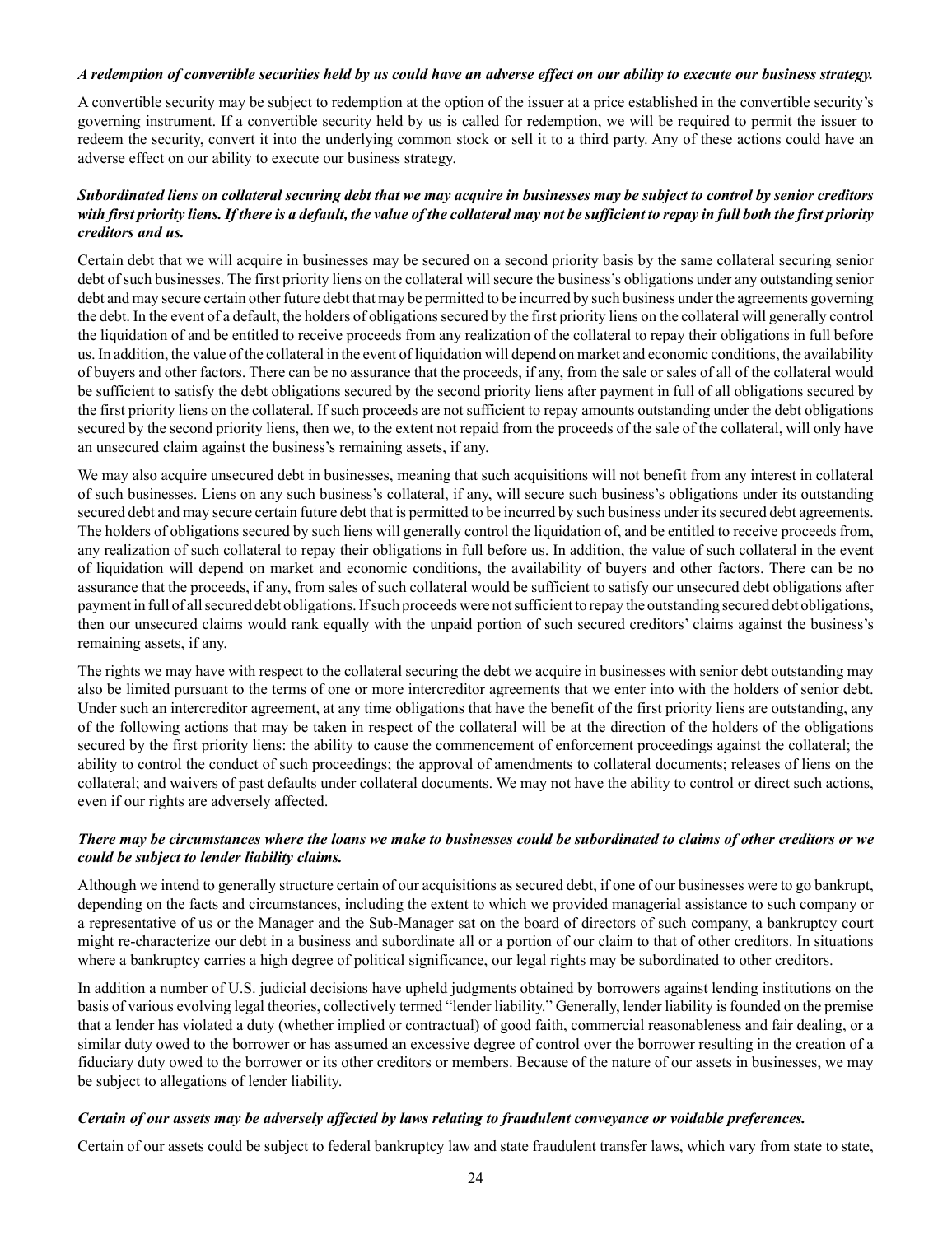if the debt obligations relating to such assets were issued with the intent of hindering, delaying or defrauding creditors or, in certain circumstances, if the issuer receives less than reasonably equivalent value or fair consideration in return for issuing such debt obligations. If the debt is used for a buyout of shareholders, this risk is greater than if the debt proceeds are used for day-to-day operations or organic growth. If a court were to find that the issuance of the debt obligations was a fraudulent transfer or conveyance, the court could void or otherwise refuse to recognize the payment obligations under the debt obligations or the collateral supporting such obligations, further subordinate the debt obligations or the liens supporting such obligations to other existing and future indebtedness of the issuer or require us to repay any amounts received by us with respect to the debt obligations or collateral. In the event of a finding that a fraudulent transfer or conveyance occurred, we may not receive any repayment on the debt obligations.

Under certain circumstances, payments to us and distributions by us to our shareholders may be reclaimed if any such payment or distribution is later determined to have been a fraudulent conveyance, preferential payment or similar transaction under applicable bankruptcy and insolvency laws. Furthermore, assets involving restructurings may be adversely affected by statutes relating to, among other things, fraudulent conveyances, voidable preferences, lender liability and the court's discretionary power to disallow, subordinate or disenfranchise particular claims or re-characterize investments made in the form of debt as equity contributions.

#### *We may acquire various structured financial instruments for purposes of "hedging" or reducing our risks, which may be costly and ineffective and could reduce the cash available to service our debt or for distribution to our shareholders.*

We may seek to hedge against interest rate and currency exchange rate fluctuations and credit risk by using structured financial instruments such as futures, options, swaps and forward contracts. Use of structured financial instruments for hedging purposes may present significant risks, including the risk of loss of the amounts invested. Defaults by the other party to a hedging transaction can result in losses in the hedging transaction. Hedging activities also involve the risk of an imperfect correlation between the hedging instrument and the asset being hedged, which could result in losses both on the hedging transaction and on the instrument being hedged. Use of hedging activities may not prevent significant losses and could increase our losses. Further, hedging transactions may reduce cash available to service our debt or pay distributions to our shareholders.

#### *The downgrade of the U.S. credit rating could negatively impact our business, financial condition and results of operations.*

U.S. debt ceiling and budget deficit concerns continue to present the possibility of a credit-rating downgrade, economic slowdowns, or a recession for the United States. The impact of any downgrades to the U.S. government's sovereign credit rating could adversely affect the U.S. and global financial markets and economic conditions. These developments could cause interest rates and borrowing costs to rise, which may negatively impact our ability to access the debt markets on favorable terms. Continued adverse economic conditions could have a material adverse effect on our business, financial condition and results of operations.

In October 2014, the Federal Reserve announced that it was concluding its bond-buying program and in June 2017, it announced plans to start gradually reducing its bond holdings by not reinvesting proceeds from such bond holdings. It is unknown what effect, if any, the conclusion of this program will have on credit markets and the value of our assets. These and any future developments and reactions of the credit markets toward these developments could cause interest rates and borrowing costs to rise, which may negatively impact our ability to obtain debt financing on favorable terms. In a series of adjustments, the Federal Reserve raised the target range for the federal funds rate to a range from 0.25% on December 16, 2015, to most recently, 2.50% on December 19, 2018. However, if key economic indicators, such as the unemployment rate or inflation, do not progress at a rate consistent with the Federal Reserve's objectives, the target range for the federal funds rate may increase and cause interest rates and borrowing costs to rise, which may negatively impact our ability to access the debt markets on favorable terms.

#### *To the extent that we borrow money, the potential for gain or loss on amounts invested in us will be magnified and may increase the risk of investing in us. Borrowed money may also adversely affect the return on our assets, reduce cash available to service our debt or for distribution to our shareholders, and result in losses.*

The use of borrowings, also known as leverage, increases the volatility of investments by magnifying the potential for gain or loss on invested equity capital. If we use leverage to partially finance our acquisitions, through borrowing from banks and other lenders an investor will experience increased risks of investing in our securities. If the value of our assets decreases, leveraging would cause net asset value to decline more sharply than it otherwise would if we had not borrowed and employed leverage. Similarly, any decrease in our income would cause net income to decline more sharply than it would have if we had not borrowed and employed leverage. Such a decline could negatively affect our ability to service our debt or make distributions to our shareholders. In addition, our shareholders will bear the burden of any increase in our expenses as a result of our use of leverage, including interest expenses and any increase in the management or incentive fees payable to the Manager and the Sub-Manager.

The amount of leverage that we employ will depend on the Manager's and our board of directors' assessment of market and other factors at the time of any proposed borrowing. There can be no assurance that leveraged financing will be available to us on favorable terms or at all. However, to the extent that we use leverage to finance our assets, our financing costs will be borne solely by our shareholders and will reduce cash available for distributions to our shareholders. Moreover, we may not be able to meet our financing obligations and, to the extent that we cannot, we risk the loss of some or all of our assets to liquidation or sale to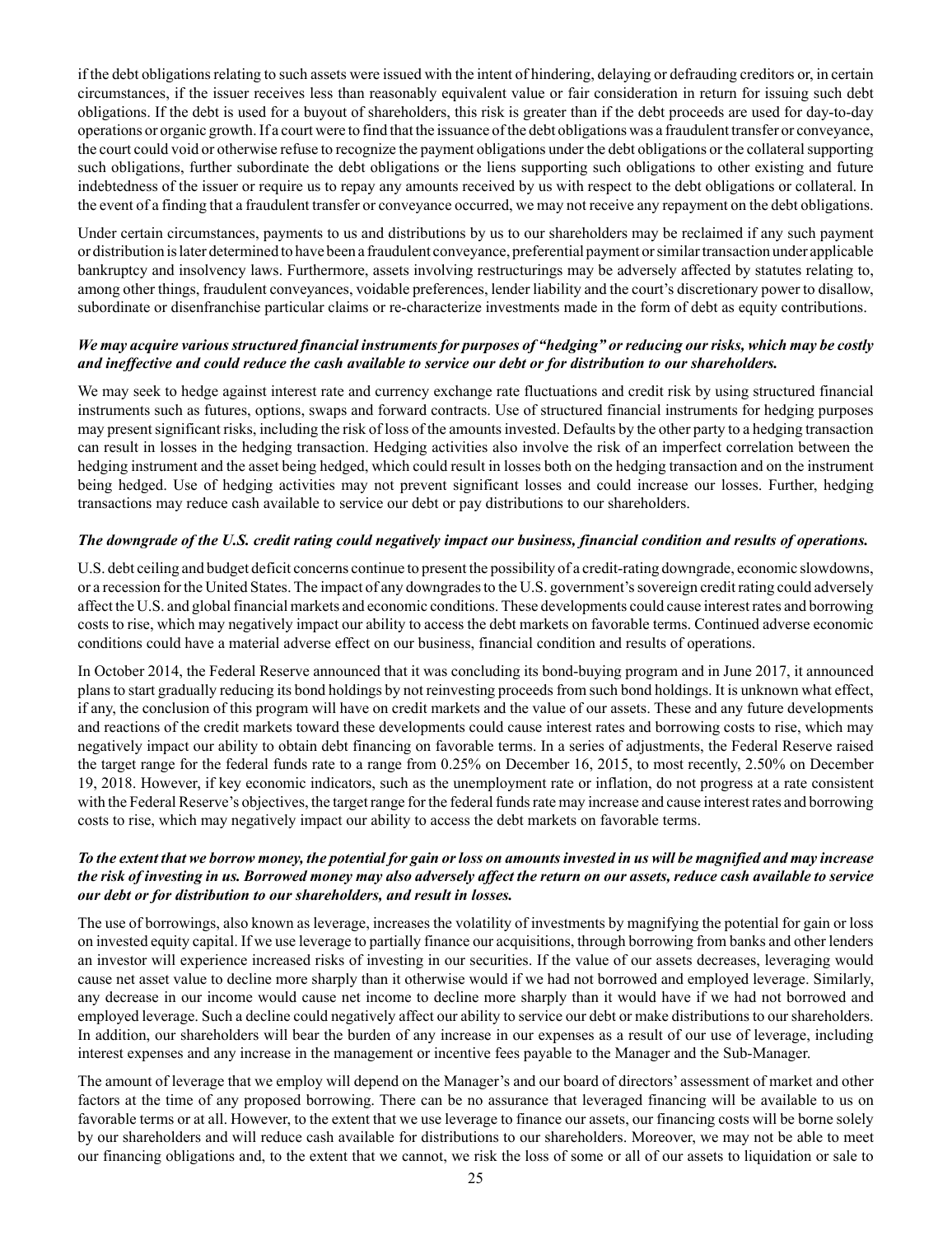satisfy the obligations. In such an event, we may be forced to sell assets at significantly depressed prices due to market conditions or otherwise, which may result in losses.

# *Future litigation or administrative proceedings could have a material adverse effect on our business, financial condition and results of operations.*

We may become involved in legal proceedings, administrative proceedings, claims and other litigation that arise in the ordinary course of business. In defending ourselves in these proceedings, we may incur significant expenses in legal fees and other related expenses, regardless of the outcome of such proceedings. Unfavorable outcomes or developments relating to these proceedings, such as judgments for monetary damages, injunctions or denial or revocation of permits, could have a material adverse effect on our business, financial condition and results of operations. In addition, settlement of claims could adversely affect our financial condition and results of operations.

#### *We could be negatively impacted by cybersecurity attacks.*

We, and our businesses, as well as the Manager and the Sub-Manager, may use a variety of information technology systems in the ordinary course of business, which are potentially vulnerable to unauthorized access, computer viruses and cyber attacks, including cyber attacks to our information technology infrastructure and attempts by others to gain access to our propriety or sensitive information, and ranging from individual attempts to advanced persistent threats. The procedures and controls we use to monitor these threats and mitigate our exposure may not be sufficient to prevent cyber security incidents. The results of these incidents could include misstated financial data, theft of trade secrets or other intellectual property, liability for disclosure of confidential customer, supplier or employee information, increased costs arising from the implementation of additional security protective measures, litigation and reputational damage, which could materially adversely affect our financial condition, business and results of operations.

#### *We may acquire interests in joint ventures, which creates additional risk because, among other things, we cannot exercise sole decision making power and our partners may have different economic interests than we have.*

We may acquire interests in joint ventures with third parties. There are additional risks involved in joint venture transactions. As a co-investor in a joint venture, we may not be in a position to exercise sole decision-making authority relating to the joint venture or other entity. As a result, the operations of the joint venture may be subject to the risk that third parties may make business, financial or management decisions with which we do not agree or the management of the joint venture may take risks or otherwise act in a manner that does not serve our interests. Further, there may be a potential risk of impasse in some business decisions because we may not be in a position to exercise sole decision-making authority. In such situations, it is possible that we may not be able to exit the relationship because we may not have the funds necessary to complete a buy-out of the other partner or it may be difficult to locate a third-party purchaser for our interest. Because we may not have the ability to exercise control over such operations, we may not be able to realize some or all of the benefits that we believe will be created from our involvement. In addition, there is the potential of our joint venture partner becoming bankrupt and the possibility of diverging or inconsistent economic or business interests of us and our partner. These diverging interests could result in, among other things, exposing us to liabilities of the joint venture in excess of our proportionate share of these liabilities. If any of the foregoing were to occur, our business, financial condition and results of operations could suffer as a result.

#### *A significant portion of our assets are recorded at fair value as determined in good faith by our board of directors, with assistance from the Manager and the Sub-Manager and, as a result, there will be uncertainty as to the value of our assets.*

Our financial statements are prepared using the specialized accounting principles of Accounting Standards Codification Topic 946, Financial Services-Investment Companies, or ASC Topic 946, which requires us to carry our assets at fair value or, if fair value is not determinable based on transactions observable in the market, at fair value as determined by our board of directors. For most of our assets, market prices are not readily available. As a result, we value these assets monthly at fair value as determined in good faith by our board of directors based on input from the Manager, the Sub-Manager and the independent valuation firm.

Our board of directors is ultimately responsible for the determination, in good faith, of the fair value of our assets. The determination of fair value is subjective, and the Manager and the Sub-Manager have a conflict of interest in assisting our board of directors in making this determination. Our board of directors, including a majority of our independent directors and our audit committee, has adopted a valuation policy that provides for the methodologies to be used to estimate the fair value of our assets for purposes of our net asset value calculation. Our board of directors makes this determination on a monthly basis and any other time when a decision is required regarding the fair value of our assets. Our board of directors has retained an independent valuation firm to assist the Manager and the Sub-Manager in preparing their recommendations with respect to our board of directors' determination of the fair values of assets for which market prices are not readily available. The types of factors that may be considered in determining the fair values of our assets include available current market data, including relevant and applicable market trading and transaction comparables, applicable market yields and multiples, security covenants, call protection provisions, information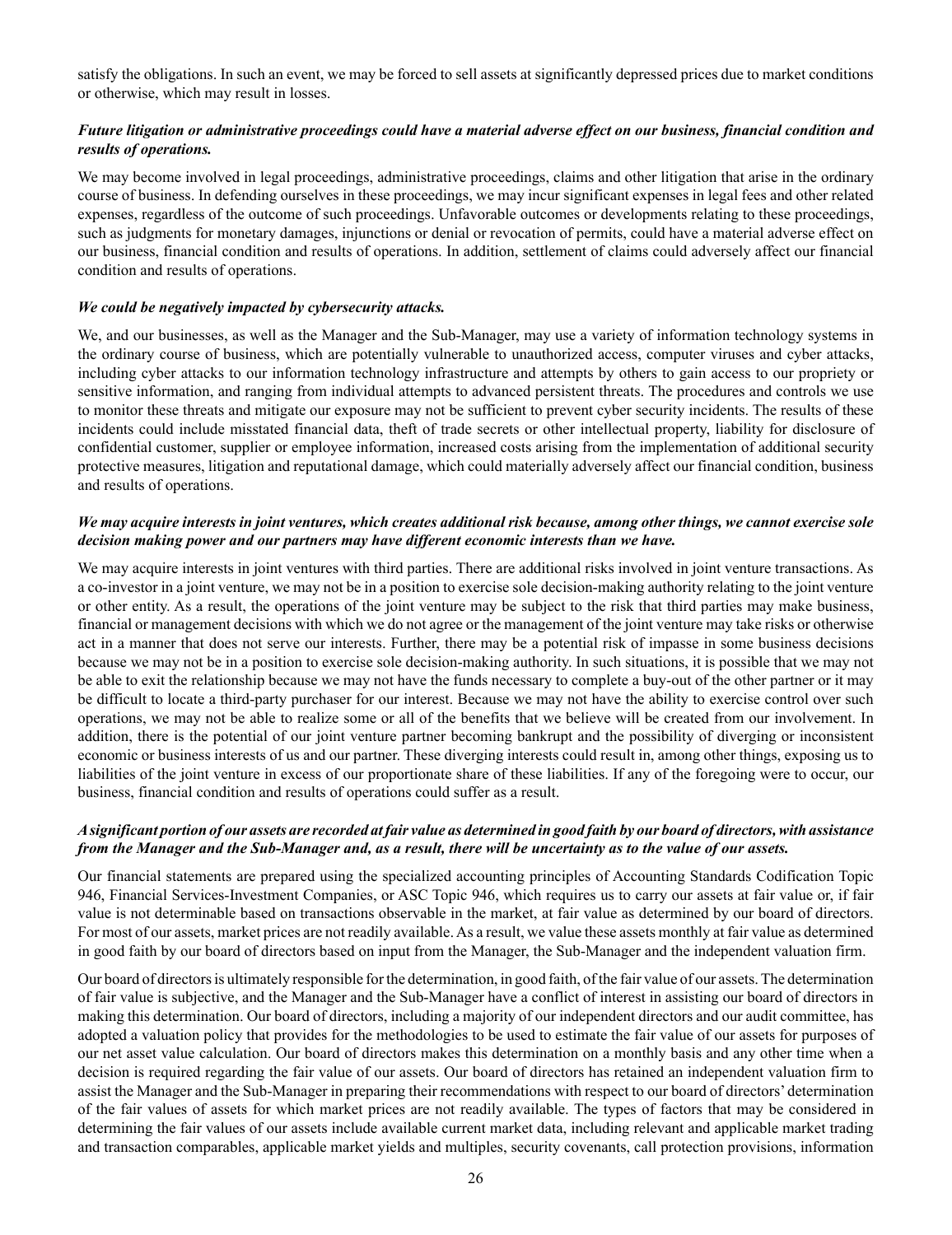rights, the nature and realizable value of any collateral, the business's ability to make payments, its earnings and discounted cash flows, the markets in which the company does business, comparisons of financial ratios of peer business entities that are public, mergers and acquisitions comparables, the principal market and enterprise values, among other factors. Because such valuations, and particularly valuations of private companies, are inherently uncertain, the valuations may fluctuate significantly over short periods of time due to changes in current market conditions. The determinations of fair value by our board of directors may differ materially from the values that would have been used if an active market and market prices existed for these assets. Our net asset value could be adversely affected if the determinations regarding the fair value of our assets were materially higher than the values that we ultimately realize upon the disposal of such assets.

#### *We may experience fluctuations in our quarterly results.*

We could experience fluctuations in our quarterly operating results due to a number of factors, including, but not limited to, our ability to consummate transactions, the terms of any transactions that we complete, variations in the earnings and/or distributions paid by the businesses we make capital contributions and loans to, variations in the interest rates on loans we make, the level of our expenses, variations in and the timing of the recognition of realized and unrealized gains or losses, the degree to which we encounter competition in our markets and general economic conditions. As a result of these factors, results for any period should not be relied upon as being indicative of performance in future periods.

# *We may experience fluctuations in our operating expenses.*

We could experience fluctuations in our operating expenses due to a number of factors, including, but not limited to, changes in inflation and the flow on effects on prices generally, the terms of any transactions that we complete, changes in operating conditions, changes to our operating environment, changes in the perception of risk associated with operating these assets. As a result of these factors, results for any period should not be relied upon as being indicative of performance in future periods.

# *We will be exposed to risks associated with changes in interest rates.*

To the extent we borrow to finance our assets, we will be subject to financial market risks, including changes in interest rates. As of the date of our prospectus, interest rates in the U.S. are near historic lows, which may increase our exposure to risks associated with rising interest rates. An increase in interest rates would make it more expensive to use debt for our financing needs.

When we borrow, our net income will depend, in part, upon the difference between the rate at which we borrow funds and the rate at which we employ those funds. As a result, we can offer no assurance that a significant change in market interest rates will not have a material adverse effect on our net income. In periods of rising interest rates when we have floating-rate debt outstanding, our cost of funds may increase, which could reduce our net income. We expect that our long-term fixed-rate investments will be financed primarily with equity and long-term debt. We may use interest rate risk management techniques in an effort to limit our exposure to interest rate fluctuations. These techniques may include borrowing at fixed rates or various interest rate hedging activities. These activities may limit our ability to participate in the benefits of lower interest rates with respect to the hedged portfolio. Adverse developments resulting from changes in interest rates or hedging transactions could have a material adverse effect on our business, financial condition and results of operations.

# **Risks Related to Tax**

# *Shareholders may realize taxable income without cash distributions, and may have to use funds from other sources to fund tax liabilities.*

Because we intend to be taxed as a partnership for U.S. federal income tax purposes, shareholders may realize taxable income in excess of cash distributions by us. There can be no assurance that we will pay distributions at a specific rate or at all. As a result, shareholders may have to use funds from other sources to pay their tax liability.

In addition, the payment of the annual distribution and shareholder servicing fees over time with respect to the Class T and Class D shares will be paid from cash distributions that would otherwise be distributable to the shareholders of Class T and Class D shares. Accordingly, the Class T and Class D shareholders will receive a lower cash distribution than the Class A, Class FA and Class I shareholders as a result of economically bearing our obligation to pay such fees. Additionally, since the management and incentive fees for the Non-founder shares are higher than the management and incentive fees for the Class FA shares, the nonfounder shareholders will receive a lower cash distribution than the Class FA shareholders as a result of economically bearing a greater proportionate share of our obligation to pay such fees. Although the payment of such fees will be specially allocated to the class of shares that are bearing these fees, because the fees are not deductible expenses for tax purposes, the taxable income of the company allocable to the shareholders of the classes of shares that are bearing these fees may exceed the amount of cash distributions made to such shareholders.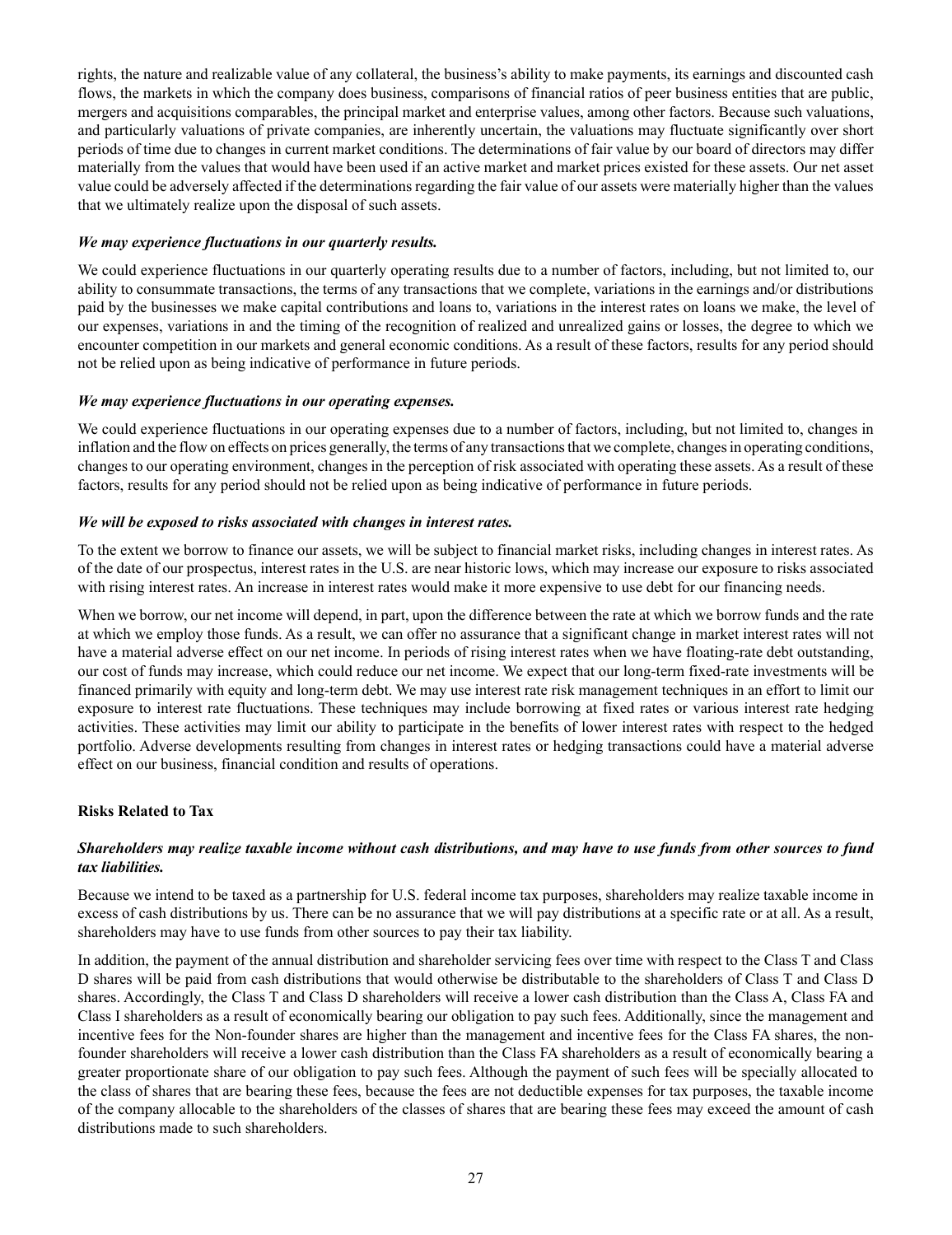#### *If we were to become taxable as a corporation for U.S. federal income tax purposes, we would be required to pay income tax at corporate rates on our net income and distributions by us to shareholders would constitute dividend income taxable to such shareholders, to the extent of our earnings and profits.*

Under Section 7704 of the Code, unless certain exceptions apply, a publicly traded partnership is generally treated and taxed as a corporation, and not as a partnership, for U.S. federal income tax purposes. A partnership is a publicly traded partnership if (i) interests in the partnership are traded on an established securities market or (ii) interests in the partnership are readily tradable on a secondary market or the substantial equivalent thereof. Applicable Treasury regulations (the "Section 7704 Regulations") provide guidance with respect to such classification standards, and create certain safe harbor standards which, if satisfied, generally preclude classification as a publicly traded partnership. Failure to satisfy a safe harbor provision under the Section 7704 Regulations will not cause an entity to be treated as a publicly traded partnership if, taking into account all facts and circumstances, the partners are not readily able to buy, sell or exchange their interests in a manner that is comparable, economically, to trading on an established securities market.

While it is expected that we will operate so that we will qualify to be treated for U.S. federal income tax purposes as a partnership, and not as an association or a publicly traded partnership taxable as a corporation, given the highly complex nature of the rules governing partnerships, the ongoing importance of factual determinations, the lack of direct guidance with respect to the application of tax laws to the activities we are undertaking and the possibility of future changes in our circumstances, it is possible that we will not qualify to be taxable as a partnership for any particular year. Our shares will not be listed on an exchange or quoted through a national quotation system for the foreseeable future, if ever. Our LLC Agreement provides for certain restrictions on transferability and on our ability to repurchase shares intended to ensure that we qualify as a partnership for U.S. federal income tax purposes and that we are not taxable as a publicly traded partnership. Under our LLC Agreement, prior to a listing of our shares on a national securities exchange, no transfer of an interest may be made if it would result in our being treated as a publicly traded partnership. In addition, we may, without the consent of any shareholder, amend our LLC Agreement in order to improve, upon advice of counsel, our position in avoiding such publicly traded partnership status (and we may impose time-delay and other restrictions on recognizing transfers as necessary to do so).

If we were treated as a publicly traded partnership for U.S. federal income tax purposes, we would nonetheless remain taxable as a partnership if 90% or more of our income for each taxable year in which we were a publicly traded partnership consisted of "qualifying income" and we were not required to register under the Investment Company Act (the "qualifying income exception"). Qualifying income generally includes interest (other than interest generated from a financial business), dividends, real property rents, gain from the sale of assets that produce qualifying income and certain other items. Although there is no direct authority regarding whether activities similar to those conducted by us could be treated as a financial business for this purpose, the Internal Revenue Service, or the IRS, has privately ruled that interest income on loans made to subsidiaries and not to customers in connection with a banking or other financing business is qualifying income for purposes of the publicly traded partnership rules. Although private letter rulings are binding on the IRS only with respect to the particular taxpayers who requested and received those rulings, such authority may nonetheless provide valuable indications of the IRS's views on specific issues. In addition, to the extent that we invest in levered loans through "controlled foreign corporations" (each, a "CFC"), as discussed in "Certain U.S. Federal Income Tax Consequences-Investments in Non-U.S. Corporations," we intend to currently distribute any Subpart F inclusions and treat such Subpart F inclusions as qualifying income for purposes of the qualifying income exception. Since our gross income will largely consist of dividend and interest income from our subsidiaries, we expect to satisfy the qualifying income exception. However, no assurance can be given that the actual results of our operations for any taxable year will satisfy the qualifying income exception.

If, for any reason, we become taxable as a corporation for U.S. federal income tax purposes, our items of income and deduction would not pass through to our shareholders and our shareholders would be treated for U.S. federal income tax purposes as shareholders in a corporation. We would be required to pay income tax at corporate rates on our net income. Distributions by us to shareholders would constitute dividend income taxable to such shareholders, to the extent of our earnings and profits, and the payment of these distributions would not be deductible by us. Although the recently enacted Tax Cuts and Jobs Act reduced regular corporate rates from 35% to 21%, our failure to qualify as a partnership for U.S. federal income tax purposes could have a material adverse effect on us, our shareholders and the value of the shares.

# *The IRS could adjust or reallocate items of income, gain, deduction, loss and credit with respect to the shares if the IRS does not accept the assumptions or conventions utilized by us.*

Although we are not a publicly traded partnership, given the large number of investors we anticipate will invest in us, we expect to apply conventions relevant to publicly traded partnerships. U.S. federal income tax rules applicable to partnerships are complex and their application is not always clear. We apply certain assumptions and conventions intended to comply with the intent of the rules and report income, gain, deduction, loss and credit to shareholders in a manner that reflects each shareholder's economic gains and losses, but these assumptions and conventions may not comply with all aspects of the applicable rules. It is possible therefore that the IRS will successfully assert that these assumptions or conventions do not satisfy the technical requirements of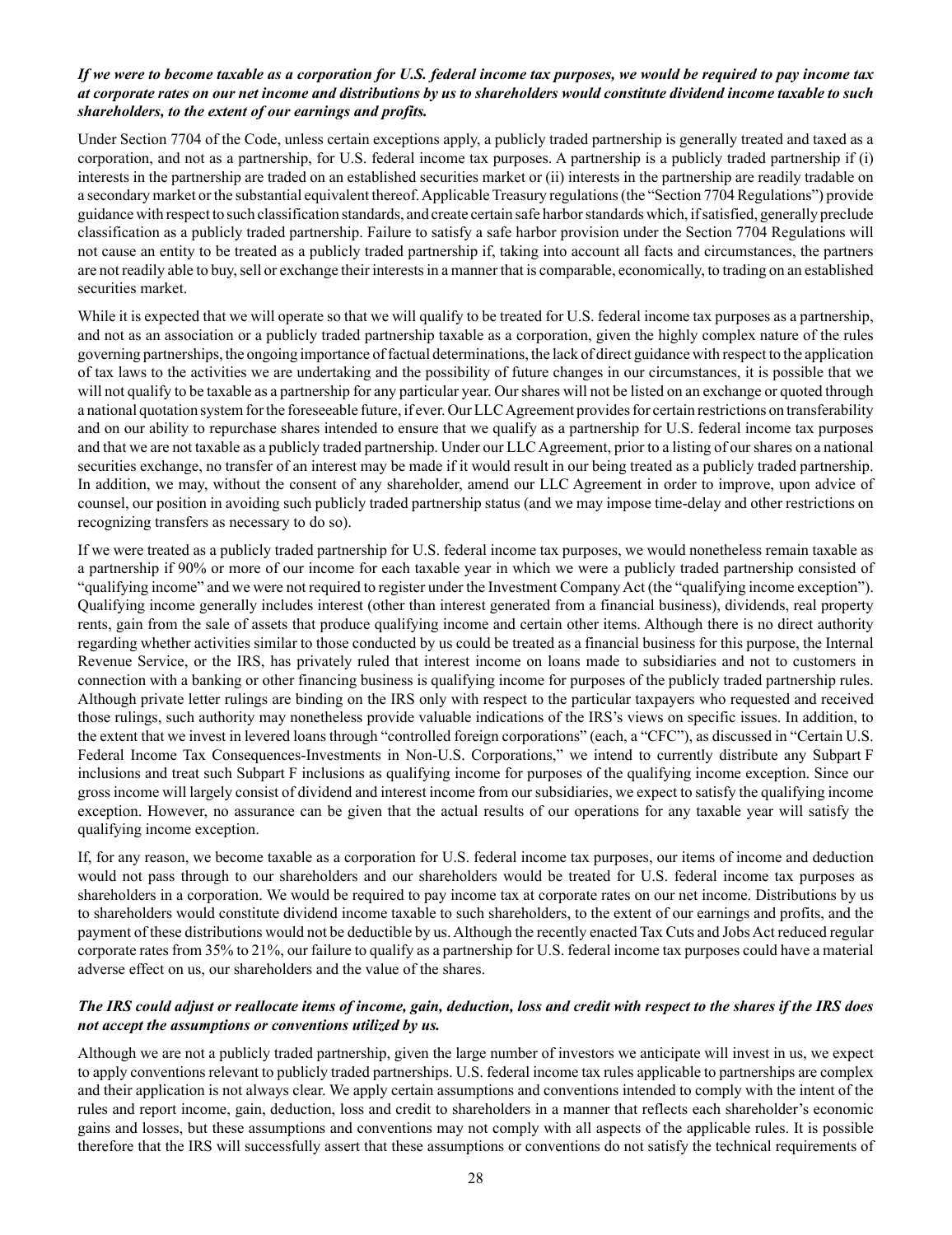the Code or the Treasury regulations promulgated thereunder and will require that items of income, gain, deduction, loss and credit be adjusted or reallocated in a manner that could be adverse to shareholders.

#### *If we do not make an election under Section 754 of the Code, a subsequent transferee of our shares could be allocated more taxable income in respect of those shares prior to disposition than if such an election were made.*

We intend to make an election to adjust asset basis under Section 754 of the Code, however, there is no guarantee that we will make such an election. Such an election is irrevocable without the consent of the IRS. If no such election is made, there will generally be no adjustment to the basis of our assets upon a subsequent transferee's acquisition of our shares, even if the purchase price for those shares is greater than the share of the aggregate tax basis of our assets attributable to those shares immediately prior to the acquisition. Consequently, upon a sale of an asset by us, gain allocable to a shareholder could include built-in gain in the asset existing at the time such subsequent shareholder purchased the shares, which built-in gain would otherwise generally be eliminated if a Section 754 election had been made.

#### *Changes in tax laws and regulations may have an adverse effect on our business, financial condition and result of operations and have a negative impact on our shareholders.*

The present U.S. federal income tax treatment of an investment in our shares may be modified by administrative, legislative or judicial interpretation at any time, and any such action may affect investments and commitments previously made. No assurance can be given as to whether, when, or in what form, the U.S. federal income tax laws applicable to us and our shareholders may be enacted. We and our shareholders could be adversely affected by any such change in, or any new, tax law, regulation or interpretation. Prospective investors should consult their tax advisors regarding the potential changes in tax laws.

# **Item 1B. Unresolved Staff Comments**

Not applicable.

# **Item 2. Properties**

We do not own any real estate or other physical properties materially important to our operation. We believe that the office facilities of the Manager and Sub-Manager are suitable and adequate for our business as it is contemplated to be conducted.

#### **Item 3. Legal Proceedings**

As of December 31, 2018, we were not involved in any legal proceedings. Additionally, there is no action, suit or proceeding pending before any court, or, to our knowledge, threatened by any regulatory agency or other third party, against the Manager, the Sub-Manager or the Managing Dealer that would have a material adverse effect on us.

From time to time, we and individuals employed by us may be party to certain legal proceedings in the ordinary course of business, including proceedings relating to the enforcement of our rights under contracts with our businesses. In addition, our business and the businesses of the Manager, the Sub-Manager and the Managing Dealer are subject to extensive regulation, which may result in regulatory proceedings. Legal proceedings, lawsuits, claims and regulatory proceedings are subject to many uncertainties and their ultimate outcomes are not predictable with assurance.

# **Item 4. Mine Safety Disclosures**

Not applicable.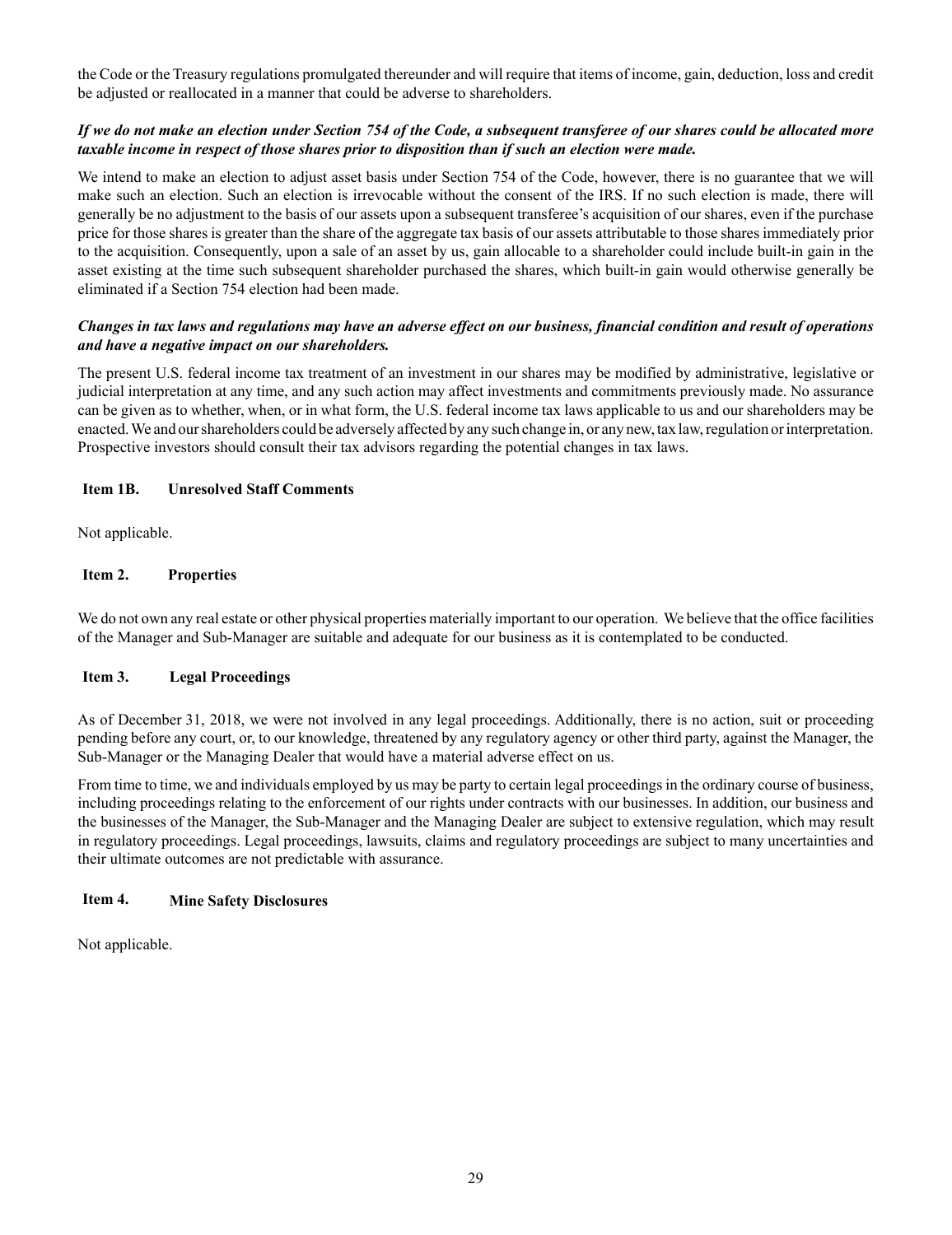#### **Item 5. Market for Registrant's Common Equity, Related Shareholder Matters and Issuer Purchases of Equity Securities**

#### **Market Information**

There is no established public trading market for our common shares, therefore, there is a risk that a shareholder may not be able to sell our shares at a time or price acceptable to the shareholder, or at all. Unless and until our shares are listed on a national securities exchange, it is not expected that a public market for the shares will develop.

Our board of directors determines our net asset value for each class of our shares on a monthly basis. If our net asset value per share on such valuation date increases above or decreases below our net proceeds per share as stated in this prospectus, we will adjust the offering price per share of any of the classes of our shares, effective five business days after such determination is published, to ensure that no share is sold at a price, after deduction of upfront selling commissions and dealer manager fees, that is above or below our net asset value per share on such valuation date.

Since our Registration Statement went effective and through December 31, 2018, we sold shares on a continuous basis at the following prices through our Public Offering:

|                               | <b>Public Offering Price per Share</b> |         |    |                |    |                |    |                |
|-------------------------------|----------------------------------------|---------|----|----------------|----|----------------|----|----------------|
| Effective Date <sup>(1)</sup> |                                        | Class A |    | <b>Class T</b> |    | <b>Class D</b> |    | <b>Class I</b> |
| 3/7/2018                      | <sup>\$</sup>                          | 27.32   | \$ | 26.25          | \$ | 25.00          | \$ | 25.00          |
| 4/27/2018                     |                                        | 27.46   |    | 26.38          |    | 25.13          |    | 25.13          |
| 5/25/2018                     |                                        | 27.50   |    | 26.41          |    | 25.16          |    | 25.23          |
| 6/26/2018                     |                                        | 27.41   |    | 26.43          |    | 25.26          |    | 25.23          |
| 7/27/2018                     |                                        | 27.73   |    | 26.69          |    | 25.41          |    | 25.40          |
| 8/24/2018                     |                                        | 28.51   |    | 27.46          |    | 26.12          |    | 26.13          |
| 9/27/2018                     |                                        | 28.74   |    | 27.70          |    | 26.28          |    | 26.35          |
| 10/25/2018                    |                                        | 28.72   |    | 27.67          |    | 26.20          |    | 26.34          |
| 11/23/2018                    |                                        | 28.69   |    | 27.64          |    | 26.11          |    | 26.33          |
| 12/26/2018                    |                                        | 28.87   |    | 27.84          |    | 26.23          |    | 26.52          |
|                               |                                        |         |    |                |    |                |    |                |

Subscriptions are held in escrow until accepted by us.

#### **Unregistered Sales of Equity Securities**

During the period ended December 31, 2018, we sold 3,258,260 Class FA shares under the Private Placement for net proceeds of approximately \$81.5 million. During the year ended December 31, 2017, we were capitalized through the sale of 8,000 Class FA shares to the Manager and Sub-Manager for net proceeds of approximately \$0.2 million and during the year ended December 31, 2018, we sold 587,000 shares (\$14.7 million in net proceeds) to the Manager and Sub-Manager or affiliates thereof. See Note 5. "Related Party Transactions" and Note 7. "Capital Transactions" in Item 8. "Financial Statements and Supplementary Data" for additional information related to the Private Placement. Class FA shares are no longer offered for sale and are not offered for sale in the Public Offering.

#### **Share Repurchase Program**

Beginning no later than the end of March 2019, and at the discretion of our board of directors, we intend to commence a quarterly share repurchase program, pursuant to which we will conduct quarterly share repurchases to allow our shareholders to sell all or a portion of their shares (at least 5% of his or her shares) back to us at a price equal to the net asset value per share of the month immediately prior to the repurchase date. The repurchase date generally will be the last business day of the month of a calendar quarter end. We are not obligated to repurchase shares under the share repurchase program. If we determine to repurchase shares, the total amount of aggregate repurchases of Class A, Class FA, Class T, Class D and Class I shares will be limited to up to 2.5% of our aggregate net asset value per calendar quarter and up to 10% of our aggregate net asset value per calendar year. Unless our board of directors determines otherwise, we will limit the number of shares to be repurchased during any calendar quarter to the number of shares we can repurchase with the proceeds we receive from the sale of shares under our distribution reinvestment plan in the previous quarter. Our share repurchase program will include numerous restrictions that limit an investor's ability to sell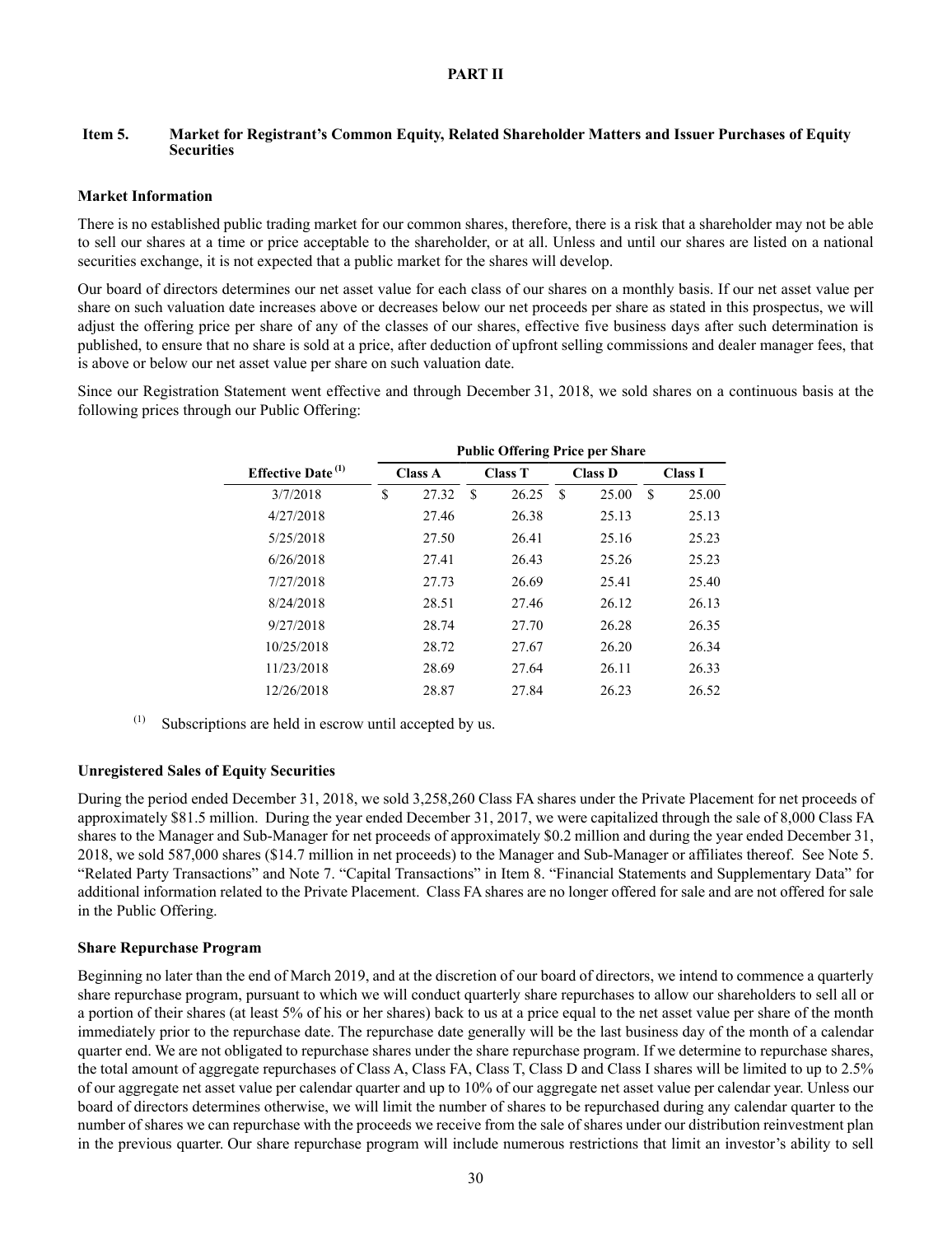their shares. Our share repurchase program will also include certain restrictions on the timing, amount and terms of our repurchases intended to ensure our ability to qualify as a partnership for U.S. federal income tax purposes.

## **Holders**

As of March 15, 2019, we had the following number of record holders of our common shares:

| <b>Share Class</b> | <b>Number of Shareholders</b> |
|--------------------|-------------------------------|
| FA                 | 431                           |
| A                  | 192                           |
| T                  | 27                            |
| Ð                  | 63                            |
|                    | 113                           |

## **Distribution Reinvestment Plan**

We have adopted a distribution reinvestment plan pursuant to which shareholders who purchase shares in our Public Offering will have their cash distributions automatically reinvested in additional shares having the same class designation as the class of shares to which such distributions are attributable, unless such shareholders elect to receive distributions in cash, are residents of Opt-In States, or are clients of certain participating broker-dealers that do not permit automatic enrollment in our distribution reinvestment plan. Opt-In States include Alabama, Arkansas, Idaho, Kansas, Kentucky, Maine, Maryland, Massachusetts, Minnesota, Mississippi, Nebraska, New Hampshire, New Jersey, North Carolina, Ohio, Oregon, and Washington. Shareholders who are residents of Opt-in States, holders of Class FA shares and clients of certain participating broker-dealers that do not permit automatic enrollment in our distribution reinvestment plan will automatically receive their distributions in cash unless they elect to have their cash distributions reinvested in additional shares. Cash distributions paid on Class FA shares will be reinvested in additional shares of Class A shares.

The purchase price for shares purchased under our distribution reinvestment plan will be equal to the most recently determined and published net asset value per share of the applicable class of shares. Because the annual distribution and shareholder servicing fee is calculated based on net asset value, it reduces net asset value and/or distributions with respect to Class T shares and Class D shares, including shares issued under the distribution reinvestment plan with respect to such share classes. To the extent newly issued shares are purchased from us under the distribution reinvestment plan or shareholders elect to reinvest their cash distribution in our shares, we will retain and/or receive additional funds for acquisitions and general purposes including the repurchase of shares under our share repurchase program.

We will not pay selling commissions or dealer manager fees on shares sold pursuant to our distribution reinvestment plan. However, the amount of the annual distribution and shareholder servicing fee payable with respect to Class T or Class D shares, respectively, sold in our Public Offering will be allocated among all Class T or Class D shares, respectively, including those sold under our distribution reinvestment plan and those received as distributions.

## **Performance Graph**

Not applicable.

## **Use of Proceeds**

On March 7, 2018, the Registration Statement covering the Public Offering, of up to \$1,100,000,000 of shares, was declared effective under the Securities Act. The Public Offering commenced on March 7, 2018, and is currently expected to terminate on or before March 7, 2020, unless extended by our board of directors.

Through CNL Securities Corp., the Managing Dealer for the Public Offering, we are offering to the public on a best efforts basis up to \$1,000,000,000 of shares consisting of Class A shares, Class T shares, Class D shares and Class I shares.

We are also offering up to \$100,000,000 of shares to be issued pursuant to our distribution reinvestment plan. The shares being offered can be reallocated among the different classes and between the primary Public Offering and the distribution reinvestment plan.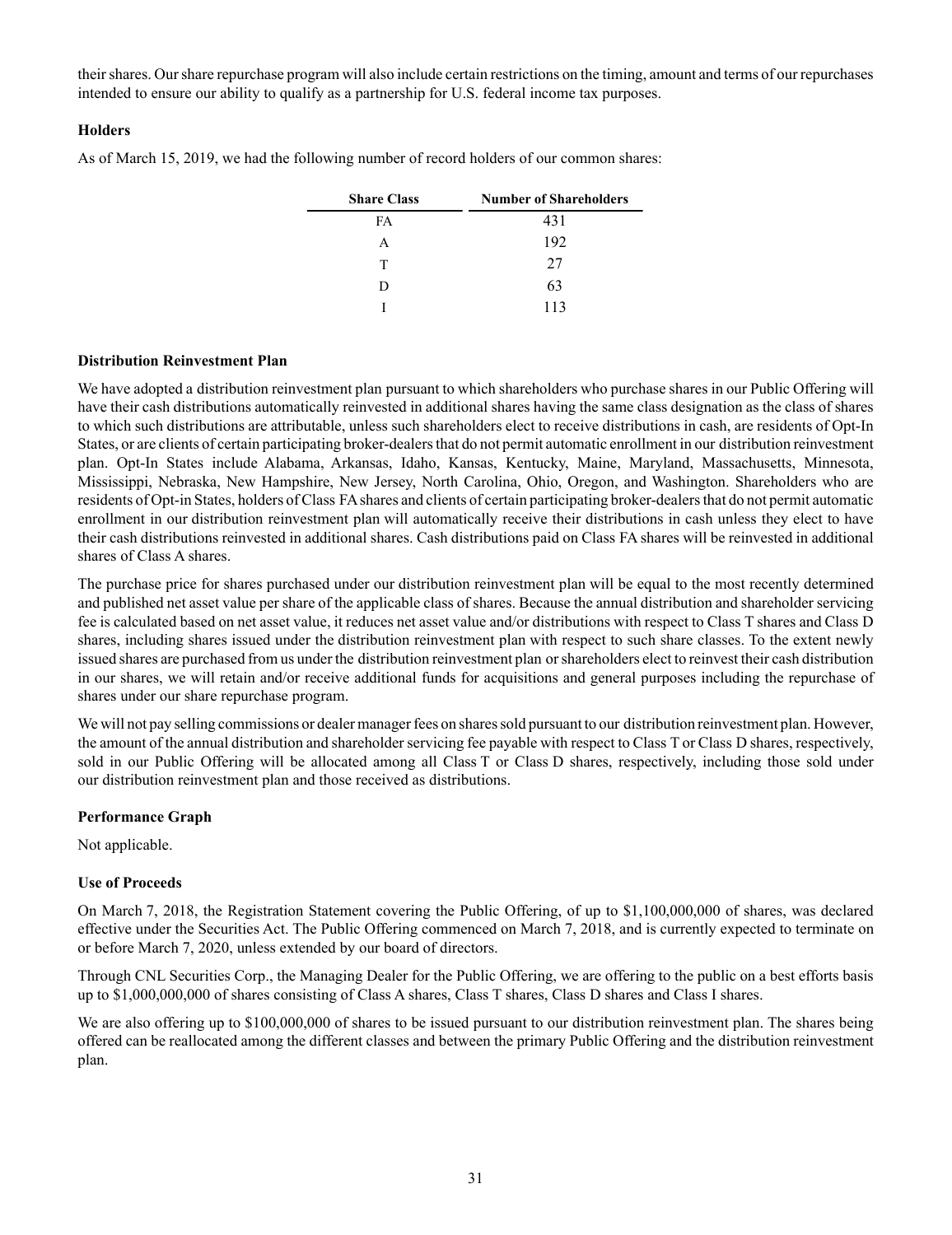The following table presents the net offering proceeds received from our Public Offering through December 31, 2018:

|                                                        |   | <b>Total</b>  | <b>Payments to</b><br>Affiliates <sup>(1)</sup> | <b>Payments to Others</b> |
|--------------------------------------------------------|---|---------------|-------------------------------------------------|---------------------------|
| Aggregate price of offering amount registered $^{(2)}$ |   | 1,000,000,000 |                                                 |                           |
| Shares sold $(3)$                                      |   | 592.411       |                                                 |                           |
| Aggregate amount sold $^{(3)}$                         | S | 15,948,593    |                                                 |                           |
| Payment of underwriting compensation <sup>(4)</sup>    |   | (471, 850)    | $(471,850)$ \$                                  |                           |
| Net offering proceeds to the issuer                    |   | 15,476,743    |                                                 |                           |

(1) Represents direct or indirect payments to directors or officers of the Company, the Manager, the Sub-Manager and their respective affiliates; to persons owning 10% or more of any class of shares of the Company; and to affiliates of the Company.

(2) We are also offering up to  $$100,000,000$  of shares to be issued pursuant to our distribution reinvestment plan. The shares being offered can be reallocated among the different classes and between the primary Public Offering and the distribution reinvestment plan.

 $^{(3)}$  Excludes approximately \$0.1 million (3,844 shares) issued pursuant to our distribution reinvestment plan, approximately \$0.2 million (8,000 shares) of unregistered shares issued to the Manager, and the Sub-Manager in a private transaction exempt from the registration requirements pursuant to section 4(a)(2) of the Securities Act, and approximately \$81.5 million (3.2 million shares) of unregistered Class FA shares sold in the Private Placement.

#### **Item 6. Selected Financial Data**

The following selected financial data for the period from February 7, 2018 (commencement of operations) to December 31, 2018 and as of December 31, 2018 and 2017 is derived from our financial statements which have been audited by Ernst & Young, LLP and should be read in conjunction with Item 7. "Management's Discussion and Analysis of Financial Condition and Results of Operations" and Item 8. "Financial Statements and Supplementary Data."

|                                                      | For the Period from February 7,<br>2018 (Commencement of<br><b>Operations</b> ) to December 31,<br>2018 |           |  |
|------------------------------------------------------|---------------------------------------------------------------------------------------------------------|-----------|--|
| <b>Statement of Operations data:</b>                 |                                                                                                         |           |  |
| Investment income                                    | \$                                                                                                      | 6,792,445 |  |
| Operating expenses                                   |                                                                                                         |           |  |
| Total operating expenses                             |                                                                                                         | 3,792,847 |  |
| Expense support                                      |                                                                                                         | (389,774) |  |
| Net operating expenses                               |                                                                                                         | 3,403,073 |  |
| Net investment income                                |                                                                                                         | 3,389,372 |  |
| Net change in unrealized appreciation on investments |                                                                                                         | 5,725,661 |  |
| Net increase in net assets resulting from operations | \$                                                                                                      | 9,115,033 |  |
| Per share data:                                      |                                                                                                         |           |  |
| Net asset value $^{(1)}$                             |                                                                                                         |           |  |
| Class FA shares                                      | S                                                                                                       | 26.65     |  |
| Class A shares                                       |                                                                                                         | 26.44     |  |
| Class T shares                                       |                                                                                                         | 26.54     |  |
| Class D shares                                       |                                                                                                         | 26.23     |  |
| Class I shares                                       |                                                                                                         | 26.55     |  |
| Net investment income <sup><math>(2)</math></sup>    | \$                                                                                                      | 1.00      |  |

<sup>(4)</sup> Underwriting compensation includes selling commissions and dealer manager fees paid to the Managing Dealer; all or a portion of which may be reallowed to participating broker-dealers.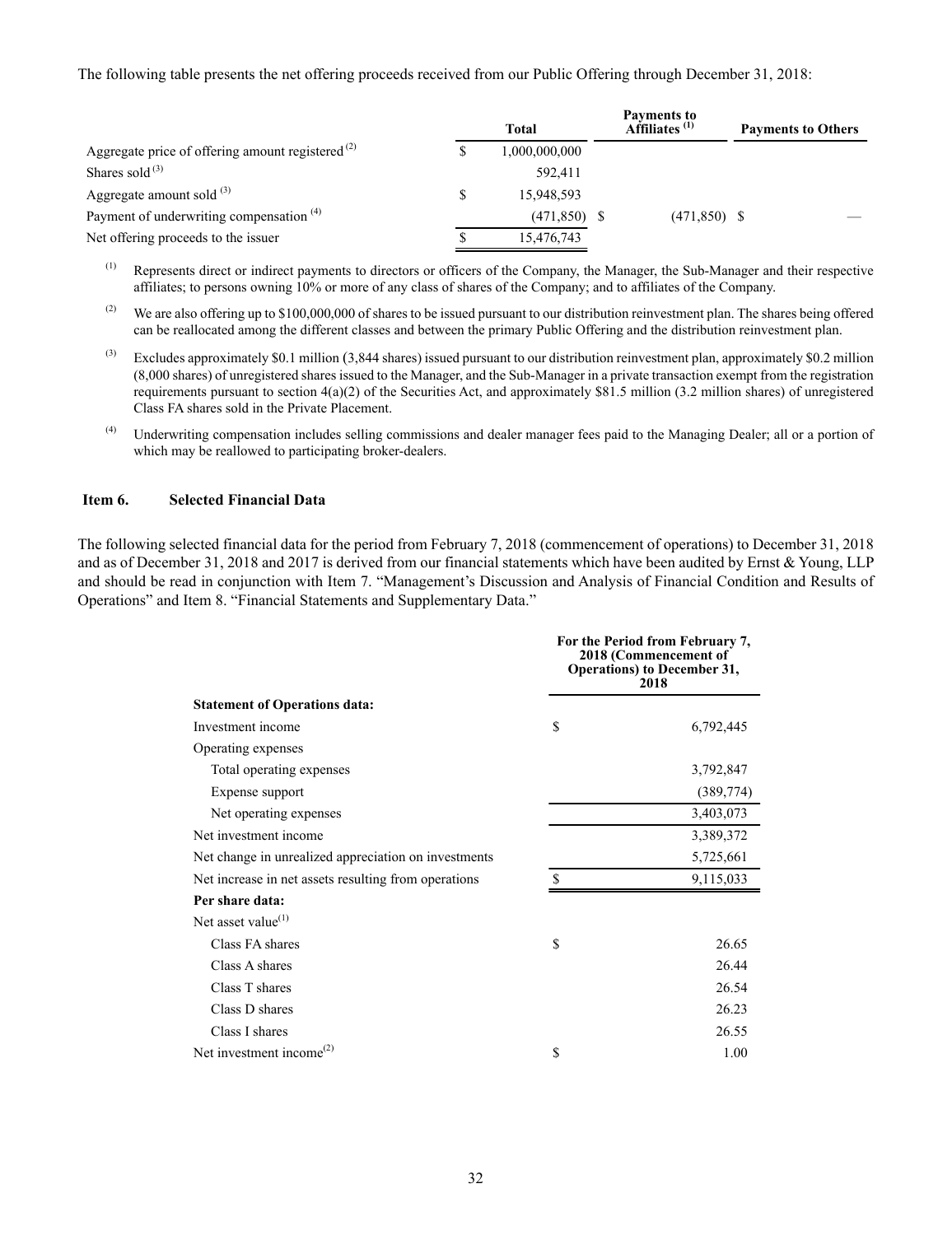|                                                                                   | For the Period from February 7,<br>2018 (Commencement of<br><b>Operations</b> ) to December 31,<br>2018 |                |
|-----------------------------------------------------------------------------------|---------------------------------------------------------------------------------------------------------|----------------|
| Distributions declared $^{(3)}$                                                   |                                                                                                         |                |
| Class FA shares                                                                   | \$                                                                                                      | 1.03           |
| Class A shares                                                                    |                                                                                                         | 0.91           |
| Class T shares                                                                    |                                                                                                         | 0.60           |
| Class D shares                                                                    |                                                                                                         | 0.58           |
| Class I shares                                                                    |                                                                                                         | 0.89           |
| Other data:                                                                       |                                                                                                         |                |
| Total investment return based on net asset value after<br>incentive fee per share |                                                                                                         |                |
| Class FA shares                                                                   |                                                                                                         | 10.88%         |
| Class A shares                                                                    |                                                                                                         | 9.56%          |
| Class T shares                                                                    |                                                                                                         | 7.94%          |
| Class D shares                                                                    |                                                                                                         | 6.19%          |
| Class I shares                                                                    |                                                                                                         | 9.90%          |
| Number of portfolio companies at period end                                       |                                                                                                         | $\overline{c}$ |
| Purchases of investments                                                          | \$                                                                                                      | 76,774,339     |
|                                                                                   |                                                                                                         |                |

|                                                  |   | December 31, 2018 |      | December 31, 2017 |
|--------------------------------------------------|---|-------------------|------|-------------------|
| <b>Statement of Assets and Liabilities data:</b> |   |                   |      |                   |
| Total assets                                     | S | 104,253,134       | - S  | 200,000           |
| Total liabilities                                | S | 1.423.324         | - \$ |                   |
| Total net assets                                 | S | 102,829,810       | -S   | 200,000           |

 $<sup>(1)</sup>$  The per share calculation for net asset value is based on shares outstanding as of the end of the period. All other per share calculations</sup> were derived by using weighted average shares outstanding.

(2) Net investment income includes expense support of approximately \$0.11 per share for the period from February 7, 2018 (commencement of operations) to December 31, 2018. See Note 5. "Related Party Transactions" in Item 8. "Financial Statements and Supplementary Data" for further discussion of expense support.

## **Item 7. Management's Discussion and Analysis of Financial Condition and Results of Operations**

The information contained in this section should be read in conjunction with our financial statements and related notes thereto appearing elsewhere in this Annual Report. In this Annual Report "we," "our," "us," and "our company" refer to CNL Strategic Capital, LLC. Capitalized terms used in this Item 7 have the same meaning as in Item 1. "Business" unless otherwise defined herein.

#### **Overview**

CNL Strategic Capital, LLC is a limited liability company that primarily seeks to acquire and grow durable, middle-market businesses. We are externally managed by the Manager, CNL Strategic Capital Management, LLC, an entity that is registered as an investment adviser under the Investment Advisers Act of 1940, as amended. The Manager is controlled by CNL Financial Group, LLC, a private investment management firm specializing in alternative investment products. We have engaged the Manager under a management agreement pursuant to which the Manager is responsible for the overall management of our activities. The Manager has engaged the Sub-Manager, Levine Leichtman Strategic Capital, LLC, a registered investment advisor, under a submanagement agreement pursuant to which the Sub-Manager is responsible for the day-to-day management of our assets. The Sub-Manager is an affiliate of Levine Leichtman Capital Partners, LLC.

<sup>(3)</sup> Distributions declared per share amounts presented are based on shares outstanding from the later of (1) February 7, 2018 (commencement of operations) or (2) the date of the first investor for the respective share class, through the period presented. The first investors for Class FA, Class A, Class T, Class D and Class I shares purchased their shares in February 2018, April 2018, May 2018, June 2018 and April 2018, respectively.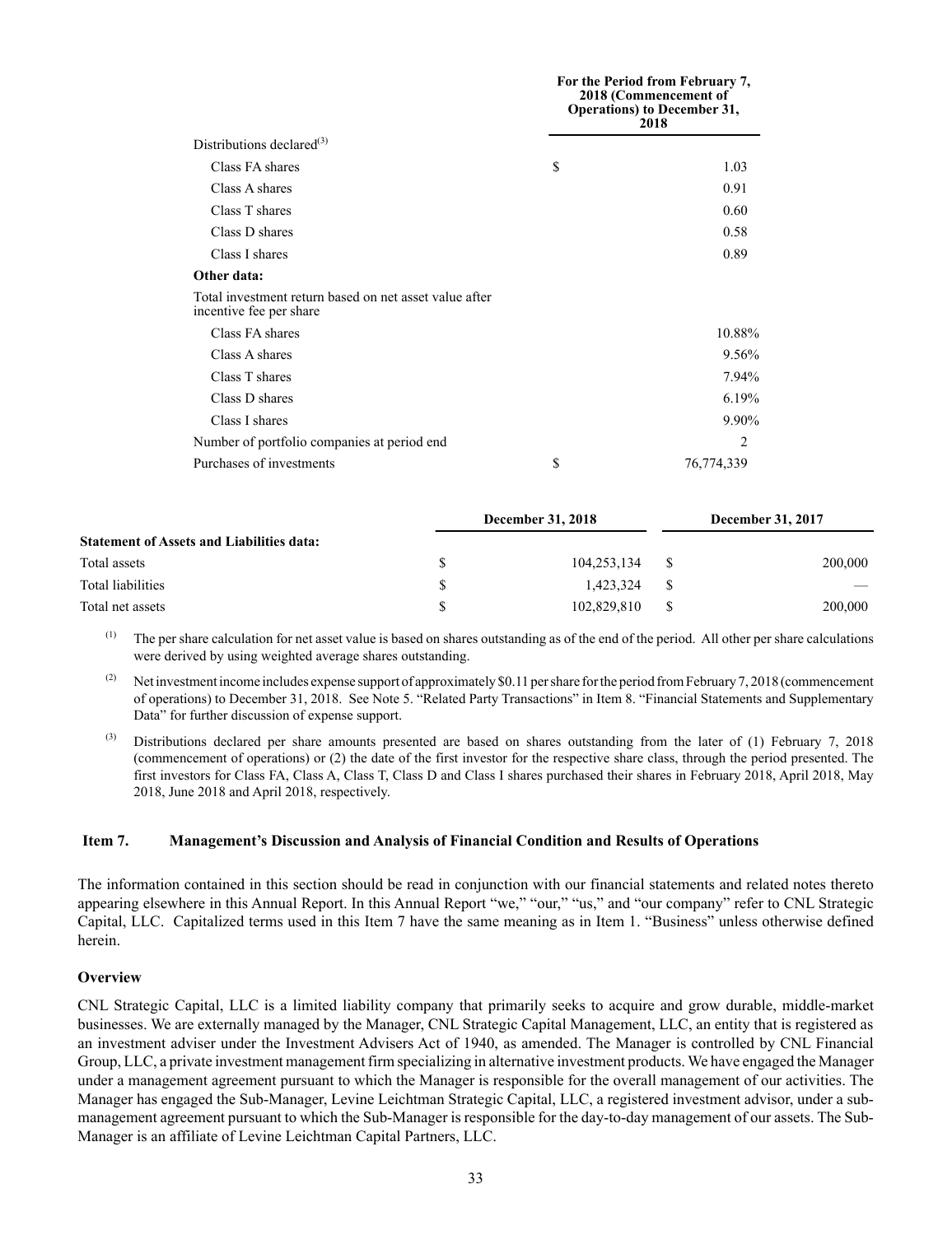The Manager and the Sub-Manager are collectively responsible for sourcing potential acquisition and debt financing opportunities, subject to approval by the Manager's management committee that such opportunity meets our investment objectives and final approval of such opportunity by our board of directors, and monitoring and managing the businesses we acquire and/or finance on an ongoing basis. The Sub-Manager is primarily responsible for analyzing and conducting due diligence on prospective acquisitions and debt financings, as well as the overall structuring of transactions.

We seek to acquire businesses that are highly cash flow generative with annual revenues primarily between \$25 million and \$250 million. Our business strategy is to acquire controlling equity interests in combination with debt positions in middle-market U.S. companies. In doing so, we seek to provide long-term capital appreciation and current income, while protecting invested capital. In addition and to a lesser extent, we may acquire other debt and minority equity positions, which may include acquiring debt in the secondary market as well as minority equity interests and debt positions via co-investments with other funds managed by the Sub-Manager or their affiliates. We expect that these positions will comprise a minority of our total assets.

We were formed as a Delaware limited liability company on August 9, 2016 and we intend to operate our business in a manner that will permit us to avoid registration under the Investment Company Act. We are not a "blank check" company within the meaning of Rule 419 of the Securities Act. As of December 31, 2017, we had issued 4,000 shares of the Company's Class FA shares, to each of the Manager and Sub-Manager, for an aggregate purchase price of \$200,000 (total of 8,000 Class FA shares). No selling commissions or placement agent fees were paid in connection with the issuances.

We offered through a private placement up to \$85 million of Class FA limited liability company interests and up to \$115 million of Class A limited liability company interests (one of the classes of shares that constitute Non-founder shares). On February 7, 2018, we commenced operations when we met the minimum offering requirement of \$80 million in Class FA shares under the Private Placement and issued approximately 3.3 million shares of Class FA shares for aggregate gross proceeds of \$81.7 million, as described below under "Our Common Shares Offering." On February 7, 2018, we acquired the initial businesses using a substantial portion of the net proceeds from the Private Placement. For a discussion of the initial businesses, see "Portfolio and Investment Activity" below.

In October 2016, we confidentially submitted a registration statement on Form S-1 with the SEC in connection with the proposed offering of shares of our limited liability company interests (the "Public Offering" and together with the Private Placement, the "Offerings"). On March 7, 2018, our Registration Statement was declared effective by the SEC and we began offering \$1,000,000,000 of shares under the Public Offering, as further described below under "Our Common Shares Offering–Public Offering." Through our Public Offering, we are offering, in any combination, four classes of shares: Class A shares, Class T shares, Class D shares and Class I shares. See Note 7. "Capital Transactions" in Item 8. "Financial Statements and Supplementary Data" for additional information related to our Offerings.

## **Our Common Shares Offering**

## *Private Placement*

We offered through the Private Placement up to \$85 million of Class FA shares and up to \$115 million of Class A shares (one of the classes of shares that constitute Non-founder shares) on a best efforts basis, which meant that the Placement Agent in connection with the Private Placement used its best efforts but was not required to sell any specific amount of shares. On February 7, 2018, we commenced operations when we met our minimum offering requirement of \$80 million in Class FA shares under the Private Placement and we issued approximately 3.3 million Class FA shares at \$25.00 per Class FA share resulting in gross proceeds of approximately \$81.7 million. The \$81.7 million in gross proceeds included a cash capital contribution of \$2.4 million from the Manager in exchange for 96,000 Class FA shares and a cash capital contribution of \$9.5 million from CNL Strategic Capital Investment, LLC, which is indirectly controlled by James M. Seneff, Jr., the chairman of the Company, in exchange for 380,000 Class FA shares. The \$81.7 million also included 96,000 Class FA shares issued in exchange for \$2.4 million of non-cash consideration in the form of equity interests in Lawn Doctor received from an affiliate of the Sub-Manager pursuant to the Exchange Agreement. The \$81.7 million in gross proceeds also included a cash capital contribution of approximately \$0.4 million in exchange for 15,000 Class FA shares, from other individuals affiliated with the Manager. The Class FA shares and Class A shares in the Private Placement were offered for sale only to persons that were "accredited investors," as that term is defined under the Securities Act, and Regulation D promulgated thereunder. No Class A shares were sold under the Private Placement.

We did not incur any selling commissions or placement agent fees from the sale of the approximately 3.3 million Class FA shares sold under the terms of the Private Placement. We incurred obligations to reimburse the Manager and Sub-Manager for organization and offering costs of approximately \$0.7 million based on actual amounts raised through the Private Placement. These organization and offering costs related to the Private Placement had been previously advanced by the Manager and Sub-Manager, as described further in Note 5. "Related Party Transactions" of Item 8. "Financial Statements and Supplementary Data."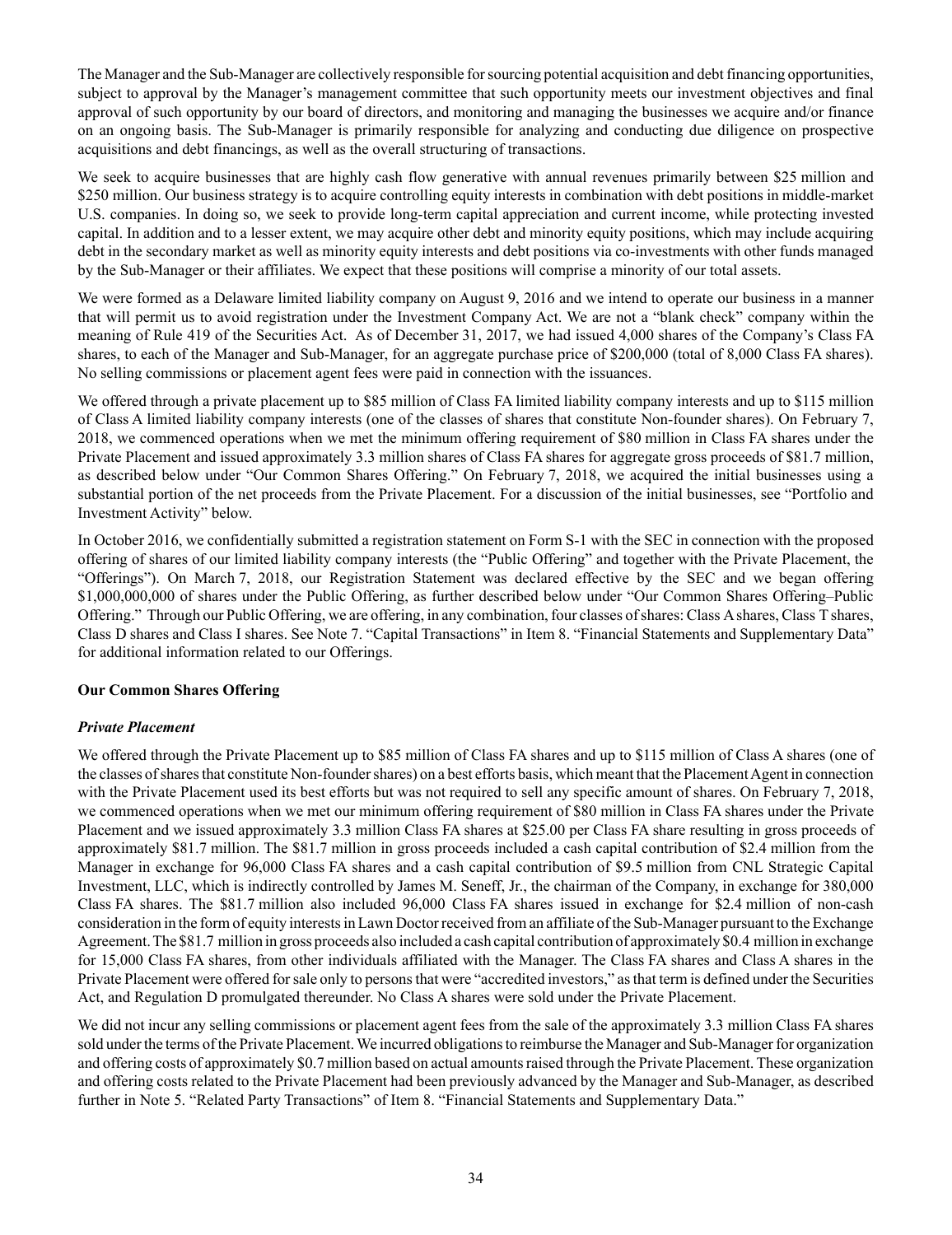## *Public Offering*

Once the Registration Statement became effective on March 7, 2018, we began offering up to \$1,000,000,000 of shares, on a best efforts basis, which means that CNL Securities Corp., as the Managing Dealer of the Public Offering, will use its best efforts, but is not required to sell any specific amount of shares. We are offering, in any combination, four classes of shares in the Public Offering: Class A shares, Class T shares, Class D shares and Class I shares. The initial minimum permitted purchase amount is \$5,000 in shares. The initial per share Public Offering price was \$27.32 per Class A share, \$26.25 per Class T share, \$25.00 per Class D share and \$25.00 per Class I share. There are differing selling fees and commissions for each class. We will also pay annual distribution and shareholder servicing fees, subject to certain limits, on the Class T and Class D shares sold in the Public Offering (excluding sales pursuant to our distribution reinvestment plan).

We are also offering, in any combination, up to \$100,000,000 of Class A shares, Class T shares, Class D shares and Class I shares to be issued pursuant to our distribution reinvestment plan. The Public Offering had a minimum offering requirement of \$2 million in shares under the Private Placement or the Public Offering. As of February 2018, we had met the minimum offering requirement of \$2 million of the Public Offering through the sale of more than \$80 million in Class FA shares under the Private Placement.

During the period from March 7, 2018 (the date our Registration Statement became effective) through December 31, 2018, we received net proceeds from our Public Offering of approximately \$15.5 million, including \$0.1 million received through our distribution reinvestment plan. As of December 31, 2018, the Public Offering price was \$28.87 per Class A share, \$27.84 per Class T share, \$26.23 per Class D share and \$26.52 per Class I share. See Note 7. "Capital Transactions" and Note 12. "Subsequent Events" in Item 8. "Financial Statements and Supplementary Data" for additional information regarding our Public Offering.

Through December 31, 2018, we had incurred selling commissions and dealer manager fees of \$0.5 million from the sale of Class A shares and Class T shares. The Class D shares and Class I shares sold through December 31, 2018 were not subject to selling commissions and dealer manager fees. We also incurred obligations to reimburse the Manager and Sub-Manager for organization and offering costs of \$0.2 million based on actual amounts raised through our Public Offering as of December 31, 2018. These organization and offering costs related to the Public Offering had been previously advanced by the Manager and Sub-Manager, as described further in Note 5. "Related Party Transactions" of Item 8. "Financial Statements and Supplementary Data."

In January, February and March 2019, our board of directors approved new per share public offering prices for each share class in the Public Offering. The new public offering prices are effective as of January 29, 2019, February 28, 2019 and March 29, 2019, respectively. The following table provides the new public offering prices and applicable upfront selling commissions and dealer manager fees for each share class available in the Public Offering:

|                                        | <b>Class A</b> | <b>Class T</b> | <b>Class D</b> | <b>Class I</b>        |
|----------------------------------------|----------------|----------------|----------------|-----------------------|
| <b>Effective January 29, 2019:</b>     |                |                |                |                       |
| Public Offering Price, Per Share<br>\$ | 28.90 S        | 27.86 \$       | 26.23          | $\mathbf{s}$<br>26.55 |
| Selling Commissions, Per Share         | 1.74           | 0.84           |                |                       |
| Dealer Manager Fees, Per Share         | 0.72           | 0.48           |                |                       |
| <b>Effective February 28, 2019:</b>    |                |                |                |                       |
| Public Offering Price, Per Share       | 28.78          | 27.75          | 26.07          | 26.44                 |
| Selling Commissions, Per Share         | 1.73           | 0.83           |                |                       |
| Dealer Manager Fees, Per Share         | 0.72           | 0.49           |                |                       |
| <b>Effective March 29, 2019</b>        |                |                |                |                       |
| Public Offering Price, Per Share       | 28.89          | 27.86          | 26.15          | 26.57                 |
| Selling Commissions, Per Share         | 1.74           | 0.84           |                |                       |
| Dealer Manager Fees, Per Share         | 0.72           | 0.48           |                |                       |

## **Portfolio and Investment Activity**

In October 2017, we entered into a merger agreement with LD Merger Sub, Inc., a wholly owned subsidiary of the Company, and LD Parent, Inc., the parent company of Lawn Doctor, Inc ("Lawn Doctor"). The merger agreement was amended on February 6, 2018. On February 7, 2018, pursuant to the terms of the amended merger agreement and the exchange agreement between the Company and the Leichtman-Levine Living Trust, an affiliate of the Sub-Manager (the "Exchange Agreement"), we acquired an equity interest of approximately 63.9% in Lawn Doctor from an affiliate of the Sub-Manager, through an investment consisting of common equity and a debt investment in the form of a secured second lien note to Lawn Doctor. After the closing of the merger, the consummation of the equity contribution pursuant to the Exchange Agreement and subsequent purchases of common equity in Lawn Doctor by certain members of Lawn Doctor's senior management team, we own approximately 62.9% of the outstanding equity in Lawn Doctor on an undiluted basis. As of December 31, 2018, the cost basis of our investments in Lawn Doctor was approximately \$30.5 million for our common equity investment and \$15.0 million for our debt investment.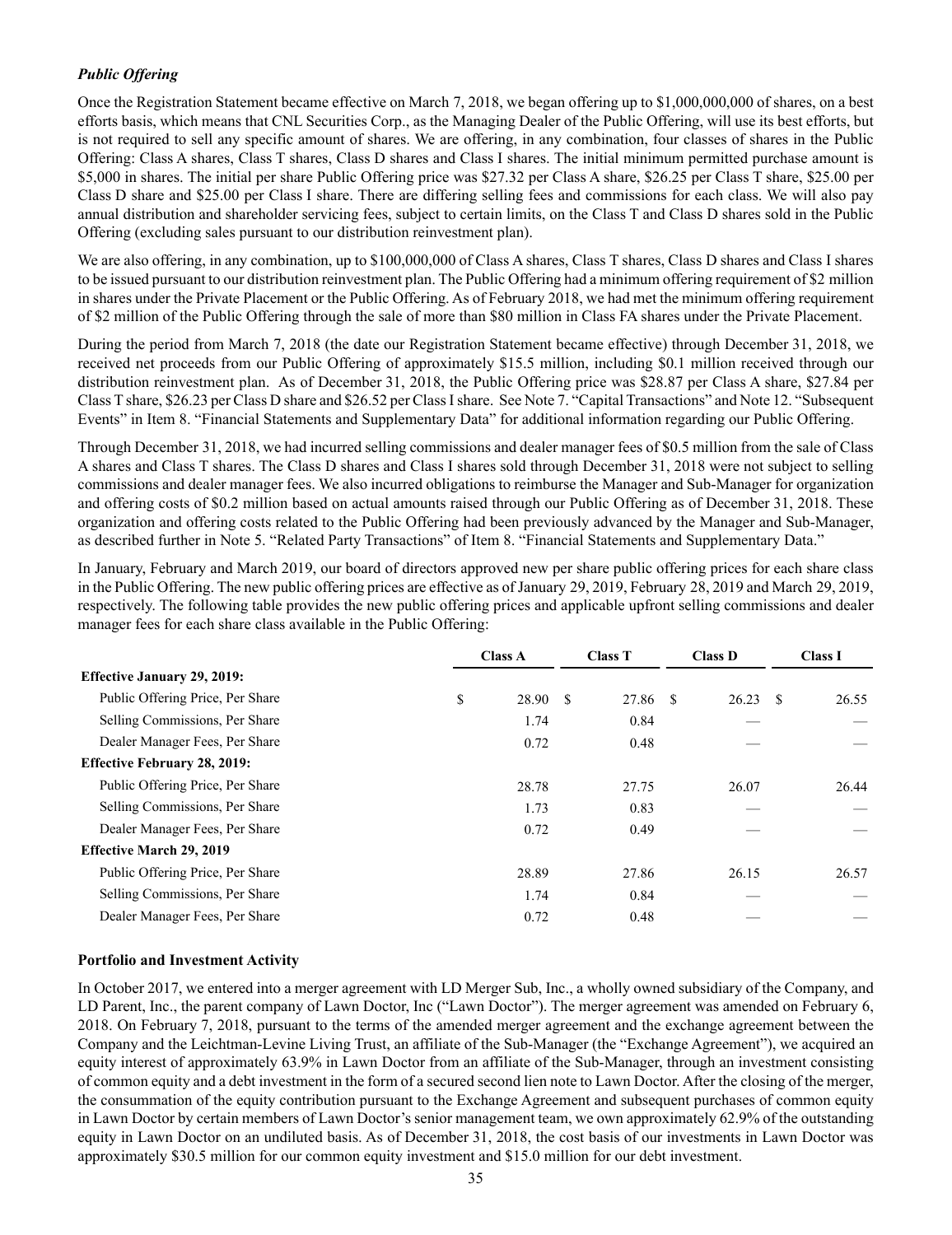In October 2017, we entered into a merger agreement with PFHI Merger Sub, Inc., a wholly owned subsidiary of the Company, and Polyform Holdings Inc. ("Polyform"). The merger agreement was amended on February 6, 2018. On February 7, 2018, pursuant to the terms of the merger agreement, we acquired an equity interest of approximately 87.1% in Polyform from an affiliate of the Sub-Manager, through an investment consisting of common equity and a debt investment in the form of a first lien secured note to Polyform. As of December 31, 2018, the cost basis of our investments in Polyform was approximately \$15.6 million for our common equity investment and \$15.7 million for our debt investment.

The debt investments in the form of a second lien secured note issued to Lawn Doctor and in the form of a first lien secured note issued to Polyform as described above accrue interest at a per annum rate of 16.0%. Each loan will mature in August 2023. The note purchase agreements contain customary covenants and events of default. As of December 31, 2018, Lawn Doctor and Polyform were in compliance with our debt covenants.

As of December 31, 2018, our investment portfolio included four distinct investment positions comprised of the following:

|                                   | As of December 31, 2018 |            |     |                   |                                                               |
|-----------------------------------|-------------------------|------------|-----|-------------------|---------------------------------------------------------------|
| <b>Asset Category</b>             |                         | Cost       |     | <b>Fair Value</b> | <b>Fair Value</b><br>Percentage of<br>Investment<br>Portfolio |
| Senior debt                       |                         |            |     |                   |                                                               |
| Senior secured debt - first lien  | \$                      | 15,700,000 | - S | 15,700,000        | $19.0\%$                                                      |
| Senior secured debt - second lien |                         | 15,000,000 |     | 15,000,000        | 18.2%                                                         |
| Total senior debt                 |                         | 30,700,000 |     | 30,700,000        | $37.2\%$                                                      |
| Equity                            |                         | 46,074,339 |     | 51,800,000        | 62.8%                                                         |
| <b>Total investments</b>          |                         | 76,774,339 | -S  | 82,500,000        | 100.0%                                                        |

As of December 31, 2018, the weighted average yield on our debt portfolio was 16.0%.

## *Lawn Doctor*

Lawn Doctor is a leading franchisor of residential lawn care programs and services. Lawn Doctor's core service offerings provide residential homeowners with year-round monitoring and treatment by focusing on weed and insect control, seeding, and professionally and consistently-administered fertilization, using its proprietary line of equipment. Lawn Doctor is not involved in other lawn maintenance services, such as mowing, edging and leaf blowing.

Lawn Doctor's franchised business model has repeatedly received recognition as a leading franchisor of lawn care services by industry associations and trade magazines, and has a customer retention rate of more than 80% over the past three years. This reflects the high level of quality and customer service that Lawn Doctor has been able to sustain over the years. Lawn Doctor's efforts on behalf of its franchisees (which include shared marketing programs and infrastructure, an extensive online presence, and comprehensive training) have attracted a strong core of dedicated franchise owners who, in turn, contribute to the continued growth and success of the Lawn Doctor brand.

During the year ended December 31, 2018, Lawn Doctor acquired a controlling interest in Mosquito Hunters LLC ("Mosquito Hunters"). Mosquito Hunters franchises the right to operate businesses that provide mosquito and pest control services through regular spraying applications and follow-up maintenance and do so under the trademark MOSQUITO HUNTERS®.

# *Polyform*

Polyform is a leading developer, manufacturer and marketer of polymer clay products worldwide. Through its two primary brands, Sculpey® and Premo!®, Polyform sells a comprehensive line of premium craft products to a diverse mix of customers including specialty and big box retailers, distributors and e-tailers. We believe Polyform is well-regarded for its high quality, comprehensive line of polymer clays, clay molds, children kits, wax-base clays, non-dry clays, clay tools and accessories. Polyform's strong brand recognition, unique product attributes and strong customer network have earned it one of the leading market share positions in the polymer clay segment within the United States. Polyform estimates that its products are available in approximately 16,000 retail locations through its major customers, plus many other locations through independent retailers. Products are shipped directly to 48 countries worldwide.

See Note 3. "Investments" in Item 8. "Financial Statements and Supplementary Data" for additional information related to our investments.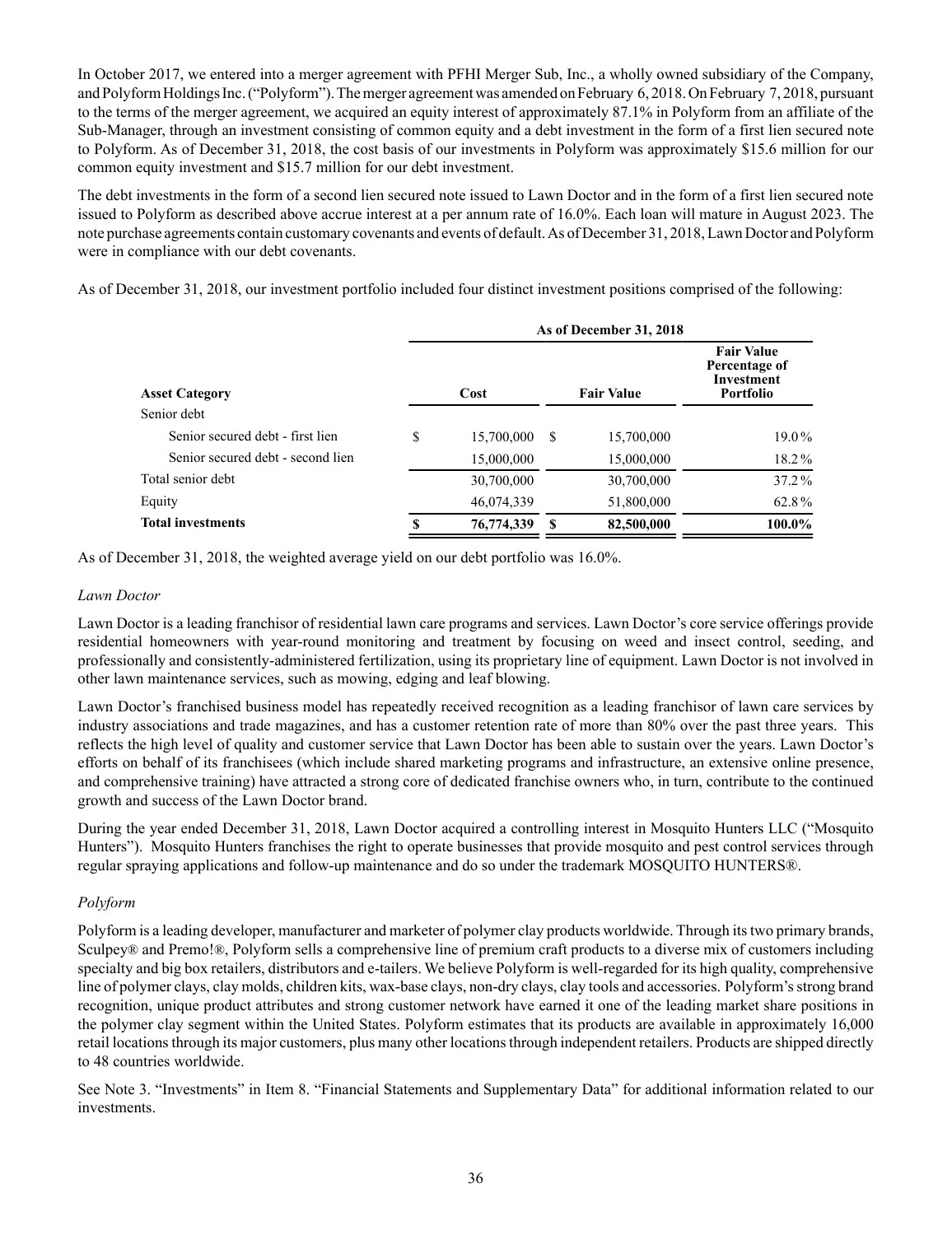#### *Adjusted EBITDA*

When evaluating the performance of our portfolio, we monitor Adjusted EBITDA to measure the financial and operational performance of our portfolio companies and their ability to pay contractually obligated debt payments to us. In connection with this evaluation, the Manager and Sub-Manager review monthly portfolio company operating performance versus budgeted expectations and conduct regular operational review calls with the management teams of the portfolio companies.

We present Adjusted EBITDA as a supplemental measure of the performance of our initial businesses. We define Adjusted EBITDA as net income (loss), plus (i) interest expense, net, and loan cost amortization, (ii) taxes and (iii) depreciation and amortization, as further adjusted for certain other non-recurring items that we do not consider indicative of the ongoing operating performance of our initial businesses. These further adjustments are itemized below. You are encouraged to evaluate these adjustments and the reasons we consider them appropriate for supplemental analysis. In evaluating Adjusted EBITDA, you should be aware that in the future our initial businesses may incur expenses that are the same as or similar to some of the adjustments in this presentation. This presentation of Adjusted EBITDA should not be construed as an inference that the future results of our initial businesses will be unaffected by unusual or non-recurring items.

We present Adjusted EBITDA because we believe it assists investors in comparing the performance of such businesses across reporting periods on a consistent basis by excluding items that we do not believe are indicative of their core operating performance.

Adjusted EBITDA has limitations as an analytical tool. Some of these limitations are: (i) Adjusted EBITDA does not reflect cash expenditures, or future requirements, for capital expenditures or contractual commitments; (ii) Adjusted EBITDA does not reflect changes in, or cash requirements for, working capital needs; (iii) Adjusted EBITDA does not reflect the significant interest expense, or the cash requirements necessary to service interest or principal payments, on indebtedness; (iv) although depreciation and amortization are non-cash charges, the assets being depreciated and amortized will often have to be replaced in the future and Adjusted EBITDA does not reflect any cash requirements for such replacements; (v) Adjusted EBITDA does not reflect the impact of certain cash charges resulting from matters we do not consider to be indicative of the on-going operations of our initial businesses; and (vi) other companies in similar industries as our initial businesses may calculate Adjusted EBITDA differently, limiting its usefulness as a comparative measure.

Because of these limitations, Adjusted EBITDA should not be considered in isolation or as a substitute for performance measures calculated in accordance with GAAP. We compensate for these limitations by relying primarily on the GAAP results and using Adjusted EBITDA only supplementally.

Summarized Net Income to Adjusted EBITDA Reconciliations

*Lawn Doctor*

|                                                       |   | Period February 7,<br>2018 <sup>(1)</sup> through<br><b>December 31, 2018</b> |
|-------------------------------------------------------|---|-------------------------------------------------------------------------------|
| Net income attributable to common stockholders (GAAP) | S | 290,564                                                                       |
| Interest and debt related expenses                    |   | 3,903,985                                                                     |
| Depreciation and amortization                         |   | 2,222,246                                                                     |
| Income tax expense                                    |   | 16,913                                                                        |
| Adjusted EBITDA (non-GAAP)                            |   | 6,433,708                                                                     |

*Polyform*

|                                                 |    | Period February 7,<br>2018 <sup>(1)</sup> through<br><b>December 31, 2018</b> |
|-------------------------------------------------|----|-------------------------------------------------------------------------------|
| Net loss (GAAP)                                 | \$ | (939, 033)                                                                    |
| Interest and debt related expenses              |    | 2,630,199                                                                     |
| Depreciation and amortization                   |    | 1,469,250                                                                     |
| Non-recurring fair value acquisition adjustment |    | 438,000                                                                       |
| Income tax recovery                             |    | (159,000)                                                                     |
| Transaction related expenses <sup>(2)</sup>     |    | 313,895                                                                       |
| Adjusted EBITDA (non-GAAP)                      | S  | 3,753,311                                                                     |

 $(1)$  February 7, 2018 is the date we acquired the portfolio companies.

(2) Transaction related expenses are non-recurring.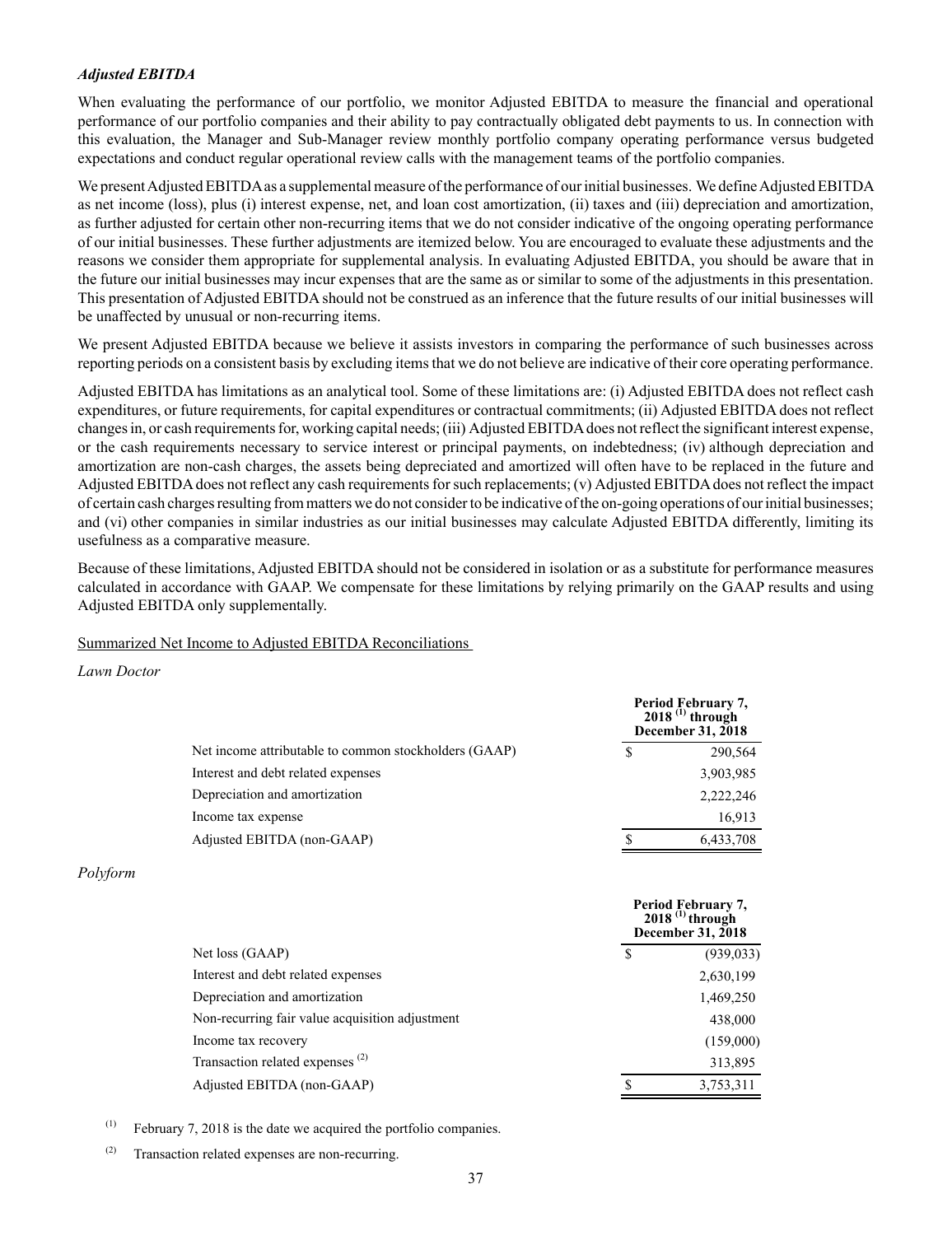## **Factors Impacting Our Operating Results**

We expect that the results of our operations will be affected by a number of factors. Many of the factors that will affect our operating results are beyond our control.

We will be dependent upon the earnings of and cash flow from the businesses that we acquire to meet our corporate overhead and management fee expenses and to make distributions. These earnings and cash flows, net of any minority interests in these businesses, will be available:

- *first*, to meet management fees and corporate overhead expenses of the Company; and
- *second*, to fund business operations and distributions by the Company to shareholders.

## *Size of assets*

If we are unable to raise substantial funds, we will be limited in the number and type of acquisitions we may make. The size of our assets will be a key revenue driver. Generally, as the size of our assets grows, the amount of income we receive will increase. In addition, our assets may grow at an uneven pace as opportunities to acquire assets may be irregularly timed, and the timing and extent of the Manager's and the Sub-Manager's success in identifying such opportunities, and our success in making acquisitions, cannot be predicted.

## *Market conditions*

From time to time, the global capital markets may experience periods of disruption and instability, which could materially and adversely impact the broader financial and credit markets and reduce the availability to us of debt and equity capital. Significant changes or volatility in the capital markets may also have a negative effect on the valuations of our businesses and other assets. While all of our assets are likely to not be publicly traded, applicable accounting standards require us to assume as part of our valuation process that our assets are sold in a principal market to market participants (even if we plan on holding an asset long term or through its maturity) and impairments of the market values or fair market values of our assets, even if unrealized, must be reflected in our financial statements for the applicable period, which could result in significant reductions to our net asset value for the period. Significant changes in the capital markets may also affect the pace of our activity and the potential for liquidity events involving our assets. Thus, the illiquidity of our assets may make it difficult for us to sell such assets to access capital if required, and as a result, we could realize significantly less than the value at which we have recorded our assets if we were required to sell them for liquidity purposes.

## **Liquidity and Capital Resources**

Liquidity is a measure of our ability to meet potential cash requirements, including ongoing commitments, fund and maintain our assets and operations, repay borrowings, make distributions to our shareholders and other general business needs. We will use significant cash to fund acquisitions, make distributions to our shareholders and fund our operations. Our primary sources of cash will generally consist of:

- the net proceeds of the Public Offering;
- distributions and interest earned from our assets; and
- proceeds from sales of assets and principal repayments from our assets.

We expect we will have sufficient cash from current sources to meet our liquidity needs for the next twelve months. However, we may opt to supplement our equity capital and increase potential returns to our shareholders through the use of prudent levels of borrowings. We may use debt when the available terms and conditions are favorable to long-term investing and well-aligned with our business strategy. In determining whether to borrow money, we seek to optimize maturity, covenant packages and rate structures. Most importantly, the risks of borrowing within the context of our business outlook and the impact on our businesses are extensively analyzed by the Manager and our board of directors in making this determination.

While we generally intend to hold our assets for the long term, certain assets may be sold in order to manage our liquidity needs, meet other operating objectives and adapt to market conditions. The timing and impact of future sales of our assets, if any, cannot be predicted with any certainty.

As of December 31, 2018 and December 31, 2017, we had approximately \$21.7 million and \$0.2 million of cash and cash equivalents, respectively.

We raised approximately \$97.0 million in net proceeds (3.9 million shares) during the period February 7, 2018 (commencement of operations) through December 31, 2018 under our Offerings, which included a \$2.4 million non-cash contribution by an affiliate of the Sub-Manager, as described above under "Our Common Shares Offering," and approximately \$0.1 million (3,844 shares)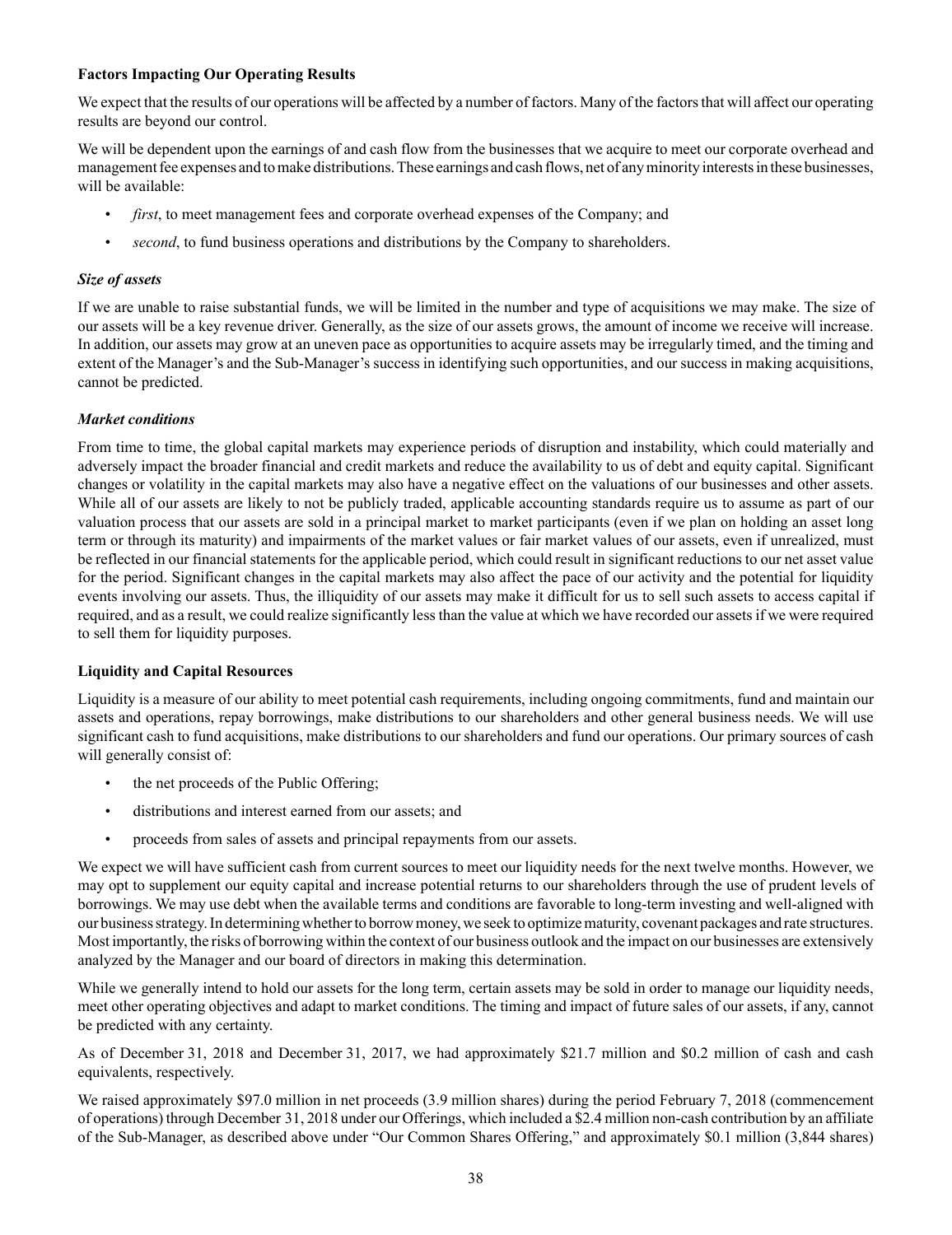raised through our distribution reinvestment plan. As of December 31, 2018, we had approximately 946 million common shares available for sale through our Public Offering.

During the period February 7, 2018 (commencement of operations) through December 31, 2018, we generated cash flows primarily from interest earned on our debt investments and distributions from our equity investments. We used approximately \$74.4 million of the cash proceeds from our Private Placement to purchase our initial businesses. We also paid distributions to our shareholders, as described under "Distributions" below.

## **Distributions**

During the period from February 7, 2018 (commencement of operations) through December 31, 2018, our board of directors declared cash distributions to shareholders based on weekly record dates. Our board of directors declared 43 weekly distributions starting March 7, 2018 through and including December 28, 2018, totaling approximately \$3.5 million, of which approximately \$3.06 million was paid to shareholders and \$0.10 million was reinvested through the distribution reinvestment plan during the period February 7, 2018 (commencement of operations) through December 31, 2018, and approximately \$0.36 million was paid and \$0.03 million was reinvested in January 2019. See Note 6. "Distributions" in Item 8. "Financial Statements and Supplementary Data" for additional information, including weekly distributions declared per share for each share class.

Our board of directors began to declare cash distributions to shareholders based on monthly record dates beginning in January 2019 and we pay such distributions on a monthly basis. Shareholders may elect to reinvest their distributions as additional common shares under our distribution reinvestment plan. Our shareholders will be taxed on their allocable share of income, even if their distributions are reinvested in additional shares of our common shares and even if no distributions are made.

Cash distributions declared during the period presented were funded from the following sources noted below:

|                                                                 | Period from February 7, 2018 (Commencement of<br><b>Operations</b> ) to December 31, 2018 |           |                                            |
|-----------------------------------------------------------------|-------------------------------------------------------------------------------------------|-----------|--------------------------------------------|
|                                                                 |                                                                                           | Amount    | % of Cash Distributions<br><b>Declared</b> |
| Net investment income $(1)$                                     | Y                                                                                         | 3,389,372 | 96.3%                                      |
| Distributions in excess of net investment income <sup>(2)</sup> |                                                                                           | 128.930   | $3.7\%$                                    |
| Total distributions declared <sup>(3)</sup>                     |                                                                                           | 3,518,302 | $100.0\%$                                  |

(1) Net investment income includes expense support from the Manager and Sub-Manager of \$389,774 for the period from February 7, 2018 (commencement of operations) to December 31, 2018, all of which was due from the Manager and Sub-Manager as of December 31, 2018. See Note 5. "Related Party Transactions" of Item 8. "Financial Statements and Supplementary Data" for additional information.

- (2) Consists of offering proceeds for the period presented.
- (3) Includes  $$126,625$  of distributions reinvested pursuant to our distribution reinvestment plan, of which  $$26,789$  was reinvested in January 2019 with the payment of distributions declared in December 2018.

We calculate each shareholder's specific distribution amount for the period using record and declaration dates. Distributions are made on all classes of our shares at the same time. Amounts distributed are allocated among each class in proportion to the number of shares of each class outstanding. Amounts distributed to each class are allocated among the holders of our shares in such class in proportion to their shares. The per share amount of distributions on Class A, Class T, Class D and Class I shares will differ because of different allocations of certain class-specific expenses. Specifically, distributions on Class T shares and Class D shares will be lower than distributions on Class A, Class FA and Class I shares because we are required to pay ongoing annual distribution and shareholder servicing fees with respect to the Class T shares and Class D shares sold in the primary offering. Additionally, distributions on the Non-founder shares may be lower than distributions on Class FA shares because we are required to pay higher management and incentive fees to the Manager and the Sub-Manager with respect to the Non-founder shares. There is no assurance that we will pay distributions in any particular amount, if at all. See Note 6. "Distributions" in Item 8. "Financial Statements and Supplementary Data" for additional disclosures regarding distributions, including a discussion of the sources of funds used to pay distributions on a GAAP basis for the periods presented.

## *Distribution Reinvestment Plan*

We have adopted a distribution reinvestment plan pursuant to which shareholders who purchase shares in our Public Offering will have their cash distributions automatically reinvested in additional shares having the same class designation as the class of shares to which such distributions are attributable, unless such shareholders elect to receive distributions in cash, are residents of Opt-In States, or are clients of certain participating broker-dealers that do not permit automatic enrollment in our distribution reinvestment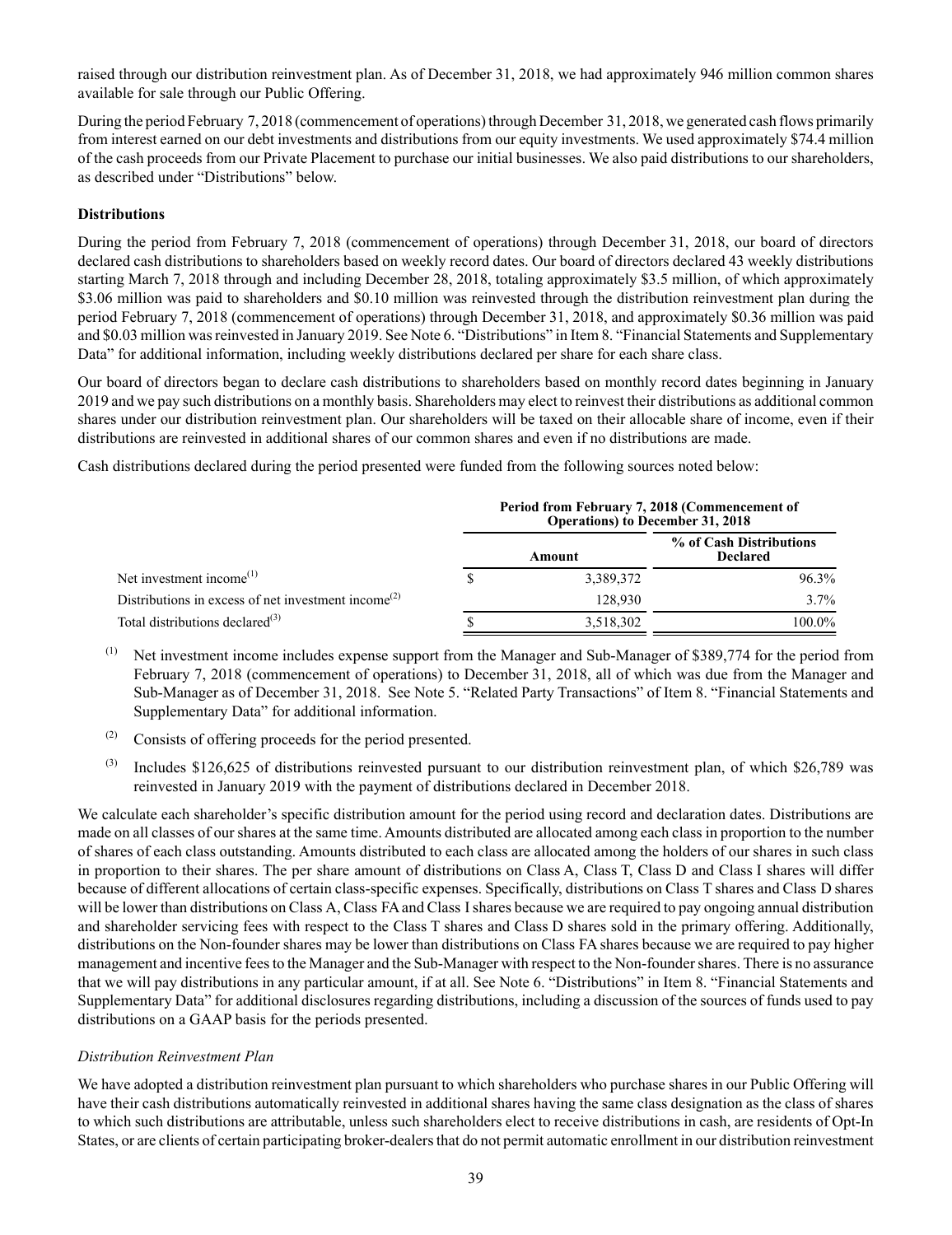plan. Opt-In States include Alabama, Arkansas, Idaho, Kansas, Kentucky, Maine, Maryland, Massachusetts, Minnesota, Mississippi, Nebraska, New Hampshire, New Jersey, North Carolina, Ohio, Oregon, and Washington. Shareholders who are residents of Opt-In States, holders of Class FA shares and clients of certain participating broker-dealers that do not permit automatic enrollment in our distribution reinvestment plan will automatically receive their distributions in cash unless they elect to have their cash distributions reinvested in additional shares. Cash distributions paid on Class FA shares will be reinvested in additional shares of Class A shares.

The purchase price for shares purchased under our distribution reinvestment plan will be equal to the most recently determined and published net asset value per share of the applicable class of shares. Because the annual distribution and shareholder servicing fee is calculated based on net asset value, it reduces net asset value and/or distributions with respect to Class T shares and Class D shares, including shares issued under the distribution reinvestment plan with respect to such share classes. To the extent newly issued shares are purchased from us under the distribution reinvestment plan or shareholders elect to reinvest their cash distribution in our shares, we will retain and/or receive additional funds for acquisitions and general purposes including the repurchase of shares under our share repurchase program.

We do not pay selling commissions or dealer manager fees on shares sold pursuant to our distribution reinvestment plan. However, the amount of the annual distribution and shareholder servicing fee payable with respect to Class T or Class D shares, respectively, sold in the Public Offering will be allocated among all Class T or Class D shares, respectively, including those sold under our distribution reinvestment plan and those received as distributions.

# *Share Repurchase Program*

Beginning no later than the end of March 2019, and at the discretion of our board of directors, we intend to commence a quarterly share repurchase program, pursuant to which we will conduct quarterly share repurchases to allow our shareholders to sell all or a portion of their shares (at least 5% of his or her shares) back to us at a price equal to the net asset value per share of the month immediately prior to the repurchase date. The repurchase date generally will be the last business day of the month of a calendar quarter end. We are not obligated to repurchase shares under the share repurchase program. If we determine to repurchase shares, the total amount of aggregate repurchases of Class A, Class FA, Class T, Class D and Class I shares will be limited to up to 2.5% of our aggregate net asset value per calendar quarter and up to 10% of our aggregate net asset value per calendar year. Our share repurchase program will include numerous restrictions that limit an investor's ability to sell their shares. Our share repurchase program will also include certain restrictions on the timing, amount and terms of our repurchases intended to ensure our ability to qualify as a partnership for U.S. federal income tax purposes.

Unless our board of directors determines otherwise, we will limit the number of shares to be repurchased during any calendar quarter to the number of shares we can repurchase with the proceeds we receive from the sale of shares under our distribution reinvestment plan in the previous quarter. See "Distribution Reinvestment Plan" below. At the sole discretion of our board of directors, we may also use cash on hand, cash available from borrowings and cash from the sale of assets as of the end of the applicable period to repurchase shares.

## **Results of Operations**

From the time of our formation on August 9, 2016 through February 6, 2018, we had not commenced operations. Operations commenced on February 7, 2018, when aggregate subscription proceeds in excess of the minimum offering amount of \$80 million were received in the Private Placement. We acquired our initial businesses on February 7, 2018 using a substantial portion of the net proceeds from the Private Placement. See "Our Common Shares Offering" and "Portfolio and Investment Activity" above for additional information.

As of December 31, 2018, the fair value of our investment portfolio totaled approximately \$82.5 million. Our investments at December 31, 2018 consisted of two debt investments and two equity investments. See "Portfolio and Investment Activity" above for discussion of the general terms and characteristics of our investments, and for information regarding investment activities during the period from February 7, 2018 (commencement of operations) through December 31, 2018.

The following is a summary of our operating results for the period from February 7, 2018 (commencement of operations) through December 31, 2018: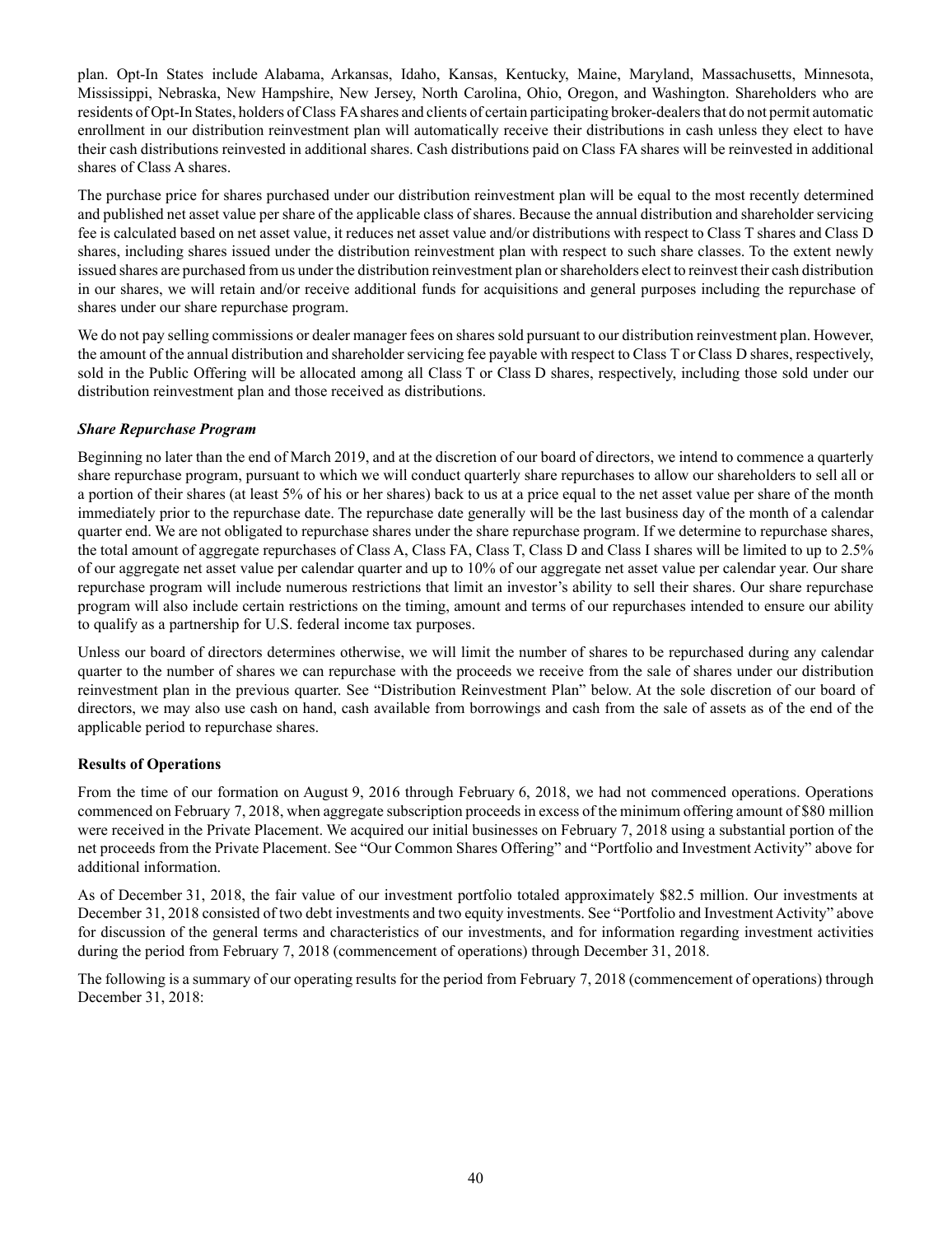|                                                      | For the Period from February 7, 2018<br>(Commencement of Operations) to<br>December 31, 2018 |
|------------------------------------------------------|----------------------------------------------------------------------------------------------|
| Total investment income                              | 6,792,445                                                                                    |
| Total operating expenses                             | (3,792,847)                                                                                  |
| Expense support                                      | 389,774                                                                                      |
| Net investment income                                | 3,389,372                                                                                    |
| Net change in unrealized appreciation on investments | 5,725,661                                                                                    |
| Net increase in net assets resulting from operations | 9,115,033                                                                                    |

#### *Investment Income*

Investment income consisted of the following for the period from February 7, 2018 (commencement of operations) through December 31, 2018:

|                                | For the Period from February 7, 2018<br>(Commencement of Operations) to<br><b>December 31, 2018</b> |           |
|--------------------------------|-----------------------------------------------------------------------------------------------------|-----------|
| Interest income                |                                                                                                     | 4,616,133 |
| Dividend income                |                                                                                                     | 2,176,312 |
| <b>Total investment income</b> |                                                                                                     | 6,792,445 |

As of December 31, 2018, our weighted average annual yield on our accruing debt investments was 16.0% based on amortized cost, as defined above in "Portfolio and Investment Activity." As of December 31, 2018, all of our debt investments had fixed rate interest. Interest income for the period February 7, 2018 (commencement of operations) through December 31, 2018 was approximately \$4.6 million, of which approximately \$4.5 million was generated from our debt investments and approximately \$0.1 million was generated from interest earned on cash and cash equivalents.

During the period from February 7, 2018 (commencement of operations) through December 31, 2018, we received dividend income of approximately \$2.2 million, from our equity investments.

We do not believe that our interest income, dividend income and total investment income are representative of either our stabilized performance or our future performance. We expect investment income to increase in future periods as we increase our base of investments that we expect to result from existing cash and cash equivalents, potential borrowings and an expected increase in capital available for investment using proceeds from our Public Offering.

## *Operating Expenses*

Our operating expenses for the period from February 7, 2018 (commencement of operations) through December 31, 2018 were as follows:

|                                                    | For the Period from February 7,<br>2018 (Commencement of<br><b>Operations</b> ) to December 31, 2018 |  |  |
|----------------------------------------------------|------------------------------------------------------------------------------------------------------|--|--|
| Organization and offering expenses                 | \$<br>933,598                                                                                        |  |  |
| Base management fees                               | 722,233                                                                                              |  |  |
| Total return incentive fees                        | 1,015,228                                                                                            |  |  |
| Professional services                              | 510,197                                                                                              |  |  |
| Director fees and expenses                         | 173,756                                                                                              |  |  |
| General and administrative expenses                | 168,810                                                                                              |  |  |
| Custodian and accounting fees                      | 140,242                                                                                              |  |  |
| Insurance expenses                                 | 122,009                                                                                              |  |  |
| Annual distribution and shareholder servicing fees | 6,774                                                                                                |  |  |
| <b>Total operating expenses</b>                    | 3,792,847                                                                                            |  |  |
| Expense support                                    | (389,774)                                                                                            |  |  |
| Net expenses                                       | \$<br>3,403,073                                                                                      |  |  |

We consider the following expense categories to be relatively fixed in the near term: insurance expenses and director fees and expenses. Variable operating expenses include general and administrative, custodian and accounting fees, professional services,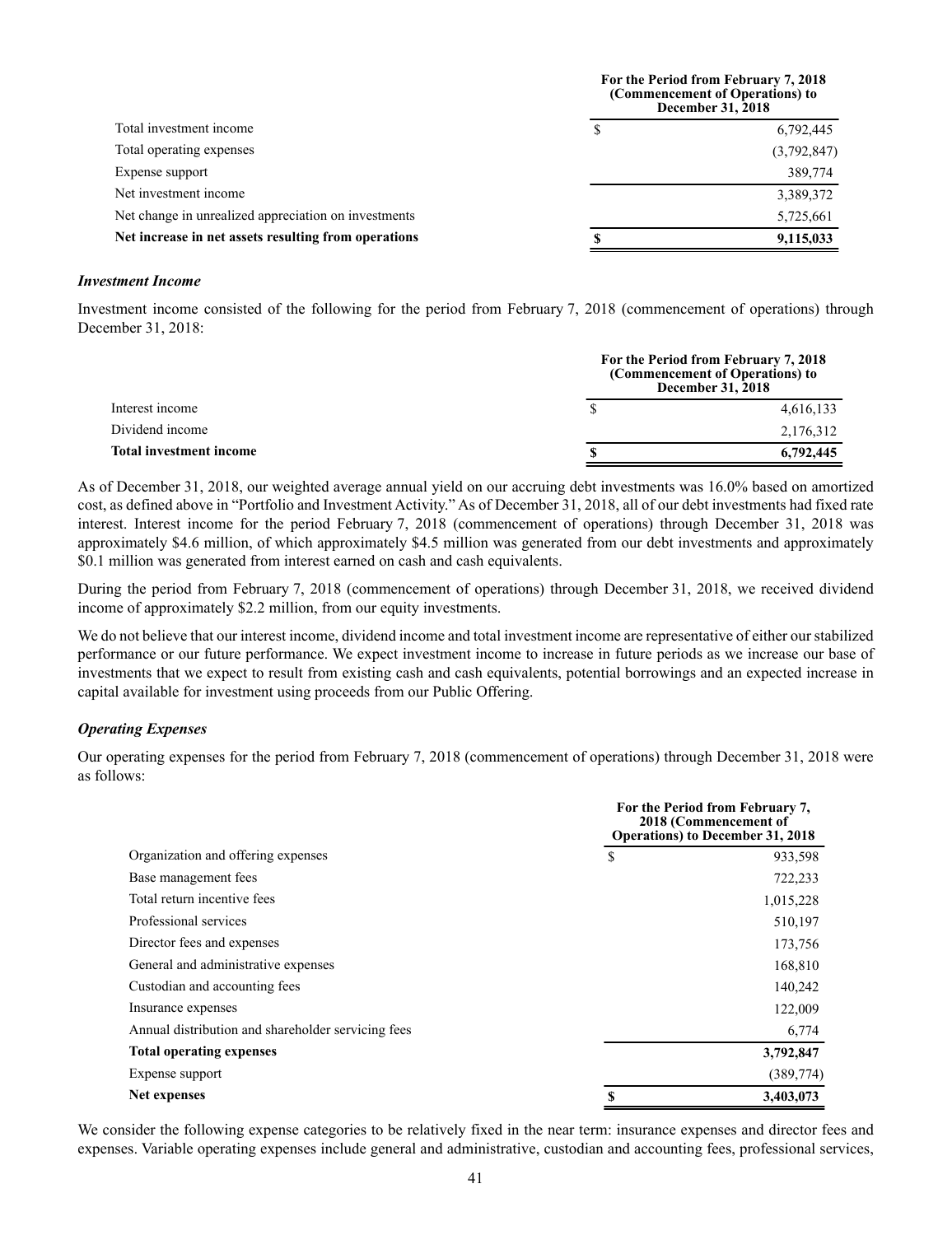base management fees, total return incentive fees, and annual distribution and shareholder servicing fees. We expect these variable operating expenses to increase either in connection with the growth in our asset base (base management fees and total return incentive fees), the number of shareholders and open accounts (transfer agency services and shareholder services, distribution and shareholder servicing fees) and the complexity of our investment processes and capital structure (professional services).

## *Organization and Offering Expenses*

Organization expenses are expensed on our statement of operations as incurred. Offering expenses, which consist of amounts incurred for items such as legal, accounting, regulatory and printing work incurred related to our Offerings, are capitalized on our statements of assets and liabilities as deferred offering expenses and expensed to our statement of operations over the lesser of the offering period or 12 months; however, the end of the deferral period will not exceed 12 months from the date the offering expense is incurred by the Manager and the Sub-Manager. We expensed organization and offering expenses of approximately \$0.9 million during the period from February 7, 2018 (commencement of operations) through December 31, 2018.

## *Base Management Fee*

Our base management fee is calculated for each share class at an annual rate of (i) for the Non-founder shares, 2% of the product of  $(x)$  our average gross assets and  $(y)$  the ratio of non-founder share Average Adjusted Capital for a particular class to total Average Adjusted Capital and (ii) for the Founder shares,  $1\%$  of the product of (x) our average gross assets and (y) the ratio of outstanding founder share Average Adjusted Capital to total Average Adjusted Capital, in each case excluding cash, and is payable monthly in arrears. We incurred base management fees of approximately \$0.7 million during the period from February 7, 2018 (commencement of operations) through December 31, 2018.

## *Total Return Incentive Fee*

The Manager and Sub-Manager are also eligible to receive incentive fees based on the Total Return to Shareholders, as defined in the Management Agreement and Sub-Management Agreement, for each share class in any calendar year, payable annually in arrears. We will accrue (but not pay) the total return incentive fee on a quarterly basis, to the extent that it is earned, and will perform a final reconciliation at completion of each calendar year and the total return incentive fee shall be due and payable to the Manager no later than ninety (90) calendar days following the end of the applicable calendar year. The total return incentive fee may be reduced or deferred by the Manager and the Sub-Manager under the Management Agreement and the Expense Support and Conditional Reimbursement Agreement. We incurred total return incentive fees of approximately \$1.0 million during the period from February 7, 2018 (commencement of operations) to December 31, 2018.

## *Annual Distribution and Shareholder Servicing Fee*

The Managing Dealer is eligible to receive an annual distribution and shareholder servicing fee, subject to certain limits, with respect to our Class T and Class D shares (excluding Class T shares and Class D shares sold through our distribution reinvestment plan and those received as share distributions) in an amount equal to 1.00% and 0.50%, respectively, of the current net asset value per share. We incurred annual distribution and shareholder servicing fees of \$6,774 during the period from February 7, 2018 (commencement of operations) to December 31, 2018.

## *Expense Support and Conditional Reimbursement Agreement*

Expense support from the Manager and Sub-Manager partially offset operating expenses. From February 7, 2018 (commencement of operations) through December 31, 2018, expense support totaled approximately \$0.4 million and the full amount was due from the Manager and Sub-Manager as of December 31, 2018. The actual amount of expense support is determined as of the last business day of each calendar year and is paid within 90 days after each year end per the terms of the Expense Support and Conditional Reimbursement Agreement described below.

We have entered into an Expense Support and Conditional Reimbursement Agreement with the Manager and the Sub-Manager, pursuant to which each of the Manager and the Sub-Manager agrees to reduce the payment of base management fees, total return incentive fees and the reimbursements of reimbursable expenses due to the Manager and the Sub-Manager under the Management Agreement and the Sub-Management Agreement, as applicable, to the extent that our annual regular cash distributions exceed our annual net income (with certain adjustments). Expense Support is equal to the annual (calendar year) excess, if any, of (a) the distributions (as defined in the Expense Support and Conditional Reimbursement Agreement) declared and paid (net of our distribution reinvestment plan) to shareholders minus (b) the available operating funds. The Expense Support amount will be borne equally by the Manager and the Sub-Manager and will be calculated as of the last business day of the calendar year. Beginning on February 7, 2018 and continuing until the Expense Support and Conditional Reimbursement Agreement is terminated, the Manager and Sub-Manager shall equally conditionally reduce the payment of fees and reimbursements of reimbursable expenses in an amount equal to the conditional waiver amount (as defined in and subject to limitations described in the Expense Support and Conditional Reimbursement Agreement). The term of the Expense Support and Conditional Reimbursement Agreement has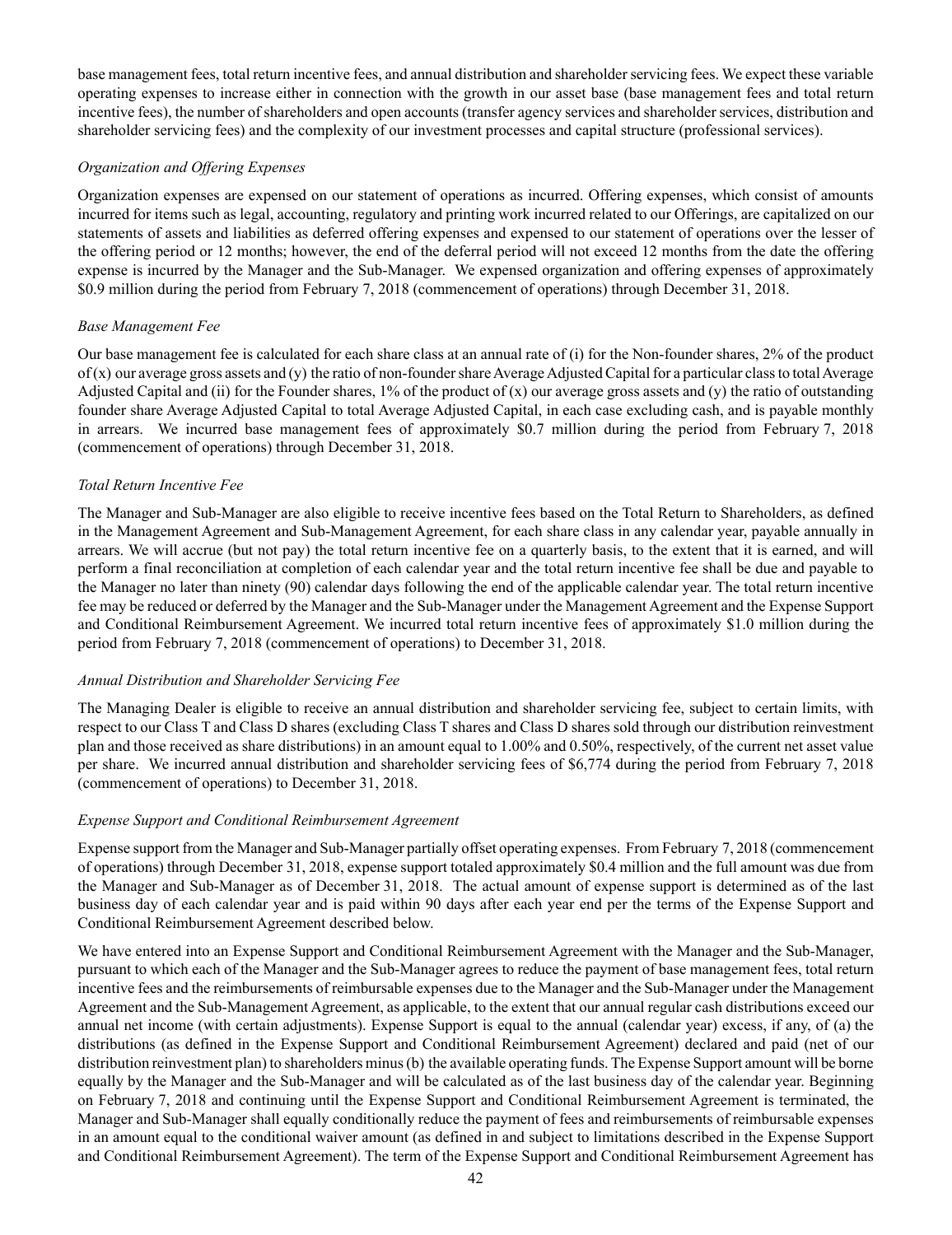the same initial term and renewal terms as the Management Agreement or the Sub-Management Agreement, as applicable to the Manager or the Sub-Manager.

If, on the last business day of the calendar year, there are Excess Operating Funds, we will use such Excess Operating Funds to pay the Manager and the Sub-Manager all or a portion of the outstanding unreimbursed Expense Support amounts for each share class, as applicable, subject to the Conditional Reimbursements as described further in the Expense Support and Conditional Reimbursement Agreement. Our obligation to make Conditional Reimbursements shall automatically terminate and be of no further effect three years following the date which the Expense Support amount was provided and to which such Conditional Reimbursement relates, as described further in the Expense Support and Conditional Reimbursement Agreement. We did not have any Excess Operating Funds as of December 31, 2018.

## *Net Change in Unrealized Appreciation*

During the period February 7, 2018 (commencement of operations) through December 31, 2018, net unrealized appreciation on investments consisted of the following:

|                                   | <b>For the Period from</b><br>February 7, 2018<br>(Commencement of<br><b>Operations</b> ) to<br><b>December 31, 2018</b> |
|-----------------------------------|--------------------------------------------------------------------------------------------------------------------------|
| Unrealized appreciation           | 5,725,661                                                                                                                |
| Unrealized depreciation           |                                                                                                                          |
| Total net unrealized appreciation | 5,725,661                                                                                                                |

Unrealized appreciation of approximately \$5.7 million as of December 31, 2018, primarily pertained to our investment in the equity of Lawn Doctor. Such unrealized appreciation is based on the current fair value of such investment as determined by our board of directors based on inputs from the Sub-Manager and our independent valuation firm and consistent with our valuation policy, which take into consideration, among other factors, Lawn Doctor's strong performance in comparison to budgeted results for the year, future growth prospects of Lawn Doctor, and the valuations of publicly traded comparable companies as determined by our independent valuation firm.

We are not aware of any material trends or uncertainties, favorable or unfavorable, that may be reasonably anticipated to have a material impact on either capital resources or the revenues or income to be derived from our investments, other than those described above and the risk factors identified in Item 1A. "Risk Factors."

#### *Net Assets*

Net assets increased approximately \$102.6 million during the period from February 7, 2018 (commencement of operations) through December 31, 2018. The most significant increase in net assets during such period was attributable to capital transactions of approximately \$97.0 million, including the issuance of Class FA shares resulting in net proceeds of approximately \$81.5 million from our Offerings. Additionally, during such period, our operations resulted in an increase in net assets of approximately \$9.1 million. These increases in net assets were partially offset by distributions to shareholders of approximately \$3.5 million during such period.

Our shares are illiquid investments for which there currently is no secondary market. Investors should not expect to be able to resell their shares regardless of how we perform. If investors are able to sell their shares, they will likely receive less than their purchase price. Our net asset value and annualized returns — which are based in part upon determinations of fair value of Level 3 investments by our board of directors, not active market quotations — are inherently uncertain. Past performance is not a guarantee of future results.

## **Hedging Activities**

As of December 31, 2018, we had not entered into any derivatives or other financial instruments. However, in an effort to stabilize our revenue and input costs where applicable, we may enter into derivatives or other financial instruments in an attempt to hedge our commodity risk. With respect to any potential financings, general increases in interest rates over time may cause the interest expense associated with our borrowings to increase, and the value of our debt investments to decline. We may seek to stabilize our financing costs as well as any potential decline in our assets by entering into derivatives, swaps or other financial products in an attempt to hedge our interest rate risk. In the event we pursue any assets outside of the United States we may have foreign currency risks related to our revenue and operating expenses denominated in currencies other than the U.S. dollar. We may in the future, enter into derivatives or other financial instruments in an attempt to hedge any such foreign currency exchange risk. It is difficult to predict the impact hedging activities may have on our results of operations.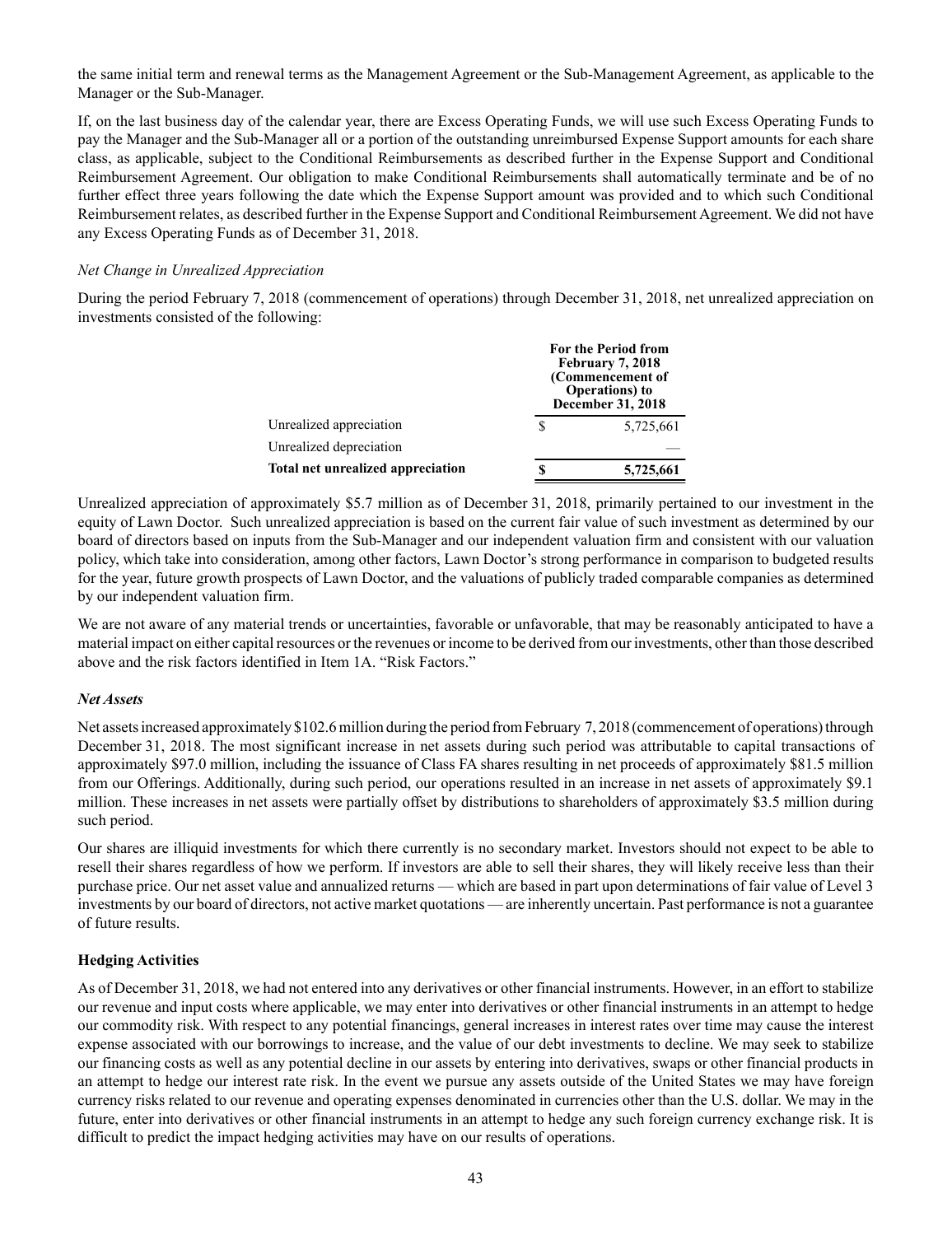#### **Contractual Obligations**

We have entered into the Management Agreement with the Manager and the Sub-Management Agreement with the Manager and the Sub-Manager pursuant to which the Manager and the Sub-Manager are entitled to receive a base management fee and reimbursement of certain expenses. Certain incentive fees based on our performance are payable to the Manager and the Sub-Manager after our performance thresholds are met. Each of the Manager and the Sub-Manager is entitled to 50% of the base management fee and incentive fees, subject to any reduction or deferral of any such fees pursuant to the terms of the Expense Support and Conditional Reimbursement Agreement. We have also entered into the Administrative Services Agreement with the Administrator and the Sub-Administration Agreement with the Administrator and the Sub-Administrator pursuant to which the Administrator and the Sub-Administrator will provide us with administrative services and are entitled to reimbursement of expenses for such services. For a discussion of the compensation we pay in connection with the management of our business, see Note 5. "Related Party Transactions" in Item 8. "Financial Statements and Supplementary Data."

#### **Off-Balance Sheet Arrangements**

We currently have no off-balance sheet arrangements, including any risk management of commodity pricing or other hedging practices.

#### **Inflation**

We do not anticipate that inflation will have a significant effect on our results of operations. However, in the event of a significant increase in inflation, interest rates could rise and our assets may be materially adversely affected.

#### **Seasonality**

We do not anticipate that seasonality will have a significant effect on our results of operations.

#### **Critical Accounting Policies and Use of Estimates**

Our most critical accounting policies will involve decisions and assessments that could affect our reported assets and liabilities, as well as our reported revenues and expenses. We believe that all of the decisions and assessments upon which our financial statements are based are reasonable at the time made and based upon information available to us at that time. Our critical accounting policies and accounting estimates will be expanded over time as we continue to implement our business and operating strategy. Our significant accounting policies are described in Note 2. "Significant Accounting Policies" of Item 8. "Financial Statements and Supplementary Data." Those material accounting policies and estimates that we initially expect to be most critical to an investor's understanding of our financial results and condition, as well as those that require complex judgment decisions by our management, are discussed below.

## *Basis of Presentation*

Our financial statements are prepared in accordance with GAAP, which requires the use of estimates, assumptions and the exercise of subjective judgment as to future uncertainties. In the opinion of management, the consolidated financial statements reflect all adjustments that are necessary for the fair presentation of financial results as of and for the periods presented.

Although we are organized and intend to conduct our business in a manner so that we are not required to register as an investment company under the Investment Company Act, our financial statements are prepared using the specialized accounting principles of ASC Topic 946 to utilize investment company accounting. We obtain funds through the issuance of equity interests to multiple unrelated investors, and provide such investors with investment management services. Further, our business strategy is to acquire interests in middle-market businesses to provide current income and long term capital appreciation, while protecting invested capital. Overall, we believe that the use of investment company accounting on a fair value basis is consistent with the management of our assets on a fair value basis, and make our financial statements more useful to investors and other financial statement users in facilitating the evaluation of an investment in us as compared to other investment products in the marketplace.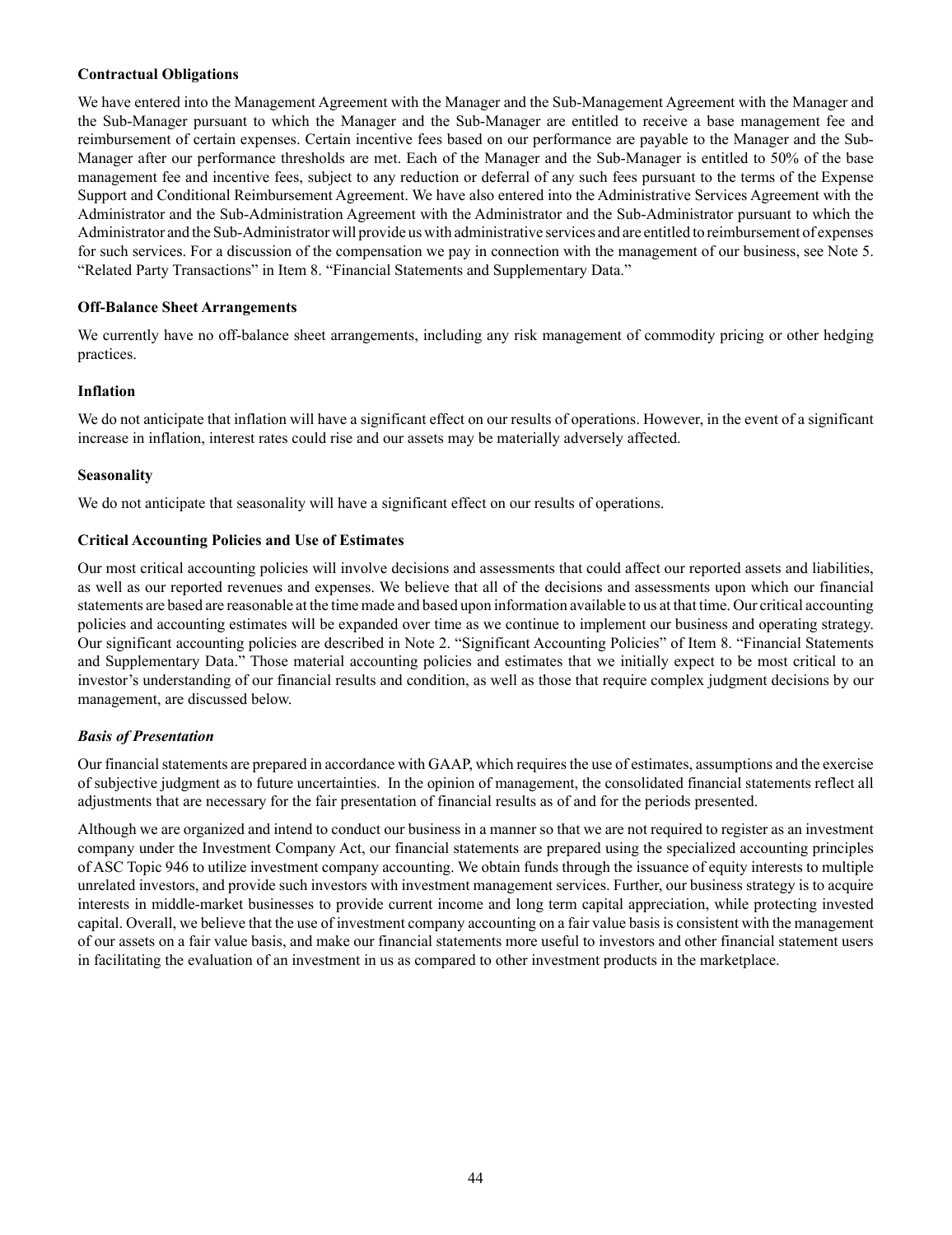#### *Valuation of Investments*

We have adopted, and our valuation policy is performed in accordance with, ASC Topic 820, as described in Note 2. "Significant Accounting Policies" in Item 8. "Financial Statements and Supplementary Data." As of December 31, 2018, all of our investments were categorized as Level 3. Our investments are valued utilizing a market approach, an income approach (i.e. discounted cash flow approach), a transaction approach, or a combination of such approaches, as appropriate. The market comparables approach uses prices, including third party indicative broker quotes, and other relevant information generated by market transactions involving identical or comparable assets or liabilities (including a business). The transaction approach uses pricing indications derived from recent precedent merger and acquisition transactions involving comparable target companies. The income approach uses valuation techniques to convert future amounts (for example, cash flows or earnings) that are discounted based on a required or expected discount rate to derive a single present value amount. The measurement is based on the value indicated by current market expectations about those future amounts. In following these approaches, the types of factors we may take into account to determine the fair value of our investments include, as relevant: available current market data, including an assessment of the credit quality of the security's issuer, relevant and applicable market trading and transaction comparables, applicable market yields and multiples, illiquidity discounts, security covenants, call protection provisions, information rights, the nature and realizable value of any collateral, the portfolio company's ability to make payments, its earnings and cash flows, the markets in which the portfolio company does business, comparisons of financial ratios of peer companies that are public, data derived from merger and acquisition activities for comparable companies, and enterprise values, among other factors.

Our board of directors is ultimately responsible for determining in good faith the fair value of our investments in accordance with the valuation policy and procedures approved by the board of directors, based on, among other factors, the input of the Manager, the Sub-Manager, our audit committee, and the independent third-party valuation firm. The determination of the fair value of our assets requires judgment, especially with respect to assets for which market prices are not available. For most of our assets, market prices will not be available. Due to the inherent uncertainty of determining the fair value of assets that do not have a readily available market value, the fair value of the assets may differ significantly from the values that would have been used had a readily available market value existed for such assets, and the differences could be material. Because the calculation of our net asset value is based, in part, on the fair value of our assets, our calculation of net asset value is subjective and could be adversely affected if the determinations regarding the fair value of its assets were materially higher than the values that we ultimately realize upon the disposal of such assets. Furthermore, through the valuation process, our board of directors may determine that the fair value of our assets differs materially from the values that were provided by the independent valuation firm.

## *U.S. Federal Income Taxes*

We believe that we are properly characterized as a partnership for U.S. Federal income tax purposes and expect to continue to qualify as a partnership, and not be treated as a publicly traded partnership or otherwise be treated as a taxable corporation, for such purposes. As a partnership, we are generally not subject to U.S Federal income tax at the entity level.

## **Impact of Recent Accounting Pronouncements**

See Note 2. "Significant Accounting Policies" in Item 8. "Financial Statements and Supplementary Data" for a summary of the impact of any recent accounting pronouncements.

## **Item 7A. Quantitative and Qualitative Disclosures About Market Risk**

We anticipate that our primary market risks will be related to the credit quality of our counterparties, market interest rates and changes in exchange rates. We will seek to manage these risks while, at the same time, seeking to provide an opportunity to shareholders to realize attractive returns through ownership of our shares.

## *Credit Risk*

We expect to encounter credit risk relating to (i) the businesses and other assets we acquire and (ii) our ability to access the debt markets on favorable terms. We will seek to mitigate this risk by deploying a comprehensive review and asset selection process, including worst case analysis, and careful ongoing monitoring of our acquired businesses and other assets as well as mitigation of negative credit effects through back up planning. Nevertheless, unanticipated credit losses could occur, which could adversely impact our operating results.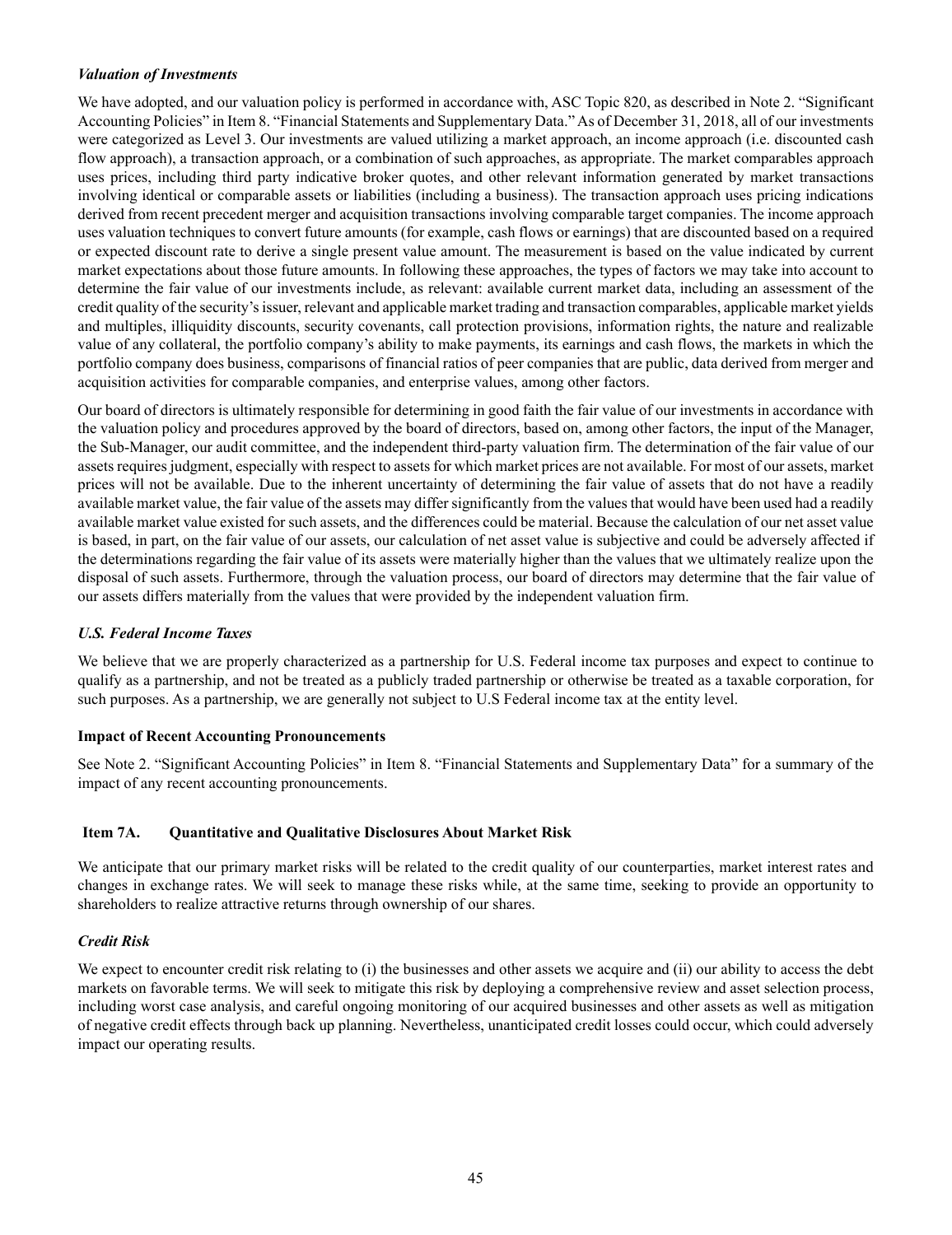#### *Changes in Market Interest Rates*

We are subject to financial market risks, including changes in interest rates. Our debt investments are currently structured with fixed interest rates. Returns on investments that carry fixed rates are not subject to fluctuations in payments we receive from our borrowers, and will not adjust should rates move up or down. However, the fair value of our debt investments may be negatively impacted by rising interest rates. We may also invest in floating interest rate debt investments in the future.

We had not borrowed any money as of December 31, 2018. However, to the extent that we borrow money to make investments, our net investment income will be dependent upon the difference between the rate at which we borrow funds and the rate at which we invest these funds. In periods of rising interest rates, our cost of funds may increase, which may reduce our net investment income. As a result, there can be no assurance that a significant change in market interest rates will not have a material adverse effect on our net investment income.

## *Exchange Rate Sensitivity*

At December 31, 2018, we were not exposed to any foreign currency exchange rate risks that could have a material effect on our financial condition or results of operations. Although we do not have any foreign operations, some of the portfolio companies we invest in conduct business in foreign jurisdictions and therefore our investments have an indirect exposure to risks associated with changes in foreign exchange rates.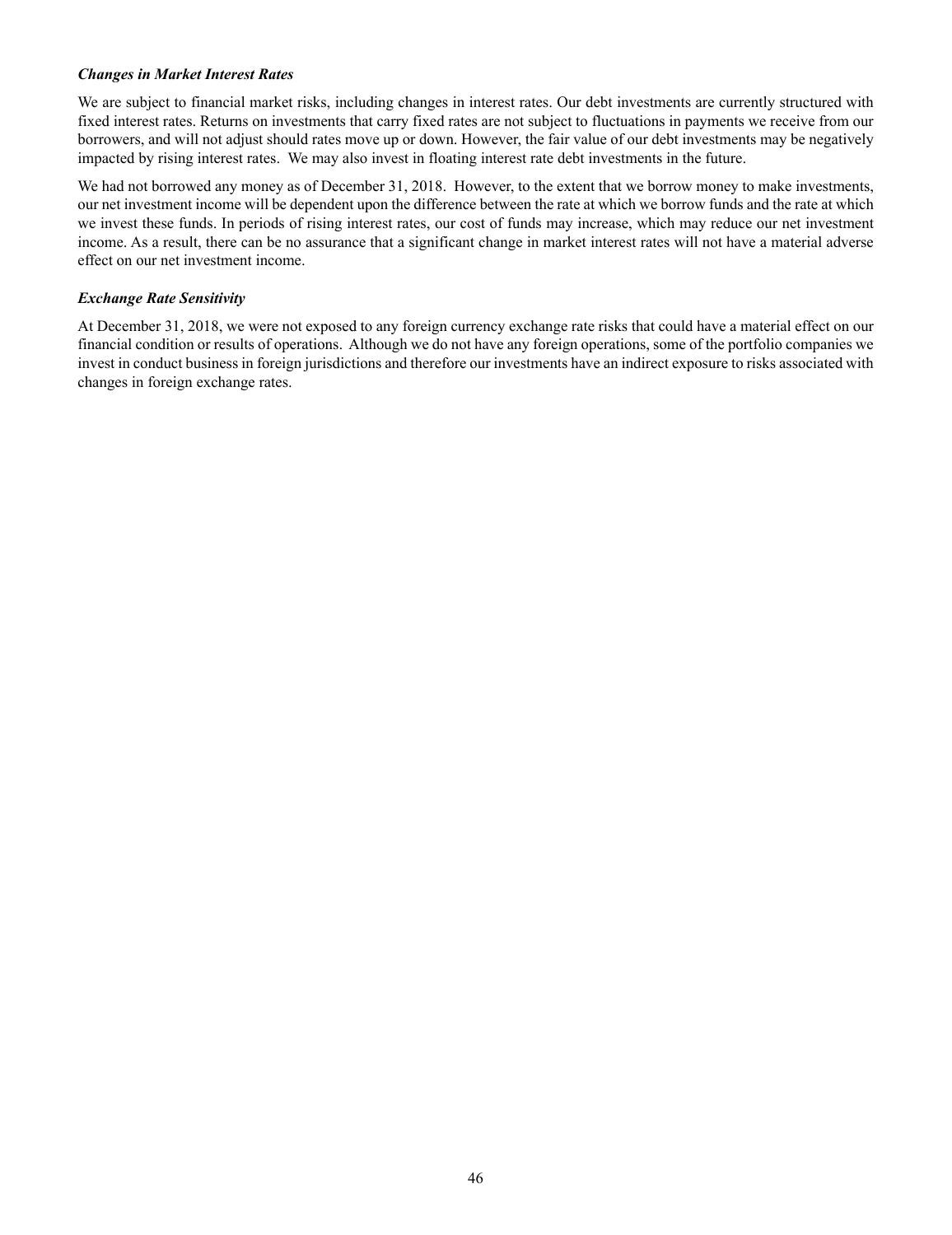# **Item 8. Financial Statements and Supplementary Data**

# **CNL Strategic Capital, LLC**

# **Table of Contents**

|                                                         | Page |
|---------------------------------------------------------|------|
| Report of Independent Registered Public Accounting Firm | 48   |
| <b>Financial Statements</b>                             |      |
| Consolidated Statements of Assets and Liabilities       | 49   |
| Consolidated Statement of Operations                    | 50   |
| Consolidated Statement of Changes in Net Assets         | 51   |
| Consolidated Statement of Cash Flows                    | 52   |
| Consolidated Schedule of Investments                    | 53   |
| Notes to Consolidated Financial Statements              | 54   |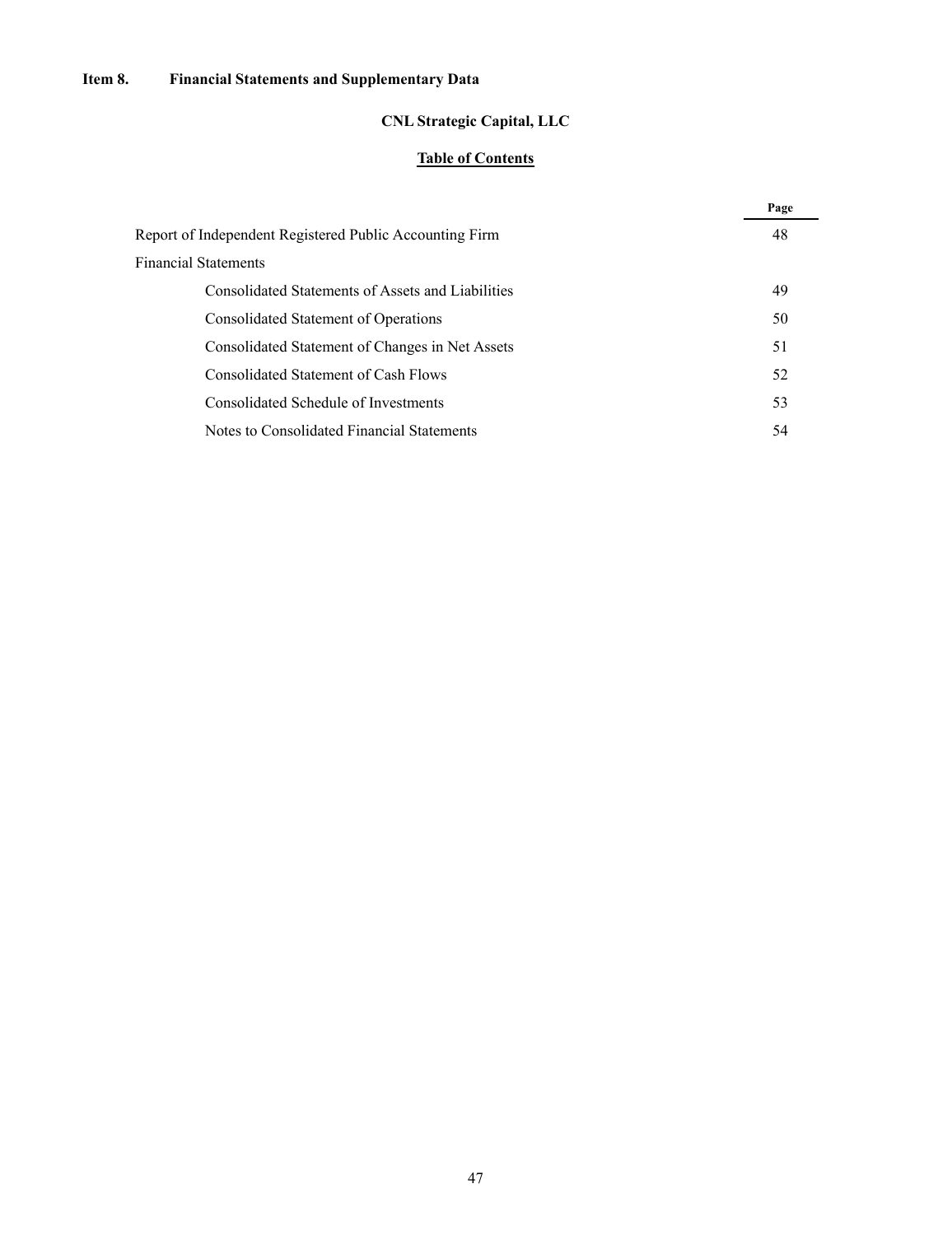#### **Report of Independent Registered Public Accounting Firm**

To the Shareholders and the Board of Directors of CNL Strategic Capital, LLC

## **Opinion on the Financial Statements**

We have audited the accompanying consolidated statements of assets and liabilities of CNL Strategic Capital, LLC (the Company) as of December 31, 2018 and 2017, including the consolidated schedule of investments as of December 31, 2018, the related consolidated statements of operations, changes in net assets, and cash flows for the period from February 7, 2018 (Commencement of Operations) to December 31, 2018, and the related notes (collectively referred to as the "consolidated financial statements"). In our opinion, the consolidated financial statements present fairly, in all material respects, the financial position of the Company at December 31, 2018 and 2017, and the results of its operations, changes in its net assets, and its cash flows for the period from February 7, 2018 (Commencement of Operations) to December 31, 2018, in conformity with U.S. generally accepted accounting principles.

## **Basis for Opinion**

These financial statements are the responsibility of the Company's management. Our responsibility is to express an opinion on the Company's financial statements based on our audits. We are a public accounting firm registered with the Public Company Accounting Oversight Board (United States) (PCAOB) and are required to be independent with respect to the Company in accordance with the U.S. federal securities laws and the applicable rules and regulations of the Securities and Exchange Commission and the PCAOB.

We conducted our audits in accordance with the standards of the PCAOB. Those standards require that we plan and perform the audit to obtain reasonable assurance about whether the financial statements are free of material misstatement, whether due to error or fraud. The Company is not required to have, nor were we engaged to perform, an audit of its internal control over financial reporting. As part of our audits we are required to obtain an understanding of internal control over financial reporting but not for the purpose of expressing an opinion on the effectiveness of the Company's internal control over financial reporting. Accordingly, we express no such opinion.

Our audits included performing procedures to assess the risks of material misstatement of the financial statements, whether due to error or fraud, and performing procedures that respond to those risks. Such procedures included examining, on a test basis, evidence regarding the amounts and disclosures in the financial statements. Our audits also included evaluating the accounting principles used and significant estimates made by management, as well as evaluating the overall presentation of the financial statements. We believe that our audits provide a reasonable basis for our opinion.

/s/ Ernst & Young LLP

We have served as the Company's auditor since 2017.

Charlotte, North Carolina March 19, 2019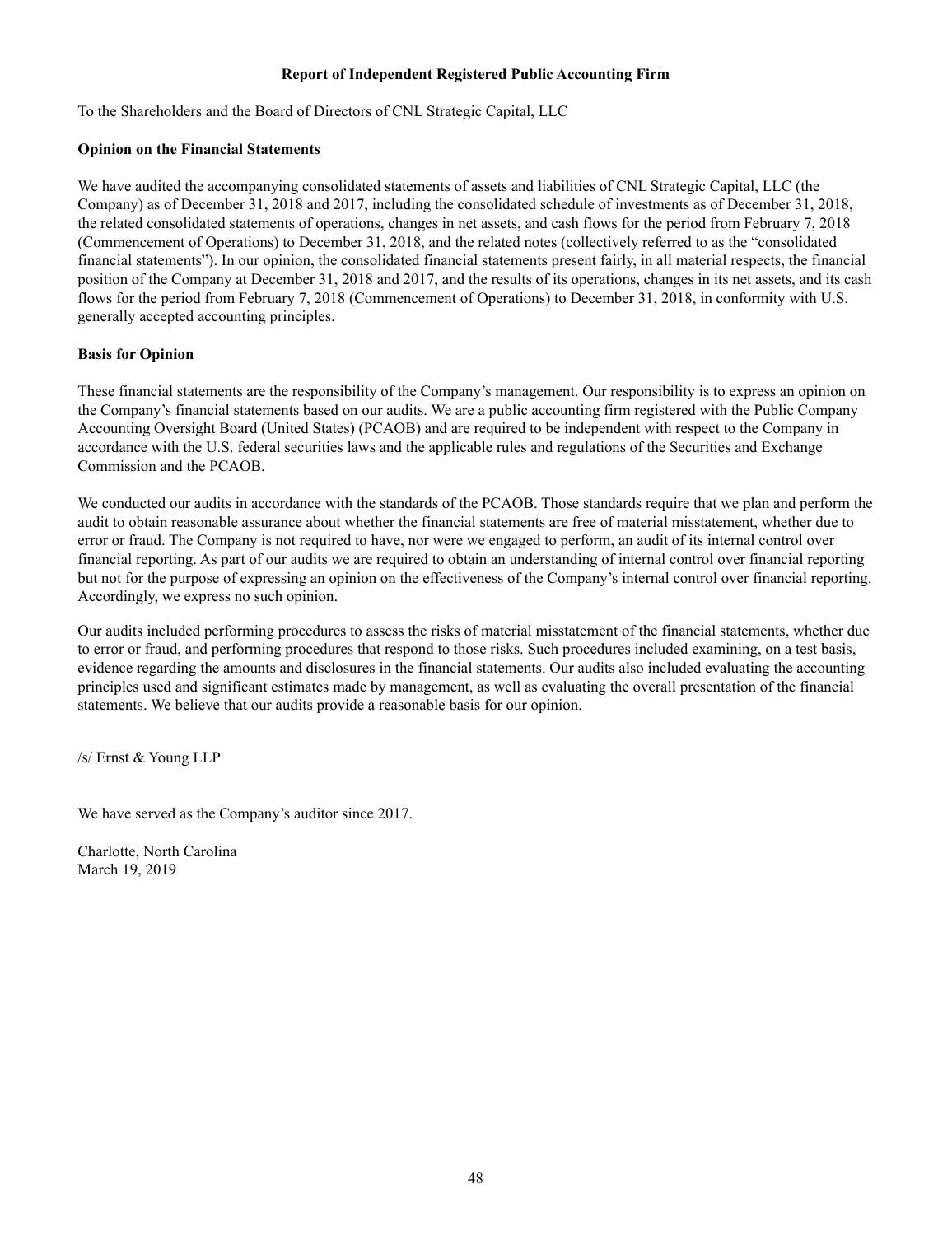# **CNL Strategic Capital, LLC Consolidated Statements of Assets and Liabilities**

|                                                                                                                                           |               | December 31,<br>2018 |    | December 31,<br>2017 |
|-------------------------------------------------------------------------------------------------------------------------------------------|---------------|----------------------|----|----------------------|
| <b>Assets</b>                                                                                                                             |               |                      |    |                      |
| Investments at fair value (amortized cost of \$76,774,339 and \$—, respectively)                                                          | <sup>\$</sup> | 82,500,000           | S  |                      |
| Cash and cash equivalents                                                                                                                 |               | 21,667,867           |    | 199,683              |
| Deferred offering expenses                                                                                                                |               | 14,434               |    | 317                  |
| Prepaid expenses and other assets                                                                                                         |               | 70,833               |    |                      |
| Total assets                                                                                                                              |               | 104,253,134          |    | 200,000              |
| <b>Liabilities</b>                                                                                                                        |               |                      |    |                      |
| Net due to related parties (Note 5)                                                                                                       |               | 782,282              |    |                      |
| Distributions payable                                                                                                                     |               | 358,186              |    |                      |
| Accounts payable and other accrued expenses                                                                                               |               | 282,856              |    |                      |
| <b>Total liabilities</b>                                                                                                                  |               | 1,423,324            |    |                      |
| <b>Commitments and contingencies (Note 9)</b>                                                                                             |               |                      |    |                      |
| <b>Members' Equity (Net Assets)</b>                                                                                                       |               |                      |    |                      |
| Preferred shares, \$0.001 par value 50,000,000 shares authorized and unissued                                                             |               |                      |    |                      |
| Common shares, \$0.001 par value 3,400,000 Class FA shares authorized; 3,266,260 and 8,000<br>shares issued and outstanding, respectively |               | 3,266                |    | 8                    |
| Common shares, \$0.001 par value 94,660,000 Class A shares authorized; 192,388 shares issued<br>and outstanding as of December 31, 2018   |               | 192                  |    |                      |
| Common shares, \$0.001 par value 662,620,000 Class T shares authorized; 31,452 shares issued<br>and outstanding as of December 31, 2018   |               | 31                   |    |                      |
| Common shares, \$0.001 par value 94,660,000 Class D shares authorized; 122,889 shares issued<br>and outstanding as of December 31, 2018   |               | 123                  |    |                      |
| Common shares, \$0.001 par value 94,660,000 Class I shares authorized; 249,526 shares issued<br>and outstanding as of December 31, 2018   |               | 250                  |    |                      |
| Capital in excess of par value                                                                                                            |               | 97,229,217           |    | 199,992              |
| Distributable earnings                                                                                                                    |               | 5,596,731            |    |                      |
| Total Members' Equity                                                                                                                     | \$            | 102,829,810          | \$ | 200,000              |
| Net assets, Class FA shares                                                                                                               | \$            | 87,061,758           | \$ | 200,000              |
| Net assets, Class A shares                                                                                                                |               | 5,086,607            |    |                      |
| Net assets, Class T shares                                                                                                                |               | 834,576              |    |                      |
| Net assets, Class D shares                                                                                                                |               | 3,222,865            |    |                      |
| Net assets, Class I shares                                                                                                                |               | 6,624,004            |    |                      |
| Total Members' Equity                                                                                                                     | \$            | 102,829,810          | \$ | 200,000              |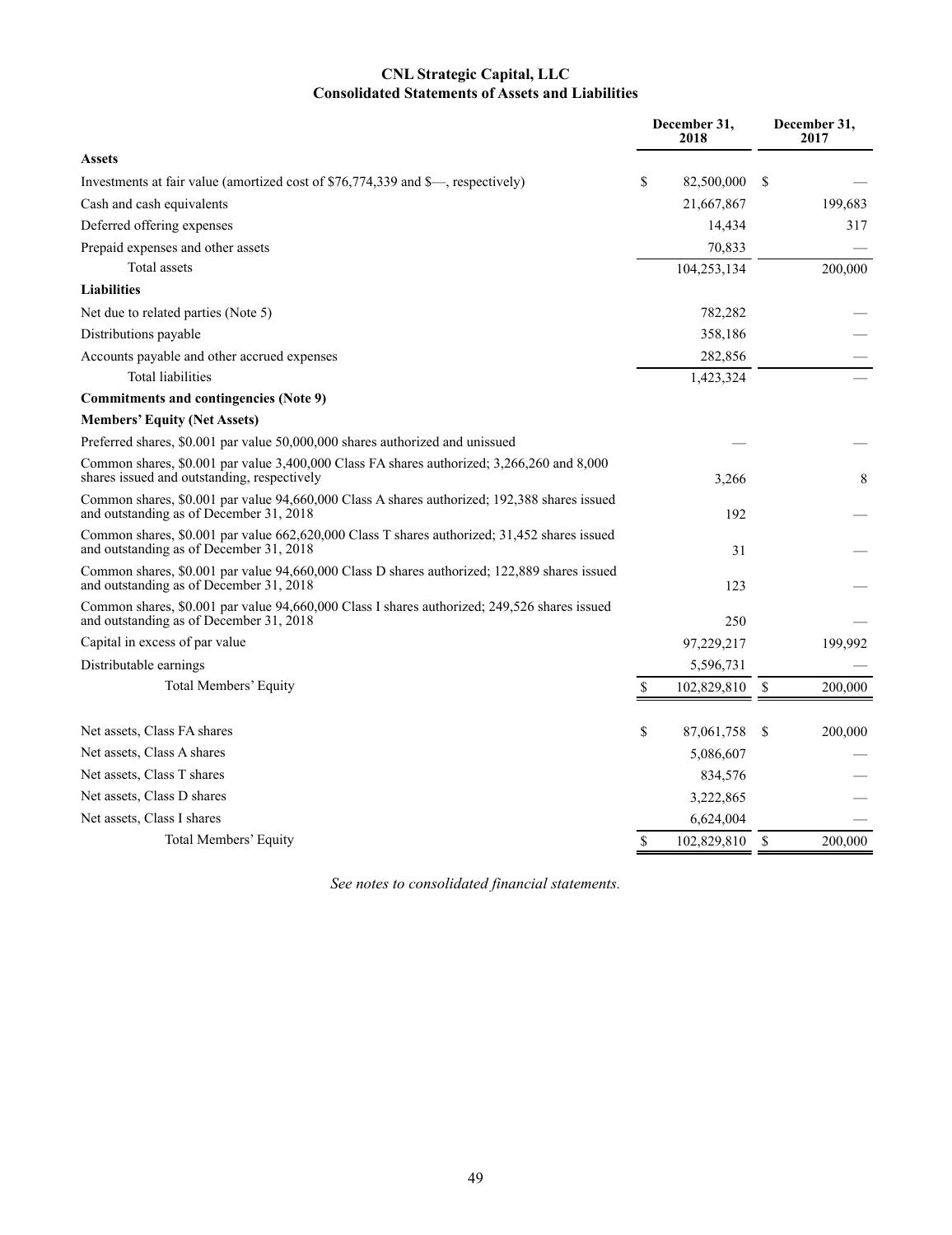# **CNL Strategic Capital, LLC Consolidated Statement of Operations**

|                                                      | For the Period from<br><b>February 7, 2018</b><br>(Commencement of<br><b>Operations</b> ) to<br>December 31, 2018 |            |
|------------------------------------------------------|-------------------------------------------------------------------------------------------------------------------|------------|
| <b>Investment Income</b>                             |                                                                                                                   |            |
| Interest income                                      | \$                                                                                                                | 4,616,133  |
| Dividend income                                      |                                                                                                                   | 2,176,312  |
| Total investment income                              |                                                                                                                   | 6,792,445  |
| <b>Operating Expenses</b>                            |                                                                                                                   |            |
| Organization and offering expenses                   |                                                                                                                   | 933,598    |
| Base management fees                                 |                                                                                                                   | 722,233    |
| Total return incentive fees                          |                                                                                                                   | 1,015,228  |
| Professional services                                |                                                                                                                   | 510,197    |
| Director fees and expenses                           |                                                                                                                   | 173,756    |
| General and administrative expenses                  |                                                                                                                   | 168,810    |
| Custodian and accounting fees                        |                                                                                                                   | 140,242    |
| Insurance expenses                                   |                                                                                                                   | 122,009    |
| Annual distribution and shareholder servicing fees   |                                                                                                                   | 6,774      |
| Total operating expenses                             |                                                                                                                   | 3,792,847  |
| Expense support                                      |                                                                                                                   | (389, 774) |
| Net expenses                                         |                                                                                                                   | 3,403,073  |
| Net investment income                                |                                                                                                                   | 3,389,372  |
| Net change in unrealized appreciation on investments |                                                                                                                   | 5,725,661  |
| Net increase in net assets resulting from operations | S                                                                                                                 | 9,115,033  |
| Common shares per share information:                 |                                                                                                                   |            |
| Net investment income                                | \$                                                                                                                | 1.00       |
| Net increase in net assets resulting from operations |                                                                                                                   | 2.68       |
| Weighted average number of common shares outstanding |                                                                                                                   | 3,404,903  |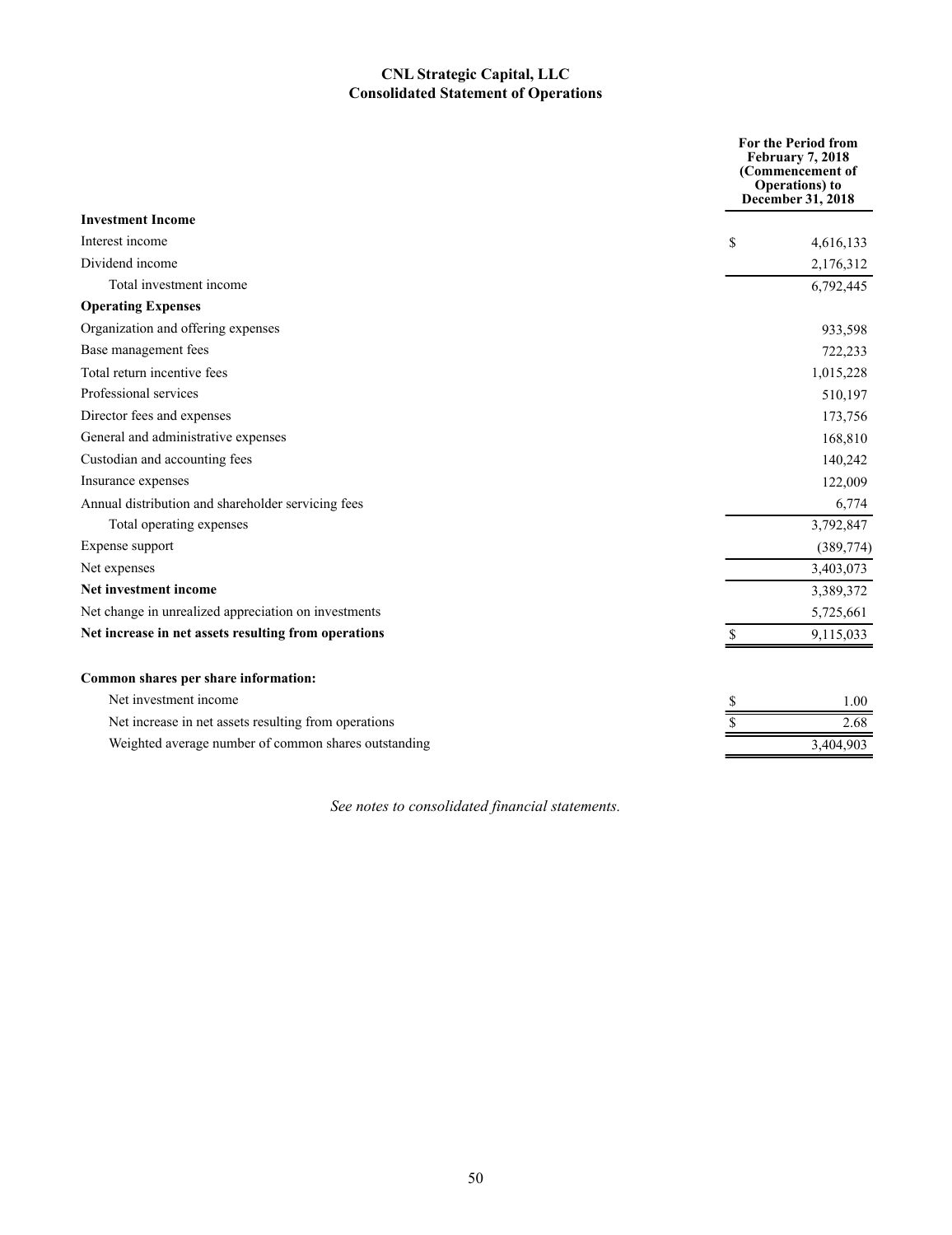# **CNL Strategic Capital, LLC Consolidated Statement of Changes in Net Assets**

|                                                                                   | <b>For the Period from</b><br><b>February 7, 2018</b><br>(Commencement of<br><b>Operations</b> ) to December<br>31, 2018 |
|-----------------------------------------------------------------------------------|--------------------------------------------------------------------------------------------------------------------------|
| <b>Operations:</b>                                                                |                                                                                                                          |
| Net investment income                                                             | \$<br>3,389,372                                                                                                          |
| Net change in unrealized appreciation on investments                              | 5,725,661                                                                                                                |
| Net increase in net assets resulting from operations                              | 9,115,033                                                                                                                |
| <b>Distributions to shareholders:</b>                                             |                                                                                                                          |
| Class FA                                                                          | (3,364,900)                                                                                                              |
| Class A                                                                           | (21, 184)                                                                                                                |
| Class T                                                                           | (9,032)                                                                                                                  |
| Class D                                                                           | (39,313)                                                                                                                 |
| Class I                                                                           | (83, 873)                                                                                                                |
| Net decrease in net assets resulting from distributions to shareholders           | (3,518,302)                                                                                                              |
| Capital share transactions:                                                       |                                                                                                                          |
| Issuance of shares of common shares through Private Placement and Public Offering | 96,933,243                                                                                                               |
| Issuance of shares of common shares through distribution reinvestment plan        | 99,836                                                                                                                   |
| Net increase in net assets resulting from capital share transactions              | 97,033,079                                                                                                               |
| Total increase in net assets                                                      | 102,629,810                                                                                                              |
| Net assets at beginning of period                                                 | 200,000                                                                                                                  |
| Net assets at end of period                                                       | 102,829,810                                                                                                              |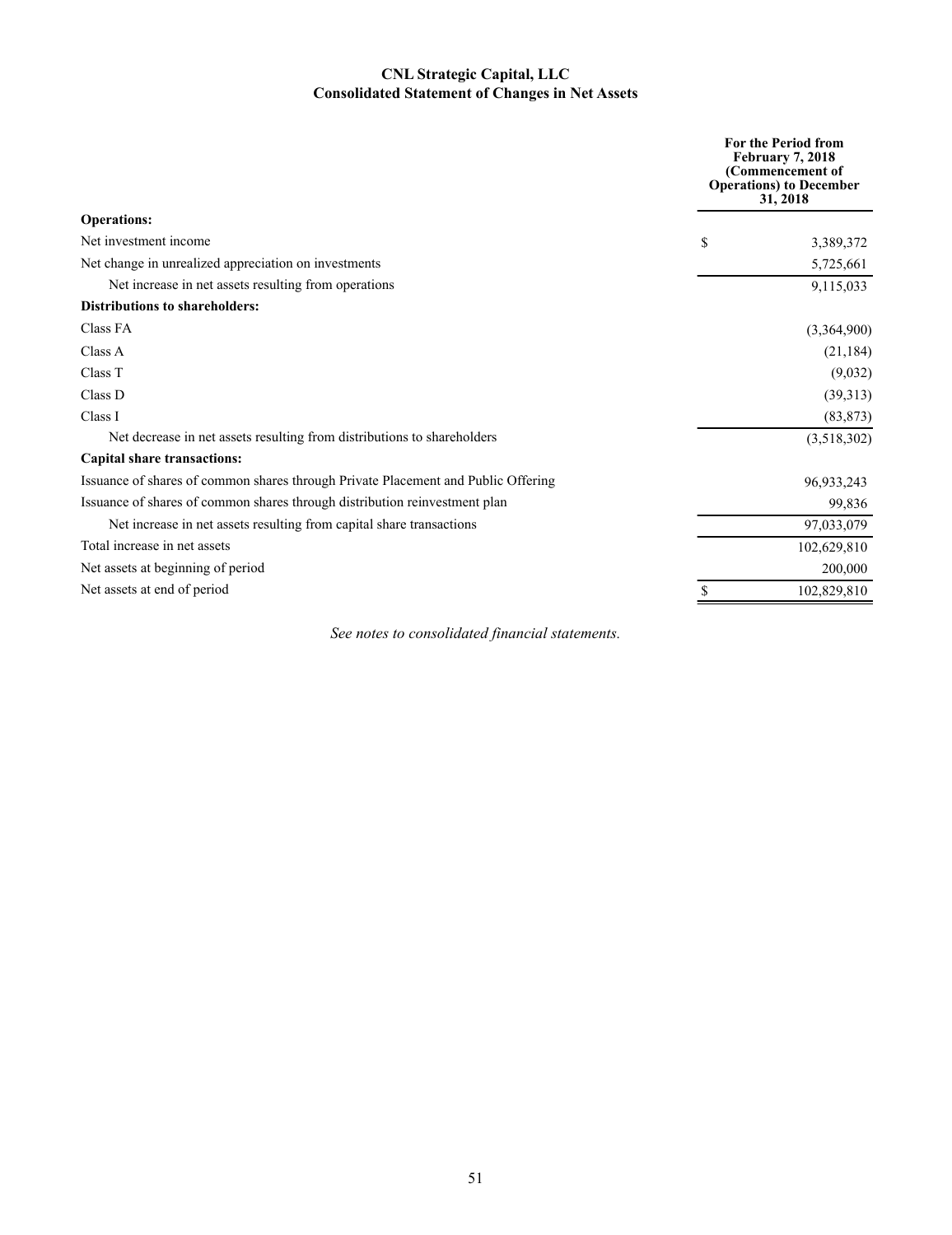## **CNL Strategic Capital, LLC Consolidated Statement of Cash Flows**

|                                                                                                                            |   | For the Period from<br><b>February 7, 2018</b><br>(Commencement of<br><b>Operations</b> ) to December 31,<br>2018 |
|----------------------------------------------------------------------------------------------------------------------------|---|-------------------------------------------------------------------------------------------------------------------|
| <b>Operating Activities:</b>                                                                                               |   |                                                                                                                   |
| Net increase in net assets resulting from operations                                                                       | S | 9,115,033                                                                                                         |
| Adjustments to reconcile net increase in net assets resulting from operations to net cash used in<br>operating activities: |   |                                                                                                                   |
| Purchases of investments                                                                                                   |   | (74, 374, 339)                                                                                                    |
| Net change in unrealized appreciation on investments                                                                       |   | (5,725,661)                                                                                                       |
| Amortization of deferred offering expenses                                                                                 |   | 668,846                                                                                                           |
| Increase in net due to related parties                                                                                     |   | 782,282                                                                                                           |
| Increase in accounts payable and other accrued expenses                                                                    |   | 282,856                                                                                                           |
| Increase in deferred offering expenses                                                                                     |   | (682,963)                                                                                                         |
| Increase in prepaid expenses and other assets                                                                              |   | (70, 833)                                                                                                         |
| Net cash used in operating activities                                                                                      |   | (70,004,779)                                                                                                      |
| <b>Financing Activities:</b>                                                                                               |   |                                                                                                                   |
| Proceeds from issuance of common shares                                                                                    |   | 94, 533, 243                                                                                                      |
| Distributions paid, net of distributions reinvested                                                                        |   | (3,060,280)                                                                                                       |
| Net cash provided by financing activities                                                                                  |   | 91,472,963                                                                                                        |
| Net increase in cash and cash equivalents                                                                                  |   | 21,468,184                                                                                                        |
| Cash and cash equivalents, beginning of period                                                                             |   | 199,683                                                                                                           |
| Cash and cash equivalents, end of period                                                                                   |   | 21,667,867                                                                                                        |
| Supplemental disclosure of cash flow information and non-cash financing activities:                                        |   |                                                                                                                   |
| Distributions reinvested                                                                                                   |   | 99,836                                                                                                            |
| Amounts incurred but not paid (including amounts due to related parties):                                                  |   |                                                                                                                   |
| Distributions payable                                                                                                      | S | 358,186                                                                                                           |
| Offering costs                                                                                                             |   | 66,894                                                                                                            |
| Non-cash contribution from an affiliate of the Sub-Manager                                                                 |   | 2,400,000                                                                                                         |
| Non-cash purchase of investments                                                                                           | S | (2,400,000)                                                                                                       |
|                                                                                                                            |   |                                                                                                                   |

As described further in Note 3. "Investments" and Note 5. "Related Party Transactions" to the consolidated financial statements, the approximate \$77 million purchase price to acquire the investments in the portfolio companies was partially funded using the \$2.4 million non-cash contribution from an affiliate of the Sub-Manager.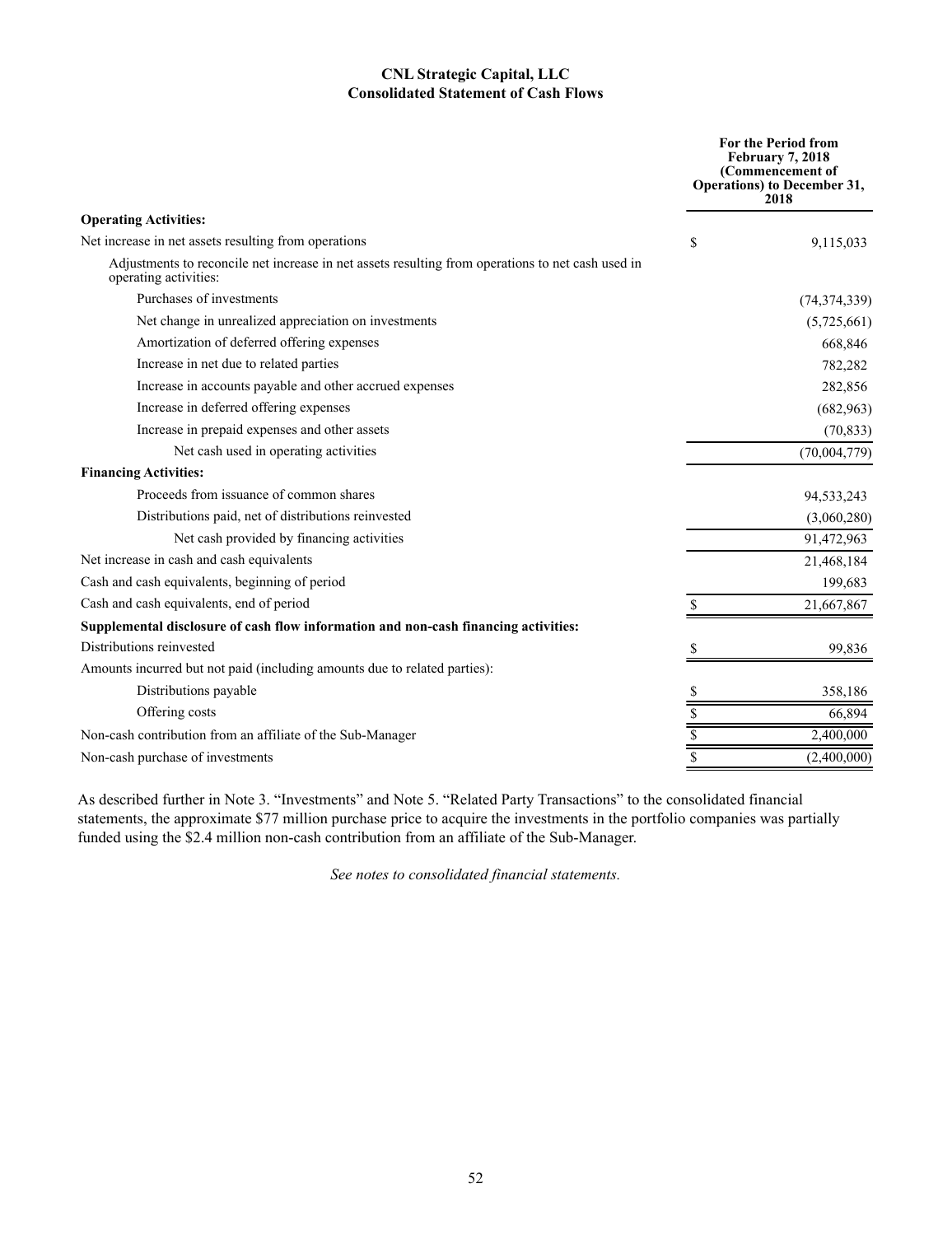CNL Strategic Capital, LLC<br>Consolidated Schedule of Investments **Consolidated Schedule of Investments CNL Strategic Capital, LLC** As of December 31, 2018 **As of December 31, 2018** 

| $\bf{Company}^{(1)}$                        | Industry                                                                                 | Interest<br>Rate | Maturity<br>Date | No. Shares/<br>Principal<br>Amount | Cost       |   | Fair Value  |
|---------------------------------------------|------------------------------------------------------------------------------------------|------------------|------------------|------------------------------------|------------|---|-------------|
| Senior Secured Note - First Lien-15.2%      |                                                                                          |                  |                  |                                    |            |   |             |
| Polyform Products, Co.                      | Hobby Goods and Supplies                                                                 | 16.0%            | 8/7/2023         | \$15,700,000                       | 15,700,000 |   | 15,700,000  |
| Senior Secured Note - Second Lien-14.6%     |                                                                                          |                  |                  |                                    |            |   |             |
| Lawn Doctor                                 | Commercial and Professional Services                                                     | 16.0%            | 8/7/2023         | 15,000,000                         | 15,000,000 |   | 15,000,000  |
| <b>Total Senior Secured Notes</b>           |                                                                                          |                  |                  |                                    | 30,700,000 | S | 30,700,000  |
| Equity-50.4%                                |                                                                                          |                  |                  |                                    |            |   |             |
| Polyform Products, Co.                      | Hobby Goods and Supplies<br>$\widehat{\circ}$                                            |                  |                  | 10,820                             | 15,598,788 |   | 15,600,000  |
| Lawn Doctor                                 | Commercial and Professional Services<br>$\widehat{\alpha}$                               |                  |                  | 7,746                              | 30,475,551 |   | 36,200,000  |
| <b>Total Equity</b>                         |                                                                                          |                  |                  |                                    | 46,074,339 |   | 51,800,000  |
|                                             |                                                                                          |                  |                  |                                    |            |   |             |
| TOTAL INVESTMENTS-80.2%                     | ම                                                                                        |                  |                  |                                    | 76,774,339 |   | 82,500,000  |
| OTHER ASSETS IN EXCESS OF LIABILITIES-19.8% |                                                                                          |                  |                  |                                    |            |   | 20,329,810  |
| NETASSETS-100.0%                            |                                                                                          |                  |                  |                                    |            |   | 102,829,810 |
|                                             | Security may be an obligation of one or more entities affiliated with the named company. |                  |                  |                                    |            |   |             |

As of December 31, 2018, the Company owned a controlling interest in this portfolio company. (2) As of December 31, 2018, the Company owned a controlling interest in this portfolio company.  $\odot$ 

As of December 31, 2018, the aggregate gross and net unrealized appreciation for all securities in which there was an excess of value over tax cost was approximately \$6.6 million. The aggregate cost of securities for Feder <sup>(3)</sup> As of December 31, 2018, the aggregate gross and net unrealized appreciation for all securities in which there was an excess of value over tax cost was approximately \$6.6 million. The aggregate cost of securities for Federal income tax purposes was approximately \$75.9 million.  $\odot$ 

See notes to consolidated financial statements. *See notes to consolidated financial statements.*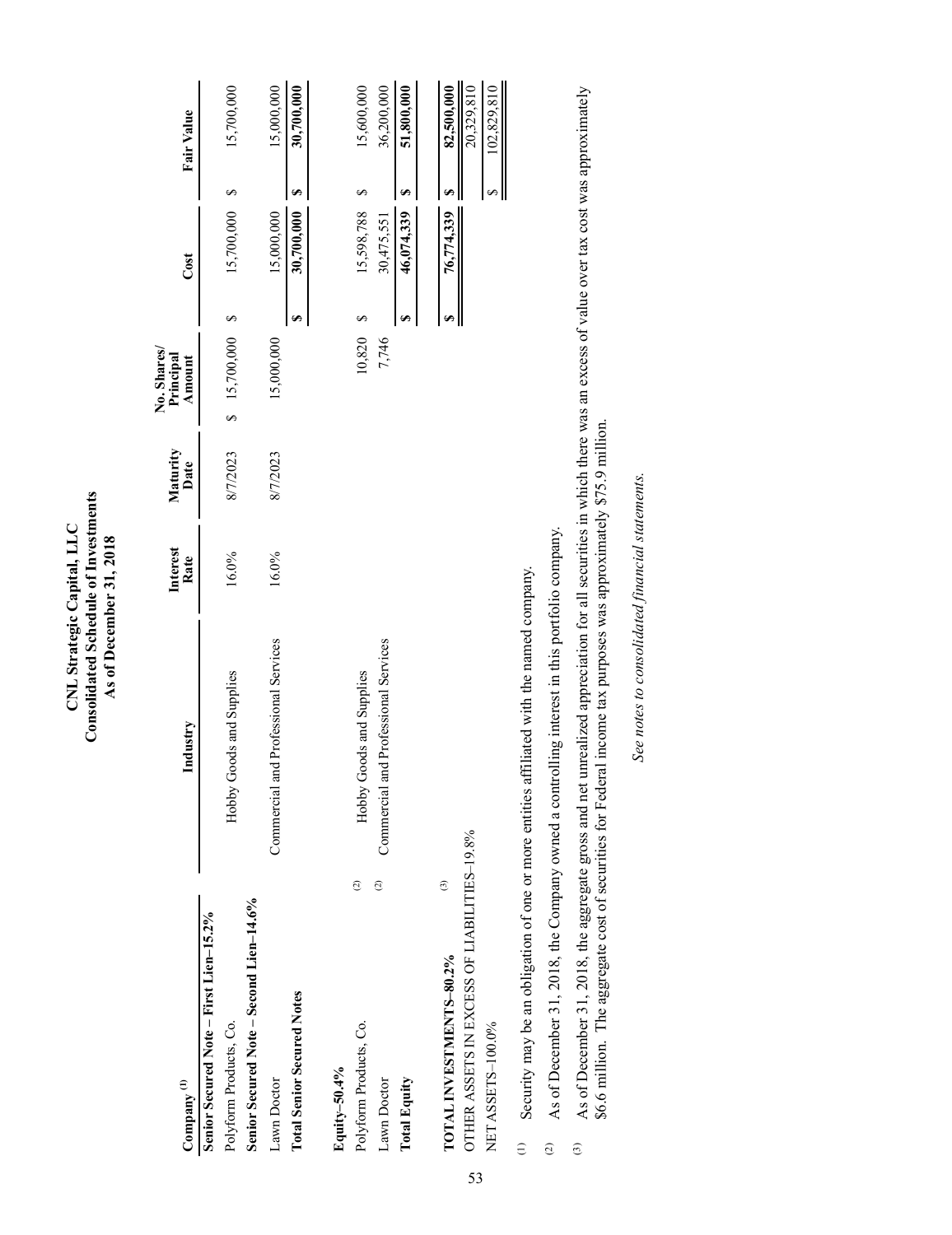## **1. Principal Business and Organization**

CNL Strategic Capital, LLC (the "Company") is a limited liability company that primarily seeks to acquire and grow durable, middle-market businesses. The Company is externally managed by CNL Strategic Capital Management, LLC (the "Manager"), an entity that is registered as an investment adviser under the Investment Advisers Act of 1940, as amended. The Manager is controlled by CNL Financial Group, LLC, a private investment management firm specializing in alternative investment products. The Company has engaged the Manager under a management agreement (the "Management Agreement") pursuant to which the Manager is responsible for the overall management of the Company's activities. The Manager has engaged Levine Leichtman Strategic Capital, LLC (the "Sub-Manager"), a registered investment advisor, under a sub-management agreement (the "Sub-Management Agreement") pursuant to which the Sub-Manager is responsible for the day-to-day management of the Company's assets. The Sub-Manager is an affiliate of Levine Leichtman Capital Partners, LLC.

The Company seeks to acquire businesses that are highly cash flow generative with annual revenues primarily between \$25 million and \$250 million. The Company's business strategy is to acquire controlling equity interests in combination with debt positions in middle-market U.S. companies. In doing so, the Company seeks to provide long-term capital appreciation and current income, while protecting invested capital. In addition, and to a lesser extent, the Company may acquire other debt and minority equity positions, which may include acquiring debt in the secondary market as well as minority equity interests and debt positions via co-investments with other funds managed by the Sub-Manager or their affiliates. The Company expects that these positions will comprise a minority of its total assets.

The Company was formed as a Delaware limited liability company on August 9, 2016 and intends to operate its business in a manner that will permit it to avoid registration under the Investment Company Act of 1940, as amended (the "Investment Company Act"). The Company offered through a private placement (the "Private Placement") up to \$85 million of Class FA limited liability company interests (the "Class FA" shares, or the "Founder shares") and up to \$115 million of Class A limited liability company interests (the "Class A" shares) (one of the classes of shares that constitute Non-founder shares). On February 7, 2018, the Company met the minimum offering requirement of \$80 million in Class FA shares under the Private Placement, at which point the Company commenced operations, and it issued approximately 3.3 million Class FA shares at \$25.00 per Class FA share resulting in gross proceeds of approximately \$81.7 million. No Class A shares were sold or issued under the Private Placement.

In October 2016, the Company confidentially submitted a registration statement on Form S-1 (the "Registration Statement") with the Securities and Exchange Commission (the "SEC") in connection with the proposed offering of shares of its limited liability company interests (the "Public Offering" and together with the Private Placement, the "Offerings"). The Registration Statement for the Public Offering was declared effective by the SEC on March 7, 2018. Through its Public Offering, the Company is offering, in any combination, four classes of shares: Class A shares, Class T shares, Class D shares and Class I shares (collectively, the "Non-founder shares" and together with the Founder shares, the "Shares"). See Note 7. "Capital Transactions" for additional information related to the Offerings.

# **2. Significant Accounting Policies**

# *Basis of Presentation*

The Company's financial statements are prepared in accordance with accounting principles generally accepted in the United States of America ("GAAP") as contained in the Financial Accounting Standards Board Accounting Standards Codification (the "Codification" or "ASC"), which requires the use of estimates, assumptions and the exercise of subjective judgment as to future uncertainties. In the opinion of management, the consolidated financial statements reflect all adjustments that are necessary for the fair presentation of financial results as of and for the periods presented.

Although the Company is organized and intends to conduct its business in a manner so that it is not required to register as an investment company under the Investment Company Act, its financial statements are prepared using the specialized accounting principles of ASC Topic 946 to utilize investment company accounting. The Company obtains funds through the issuance of equity interests to multiple unrelated investors, and provides such investors with investment management services. Further, the Company's business strategy is to acquire interests in middle-market businesses to provide current income and long term capital appreciation, while protecting invested capital. Overall, the Company believes that the use of investment company accounting on a fair value basis is consistent with the management of its assets on a fair value basis, and makes the Company's financial statements more useful to investors and other financial statement users in facilitating the evaluation of an investment in the Company as compared to other investment products in the marketplace.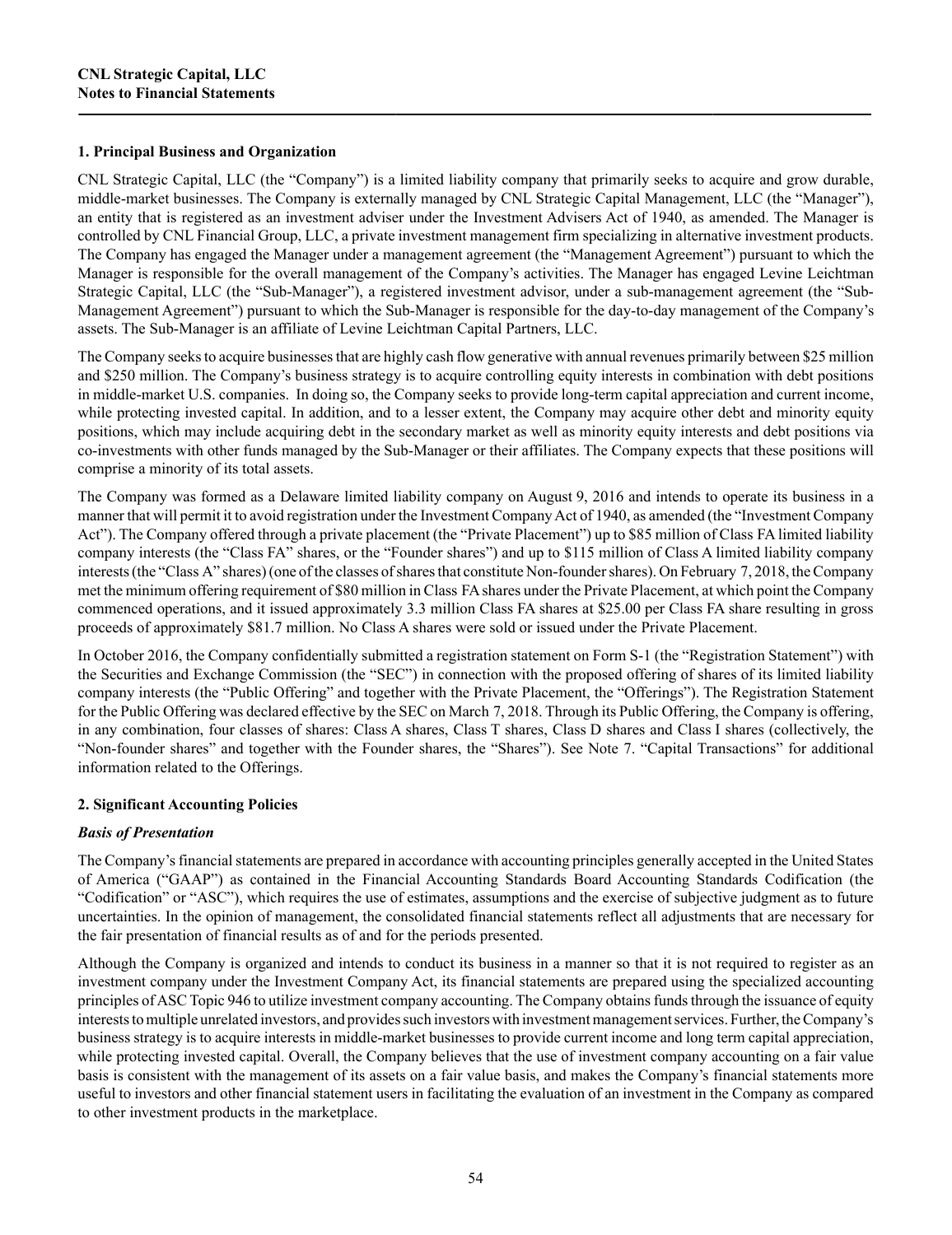### *Principles of Consolidation*

Under ASC Topic 946, "Financial Services—Investment Companies" ("ASC Topic 946") the Company is precluded from consolidating any entity other than another investment company or an operating company which provides substantially all of its services to benefit the Company. In accordance therewith, the Company has consolidated the results of its wholly owned subsidiaries which provide services to the Company in its consolidated financial statements. However, the Company has not consolidated the results of its subsidiaries in which the Company holds debt and equity investments. All intercompany account balances and transactions have been eliminated in consolidation.

#### *Cash and Cash Equivalents*

Cash consists of demand deposits at commercial banks.

#### *Use of Estimates*

Management makes estimates and assumptions related to the reporting of assets and liabilities and the disclosure of contingent assets and liabilities to prepare the financial statement in conformity with generally accepted accounting principles. Actual results could differ from those estimates.

#### *Valuation of Investments*

ASC Topic 820 clarifies that the fair value is the price in an orderly transaction between market participants to sell an asset or transfer a liability in the market in which the reporting entity would transact for the asset or liability, that is, the principal or most advantageous market for the asset or liability. The transaction to sell the asset or transfer the liability is a hypothetical transaction at the measurement date, considered from the perspective of a market participant that holds the asset or owes the liability. ASC Topic 820 provides a consistent definition of fair value which focuses on exit price and prioritizes, within a measurement of fair value, the use of market-based inputs over entity-specific inputs.

In addition, ASC Topic 820 provides a framework for measuring fair value and establishes a three-level hierarchy for fair value measurements based upon the transparency of inputs to the valuation of an asset or liability as of the measurement date. The three levels of valuation hierarchy established by ASC Topic 820 are defined as follows:

**Level 1** – Quoted prices (unadjusted) for identical assets or liabilities in active markets. An active market is defined as a market in which transactions for the asset or liability occur with sufficient pricing information on an ongoing basis. Publicly listed equity and debt securities and listed derivatives that are traded on major securities exchanges and publicly traded equity options are generally valued using Level 1 inputs. If a price for an asset cannot be determined based upon this established process, it shall then be valued as a Level 2 or Level 3 asset.

**Level 2** – Inputs other than quoted prices included within Level 1 that are observable for the asset or liability, either directly or indirectly. Level 2 inputs include the following: (i) quoted prices for similar assets in active markets; (ii) quoted prices for identical or similar assets in markets that are not active; (iii) inputs that are derived principally from or corroborated by observable market data by correlation or other means; and (iv) inputs other than quoted prices that are observable for the assets. Fixed income and derivative assets, where there is an observable secondary trading market and through which pricing inputs are available through pricing services or broker quotes, are generally valued using Level 2 inputs. If a price for an asset cannot be determined based upon this established process, it shall then be valued as a Level 3 asset.

**Level 3** – Unobservable inputs for the asset or liability being valued. Unobservable inputs will be used to measure fair value to the extent that observable inputs are not available and such inputs will be based on the best information available in the circumstances, which under certain circumstances might include the Manager's or the Sub-Manager's own data. Level 3 inputs may include, but are not limited to, capitalization and discount rates and earnings before interest, taxes, depreciation and amortization ("EBITDA") multiples. The information may also include pricing information or broker quotes which include a disclaimer that the broker would not be held to such a price in an actual transaction. Certain assets may be valued based upon estimated value of underlying collateral and include adjustments deemed necessary for estimates of costs to obtain control and liquidate available collateral. The non-binding nature of consensus pricing and/or quotes accompanied by disclaimer would result in classification as Level 3 information, assuming no additional corroborating evidence. Debt and equity investments in private companies or assets valued using the market or income approach are generally valued using Level 3 inputs.

In all cases, the level in the fair value hierarchy within which the fair value measurement in its entirety falls will be determined based on the lowest level of input that is significant to the fair value measurement. The Company's assessment of the significance of a particular input to the fair value measurement in its entirety requires judgment and considers factors specific to each asset.

The Company's board of directors is responsible for determining in good faith the fair value of the Company's investments in accordance with the valuation policy and procedures approved by the board of directors, based on, among other factors, the input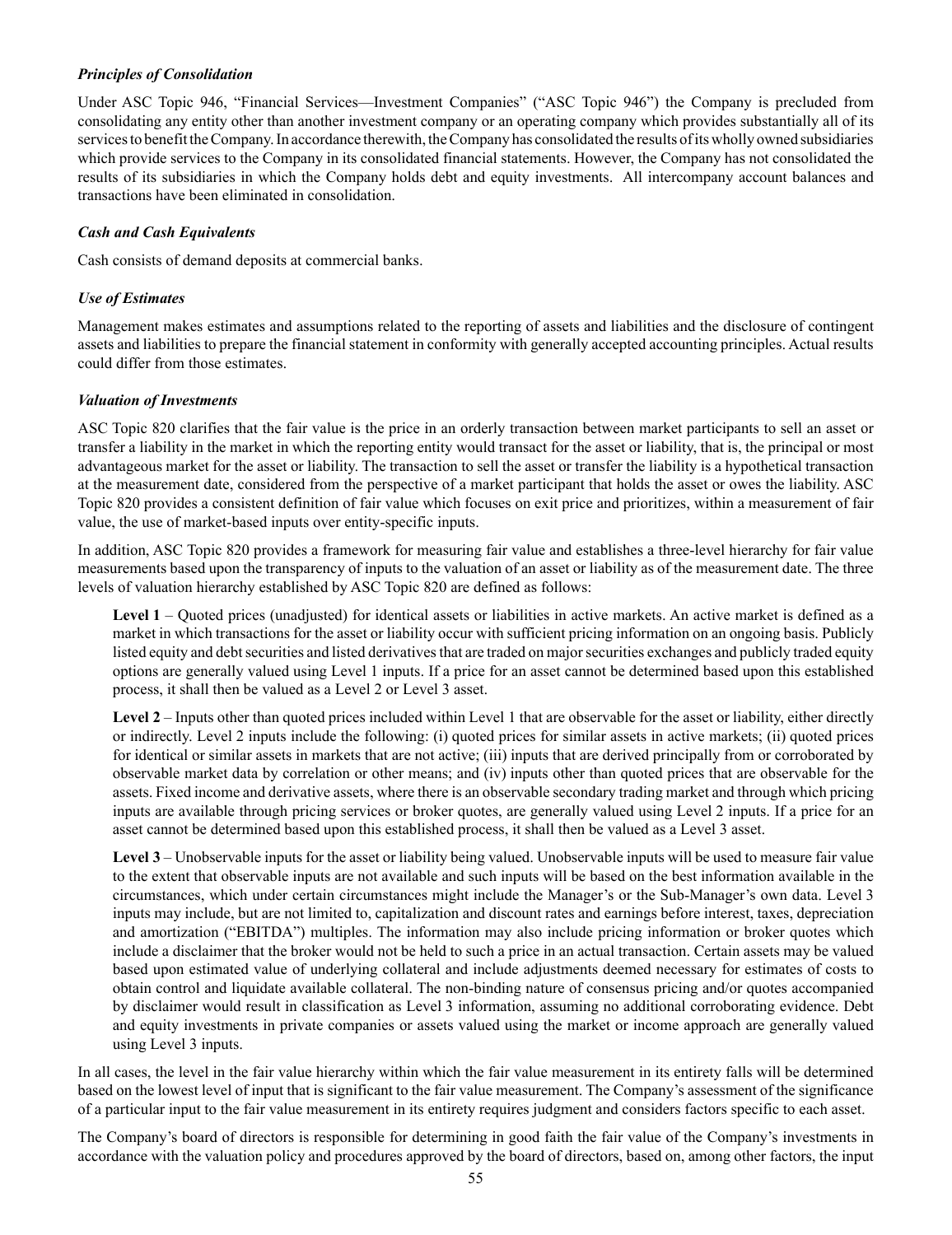of the Manager, the Sub-Manager, its audit committee, and the independent third-party valuation firm. The determination of the fair value of the Company's assets requires judgment, especially with respect to assets for which market prices are not available. For most of the Company's assets, market prices will not be available. Due to the inherent uncertainty of determining the fair value of assets that do not have a readily available market value, the fair value of the assets may differ significantly from the values that would have been used had a readily available market value existed for such assets, and the differences could be material. Because the calculation of the Company's net asset value is based, in part, on the fair value of its assets, the Company's calculation of net asset value is subjective and could be adversely affected if the determinations regarding the fair value of its assets were materially higher than the values that the Company ultimately realizes upon the disposal of such assets. Furthermore, through the valuation process, the Company's board of directors may determine that the fair value of the Company's assets differs materially from the values that were provided by the independent valuation firm.

The Company may also look to private merger and acquisition statistics, public trading multiples adjusted for illiquidity and other factors, valuations implied by third-party investments in the businesses or industry practices in determining fair value. The Company may also consider the size and scope of a business and its specific strengths and weaknesses, as well as any other factors it deems relevant in assessing the value.

## *Net Realized Gains or Losses and Net Change in Unrealized Appreciation or Depreciation on Investments*

The Company will measure realized gains or losses as the difference between the net proceeds from the sale, repayment, or disposal of an asset and the adjusted cost basis of the asset, without regard to unrealized appreciation or depreciation previously recognized. Net change in unrealized appreciation or depreciation will reflect the change in asset values during the reporting period, including any reversal of previously recorded unrealized appreciation or depreciation, when gains or losses are realized.

#### *Income Recognition*

*Interest Income* – Interest income is recorded on an accrual basis to the extent that the Company expects to collect such amounts. The Company does not accrue as a receivable interest on loans and debt securities for accounting purposes if it has reason to doubt its ability to collect such interest.

The Company places loans on non-accrual status when principal and interest are past due 90 days or more or when there is a reasonable doubt that the Company will collect principal or interest. Accrued interest is generally reversed when a loan is placed on non-accrual. Interest payments received on non-accrual loans may be recognized as income or applied to principal depending upon management's judgment. Non-accrual loans are generally restored to accrual status when past due principal and interest amounts are paid and, in management's judgment, are likely to remain current. To date, the Company has not experienced any past due payments on any of its loans.

*Dividend Income –* Dividend income is recorded on the record date for privately issued securities, but excludes any portion of distributions that are treated as a return of capital. Each distribution received from an equity investment is evaluated to determine if the distribution should be recorded as dividend income or a return of capital. Generally, the Company will not record distributions from equity investments as dividend income unless there is sufficient current or accumulated earnings prior to the distribution. Distributions that are classified as a return of capital are recorded as a reduction in the cost basis of the investment. To date, all distributions have been classified as dividend income.

## *Paid in Capital*

The Company records the proceeds from the sale of its common shares on a net basis to (i) capital stock and (ii) paid in capital in excess of par value, excluding upfront selling commissions and dealer manager fees.

## *Organization and Offering Expenses*

Organization expenses are expensed on the Company's statement of operations as incurred. Offering expenses, which consist of amounts incurred for items such as legal, accounting, regulatory and printing work incurred related to the Offerings, are capitalized on the Company's statements of assets and liabilities as deferred offering expenses and expensed to the Company's statement of operations over the lesser of the offering period or 12 months; however, the end of the deferral period will not exceed 12 months from the date the offering expense is incurred by the Manager and the Sub-Manager.

#### *Annual Distribution and Shareholder Servicing Fees*

Under the Public Offering, the Company pays annual distribution and shareholder servicing fees with respect to its Class T and Class D shares, as described further below in Note 5. "Related Party Transactions." The Company records the annual distribution and shareholder servicing fees, which accrue daily, in its statement of operations as they are incurred.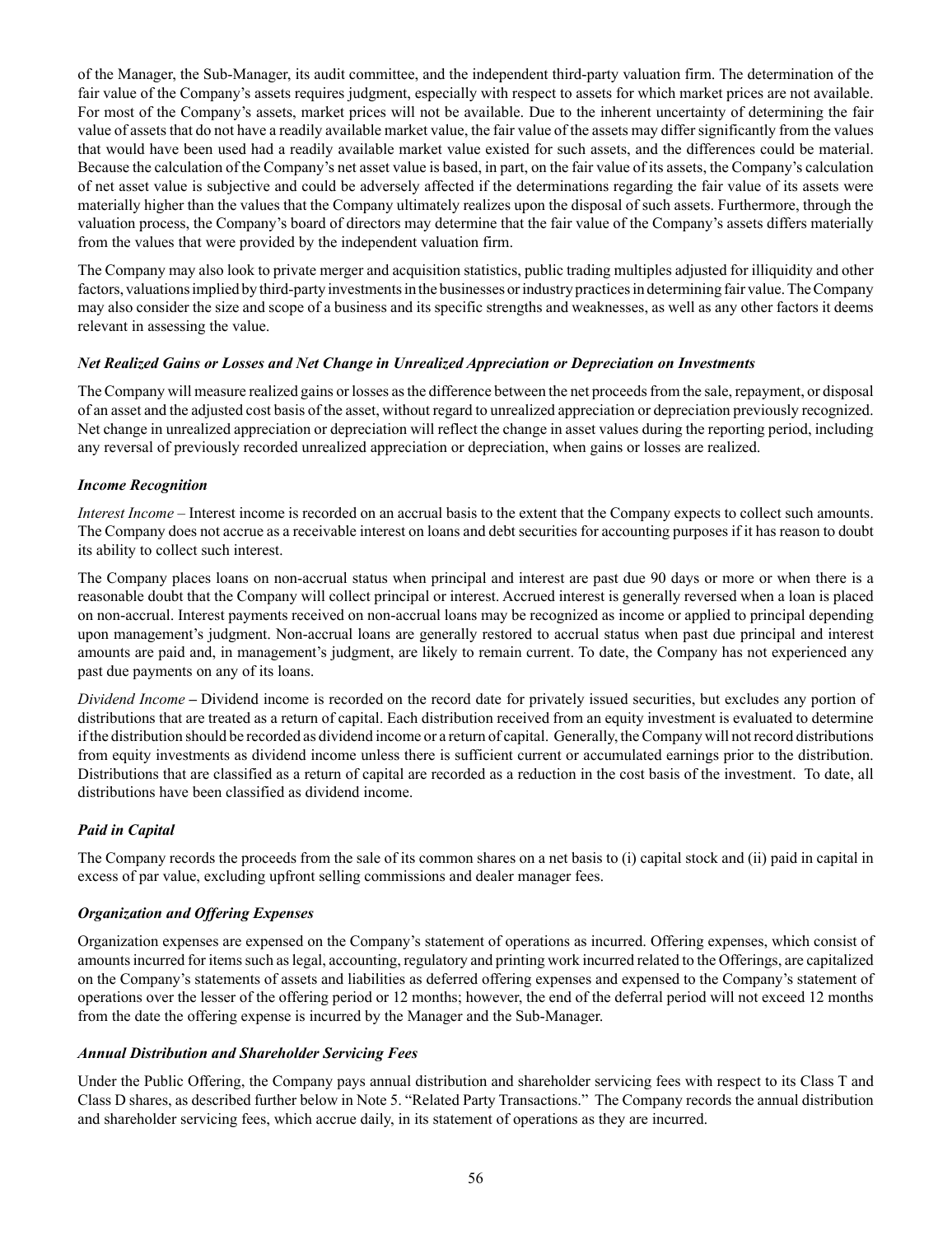## *Allocation of Profit and Loss*

Class-specific expenses, including base management fees, total return incentive fees, organization and offering expenses, annual distribution and shareholder servicing fees, expense support and certain transfer agent fees, are allocated to each share class of common shares in accordance with how such fees are attributable to the particular share classes, as determined by the Company's board of directors, the Company's governing agreements and, in certain cases, expenses which are specifically identifiable to a specific share class.

Income and expenses which are not class-specific are allocated monthly pro rata among the share classes based on shares outstanding as of the end of the month.

## *Earnings per Share and Net Investment Income per Share*

Earnings per share and net investment income per share are calculated for each share class of common shares based upon the weighted average number of common shares outstanding during the reporting period.

## *Distributions*

In March 2018, the Company's board of directors began to declare cash distributions to shareholders based on weekly record dates and such distributions were paid on a monthly basis one month in arrears. Effective with distributions declared in January 2019, the Company's board of directors began to declare distributions based on monthly record dates and such distributions are expected to be paid on a monthly basis one month in arrears. Distributions are made on all classes of the Company's shares at the same time.

The Company has adopted a distribution reinvestment plan that provides for reinvestment of distributions on behalf of shareholders. Non-founder shareholders participating in the distribution reinvestment plan will have their cash distribution automatically reinvested in additional shares having the same class designation as the class of shares to which such distributions are attributable at a price per share equivalent to the then current public offering price, net of up-front selling commissions and dealer manager fees. Cash distributions paid on Founder shares participating in the distribution reinvestment plan are reinvested in additional shares of Class A shares.

## *U.S. Federal Income Taxes*

The Company expects that it will operate so that it will qualify to be treated for U.S. federal income tax purposes as a partnership, and not as an association or a publicly traded partnership taxable as a corporation. Generally, the Company will not be taxable as a corporation if 90% or more of its gross income for each taxable year consists of "qualifying income" (generally, interest (other than interest generated from a financial business), dividends, real property rents, gain from the sale of assets that produce qualifying income and certain other items) and the Company is not required to register under the Investment Company Act (the "qualifying income exception").

No provision has been made for income taxes since the individual shareholders are responsible for their proportionate share of the Company's taxable income.

Under U.S. GAAP, the Company is subject to the provisions of ASC 740, "Income Taxes." This standard defines the threshold for recognizing the benefits of tax-return positions in the financial statements as "more-likely-than-not" to be sustained by the taxing authority and requires measurement of a tax position meeting the more-likely-than-not criterion, based on the largest benefit that is more than 50% likely to be realized.

The Company has analyzed its tax positions taken on Federal income tax returns for all open tax years (tax years ended December 31, 2018 and 2017), and has concluded that no provision for income tax is required in the Company's financial statements. The Company follows the authoritative guidance on accounting for uncertainty in income taxes and concluded it has no material uncertain tax positions to be recognized at this time.

The Company recognizes interest and penalties, if any, related to unrecognized tax benefits as income tax expense in the statement of operations. During the years ended December 31, 2018 and 2017, the Company did not incur any interest or penalties.

On December 22, 2017, President Trump signed the Tax Cuts and Jobs Act (the "Act") which reduces U.S. corporate income tax rats, creates a territorial tax system, allows for immediate expensing of certain qualified property, provides other tax related incentives and includes various base-broadening provisions.

## *Recently Adopted Accounting Pronouncements*

In August 2018, the FASB issued ASU 2018-13, "Fair Value Measurement (Topic 820): Disclosure Framework–Changes to the Disclosure Requirements for Fair Value Measurement," which eliminates certain disclosures, including the amounts of and reasons for transfers between Level 1 and Level 2, the policy for timing of transfers between levels, and the valuation processes for Level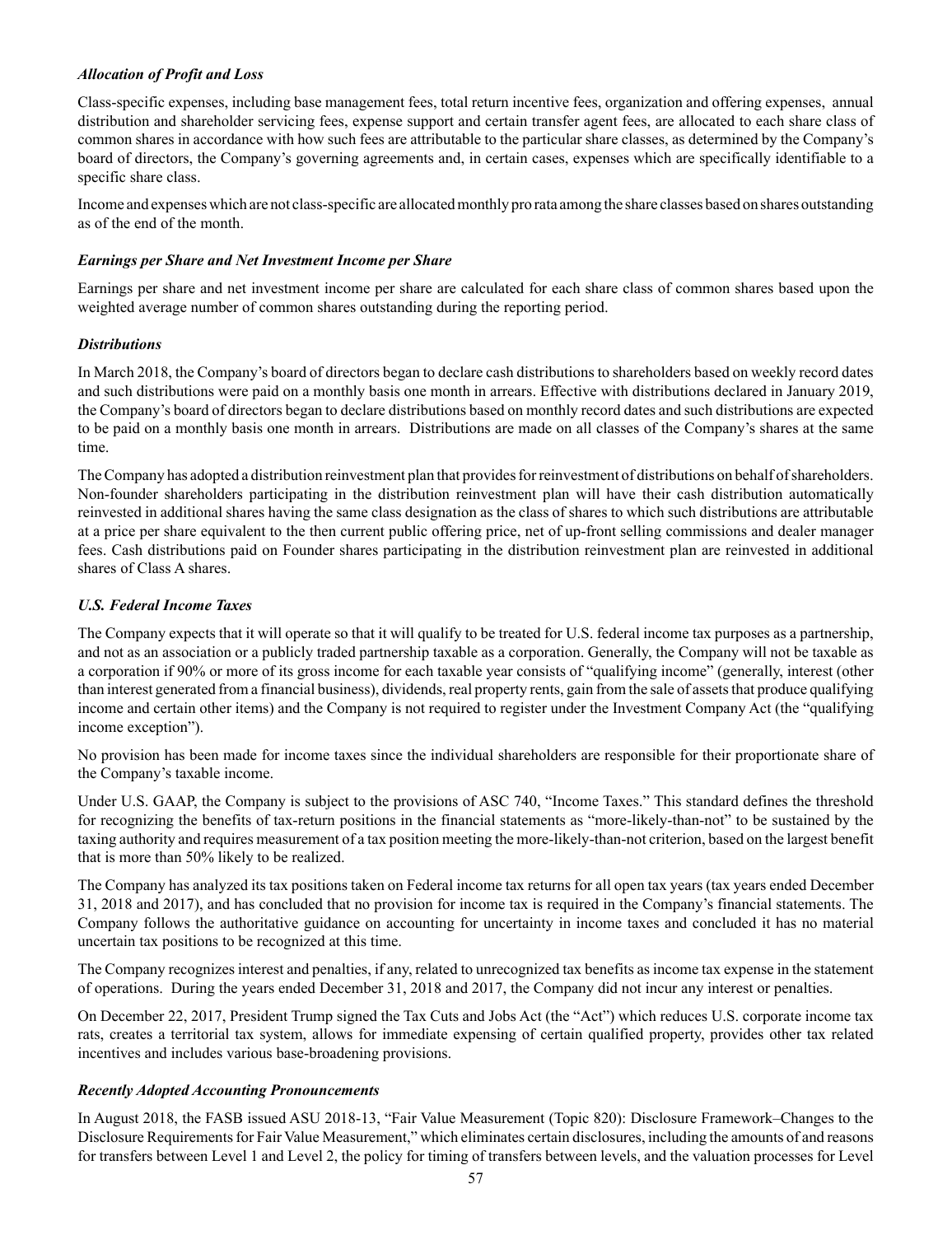3 fair value measurements. Additionally, ASU 2018-13 modifies certain disclosure requirements and clarifies that the measurement uncertainty disclosure is to communicate information about the uncertainty in measurement as of the reporting date. The new guidance is effective for annual reporting periods, and interim periods within those annual periods, beginning after December 15, 2019 with early adoption permitted. The Company early adopted this ASU effective December 31, 2018. The adoption of ASU 2018-13 did not have a significant impact on the Company's consolidated financial position, results of operations or cash flows.

In August 2018, the SEC adopted amendments (the "Amendments") to certain disclosure requirements that have become redundant, duplicative, overlapping, outdated, or superseded, in light of other SEC disclosure requirements, U.S. GAAP requirements, or changes in the information environment. In part, the Amendments require a company using investment company accounting to present distributable earnings in total, rather than showing the three components of distributable earnings. The compliance date for the Amendments for all filings was on or after November 5, 2018. The Company has adopted the Amendments and included the required disclosures in the Company's consolidated financial statements.

## **3. Investments**

In October 2017, the Company entered into a merger agreement with LD Merger Sub, Inc., a wholly owned subsidiary of the Company, and LD Parent, Inc., the parent company of Lawn Doctor, Inc. ("Lawn Doctor"). The merger agreement was amended on February 6, 2018. On February 7, 2018, pursuant to the terms of the amended merger agreement and the exchange agreement between the Company and the Leichtman-Levine Living Trust, an affiliate of the Sub-Manager (the "Exchange Agreement"), the Company acquired an equity interest of approximately 63.9% in Lawn Doctor from an affiliate of the Sub-Manager, through an investment consisting of common equity and a debt investment in the form of a secured second lien note to Lawn Doctor. After the closing of the merger, the consummation of the equity contribution pursuant to the Exchange Agreement and subsequent purchases of common equity in Lawn Doctor by certain members of Lawn Doctor's senior management team, the Company owns approximately 62.9% of the outstanding equity in Lawn Doctor on an undiluted basis. As of December 31, 2018, the cost basis of the Company's investments in Lawn Doctor was approximately \$30.5 million of a common equity investment and \$15.0 million of a debt investment.

In October 2017, the Company entered into a merger agreement with PFHI Merger Sub, Inc., a wholly owned subsidiary of the Company, and Polyform Holdings, Inc. ("Polyform"). The merger agreement was amended on February 6, 2018. On February 7, 2018, pursuant to the terms of the merger agreement, the Company acquired an equity interest of approximately 87.1% in Polyform from an affiliate of the Sub-Manager, through an investment consisting of common equity and a debt investment in the form of a first lien secured note to Polyform. As of December 31, 2018, the cost basis of the Company's investments in Polyform was approximately \$15.6 million of a common equity investment and \$15.7 million of a debt investment.

The debt investments in the form of a second lien secured note to Lawn Doctor and in the form of a first lien secured note to Polyform, as described above, accrue interest at a per annum rate of 16.0%. Each note will mature in August 2023. The note purchase agreements contain customary covenants and events of default. As of December 31, 2018, Lawn Doctor and Polyform were in compliance with the Company's debt covenants.

As of December 31, 2018, the Company's investment portfolio is summarized as follows:

|                                   |   | As of December 31, 2018 |    |                   |                                                                      |                                                         |
|-----------------------------------|---|-------------------------|----|-------------------|----------------------------------------------------------------------|---------------------------------------------------------|
| <b>Asset Category</b>             |   | Cost                    |    | <b>Fair Value</b> | <b>Fair Value</b><br>Percentage of<br><b>Investment</b><br>Portfolio | <b>Fair Value</b><br>Percentage of<br><b>Net Assets</b> |
| Senior debt                       |   |                         |    |                   |                                                                      |                                                         |
| Senior secured debt - first lien  | S | 15,700,000              | -S | 15,700,000        | 19.0%                                                                | $15.2\%$                                                |
| Senior secured debt - second lien |   | 15,000,000              |    | 15,000,000        | 18.2                                                                 | 14.6                                                    |
| Total senior debt                 |   | 30,700,000              |    | 30,700,000        | 37.2                                                                 | 29.8                                                    |
| Equity                            |   | 46,074,339              |    | 51,800,000        | 62.8                                                                 | 50.4                                                    |
| <b>Total investments</b>          |   | 76,774,339              |    | 82,500,000        | 100.0%                                                               | 80.2%                                                   |

As of December 31, 2018, none of the Company's debt investments were on non-accrual status.

The industry and geographic dispersion of the Company's investment portfolio as a percentage of total fair value of the Company's investments as of December 31, 2018 were as follows: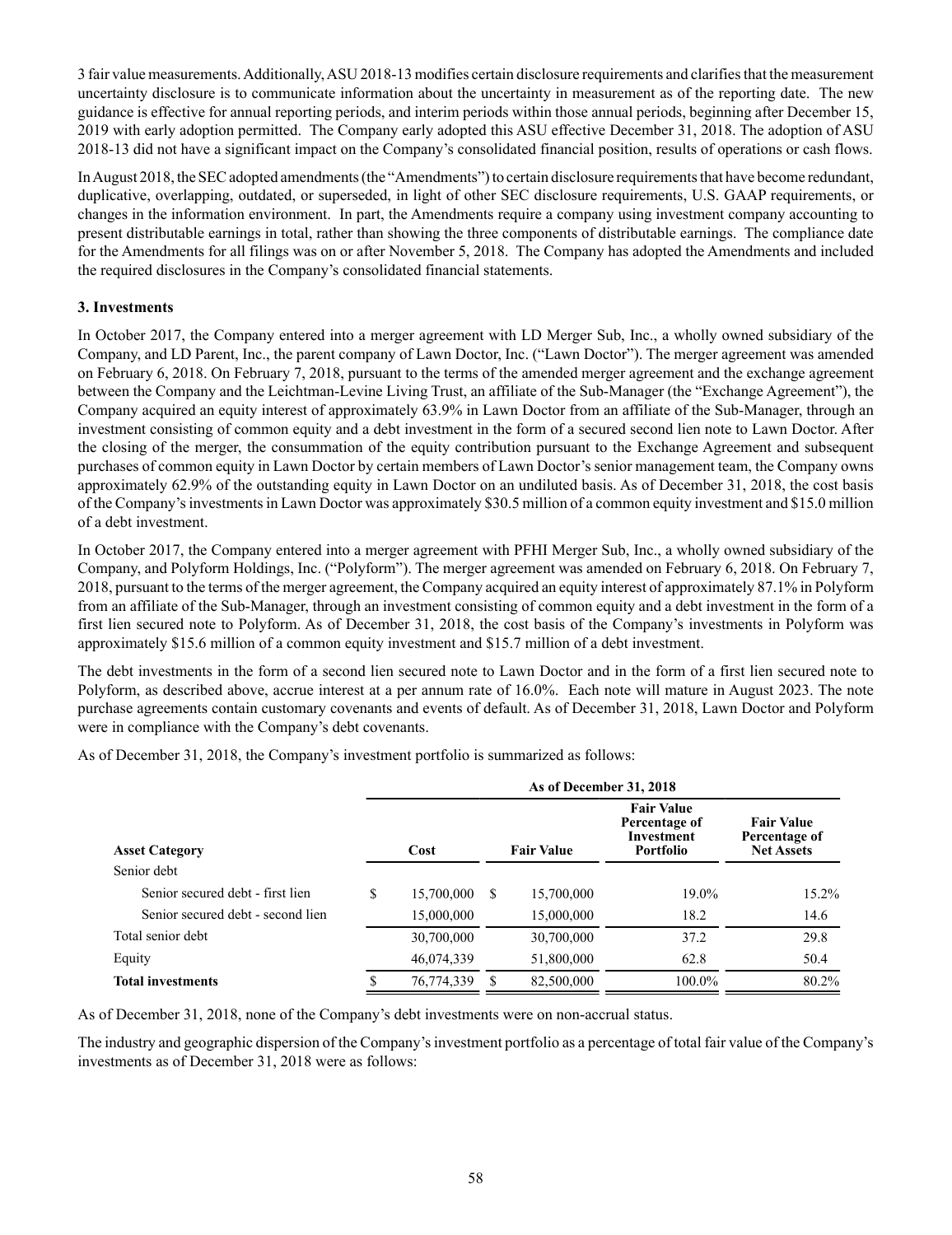| Industry                             | As of December 31,<br>2018 |  |  |
|--------------------------------------|----------------------------|--|--|
| Hobby Goods and Supplies             | 37.9%                      |  |  |
| Commercial and Professional Services | 62.1                       |  |  |
| Total                                | 100.0%                     |  |  |
| Geographic Dispersion <sup>(1)</sup> | As of December 31,<br>2018 |  |  |
| <b>United States</b>                 | 100.0%                     |  |  |
| Total                                | 100.0%                     |  |  |
|                                      |                            |  |  |

(1) The geographic dispersion is determined by the portfolio company's country of domicile or the jurisdiction of the security's issuer.

All investment positions held at December 31, 2018 were denominated in U.S. dollars.

### *Summarized Operating Data*

The following tables present summarized operating data for Lawn Doctor and Polyform (the "initial businesses") for the period from February 7, 2018 (the date the Company acquired the initial businesses) to December 31, 2018, and summarized balance sheet data as of December 31, 2018:

#### *Lawn Doctor*

# Summarized Operating Data

|                                                   | Period February 7, 2018 <sup>(1)</sup><br>through December 31, 2018 |              |  |
|---------------------------------------------------|---------------------------------------------------------------------|--------------|--|
| Revenues                                          | S                                                                   | 15,873,639   |  |
| Expenses                                          |                                                                     | (15,637,114) |  |
| Income before taxes                               |                                                                     | 236,525      |  |
| Income tax expense                                |                                                                     | (16,913)     |  |
| Consolidated net income                           |                                                                     | 219,612      |  |
| Net loss attributable to non-controlling interest |                                                                     | 70,952       |  |
| Net income attributable to LD Parent, Inc.        |                                                                     | 290.564      |  |

#### Summarized Balance Sheet Data

|                          |    | As of December 31, 2018 |
|--------------------------|----|-------------------------|
| Current assets           | S  | 6,347,092               |
| Non-current assets       | \$ | 94,024,715              |
| Current liabilities      | S  | 4,342,064               |
| Non-current liabilities  | \$ | 50,312,347              |
| Non-controlling interest | S  | (40, 952)               |
| Stockholders' equity     | S  | 45,758,348              |

#### *Polyform*

#### Summarized Operating Data

|                          | Period February 7, 2018 <sup>(1)</sup><br>through December 31, 2018 |
|--------------------------|---------------------------------------------------------------------|
| Revenues                 | 13,953,762                                                          |
| Expenses                 | (15,051,795)                                                        |
| Loss before income taxes | (1,098,033)                                                         |
| Income tax recovery      | 159,000                                                             |
| Net loss                 | (939, 033)                                                          |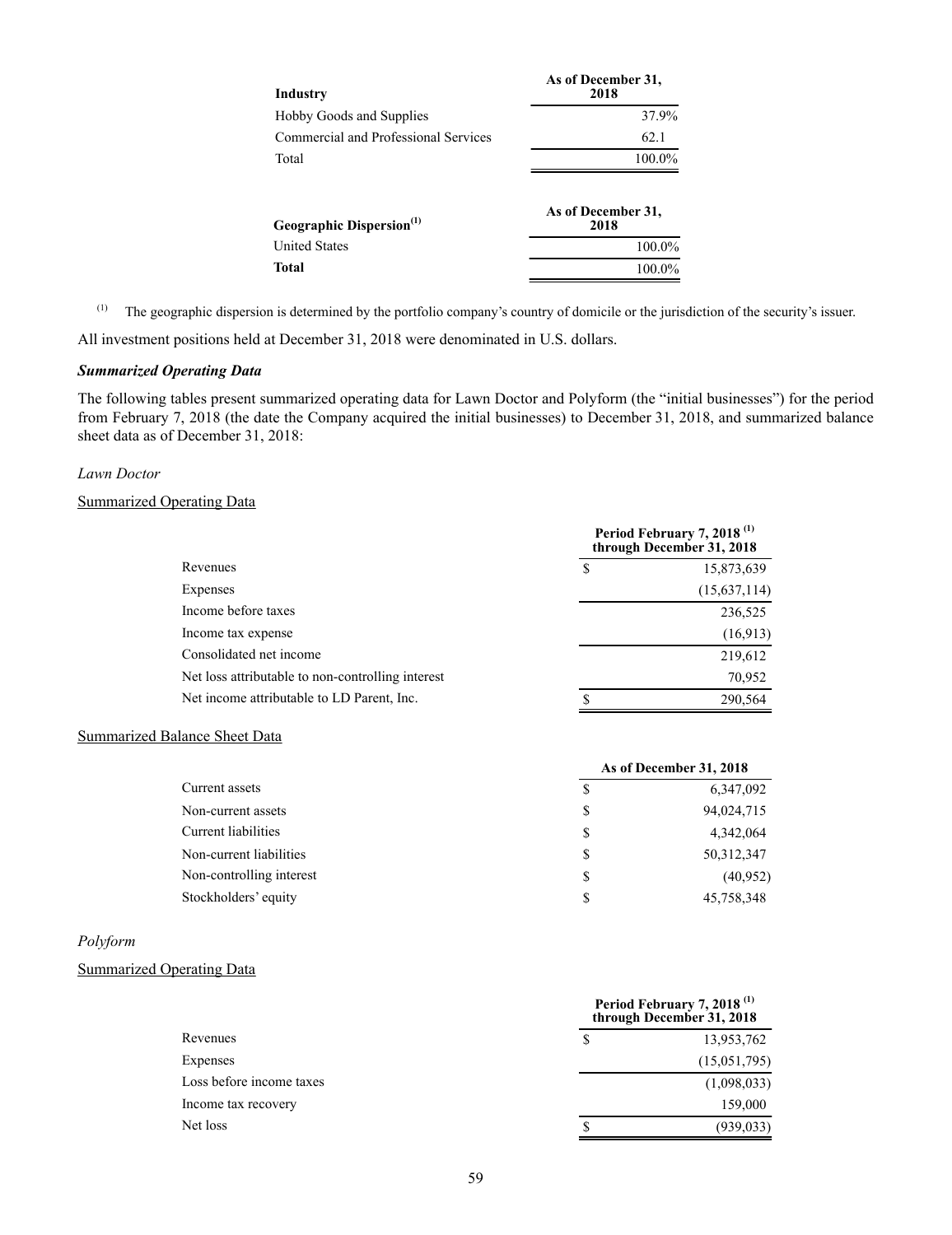### Summarized Balance Sheet Data

|                         |   | As of December 31, 2018 |
|-------------------------|---|-------------------------|
| Current assets          |   | 5,481,783               |
| Non-current assets      |   | 29,977,677              |
| Current liabilities     | S | 963,823                 |
| Non-current liabilities |   | 18,530,624              |
| Stockholders' equity    |   | 15,965,013              |

 $(1)$  February 7, 2018 is the date the Company acquired the portfolio companies.

#### **4. Fair Value of Financial Instruments**

The Company's investments were categorized in the fair value hierarchy described in Note 2. "Significant Accounting Policies," as follows as of December 31, 2018:

|                          | As of December 31, 2018  |  |                          |  |            |   |            |  |  |
|--------------------------|--------------------------|--|--------------------------|--|------------|---|------------|--|--|
| <b>Description</b>       | <b>Level 1</b>           |  | Level 2                  |  | Level 3    |   | Total      |  |  |
| Senior debt              | $\overline{\phantom{0}}$ |  | $\overline{\phantom{a}}$ |  | 30.700.000 |   | 30,700,000 |  |  |
| Equity                   |                          |  |                          |  | 51.800.000 |   | 51,800,000 |  |  |
| <b>Total investments</b> |                          |  |                          |  | 82,500,000 | S | 82,500,000 |  |  |

The ranges of unobservable inputs used in the fair value measurement of the Company's Level 3 investments as of December 31, 2018 were as follows:

**December 31, 2018**

| Asset<br>Group | <b>Fair Value</b> | <b>Valuation Techniques</b>                                             | Unobservable Inputs                                               | Range<br>(Weighted Average) $^{(1)}$                                        | <b>Impact to</b><br><b>Valuation from an</b><br>Increase in<br>Input $(2)$ |
|----------------|-------------------|-------------------------------------------------------------------------|-------------------------------------------------------------------|-----------------------------------------------------------------------------|----------------------------------------------------------------------------|
| Senior<br>Debt | \$30,700,000      | Discounted Cash Flow<br>Market Comparables<br><b>Transaction Method</b> | Discount Rate<br><b>EBITDA</b> Multiple<br><b>EBITDA Multiple</b> | $10.5\% - 13.5\%$ (11.4%)<br>$7.9x - 12.2x(10.9x)$<br>$8.0x - 12.0x(10.8x)$ | Decrease<br>Increase<br>Increase                                           |
| Equity         | 51,800,000        | Discounted Cash Flow<br>Market Comparables<br><b>Transaction Method</b> | Discount Rate<br><b>EBITDA</b> Multiple<br><b>EBITDA</b> Multiple | $10.5\% - 13.5\%$ (11.4%)<br>$7.9x - 12.2x(10.9x)$<br>$8.0x - 12.0x(10.8x)$ | Decrease<br>Increase<br>Increase                                           |
| <b>Total</b>   | \$ 82,500,000     |                                                                         |                                                                   |                                                                             |                                                                            |

(1) Discount rates are relative to the enterprise value of the portfolio companies and are not the market yields on the associated debt investments. Unobservable inputs were weighted by the relative fair value of the investments.

(2) This column represents the directional change in the fair value of the Level 3 investments that would result from an increase to the corresponding unobservable input. A decrease to the input would have the opposite effect. Significant changes in these inputs in isolation could result in significantly higher or lower fair value measurements.

The preceding table represents the significant unobservable inputs as they relate to the Company's determination of fair values for its investments categorized within Level 3 as of December 31, 2018. In addition to the techniques and inputs noted in the table above, according to the Company's valuation policy, the Company may also use other valuation techniques and methodologies when determining the fair value estimates for the Company's investments. Any significant increases or decreases in the unobservable inputs would result in significant increases or decreases in the fair value of the Company's investments.

Investments that do not have a readily available market value are valued utilizing a market approach, an income approach (i.e. discounted cash flow approach), a transaction approach, or a combination of such approaches, as appropriate. The market comparables approach uses prices, including third party indicative broker quotes, and other relevant information generated by market transactions involving identical or comparable assets or liabilities (including a business). The transaction approach uses pricing indications derived from recent precedent merger and acquisition transactions involving comparable target companies. The income approach uses valuation techniques to convert future amounts (for example, cash flows or earnings) that are discounted based on a required or expected discount rate to derive a single present value amount. The measurement is based on the value indicated by current market expectations about those future amounts. In following these approaches, the types of factors the Company may take into account to determine the fair value of its investments include, as relevant: available current market data, including an assessment of the credit quality of the security's issuer, relevant and applicable market trading and transaction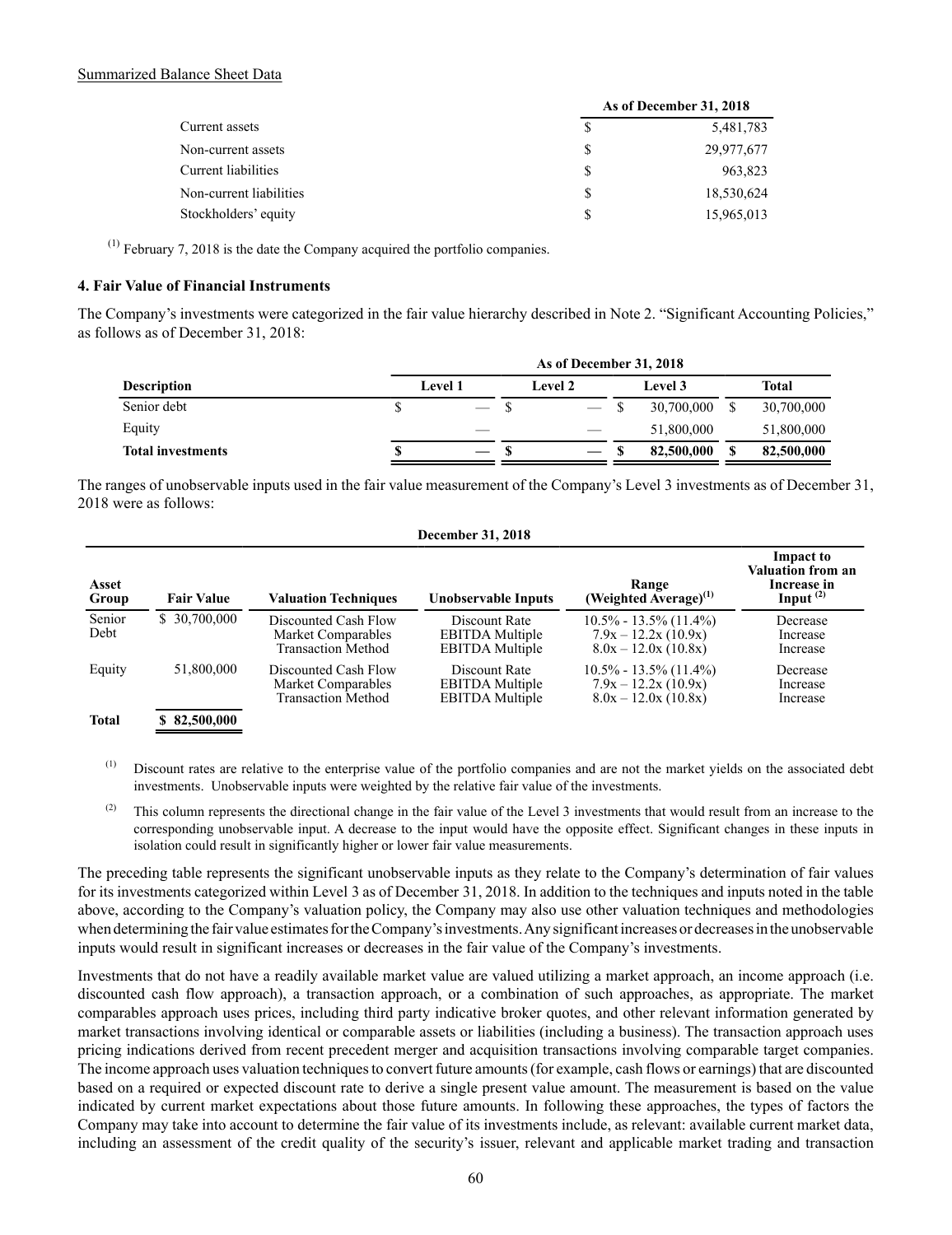comparables, applicable market yields and multiples, illiquidity discounts, security covenants, call protection provisions, information rights, the nature and realizable value of any collateral, the portfolio company's ability to make payments, its earnings and cash flows, the markets in which the portfolio company does business, comparisons of financial ratios of peer companies that are public, data derived from merger and acquisition activities for comparable companies, and enterprise values, among other factors.

The following table provides reconciliation of investments for which Level 3 inputs were used in determining fair value for the period from February 7, 2018 (commencement of operations) through December 31, 2018:

|                                                                                                     | Period from February 7, 2018 (Commencement of Operations)<br>to December 31, 2018 |                    |  |                          |  |            |  |
|-----------------------------------------------------------------------------------------------------|-----------------------------------------------------------------------------------|--------------------|--|--------------------------|--|------------|--|
|                                                                                                     |                                                                                   | <b>Senior Debt</b> |  | <b>Equity</b>            |  | Total      |  |
| Fair value balance as of February 7, 2018                                                           | Φ                                                                                 |                    |  | $\overline{\phantom{0}}$ |  |            |  |
| Additions                                                                                           |                                                                                   | 30,700,000         |  | 46,074,339               |  | 76,774,339 |  |
| Net change in unrealized appreciation <sup>(1)</sup>                                                |                                                                                   |                    |  | 5,725,661                |  | 5,725,661  |  |
| Fair value balance as of December 31, 2018                                                          |                                                                                   | 30,700,000         |  | 51,800,000               |  | 82,500,000 |  |
| Change in net unrealized appreciation in investments held as<br>of December 31, 2018 <sup>(1)</sup> |                                                                                   |                    |  | 5,725,661                |  | 5,725,661  |  |

(1) Included in net change in unrealized appreciation on investments in the consolidated statement of operations.

All realized and unrealized gains and losses are included in earnings and are reported as separate line items within the Company's statement of operations.

## **5. Related Party Transactions**

As of December 31, 2017, the Company had issued 4,000 shares of the Company's Class FA shares, to each of the Manager and Sub-Manager, for an aggregate purchase price of \$0.2 million (total of 8,000 Class FA shares). No selling commissions or placement agent fees were paid in connection with the issuances.

On February 7, 2018, the Company commenced operations when it met the minimum offering requirement of \$80.0 million in Class FA shares under its Private Placement. The \$81.7 million in gross proceeds included a cash capital contribution of \$2.4 million from the Manager in exchange for 96,000 Class FA shares and a cash capital contribution of \$9.5 million from CNL Strategic Capital Investment, LLC, which is indirectly controlled by James M. Seneff, Jr., the chairman of the Company, in exchange for 380,000 Class FA shares. The \$81.7 million also included 96,000 Class FA shares received in exchange for \$2.4 million of non-cash consideration in the form of equity interests in Lawn Doctor received from an affiliate of the Sub-Manager pursuant to the Exchange Agreement. The \$81.7 million in gross proceeds also included a cash capital contribution of approximately \$0.4 million in exchange for 15,000 Class FA shares, from other individuals affiliated with the Manager.

Individuals and entities affiliated with the Manager and Sub-Manager received distributions from the Company of approximately \$0.6 million during the period from February 7, 2018 (commencement of operations) to December 31, 2018.

The Manager and Sub-Manager, along with certain affiliates of the Manager or Sub-Manager, will receive fees and compensation in connection with the Private Placement and Public Offering as well as the acquisition, management and sale of the assets of the Company, as follows:

## *Placement Agent/Dealer Manager*

*Commissions* — Under the Private Placement, there was no selling commission for the sale of Class FA shares. Under the Public Offering, the Company will pay CNL Securities Corp. (the "Managing Dealer" in connection with the Public Offering and the "Placement Agent" in connection with the Private Placement), an affiliate of the Manager, a selling commission up to 6.00% of the sale price for each Class A share and 3.00% of the sale price for each Class T share sold in the Public Offering (excluding sales pursuant to the Company's distribution reinvestment plan). The Managing Dealer may reallow all or a portion of the selling commissions to participating broker-dealers.

*Placement Agent/Dealer Manager Fee* — Under the Private Placement, there was no placement agent fee for the sale of Class FA shares. Under the Public Offering, the Company will pay the Managing Dealer a dealer manager fee of 2.50% of the price of each Class A share and 1.75% of the price of each Class T share sold in the Public Offering (excluding sales pursuant to the Company's distribution reinvestment plan). The Managing Dealer may reallow all or a portion of such dealer manager fees to participating broker-dealers.

*Annual Distribution and Shareholder Servicing Fee* — Under the Public Offering, beginning in May 2018, the Company began paying the Managing Dealer an annual distribution and shareholder servicing fee, subject to certain limits, with respect to its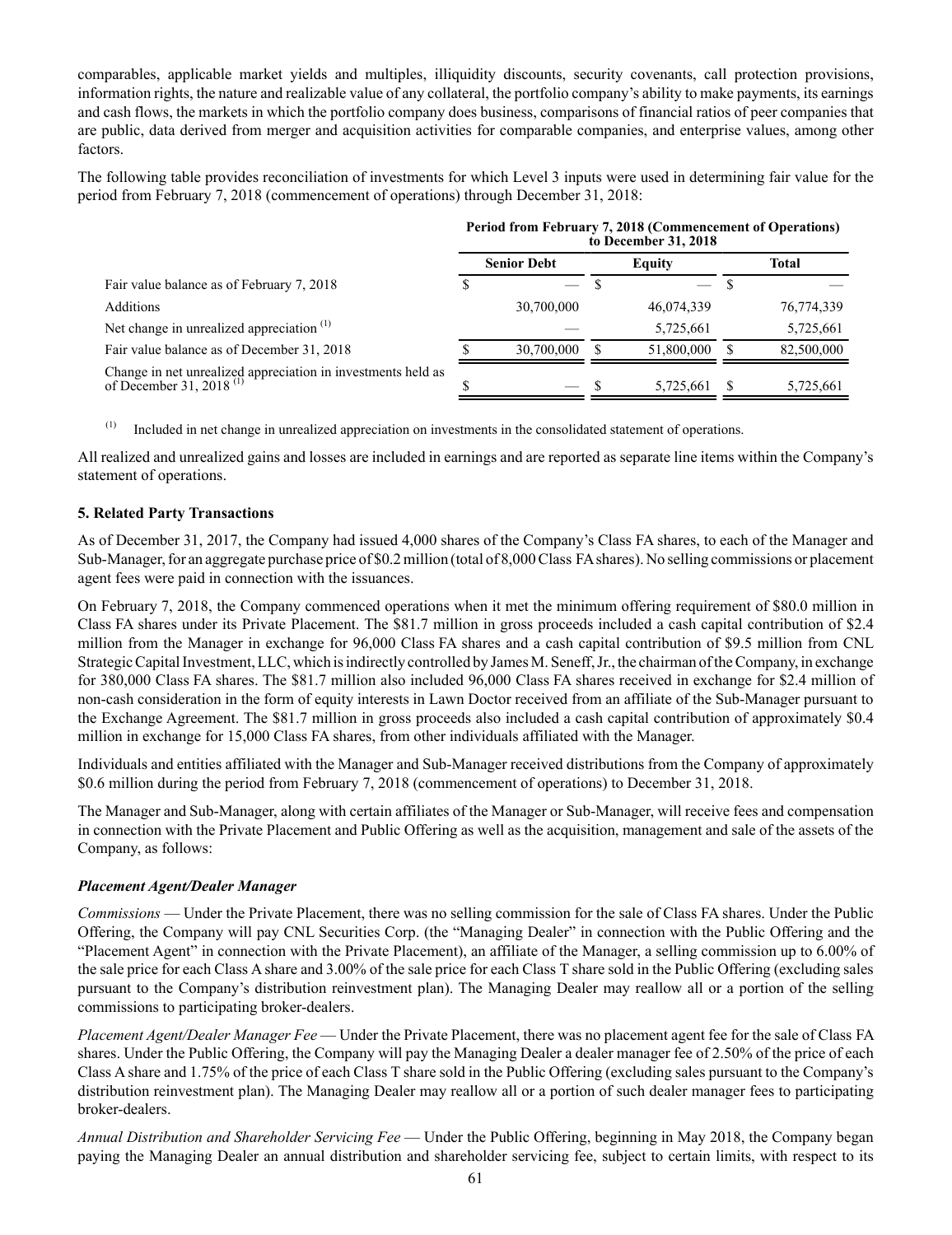Class T and Class D shares (excluding Class T shares and Class D shares sold through the distribution reinvestment plan and those received as share distributions) in an annual amount equal to 1.00% and 0.50%, respectively, of its current net asset value per share, as disclosed in its periodic or current reports, payable on a monthly basis. The annual distribution and shareholder servicing fee accrues daily and is paid monthly in arrears. The Managing Dealer may reallow all or a portion of the annual distribution and shareholder servicing fee to the broker-dealer who sold the Class T or Class D shares or, if applicable, to a servicing broker-dealer of the Class T or Class D shares or a fund supermarket platform featuring Class D shares, so long as the broker-dealer or financial intermediary has entered into a contractual agreement with the Managing Dealer that provides for such reallowance. The annual distribution and shareholder servicing fees is an ongoing fee that is allocated among all Class T and Class D shares, respectively, and is not paid at the time of purchase.

#### *Manager and/or Sub-Manager*

*Organization and Offering Costs* — Under each of the Private Placement and Public Offering, the Company will reimburse the Manager and its Sub-Manager, along with their respective affiliates, for the organization and offering costs (other than selling commissions and placement agent fees) they have incurred on the Company's behalf only to the extent that such expenses do not exceed (A) 1.0% of the cumulative gross proceeds from the Private Placement and (B) 1.5% of the cumulative gross proceeds from the Public Offering. As of December 31, 2018, the Company had incurred an obligation to reimburse the Manager and Sub-Manager for approximately \$0.9 million in organization and offering costs based on actual amounts raised through its Offerings, of which \$0.07 million was payable as of December 31, 2018. The Manager and the Sub-Manager have incurred additional organization and offering costs of approximately \$4.8 million on behalf of the Company in connection with the Public Offering (exceeding the 1.5% limitation) as of December 31, 2018. These costs will be recognized by the Company in future periods as the Company receives future offering proceeds from its Public Offering to the extent such costs are within the 1.5% limitation.

*Base Management Fee to Manager and Sub-Manager* — The Company pays each of the Manager and the Sub-Manager 50% of the total base management fee for their services under the Management Agreement and the Sub-Management Agreement, subject to any reduction or deferral of any such fees pursuant to the terms of the Expense Support and Conditional Reimbursement Agreement described below. The base management fee is calculated for each share class at an annual rate of (i) for the Non-founder shares of a particular class,  $2\%$  of the product of (x) the Company's average gross assets and (y) the ratio of non-founder share Average Adjusted Capital (as defined below), for a particular class to total Average Adjusted Capital and (ii) for the Founder shares, 1% of the product of (x) the Company's average gross assets and (y) the ratio of outstanding founder share Average Adjusted Capital to total Average Adjusted Capital, in each case excluding cash, and will be payable monthly in arrears. The management fee for a certain month is calculated based on the average value of the Company's gross assets at the end of that month and the immediately preceding calendar month. The determination of gross assets reflects changes in the fair market value of the Company's assets, which does not necessarily equal their notional value, reflecting both realized and unrealized capital appreciation or depreciation. Average Adjusted Capital of an applicable class is computed on the daily Adjusted Capital for such class for the actual number of days in such applicable month. The base management fee may be reduced or deferred by the Manager and the Sub-Manager under the Management Agreement and the Expense Support and Conditional Reimbursement Agreement described below. For purposes of this calculation, "Average Adjusted Capital" for an applicable class is computed on the daily Adjusted Capital for such class for the actual number of days in such applicable quarter. "Adjusted Capital" is defined as cumulative proceeds generated from sales of our shares of a particular share class (including proceeds from the sale of shares pursuant to the distribution reinvestment plan, if any), net of sales load (upfront selling commissions and dealer manager fees), if any, reduced for the full amounts paid for share repurchases pursuant to any share repurchase program, if any, for such class. The Company incurred base management fees of approximately \$0.7 million during the period from February 7, 2018 (commencement of operations) through December 31, 2018, of which approximately \$0.1 million was payable as of December 31, 2018.

*Total Return Incentive Fee on Income to the Manager and Sub-Manager* — The Company also pays each of the Manager and the Sub-Manager 50% of the total return incentive fee for their services under the Management Agreement and the Sub-Management Agreement. The total return incentive fee is based on the Total Return to Shareholders (as defined below) for each share class in any calendar year, payable annually in arrears. The Company accrues (but does not pay) the total return incentive fee on a quarterly basis, to the extent that it is earned, and performs a final reconciliation and make required payments at completion of each calendar year. The total return incentive fee may be reduced or deferred by the Manager and the Sub-Manager under the Management Agreement and the Expense Support and Conditional Reimbursement Agreement described below. For purposes of this calculation, "Total Return to Shareholders" for any calendar quarter is calculated for each share class as the change in the net asset value for such share class plus total distributions for such share class calculated based on the Average Adjusted Capital for such class as of such calendar quarter end. The terms "Total Return to Non-founder Shareholders" and "Total Return to Founder Shareholders" means the Total Return to Shareholders specifically attributable to each particular share class of Non-founder shares or Founder shares, as applicable.

The total return incentive fee for each share class is calculated as follows: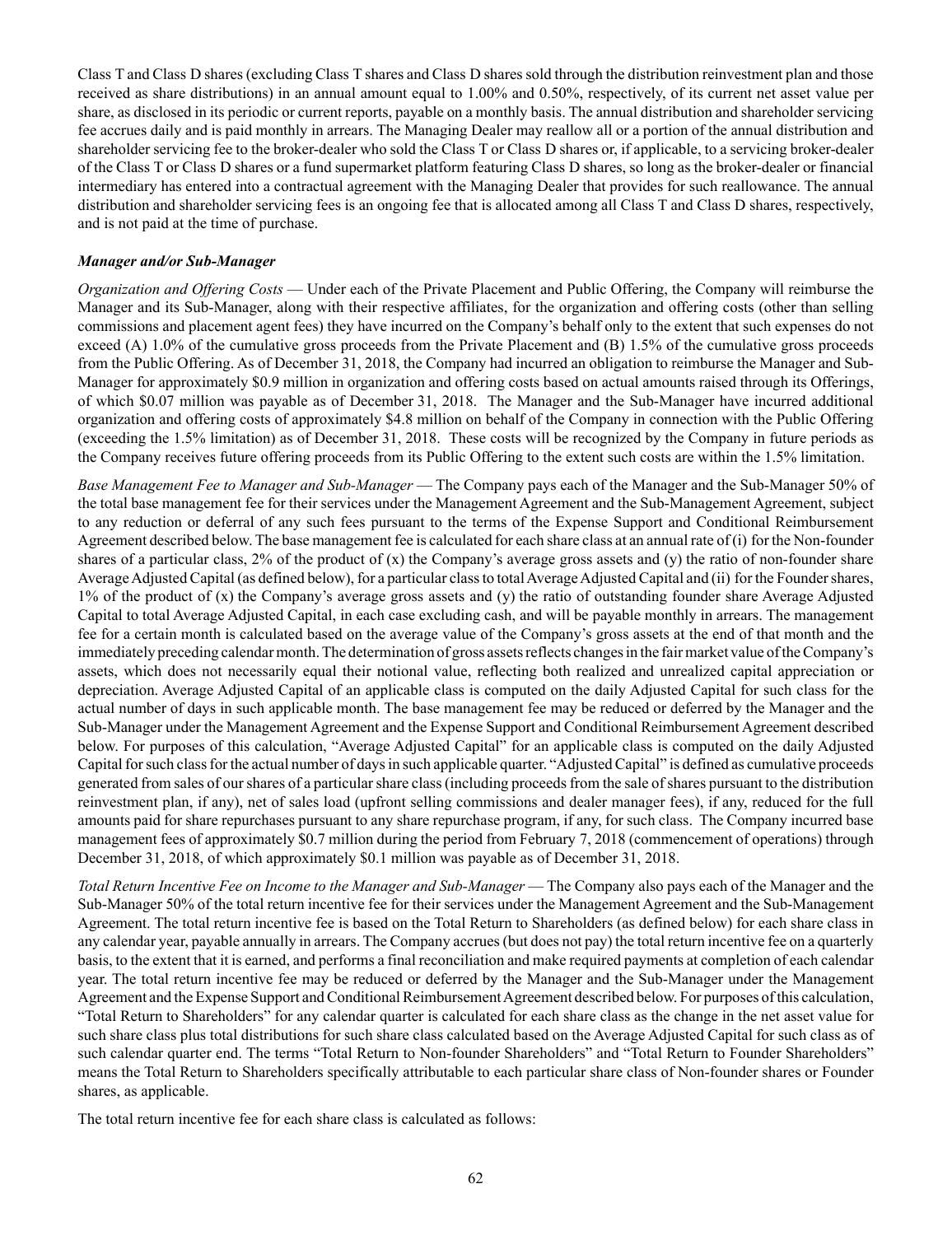- No total return incentive fee will be payable in any calendar year in which the annual Total Return to Shareholders of a particular share class does not exceed 7% (the "Annual Preferred Return").
- As it relates to the Non-founder shares, all of the Total Return to Shareholders with respect to each particular share class of Non-founder shares, if any, that exceeds the annual preferred return, but is less than or equal to 8.75%, or the "nonfounder breakpoint," in any calendar year, will be payable to the Manager ("Non-founder Catch Up"). The Non-Founder Catch Up is intended to provide an incentive fee of 20% of the Total Return to Non-founder Shareholders of a particular share class once the Total Return to Non-founder Shareholders of a particular class exceeds 8.75% in any calendar year.
- As it relates to Founder shares, all of the Total Return to Founder Shareholders, if any, that exceeds the annual preferred return, but is less than or equal to 7.777%, or the "founder breakpoint," in any calendar year, will be payable to the Manager ("Founder Catch Up"). The Founder Catch Up is intended to provide an incentive fee of 10% of the Total Return to Founder Shareholders once the Total Return to Founder Shareholders exceeds 7.777% in any calendar year.
- For any quarter in which the Total Return to Shareholders of a particular share class exceeds the relevant breakpoint, the total return incentive fee of a particular share class shall equal, for Non-founder shares, 20% of the Total Return to Nonfounder Shareholders of a particular class, and for Founder shares, 10% of the Total Return to Founder Shareholders, in each case because the annual preferred and relevant catch ups will have been achieved.
- For purposes of calculating the Total Return to Shareholders, the change in the Company's net asset value is subject to a High Water Mark. The "High Water Mark" is equal to the highest year-end net asset value, for each share class of the Company since inception, adjusted for any special distributions resulting from the sale of the Company's assets, provided such adjustment is approved by the Company's board of directors. If, as of each calendar year end, the Company's net asset value for the applicable share class is (A) above the High Water Mark, then, for such calendar year, the Total Return to Shareholders calculation will include the increase in the Company's net asset value for such share class in excess of the High Water Mark, and (B) if the Company's net asset value for the applicable share class is below the High Water Mark, for such calendar year, (i) any increase in the Company's per share net asset value will be disregarded in the calculation of Total Return to Shareholders for such share class while (ii) any decrease in the Company's per share net asset value will be included the calculation of Total Return to Shareholders for such share class. For the year ending December 31, 2018, the High Water Mark was \$24.75.

For purposes of this calculation, "Average Adjusted Capital" for an applicable class is computed on the daily Adjusted Capital for such class for the actual number of days in such applicable quarter. The annual preferred return of 7% and the relevant breakpoints of 8.75% and 7.777%, respectively, are also adjusted for the actual number of days in each calendar year, measured as of each calendar quarter end.

The Company incurred total return incentive fees of approximately \$1.0 million during the period from February 7, 2018 (commencement of operations) to December 31, 2018, all of which was payable as of December 31, 2018. The total return incentive fee is payable annually in arrears.

*Reimbursement to Manager and Sub-Manager for Operating Expenses* — The Company reimburses the Manager and the Sub-Manager and their respective affiliates for certain operating costs and expenses of third parties incurred in connection with their provision of services to the Company, including fees, costs, expenses, liabilities and obligations relating to the Company's activities, acquisitions, dispositions, financings and business, subject to the terms of the Company's limited liability company agreement, the Management Agreement, the Sub-Management Agreement and the Expense Support and Conditional Reimbursement Agreement (as defined below). The Company will not reimburse the Manager and Sub-Manager for administrative services performed by the Manager or Sub-Manager for the benefit of the Company.

*Expense Support and Conditional Reimbursement Agreement* — The Company entered into an expense support and conditional reimbursement agreement with the Manager and the Sub-Manager (the "Expense Support and Conditional Reimbursement Agreement"), which became effective on February 7, 2018, pursuant to which each of the Manager and the Sub-Manager agrees to reduce the payment of base management fees, total return incentive fees and the reimbursements of reimbursable expenses due to the Manager and the Sub-Manager under the Management Agreement and the Sub-Management Agreement, as applicable, to the extent that the Company's annual regular cash distributions exceed its annual net income (with certain adjustments). The amount of such expense support is equal to the annual (calendar year) excess, if any, of (a) the distributions (as defined in the Expense Support and Conditional Reimbursement Agreement) declared and paid (net of the Company's distribution reinvestment plan) to shareholders minus (b) the available operating funds, as defined in the Expense Support and Conditional Reimbursement Agreement (the "Expense Support"). The Expense Support amount is borne equally by the Manager and the Sub-Manager and is calculated as of the last business day of the calendar year. Beginning on February 7, 2018 and continuing until the Expense Support and Conditional Reimbursement Agreement is terminated, the Manager and Sub-Manager shall equally conditionally reduce the payment of fees and reimbursements of reimbursable expenses in an amount equal to the conditional waiver amount (as defined in and subject to limitations described in the Expense Support and Conditional Reimbursement Agreement). The term of the Expense Support and Conditional Reimbursement Agreement has the same initial term and renewal terms as the Management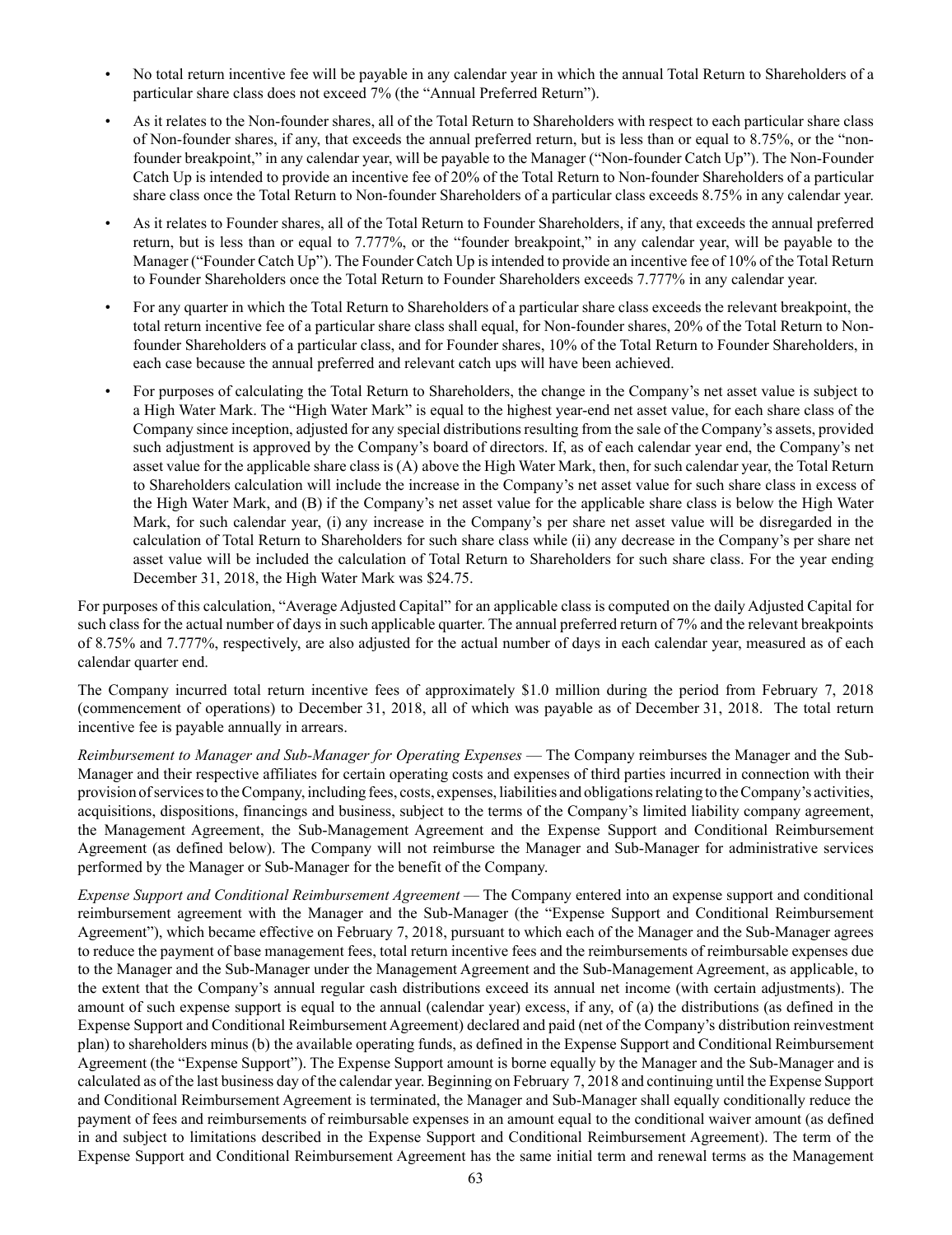Agreement or the Sub-Management Agreement, as applicable, to the Manager or the Sub-Manager. The Company recorded expense support due from the Manager and Sub-Manager of approximately \$0.4 million during the period from February 7, 2018 (commencement of operations) to December 31, 2018, all of which was due from the Manager and Sub-Manager as of December 31, 2018.

If, on the last business day of the calendar year, the annual (calendar year) year-to-date available operating funds exceeds the sum of the annual (calendar year) year-to-date distributions paid per share class (the "Excess Operating Funds"), the Company uses such Excess Operating Funds to pay the Manager and the Sub-Manager all or a portion of the outstanding unreimbursed Expense Support amounts for each share class, as applicable, subject to certain conditions (the "Conditional Reimbursements") as described further in the Expense Support and Conditional Reimbursement Agreement. The Company's obligation to make Conditional Reimbursements shall automatically terminate and be of no further effect three years following the date which the Expense Support amount was provided and to which such Conditional Reimbursement relates, as described further in the Expense Support and Conditional Reimbursement Agreement.

Related party fees and expenses incurred during the period from February 7, 2018 (commencement of operations) through December 31, 2018 are summarized below:

| <b>Related Party</b>        | <b>Source Agreement &amp; Description</b>                                                                    | Period from February 7,<br>2018 (Commencement of<br><b>Operations</b> ) to December<br>31, 2018 |
|-----------------------------|--------------------------------------------------------------------------------------------------------------|-------------------------------------------------------------------------------------------------|
| Managing Dealer             | Managing Dealer Agreement:<br>Commissions                                                                    | 321,905                                                                                         |
|                             | Dealer Manager Fees                                                                                          | 149,945                                                                                         |
|                             | Annual distribution and shareholder servicing fees                                                           | 6,774                                                                                           |
| Manager and Sub-<br>Manager | Management Agreement and Sub-Management Agreement:<br>Organization and offering reimbursement <sup>(1)</sup> | 948,032                                                                                         |
|                             | Base management fees <sup>(1)</sup>                                                                          | 722,233                                                                                         |
|                             | Total return incentive fees $(1)$                                                                            | 1,015,228                                                                                       |
| Manager and Sub-<br>Manager | <b>Expense Support and Conditional Reimbursement Agreement:</b><br>Expense support                           | (389,774)                                                                                       |
| Manager                     | Administrative Services Agreement:<br>Reimbursement of third-party operating expenses <sup>(1)</sup>         | 160,291                                                                                         |

(1) Expenses subject to Expense Support.

The following table presents amounts due from (to) related parties as of December 31, 2018:

|                                                    |   | December 31, 2018 |
|----------------------------------------------------|---|-------------------|
| Due from related parties:                          |   |                   |
| <b>Expense Support</b>                             | S | 389,774           |
| Total due from related parties                     |   | 389,774           |
| Due to related parties:                            |   |                   |
| Organization and offering expenses                 |   | (66, 894)         |
| Base management fees                               |   | (78, 967)         |
| Total return incentive fee                         |   | (1,015,228)       |
| Reimbursement of third-party operating expenses    |   | (9,101)           |
| Annual distribution and shareholder servicing fees |   | (1,866)           |
| Total due to related parties                       |   | (1,172,056)       |
| Net due to related parties                         |   | (782, 282)        |

There were no amounts due from (to) related parties as of December 31, 2017 because the Company had not raised the minimum amount to commence operations.

#### *Other Related Party Transactions*

Prior to the Company's acquisition of Lawn Doctor and Polyform as described in Note 3. "Investments," Lawn Doctor and Polyform were majority owned by an affiliate of the Sub-Manager.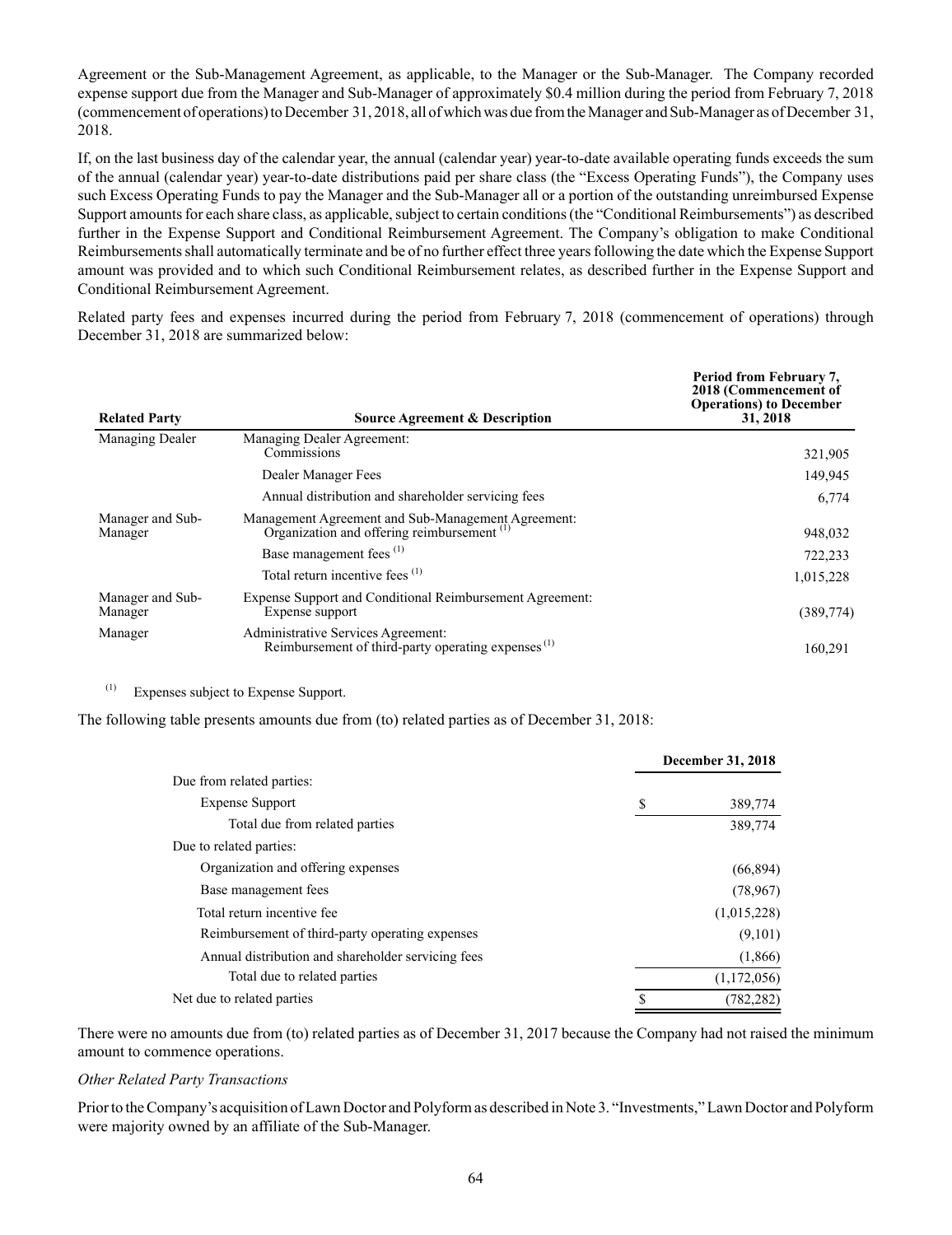#### **6. Distributions**

The following table reflects the total distributions declared during the period from February 7, 2018 (commencement of operations) through December 31, 2018:

| Distribution Period <sup>(1)</sup>                   | <b>Distributions</b><br><b>Declared</b> | <b>Distributions</b><br>Reinvested <sup>(3)</sup> | <b>Cash Distributions</b><br><b>Net of Distributions</b><br><b>Reinvested</b> |
|------------------------------------------------------|-----------------------------------------|---------------------------------------------------|-------------------------------------------------------------------------------|
| First Quarter 2018 (4 record dates)                  | 302.841                                 | 2,299                                             | 300,542                                                                       |
| Second Quarter 2018 (13 record dates)                | 1,026,590                               | 19.766                                            | 1,006,824                                                                     |
| Third Quarter 2018 (13 record dates)                 | 1,059,027                               | 35,556                                            | 1,023,471                                                                     |
| Fourth Quarter 2018 (13 record dates) <sup>(2)</sup> | 1,129,844                               | 69.004                                            | 1,060,840                                                                     |
|                                                      | 3,518,302                               | 126,625                                           | 3,391,677                                                                     |

(1) Weekly distributions declared per share for each share class were:

| <b>Record Date Period</b>          | <b>Class FA</b> |          |  | ''lass A | Class T                                         | Class D  | Class I |          |  |
|------------------------------------|-----------------|----------|--|----------|-------------------------------------------------|----------|---------|----------|--|
| March 7, 2018                      |                 |          |  |          | 0.020604 \$ 0.020604 \$ 0.016484 \$ 0.018544 \$ |          |         | 0.020604 |  |
| March 13, 2018 - December 28, 2018 |                 | 0.024038 |  | 0.024038 | 0.019231                                        | 0.021635 |         | 0.024038 |  |

(2) Distributions declared for the four record dates in December 2018 were paid in January 2019.

(3) Includes distributions reinvested in January 2019 of \$26,789.

The sources of declared distributions on a GAAP basis were as follows:

|                                                                              | <b>Operations</b> ) to December 31, 2018 | Period from February 7, 2018 (Commencement of |
|------------------------------------------------------------------------------|------------------------------------------|-----------------------------------------------|
|                                                                              | Amount                                   | % of Cash Distributions<br><b>Declared</b>    |
| Net investment income $(1)$                                                  | 3,389,372                                | 96.3%                                         |
| Distributions in excess of net investment income <sup><math>(2)</math></sup> | 128.930                                  | $3.7\%$                                       |
| Total distributions declared                                                 | 3,518,302                                | 100.0%                                        |

- (1) Net investment income includes expense support from the Manager and Sub-Manager of \$389,774 for the period from February 7, 2018 (commencement of operations) to December 31, 2018, all of which was due from the Manager and Sub-Manager as of December 31, 2018. See Note 5. "Related Party Transactions" for additional information.
- (2) Consists of distributions made from offering proceeds for the period presented.

The Company's board of directors began to declare cash distributions to shareholders based on monthly record dates (instead of weekly record dates) effective with distributions declared with a record date in January 2019. In December 2018, the Company's board of directors declared a monthly cash distribution on the outstanding shares of all classes of common shares of record on January 30, 2019 of \$0.104167 per share for Class FA shares, \$0.104167 per share for Class A shares, \$0.083333 per share for Class T shares, \$0.093750 per share for Class D shares and \$0.104167 per share for Class I shares.

#### **7. Capital Transactions**

As of December 31, 2017, the Company had issued 4,000 shares of the Company's Class FA shares, to each of the Manager and Sub-Manager, for an aggregate purchase price of \$200,000 (total of 8,000 Class FA shares). No selling commissions or placement agent fees were paid in connection with the issuances.

On February 7, 2018, the Company commenced operations when it met the minimum offering requirement of \$80.0 million in Class FA shares under its Private Placement and issued approximately 3.3 million shares of Class FA shares for aggregate gross proceeds of \$81.7 million. The Company did not incur any selling commissions or placement agent fees from the sale of the approximately 3.3 million Class FA shares sold under the terms of the Private Placement. See Note 5. "Related Party Transactions" for additional information on shares issued to the Manager, Sub-Manager and their affiliates.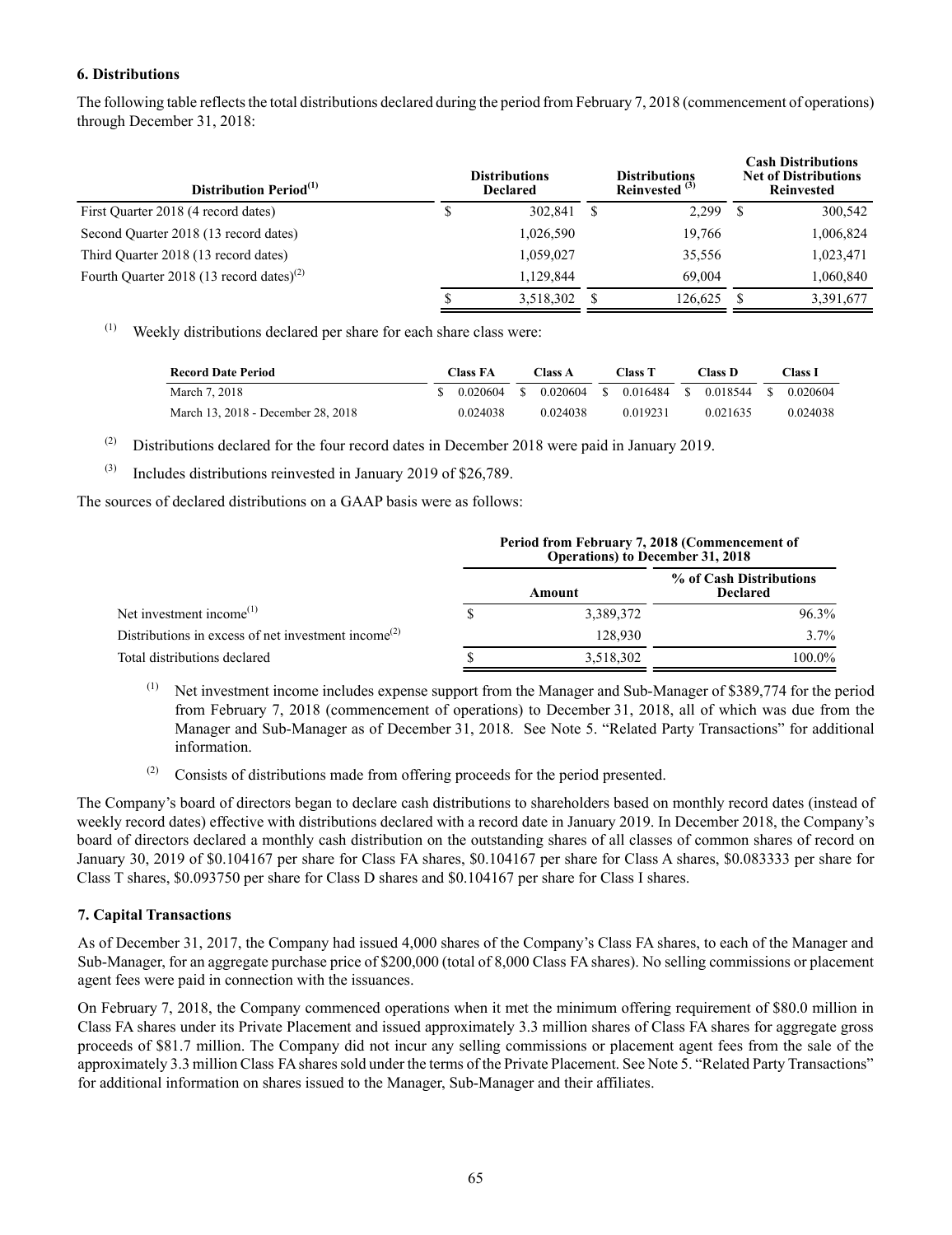### *Private Placement*

The Company offered through the Private Placement up to \$85.0 million of Class FA shares and up to \$115.0 million of Class A shares on a best efforts basis, which meant that the Placement Agent, used its best efforts but was not required to sell any specific amount of shares. On February 7, 2018, the Company commenced operations when it met the minimum offering requirement of \$80.0 million in Class FA shares under the Private Placement and the Company issued approximately 3.3 million Class FA shares at \$25.00 per Class FA share resulting in gross proceeds of approximately \$81.7 million. No Class A shares were sold under the Private Placement. There was no selling commission or Placement Agent fee for the sale of Class FA shares. The Class FA shares and Class A shares in the Private Placement were offered for sale only to persons that were "accredited investors," as that term is defined under the Securities Act of 1933, as amended (the "Securities Act"), and Regulation D promulgated thereunder.

## *Public Offering*

Once the Registration Statement became effective on March 7, 2018, the Company began offering up to \$1,000,000,000 of shares, on a best efforts basis, which means that CNL Securities Corp., as the Managing Dealer of the Public Offering, will use its best efforts but is not required to sell any specific amount of shares. The Public Offering had a minimum offering requirement of \$2 million in shares under the Private Placement or the Public Offering. As of February 7, 2018, the Company had met the minimum offering requirement of \$80.0 million in Class FA shares under the Private Placement. The Company is offering, in any combination, four classes of shares in the Public Offering: Class A shares, Class T shares, Class D shares and Class I shares. The initial minimum permitted purchase amount is \$5,000 in shares. The initial per share Public Offering price was \$27.32 per Class A share, \$26.25 per Class T share, \$25.00 per Class D share and \$25.00 per Class I share. There are differing selling fees and commissions for each class. The Company will also pay annual distribution and shareholder servicing fees, subject to certain limits, on the Class T and Class D shares sold in the Public Offering (excluding sales pursuant to the Company's distribution reinvestment plan). The Public Offering price, selling commissions and dealer manager fees per share class are determined monthly as approved by the Company's board of directors. As of December 31, 2018, the Public Offering price was \$28.87 per Class A share, \$27.84 per Class T share, \$26.23 per Class D share and \$26.52 per Class I share. See Note 12. "Subsequent Events" for information on changes to the Public Offering price, selling commissions and dealer manager fees per share class.

The Company is also offering, in any combination, up to \$100,000,000 of Class A shares, Class T shares, Class D shares and Class I shares to be issued pursuant to its distribution reinvestment plan. See Note 12. "Subsequent Events" for additional information related to the Public Offering.

The following table summarizes the total shares issued and proceeds received by share class in connection with the Offerings for the period ended December 31, 2018:

|                              |                         |                          |     | <b>Proceeds from Offerings</b>                                                                                |    |                                             |               |     |   | <b>Distributions</b><br>Reinvested <sup>(1)</sup> |               | <b>Total</b>                                |                                                                 |
|------------------------------|-------------------------|--------------------------|-----|---------------------------------------------------------------------------------------------------------------|----|---------------------------------------------|---------------|-----|---|---------------------------------------------------|---------------|---------------------------------------------|-----------------------------------------------------------------|
| <b>Share</b><br><b>Class</b> | <b>Shares</b><br>Issued | Gross<br><b>Proceeds</b> |     | <b>Up-front</b><br><b>Selling</b><br>Commissions<br>and Dealer<br>Manager<br>Fees <sup><math>(2)</math></sup> |    | <b>Net</b><br><b>Proceeds to</b><br>Company | <b>Shares</b> |     |   | <b>Proceeds</b><br>to<br>Company                  | <b>Shares</b> | <b>Net</b><br><b>Proceeds to</b><br>Company | Average<br><b>Net</b><br><b>Proceeds</b><br>per<br><b>Share</b> |
| Class FA                     | 3,258,260               | \$81,456,500             | - S |                                                                                                               | \$ | 81,456,500                                  |               |     | S |                                                   | 3,258,260     | \$ 81,456,500                               | 25.00                                                           |
| Class A                      | 190,046                 | 5,435,093                |     | (430, 953)                                                                                                    |    | 5,004,140                                   | 2,342         |     |   | 60,639                                            | 192,388       | 5,064,779                                   | 26.33                                                           |
| Class T                      | 31,432                  | 861,000                  |     | (40, 897)                                                                                                     |    | 820,103                                     |               | 20  |   | 510                                               | 31,452        | 820,613                                     | 26.09                                                           |
| Class D                      | 121,797                 | 3,160,000                |     |                                                                                                               |    | 3,160,000                                   | 1,092         |     |   | 28,533                                            | 122,889       | 3,188,533                                   | 25.95                                                           |
| Class I                      | 249,136                 | 6,492,500                |     |                                                                                                               |    | 6,492,500                                   |               | 390 |   | 10,154                                            | 249,526       | 6,502,654                                   | 26.06                                                           |
|                              | 3,850,671               | \$97,405,093             |     | (471, 850)                                                                                                    | S. | 96,933,243                                  | 3,844         |     | S | 99,836                                            | 3,854,515     | \$97,033,079                                | 25.17                                                           |

| For the Period from February 7, 2018 (Commencement of Operations) to December 31, 2018 |  |  |
|----------------------------------------------------------------------------------------|--|--|
|                                                                                        |  |  |

(1) Amounts exclude distributions reinvested in January 2019 related to the payment of distributions declared in December 2018.

(2) The Company did not incur any selling commissions or placement agent fees from the sale of the approximately 3.3 million Class FA shares sold under the terms of the Private Placement. The Company incurs selling commissions and dealer manager fees on the sale of Class A and Class T shares sold through its Public Offering. See Note 5. "Related Party Transactions" for additional information regarding up-front selling commissions and dealer manager fees.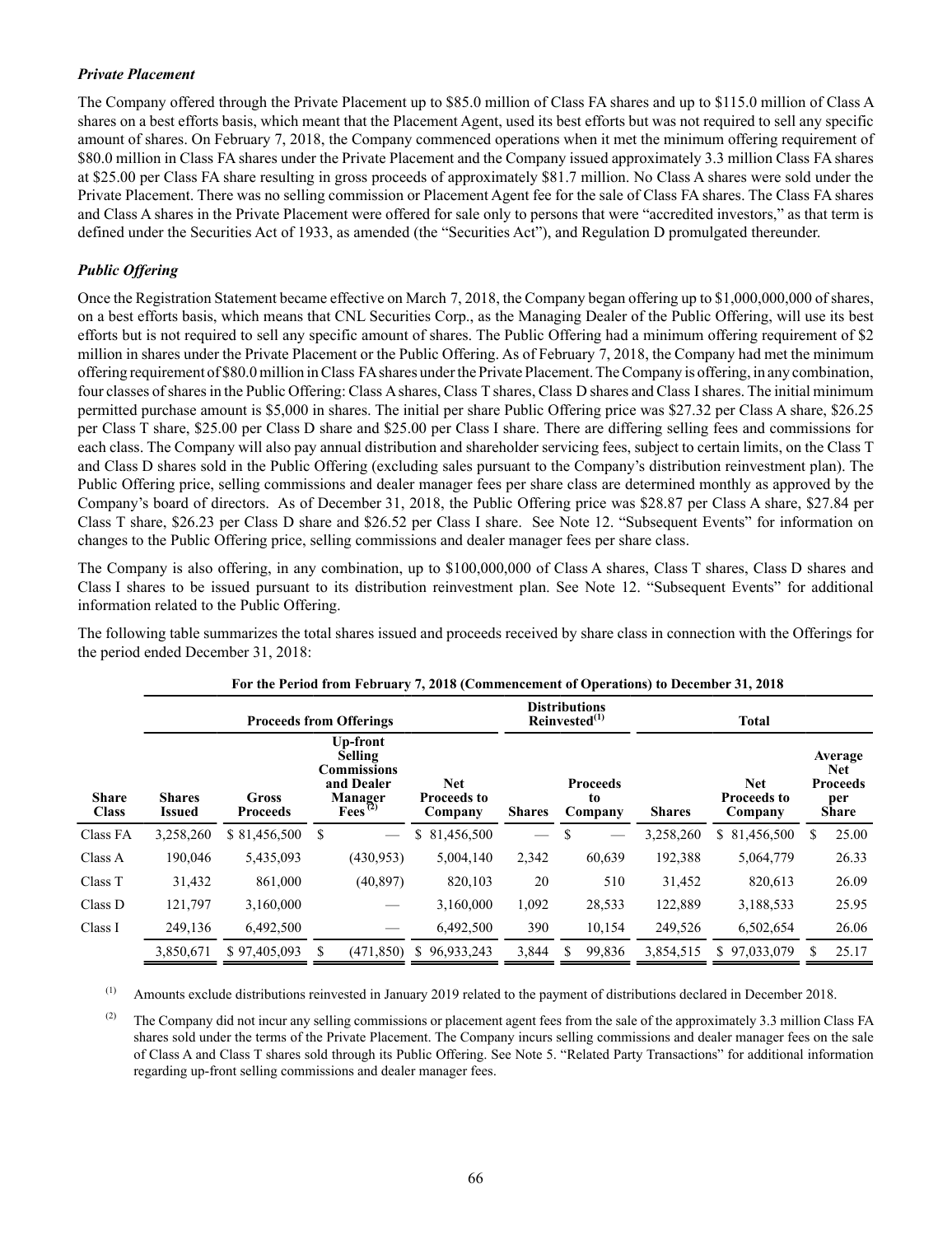#### **8. Concentrations of Risk**

As of December 31, 2018 and for the period from February 7, 2018 (commencement of operations) to December 31, 2018, the Company had the following portfolio companies that individually accounted for 10% or more of the Company's aggregate total investment income or assets:

| <b>Portfolio Company</b> | <b>Percentage of Total</b><br><b>Investment Income</b> | <b>Percentage of Total</b><br><b>Assets</b> |
|--------------------------|--------------------------------------------------------|---------------------------------------------|
| Lawn Doctor              | 51.4%                                                  | $49.1\%$                                    |
| Polyform                 | $46.5\%$                                               | 30.0%                                       |

The portfolio companies are required to make monthly interest payments on their debt, with the debt principal due upon maturity in August 2023. Failure of any of these portfolio companies to pay contractual interest payments could have a material adverse effect on the Company's results of operations and cash flows from operations which would impact its ability to make distributions to shareholders.

#### **9. Commitment & Contingencies**

See Note 5. "Related Party Transactions" for information on contingent amounts due to the Manager and Sub-Manager for the reimbursement of organization and offering costs under the Public Offering.

From time to time, the Company and officers or directors of the Company may be party to certain legal proceedings in the ordinary course of business, including proceedings relating to the enforcement of the Company's rights under contracts with its businesses. As of December 31, 2018, the Company was not involved in any legal proceedings.

#### **10. Selected Quarterly Financial Data (Unaudited)**

The following are the quarterly results of operations for the period from February 7, 2018 (commencement of operations) to December 31, 2018. The operating results for any quarter are not necessarily indicative of results for any future period.

|                                                                   | <b>Quarter Ended</b> |                   |               |           |               | <b>Period Ended</b> |               |            |    |            |
|-------------------------------------------------------------------|----------------------|-------------------|---------------|-----------|---------------|---------------------|---------------|------------|----|------------|
|                                                                   |                      | $3/31/2018^{(1)}$ |               | 6/30/2018 |               | 9/30/2018           |               | 12/31/2018 |    | 12/31/2018 |
| Total investment income                                           | \$                   | 728,216           | <sup>\$</sup> | 2,023,986 | <sup>\$</sup> | 1,951,024           | <sup>\$</sup> | 2,089,219  | \$ | 6,792,445  |
| Net investment income                                             |                      | 302,841           |               | 1,004,472 |               | 1,021,691           |               | 1,060,368  |    | 3,389,372  |
| Net change in unrealized appreciation on<br>investments           |                      | 524,449           |               | 928,424   |               | 3,317,000           |               | 955,788    |    | 5,725,661  |
| Net increase in net assets resulting from<br>operations           |                      | 827,290           |               | 1,932,896 |               | 4,338,691           |               | 2,016,156  |    | 9,115,033  |
| Net investment income per share                                   |                      | 0.09              |               | 0.31      |               | 0.30                |               | 0.29       |    | 1.00       |
| Net increase in net assets resulting from<br>operations per share |                      |                   |               |           |               |                     |               |            |    |            |
| Class FA                                                          |                      | 0.25              |               | 0.58      |               | 1.30                |               | 0.55       |    | 2.68       |
| Class A                                                           |                      | N/A               |               | 0.66      |               | 1.22                |               | 0.47       |    | 2.35       |
| Class T                                                           |                      | N/A               |               | 0.36      |               | 1.19                |               | 0.43       |    | 1.98       |
| Class D                                                           |                      | N/A               |               | 0.17      |               | 1.07                |               | 0.31       |    | 1.55       |
| Class I                                                           |                      | N/A               |               | 0.67      |               | 1.25                |               | 0.52       |    | 2.44       |
| Net asset value per share at end of period:                       |                      |                   |               |           |               |                     |               |            |    |            |
| Class FA                                                          |                      | 25.16             |               | 25.43     |               | 26.41               |               | 26.65      |    | 26.65      |
| Class A                                                           |                      | N/A               |               | 25.37     |               | 26.28               |               | 26.44      |    | 26.44      |
| Class T                                                           |                      | N/A               |               | 25.42     |               | 26.36               |               | 26.54      |    | 26.54      |
| Class D                                                           |                      | N/A               |               | 25.41     |               | 26.20               |               | 26.23      |    | 26.23      |
| Class I                                                           |                      | N/A               |               | 25.40     |               | 26.34               |               | 26.55      |    | 26.55      |

(1) The Company commenced operations on February 7, 2018.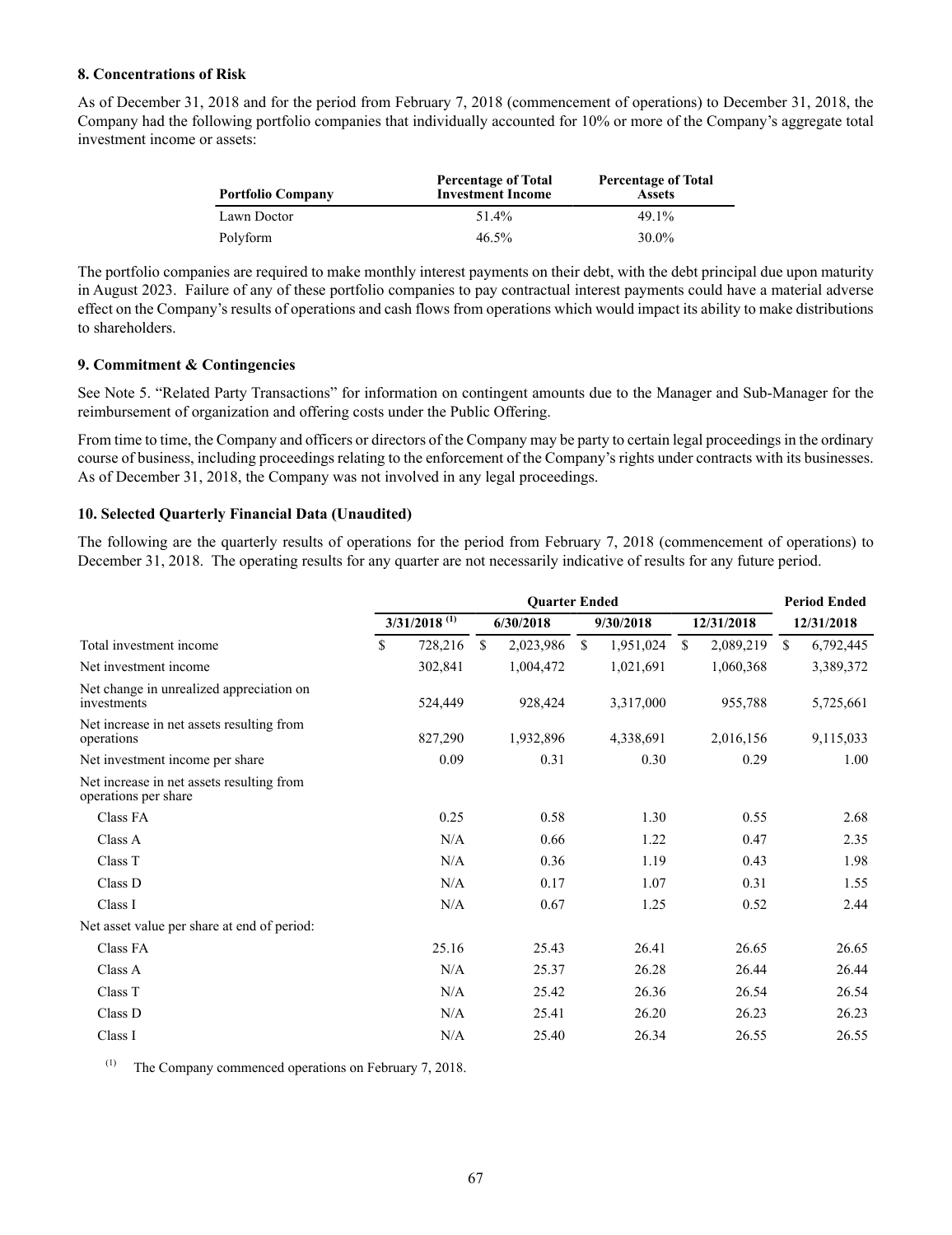#### **11. Financial Highlights**

The following is a schedule of financial highlights of the Company attributed to each class of shares for the period from February 7, 2018 (commencement of operations) through December 31, 2018.

|                                                                                             | Period from February 7, 2018 (Commencement of Operations) to December 31, 2018 |            |                                 |           |    |                                 |    |                                 |    |                                 |
|---------------------------------------------------------------------------------------------|--------------------------------------------------------------------------------|------------|---------------------------------|-----------|----|---------------------------------|----|---------------------------------|----|---------------------------------|
|                                                                                             | <b>Class FA</b><br><b>Shares</b>                                               |            | <b>Class A</b><br><b>Shares</b> |           |    | <b>Class T</b><br><b>Shares</b> |    | <b>Class D</b><br><b>Shares</b> |    | <b>Class I</b><br><b>Shares</b> |
| <b>OPERATING PERFORMANCE PER SHARE</b>                                                      |                                                                                |            |                                 |           |    |                                 |    |                                 |    |                                 |
| Net Asset Value, Beginning of Period <sup>(1)</sup>                                         | S                                                                              | 25.00      | \$                              | 25.00     | S  | 25.16                           | S  | 25.26                           | S  | 25.00                           |
| Net investment income (loss), before<br>expense support $(2)$                               |                                                                                | 0.93       |                                 | (1.26)    |    | (0.11)                          |    | 0.02                            |    | 0.06                            |
| Expense support <sup><math>(2)(3)</math></sup>                                              |                                                                                | 0.08       |                                 | 1.74      |    | 0.52                            |    |                                 |    | 0.69                            |
| Net investment income <sup><math>(2)</math></sup>                                           |                                                                                | 1.01       |                                 | 0.48      |    | 0.41                            |    | 0.02                            |    | 0.75                            |
| Net realized and unrealized gains <sup><math>(2)(4)</math></sup>                            |                                                                                | 1.67       |                                 | 1.87      |    | 1.57                            |    | 1.53                            |    | 1.69                            |
| Net increase resulting from investment<br>operations                                        |                                                                                | 2.68       |                                 | 2.35      |    | 1.98                            |    | 1.55                            |    | 2.44                            |
| Distributions to shareholders <sup><math>(5)</math></sup>                                   |                                                                                | (1.03)     |                                 | (0.91)    |    | (0.60)                          |    | (0.58)                          |    | (0.89)                          |
| Net decrease resulting from distributions to<br>shareholders                                |                                                                                | (1.03)     |                                 | (0.91)    |    | (0.60)                          |    | (0.58)                          |    | (0.89)                          |
| <b>Net Asset Value, End of Period</b>                                                       | \$                                                                             | 26.65      | \$                              | 26.44     | \$ | 26.54                           | \$ | 26.23                           | \$ | 26.55                           |
| Net assets, end of period                                                                   | S                                                                              | 87,061,758 | \$                              | 5,086,607 | \$ | 834,576                         | \$ | 3,222,865                       | \$ | 6,624,004                       |
| Average net assets <sup>(6)</sup>                                                           | S.                                                                             | 83,797,239 | \$                              | 562,185   | \$ | 385,874                         | \$ | 1,732,979                       | S. | 2,381,673                       |
| Shares outstanding, end of period                                                           |                                                                                | 3,266,260  |                                 | 192,388   |    | 31,452                          |    | 122,889                         |    | 249,526                         |
| Total investment return based on net asset value<br>before total return incentive fee $(7)$ |                                                                                | 11.72%     |                                 | 9.56%     |    | 7.94%                           |    | 6.80%                           |    | 9.90%                           |
| Total investment return based on net asset value<br>after total return incentive fee $(7)$  |                                                                                | 10.88%     |                                 | 9.56%     |    | 7.94%                           |    | 6.19%                           |    | 9.90%                           |
| RATIOS/SUPPLEMENTAL DATA (not annualized):                                                  |                                                                                |            |                                 |           |    |                                 |    |                                 |    |                                 |
| Ratios to average net assets: (6)(8)                                                        |                                                                                |            |                                 |           |    |                                 |    |                                 |    |                                 |
| Total operating expenses before total return<br>incentive fee and expense support           |                                                                                | 2.87%      |                                 | 18.09%    |    | 6.15%                           |    | 4.86%                           |    | 6.68%                           |
| Total operating expenses before expense<br>support                                          |                                                                                | 4.00%      |                                 | 19.62%    |    | 7.34%                           |    | 5.92%                           |    | 8.40%                           |
| Total operating expenses after expense<br>support                                           |                                                                                | 3.66%      |                                 | 13.02%    |    | 5.37%                           |    | 5.92%                           |    | 5.75%                           |
| Net investment income before total return<br>incentive fee $^{(9)}$                         |                                                                                | 4.73%      |                                 | 1.81%     |    | 1.55%                           |    | 1.15%                           |    | 2.87%                           |
| Net investment income                                                                       |                                                                                | 3.94%      |                                 | 1.81%     |    | 1.55%                           |    | 0.09%                           |    | 2.87%                           |

(1) The net asset value as of the beginning of the period is based on the price of shares sold, net of any sales load, to the initial investor of each respective share class. All Class FA shares were sold at the same per share amount. The first investors for Class A, Class T, Class D and Class I shares purchased their shares in April 2018, May 2018, June 2018 and April 2018, respectively.

(2) The per share amounts presented are based on weighted average shares outstanding from the later of  $(1)$  February 7, 2018 (commencement of operations) or (2) the date of the first investor for the respective share class, through the period presented.

 $^{(3)}$  Expense support is accrued throughout the year and is subject to a final calculation as of the last business day of the calendar year. As of December 31, 2018, Class D shares were not subject to any expense support. Refer to Note 5. "Related Party Transactions" for additional information.

(4) The amount shown at this caption is the balancing figure derived from the other figures in the schedule. The amount shown at this caption for a share outstanding throughout the period may not agree with the change in the aggregate gains and losses in portfolio investments for the period because of the timing of sales of the Company's shares in relation to fluctuating fair values for the portfolio investments.

<sup>(5)</sup> The per share amounts presented are based on shares outstanding from the later of (1) February 7, 2018 (commencement of operations) or (2) the date of the first investor for the respective share class, through the period presented. See Note 6. "Distributions" for further information on the sources of distributions.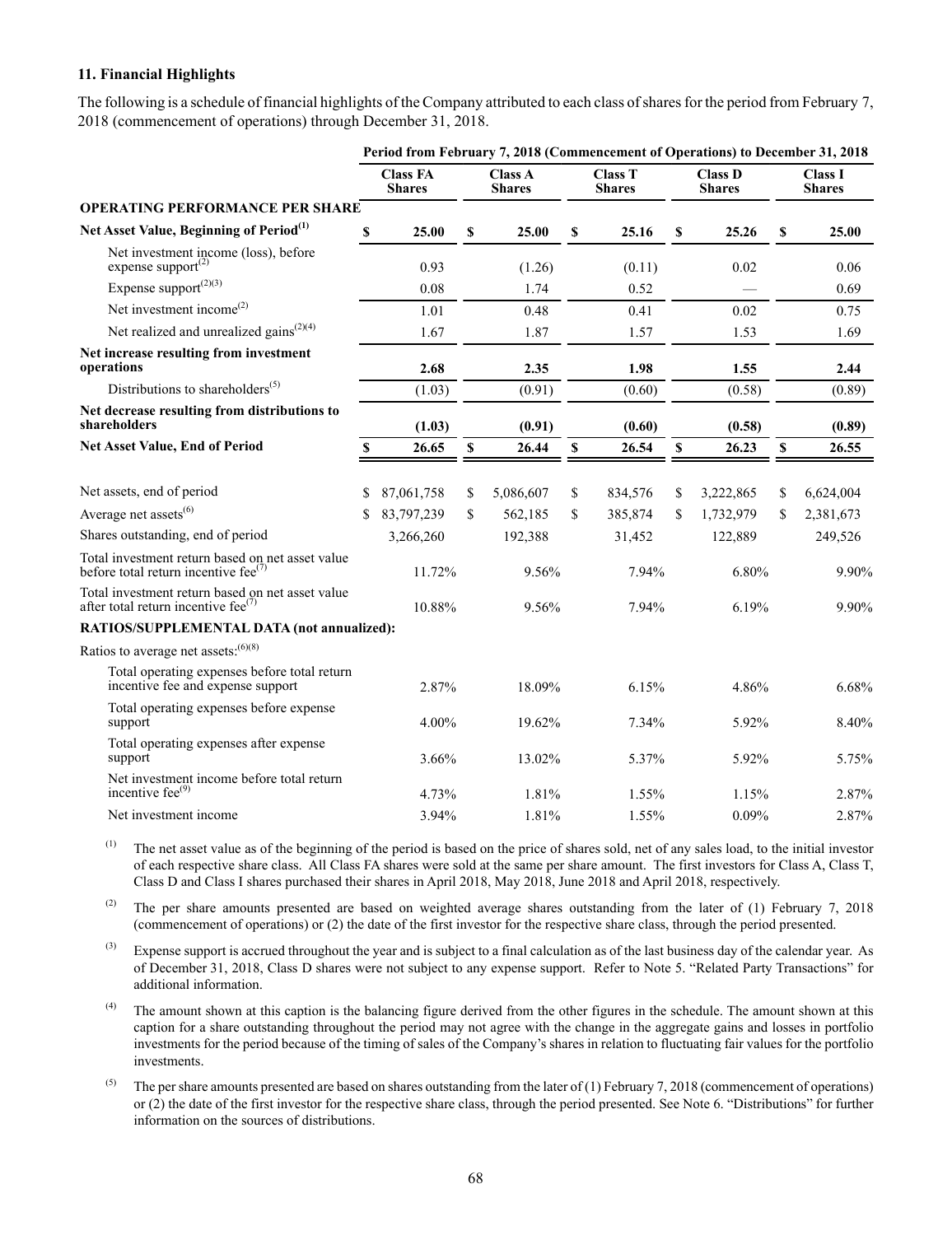- The computation of average net assets during the period is based on net assets measured at each month end, adjusted for capital contributions or withdrawals during the month.
- ( $7$ ) Total investment return is calculated for each share class as the change in the net asset value for such share class during the period and assuming all distributions are reinvested. Amounts are not annualized and are not representative of total return as calculated for purposes of the total return incentive fee described in Note 5. "Related Party Transactions." Since there is no public market for the Company's shares, terminal market value per share is assumed to be equal to net asset value per share on the last day of the period presented. The Company's performance changes over time and currently may be different than that shown above. Past performance is no guarantee of future results. Investment performance is presented without regard to sales load that may be incurred by shareholders in the purchase of the Company's shares.
- (8) Actual results may not be indicative of future results. Additionally, an individual investor's ratios may vary from the ratios presented for a share class as a whole.
- (9) Amounts represent net investment income before total return incentive fee and related expense support as a percentage of average net assets. For the period February 7, 2018 through December 31, 2018, all of the total return incentive fees for Class A, Class T, and Class I shares were covered by expense support and approximately 30% of the total return incentive fee for Class FA shares were covered by expense support. None of the total return incentive fees for Class D shares were covered by expense support.

#### **12. Subsequent Events**

In January, February and March 2019, the Company's board of directors declared monthly cash distributions on the outstanding shares of all classes of common shares of record on February 27, 2019, March 28, 2019 and April 29, 2019, respectively, of \$0.104167 per share for Class FA shares, \$0.104167 per share for Class A shares, \$0.083333 per share for Class T shares, \$0.093750 per share for Class D shares, and \$0.014167 per share for Class I shares.

In January, February and March 2019, the Company's board of directors approved new per share public offering prices for each share class in the Public Offering. The new public offering prices are effective as of January 29, 2019, February 28, 2019 and March 29, 2019, respectively. The following table provides the new public offering prices and applicable upfront selling commissions and dealer manager fees for each share class available in the Public Offering:

|                                     | <b>Class A</b> |      | <b>Class T</b> |    | <b>Class D</b> |     | <b>Class I</b> |
|-------------------------------------|----------------|------|----------------|----|----------------|-----|----------------|
| <b>Effective January 29, 2019:</b>  |                |      |                |    |                |     |                |
| Public Offering Price, Per Share    | \$<br>28.90    | - \$ | 27.86          | -S | 26.23          | - S | 26.55          |
| Selling Commissions, Per Share      | 1.74           |      | 0.84           |    |                |     |                |
| Dealer Manager Fees, Per Share      | 0.72           |      | 0.48           |    |                |     |                |
| <b>Effective February 28, 2019:</b> |                |      |                |    |                |     |                |
| Public Offering Price, Per Share    | 28.78          |      | 27.75          |    | 26.07          |     | 26.44          |
| Selling Commissions, Per Share      | 1.73           |      | 0.83           |    |                |     |                |
| Dealer Manager Fees, Per Share      | 0.72           |      | 0.49           |    |                |     |                |
| <b>Effective March 29, 2019</b>     |                |      |                |    |                |     |                |
| Public Offering Price, Per Share    | 28.89          |      | 27.86          |    | 26.15          |     | 26.57          |
| Selling Commissions, Per Share      | 1.74           |      | 0.84           |    |                |     |                |
| Dealer Manager Fees, Per Share      | 0.72           |      | 0.48           |    |                |     |                |

During the period January 1, 2019 through March 15, 2019, the Company received additional net proceeds from its Public Offering and its distribution reinvestment plan of:

|                              |               |                          | <b>Public Offering</b>                                                                       |                                             |               | <b>Distribution</b><br><b>Reinvestment Plan</b> |               | <b>Total</b>                                |                                                       |
|------------------------------|---------------|--------------------------|----------------------------------------------------------------------------------------------|---------------------------------------------|---------------|-------------------------------------------------|---------------|---------------------------------------------|-------------------------------------------------------|
| <b>Share</b><br><b>Class</b> | <b>Shares</b> | Gross<br><b>Proceeds</b> | <b>Up-front</b><br><b>Selling</b><br><b>Commissions</b><br>and Dealer<br><b>Manager Fees</b> | <b>Net</b><br><b>Proceeds to</b><br>Company | <b>Shares</b> | <b>Gross</b><br><b>Proceeds</b>                 | <b>Shares</b> | <b>Net</b><br><b>Proceeds to</b><br>Company | Average<br><b>Net</b><br><b>Proceeds</b><br>per Share |
| Class A                      | 88,187        | 2,530,099<br>\$          | (201, 563)<br>\$                                                                             | 2,328,536<br>S                              | 1,482         | 39,130<br>S                                     | 89,669        | 2,367,666<br>S.                             | 26.40<br>S                                            |
| Class T                      | 13,284        | 370,000                  | (17, 575)                                                                                    | 352,425                                     | 55            | 1,488                                           | 13,339        | 353,913                                     | 26.53                                                 |
| Class D                      | 9,733         | 255,000                  |                                                                                              | 255,000                                     | 1,227         | 32,096                                          | 10,960        | 287,096                                     | 26.19                                                 |
| Class I                      | 100,966       | 2,674,500                |                                                                                              | 2,674,500                                   | 790           | 20,933                                          | 101,756       | 2,695,433                                   | 26.49                                                 |
|                              | 212,170       | 5,829,599<br>S.          | (219, 138)<br>\$                                                                             | -S<br>5,610,461                             | 3,554         | 93,647                                          | 215,724       | 5,704,108<br>S.                             | 26.44<br>S                                            |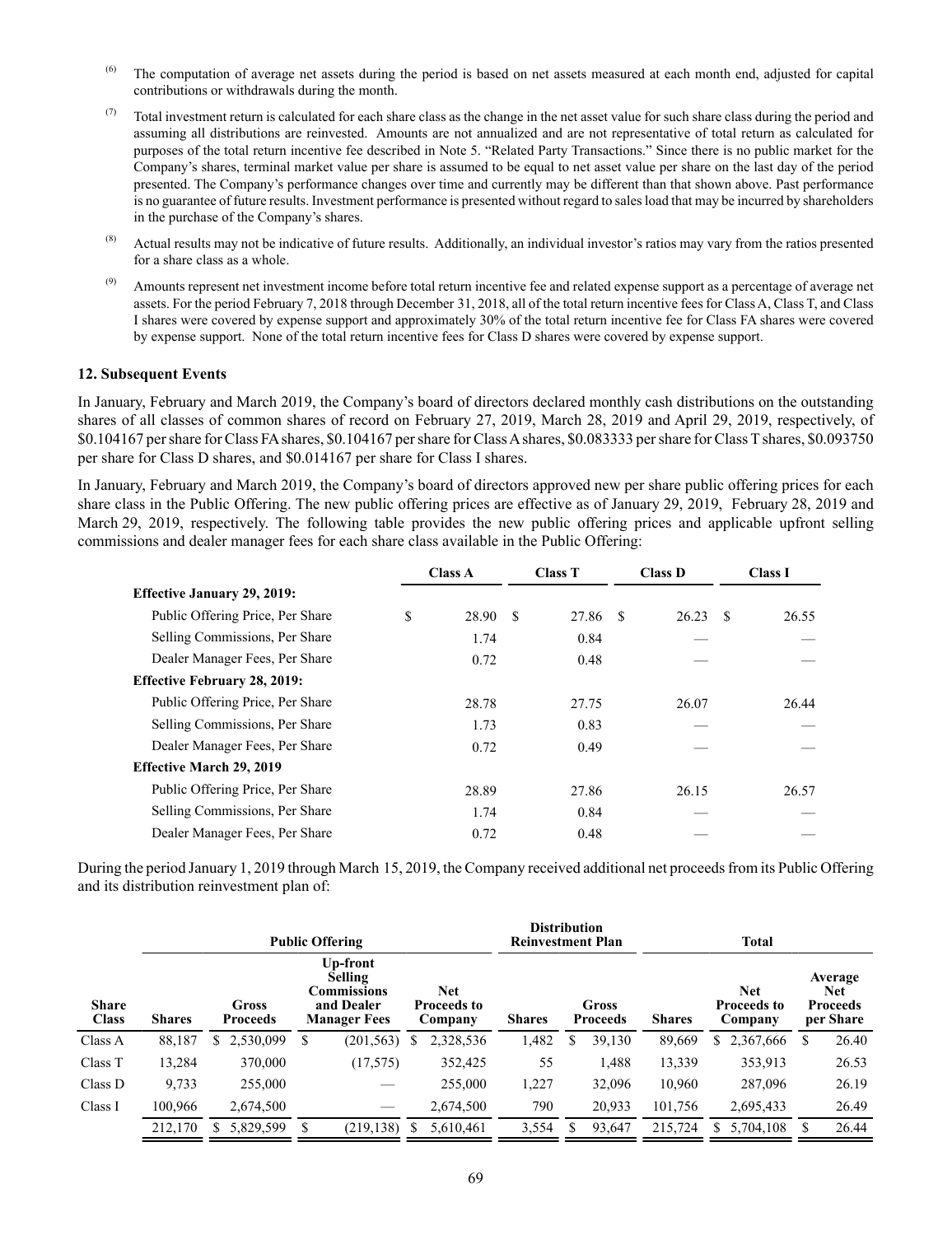#### **Item 9. Changes in and Disagreements With Accountants on Accounting and Financial Disclosures**

None.

#### **Item 9A. Controls and Procedures**

#### *Evaluation of Disclosure Controls and Procedures*

Our management, including our principal executive officer and principal financial officer, evaluated the effectiveness of our disclosure controls and procedures as of the end of the period covered by this report. Based upon that evaluation, our management, including our principal executive officer and principal financial officer, concluded that our disclosure controls and procedures are effective at the reasonable assurance level as of the end of the period covered by this report to provide reasonable assurance that information required to be disclosed by us in the reports we filed under the Exchange Act is recorded, processed, summarized and reported within the time periods specified in the relevant SEC rules and forms.

Disclosure controls and procedures include, without limitation, controls and procedures designed to ensure that information required to be disclosed by us in the reports we file and submit under the Exchange Act is accumulated and communicated to our management, including our principal executive officer and principal financial officer, as appropriate to allow timely decisions regarding required disclosure.

#### *Management's Report on Internal Control Over Financial Reporting*

We have not evaluated any change in our internal control over financial reporting that occurred during our last fiscal quarter due to a transition period established by the rules of the SEC for newly public companies. We expect to issue management's first assessment regarding internal control over financial reporting for the year ending December 31, 2019 and to evaluate any changes in our internal controls over financial reporting in each quarterly and annual report thereafter.

#### **Item 9B. Other Information**

Not applicable.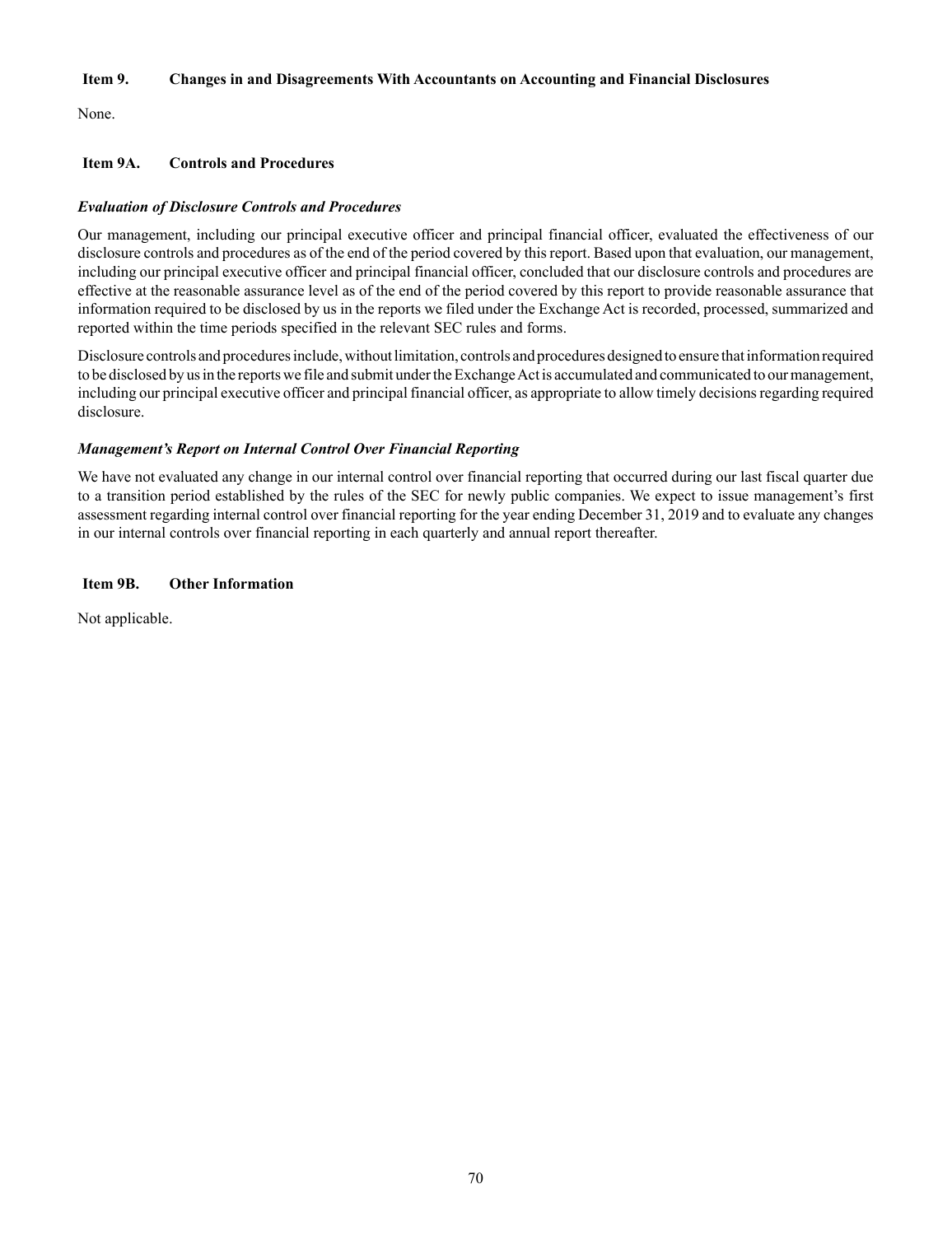#### **Item 10. Directors, Executive Officers and Corporate Governance**

The information required by this Item is incorporated by reference to our Definitive Proxy Statement to be filed with the Commission no later than April 30, 2019.

#### **Item 11. Executive Compensation**

The information required by this Item is incorporated by reference to our Definitive Proxy Statement to be filed with the Commission no later than April 30, 2019.

#### **Item 12. Security Ownership of Certain Beneficial Owners and Management and Related Shareholder Matters**

The information required by this Item is incorporated by reference to our Definitive Proxy Statement to be filed with the Commission no later than April 30, 2019.

#### **Item 13. Certain Relationships and Related Transactions and Director Independence**

The information required by this Item is incorporated by reference to our Definitive Proxy Statement to be filed with the Commission no later than April 30, 2019.

#### **Item 14. Principal Accountant Fees and Services**

The information required by this Item is incorporated by reference to our Definitive Proxy Statement to be filed with the Commission no later than April 30, 2019.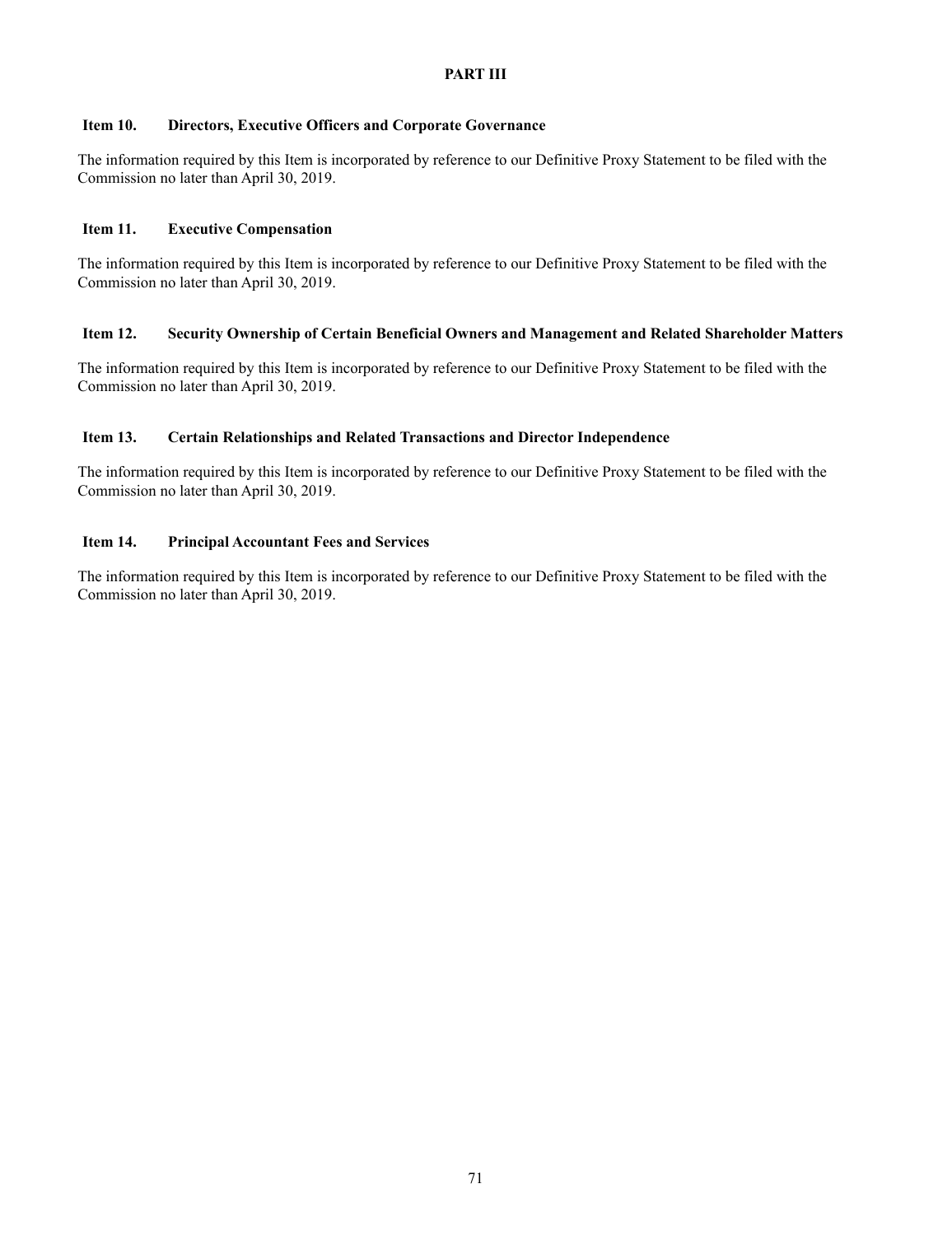#### **Item 15. Exhibits and Financial Statement Schedules**

#### (a) Financial Statements

- 1. The Company is required to file the following separate audited financial statements of its unconsolidated subsidiaries which are filed as part of this report:
	- (i) LD Parent, Inc. Independent Auditor's Report Consolidated Balance Sheet as of December 31, 2018 Consolidated Statement of Operations for the Period from February 7, 2018 to December 31, 2018 Consolidated Statement of Changes in Stockholders' Equity for the Period from February 7, 2018 to December 31, 2018 Consolidated Statement of Cash Flows for the Period from February 7, 2018 to December 31, 2018 Notes to Consolidated Financial Statements
	- (ii) Polyform Holdings, Inc. and Subsidiary Independent Auditor's Report Consolidated Balance Sheet as of December 31, 2018 Consolidated Statement of Operations for the Period from February 7, 2018 through December 31, 2018 Consolidated Statement of Changes in Stockholders' Equity for the Period from February 7, 2018 through December 31, 2018 Consolidated Statement of Cash Flows for the Period from February 7, 2018 through December 31, 2018 Notes to Consolidated Financial Statements Independent Auditor's Report on Supplemental Information Schedule of Operations for the Periods from January 1, 2018 through February 6, 2018 and from February 7, 2018 through December 31, 2018

#### (b) Exhibits

The following exhibits are filed or incorporated as part of this report.

- 1.1 Form of Managing Dealer Agreement (incorporated by reference to Exhibit 1.1 to the Company's Quarterly Report on Form 10-Q filed with the SEC on May 15, 2018).
- 1.2 Form of Participating Broker Agreement (incorporated by reference to Exhibit 1.2 to the Registration Statement on Form S-1 (File No. 333-222986) filed with the SEC on February 12, 2018).
- 1.3 Form of Distribution and Shareholder Servicing Plan of the Registrant (incorporated by reference to Exhibit 1.3 to the Registration Statement on Form S-1 (File No. 333-222986) filed with the SEC on February 12, 2018).
- 2.1 Agreement and Plan of Merger dated as of October 20, 2017 by and among CNL Strategic Capital, LLC, LD Merger Sub, Inc. and LD Parent, Inc. (incorporated by reference to Exhibit 2.1 to the Registration Statement on Form S-1 (File No. 333-222986) filed with the SEC on February 12, 2018).
- 2.2 Agreement and Plan of Merger dated as of October 20, 2017 by and among CNL Strategic Capital, LLC, PFHI Merger Sub, Inc. and Polyform Holdings, Inc. (incorporated by reference to Exhibit 2.2 to the Registration Statement on Form S-1 (File No. 333-222986) filed with the SEC on February 12, 2018).
- 2.3 First Amendment to Agreement and Plan of Merger dated as of February 6, 2018 by and among CNL Strategic Capital, LLC, LD Merger Sub, Inc. and LD Parent, Inc. (incorporated by reference to Exhibit 2.3 to the Registration Statement on Form S-1 (File No. 333-222986) filed with the SEC on February 12, 2018).
- 2.4 First Amendment to Agreement and Plan of Merger dated as of February 6, 2018 by and among CNL Strategic Capital, LLC, PFHI Merger Sub, Inc. and Polyform Holdings, Inc. (incorporated by reference to Exhibit 2.4 to the Registration Statement on Form S-1 (File No. 333-222986) filed with the SEC on February 12, 2018).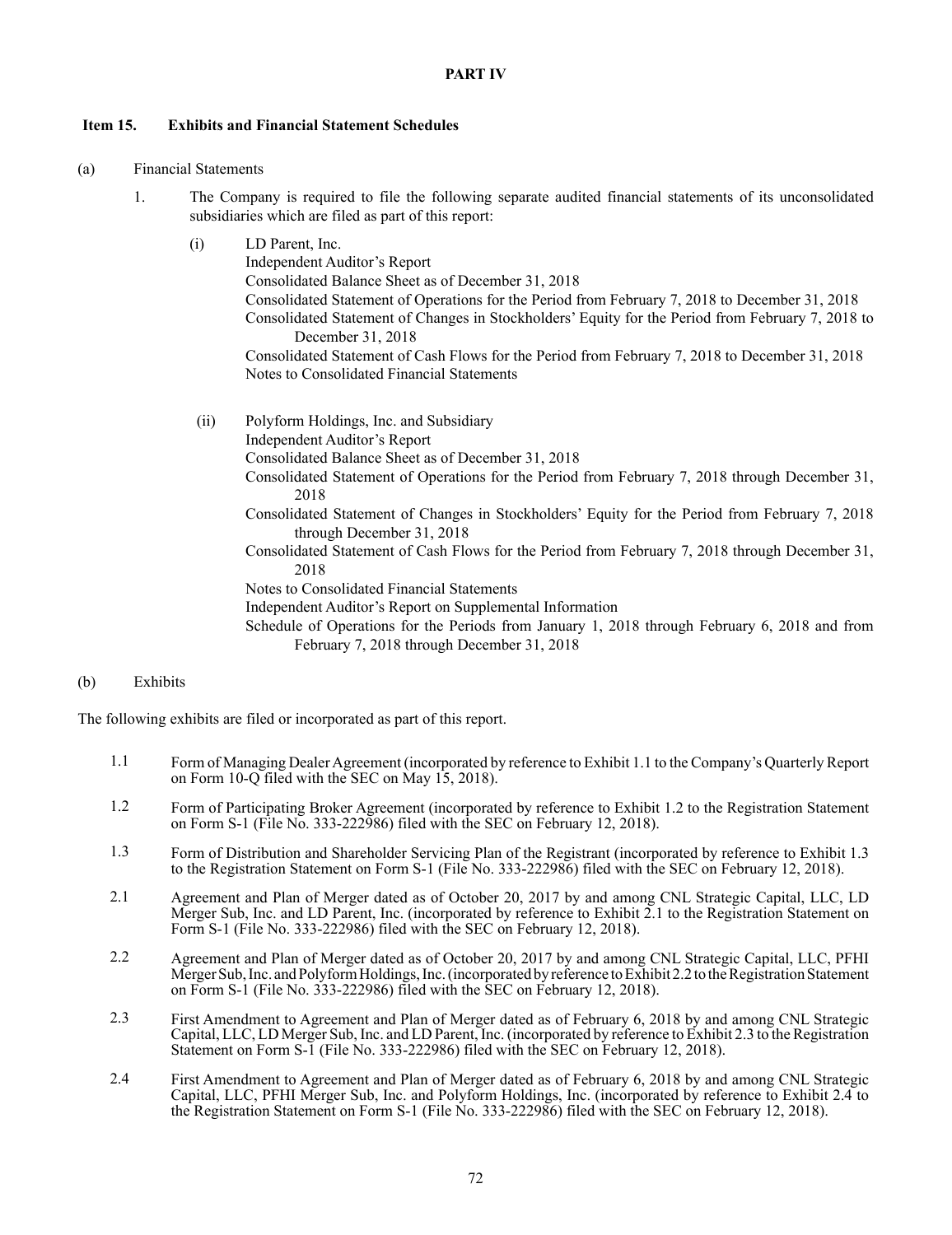- 3.1 Certificate of Formation of CNL Strategic Capital, LLC dated August 8, 2016 (incorporated by reference to Exhibit 3.1 to the Registration Statement on Form S-1 (File No. 333-222986) filed with the SEC on February 12, 2018).
- 3.2 Third Amended and Restated Limited Liability Company Operating Agreement of CNL Strategic Capital, LLC (incorporated by reference to Exhibit 3.2 to the Pre-Effective Amendment No. 1 to the Registration Statement on Form S-1 (File No. 333-222986) filed with the SEC on March 1, 2018).
- 4.1 Distribution Reinvestment Plan (incorporated by reference to Exhibit 4.1 to the Registration Statement on Form S-1 (File No. 333-222986) filed with the SEC on February 12, 2018).
- 4.2 Form of Subscription Agreement (incorporated by reference to Appendix B to the Prospectus filed pursuant to Rule  $424(b)(3)$  with the SEC on March  $\overline{7}$ , 2018).
- 4.3 Share Repurchase Program (incorporated by reference to Exhibit 4.3 to the Registration Statement on Form S-1 (File No. 333-222986) filed with the SEC on February 12, 2018).
- 10.1 Second Amended and Restated Management Agreement dated as of February 28, 2018 by and between the Registrant and CNL Strategic Capital Management, LLC (incorporated by reference to Exhibit 10.1 to the Pre-Effective Amendment No. 1 to the Registration Statement on Form S-1 (File No. 333-222986) filed with the SEC on March 1, 2018).
- 10.2 Second Amended and Restated Sub-Management Agreement dated as of February 28, 2018 by and among the Registrant, CNL Strategic Capital Management, LLC and Levine Leichtman Strategic Capital, LLC (incorporated by reference to Exhibit 10.2 to the Pre-Effective Amendment No. 1 to the Registration Statement on Form S-1 (File No. 333-222986) filed with the SEC on March 1, 2018).
- 10.3 Form of Escrow Agreement (incorporated by reference to Exhibit 10.3 to the Company's Quarterly Report on Form 10-Q filed with the SEC on May 15, 2018).
- 10.4 Amended and Restated Administrative Services Agreement dated as of February 7, 2018 by and between the Registrant and CNL Strategic Capital Management, LLC (incorporated by reference to Exhibit 10.4 to the Registration Statement on Form S-1 (File No. 333-222986) filed with the SEC on February 12, 2018).
- 10.5 Amended and Restated Sub-Administration Agreement dated as of February 7, 2018 by and among the Registrant, CNL Strategic Capital Management, LLC and Levine Leichtman Strategic Capital, LLC (incorporated by reference to Exhibit 10.5 to the Registration Statement on Form S-1 (File No. 333-222986) filed with the SEC on February 12, 2018).
- 10.6 Amended and Restated Expense Support and Conditional Reimbursement Agreement dated as of February 7, 2018 by and among the Registrant, CNL Strategic Capital Management, LLC and Levine Leichtman Strategic Capital, LLC (incorporated by reference to Exhibit 10.6 to the Registration Statement on Form S-1 (File No. 333-222986) filed with the SEC on February 12, 2018).
- 10.7 Form of Indemnification Agreement (incorporated by reference to Exhibit 10.7 to the Registration Statement on Form S-1 (File No. 333-222986) filed with the SEC on February 12, 2018).
- 10.8 Note Purchase Agreement dated as of February 7, 2018 by and among Lawn Doctor, Inc., LD Strategic Capital Debtco, LLC and Aspire Capital Group, LLC (incorporated by reference to Exhibit 10.8 to the Registration Statement on Form S-1 (File No. 333-222986) filed with the SEC on February 12, 2018).
- 10.9 Note Purchase Agreement dated as of February 7, 2018 by and among Polyform Products Company, Inc. and Polyform Strategic Capital Debtco, LLC (incorporated by reference to Exhibit 10.9 to the Registration Statement on Form S-1 (File No. 333-222986) filed with the SEC on February 12, 2018).
- 10.10 Service Agreement dated as of February 7, 2018 by and between CNL Capital Markets Corp. and CNL Strategic Capital Management, LLC (incorporated by reference to Exhibit 10.10 to the Registration Statement on Form S-1 (File No. 333-222986) filed with the SEC on February 12, 2018).
- 21.1\* List of Subsidiaries.
- 24.1 Power of Attorney (included on the signature page).
- 31.1\* Certification of Chief Executive Officer of CNL Strategic Capital, LLC, Pursuant to Rule 13a-14(a), as Adopted Pursuant to Section 302 of the Sarbanes-Oxley Act of 2002.
- 31.2\* Certification of Chief Financial Officer of CNL Strategic Capital, LLC, Pursuant to Rule 13a-14(a), as Adopted Pursuant to Section 302 of the Sarbanes-Oxley Act of 2002.
- 32.1\* Certification of Chief Executive Officer and Chief Financial Officer of CNL Strategic Capital, LLC, Pursuant to 18 U.S.C. Section 1350, as Adopted Pursuant to Section 906 of the Sarbanes-Oxley Act of 2002.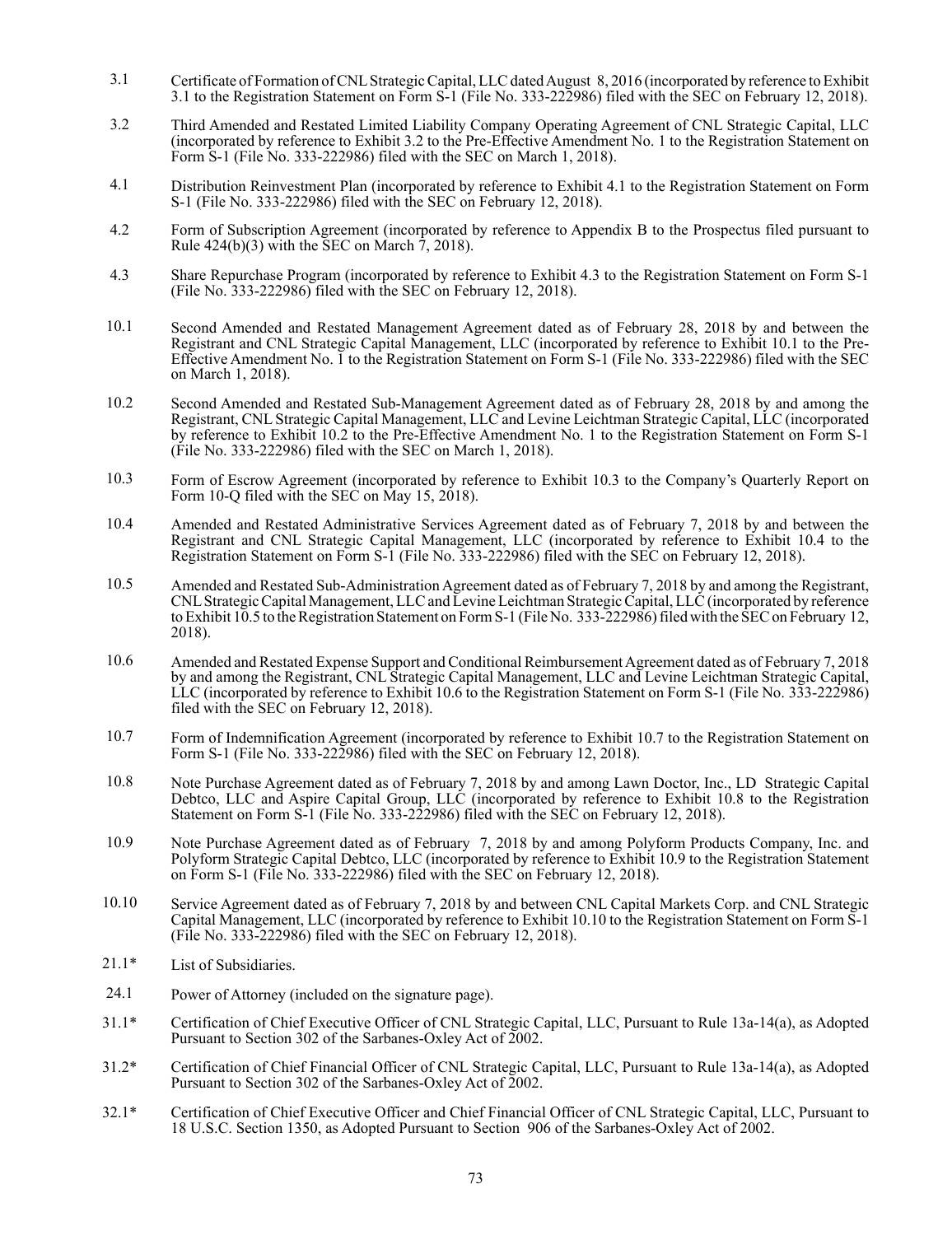101\* The following materials from CNL Strategic Capital, LLC Annual Report on Form 10-K for the period from February 7, 2018 (commencement of operations) through December 31, 2018, formatted in XBRL (Extensible Business Reporting Language); (i) Consolidated Statements of Assets and Liabilities, (ii) Consolidated Statement of Operations, (iii) Consolidated Statement of Changes in Net Assets, (iv) Consolidated Statement of Cash Flows, (v) Consolidated Schedule of Investments, and (vi) Notes to the Consolidated Financial Statements.

The agreements and other documents filed as exhibits to this report are not intended to provide factual information or other disclosure other than with respect to the terms of the agreements or other documents themselves, and you should not rely on them for that purpose. In particular, any representations and warranties made by us in these agreements or other documents were made solely within the specific context of the relevant agreement or document and may not describe the actual state of affairs as of the date they were made or at any other time.

<sup>\*</sup> Filed herewith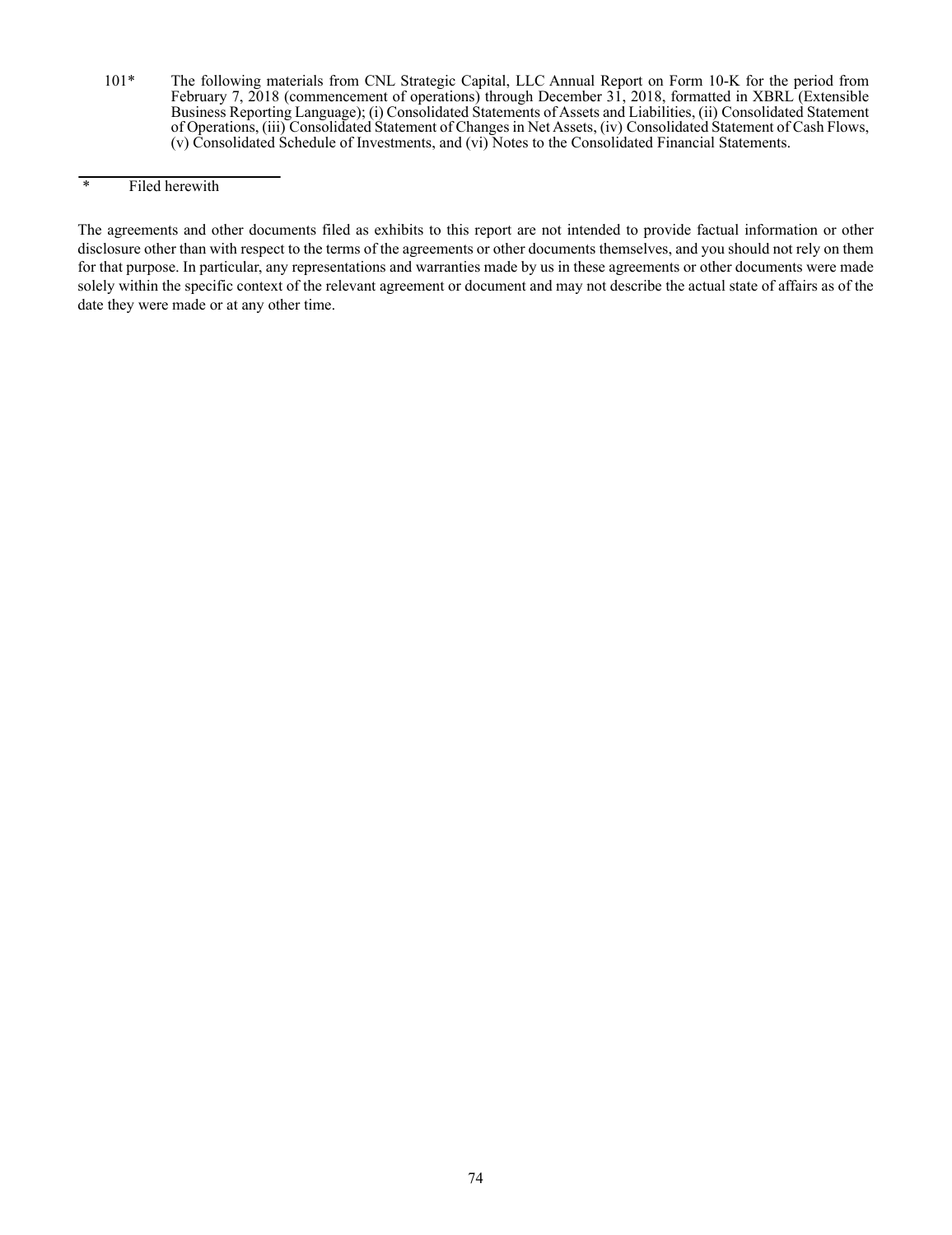# **Consolidated Financial Statements**

Period February 7, 2018 to December 31, 2018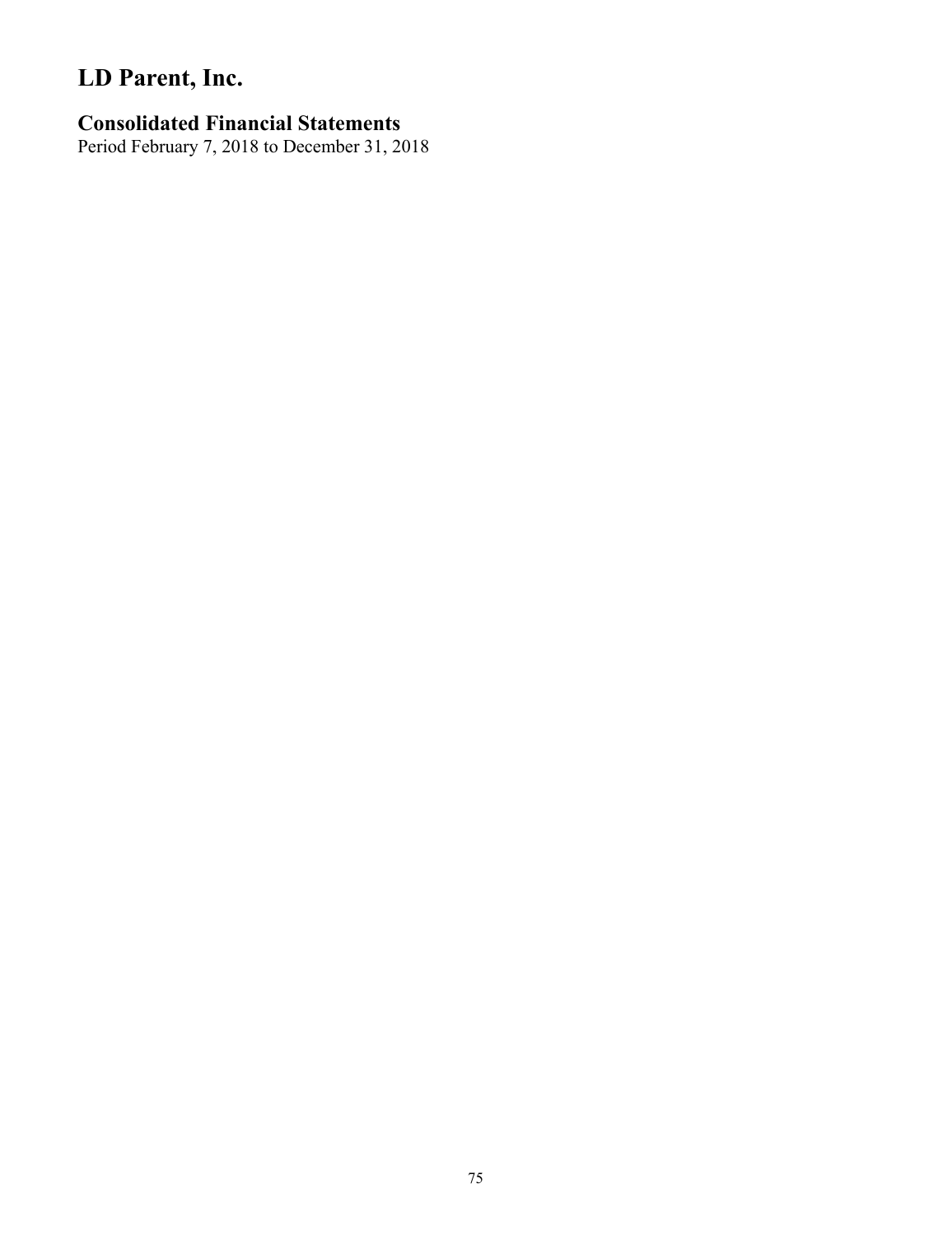# **Consolidated Financial Statements**

Period February 7, 2018 to December 31, 2018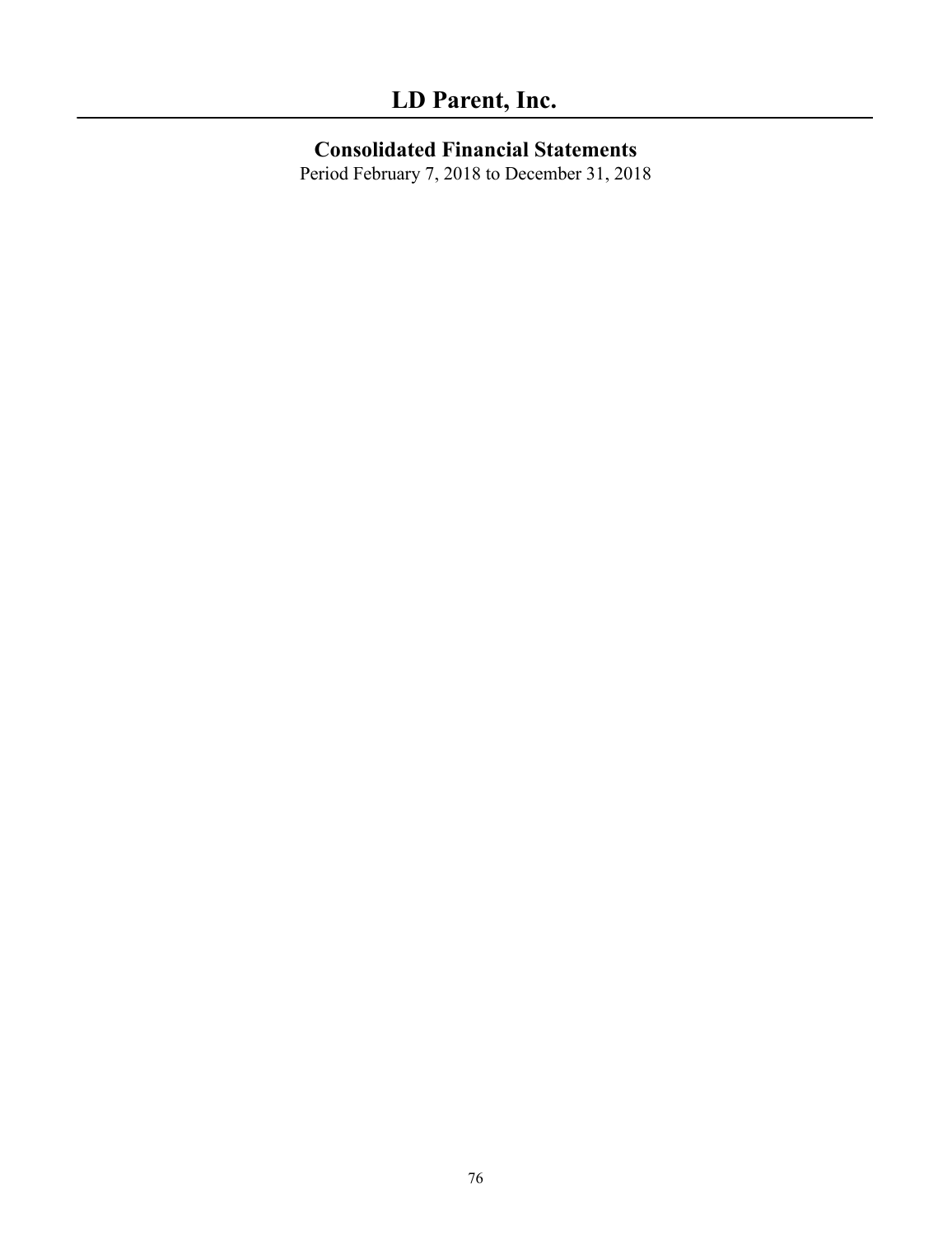# **LD Parent, Inc. Contents**

| <b>Independent Auditor's Report</b>                                                               | 78    |
|---------------------------------------------------------------------------------------------------|-------|
| <b>Consolidated Financial Statements</b>                                                          |       |
| Balance Sheet as of December 31, 2018                                                             | 80    |
| Statement of Operations for the Period February 7, 2018 to December 31, 2018                      | 81    |
| Statement of Changes in Stockholders' Equity for the Period February 7, 2018 to December 31, 2018 | 82    |
| Statement of Cash Flows for the Period February 7, 2018 to December 31, 2018                      | 83    |
| Notes to Consolidated Financial Statements                                                        | 84-97 |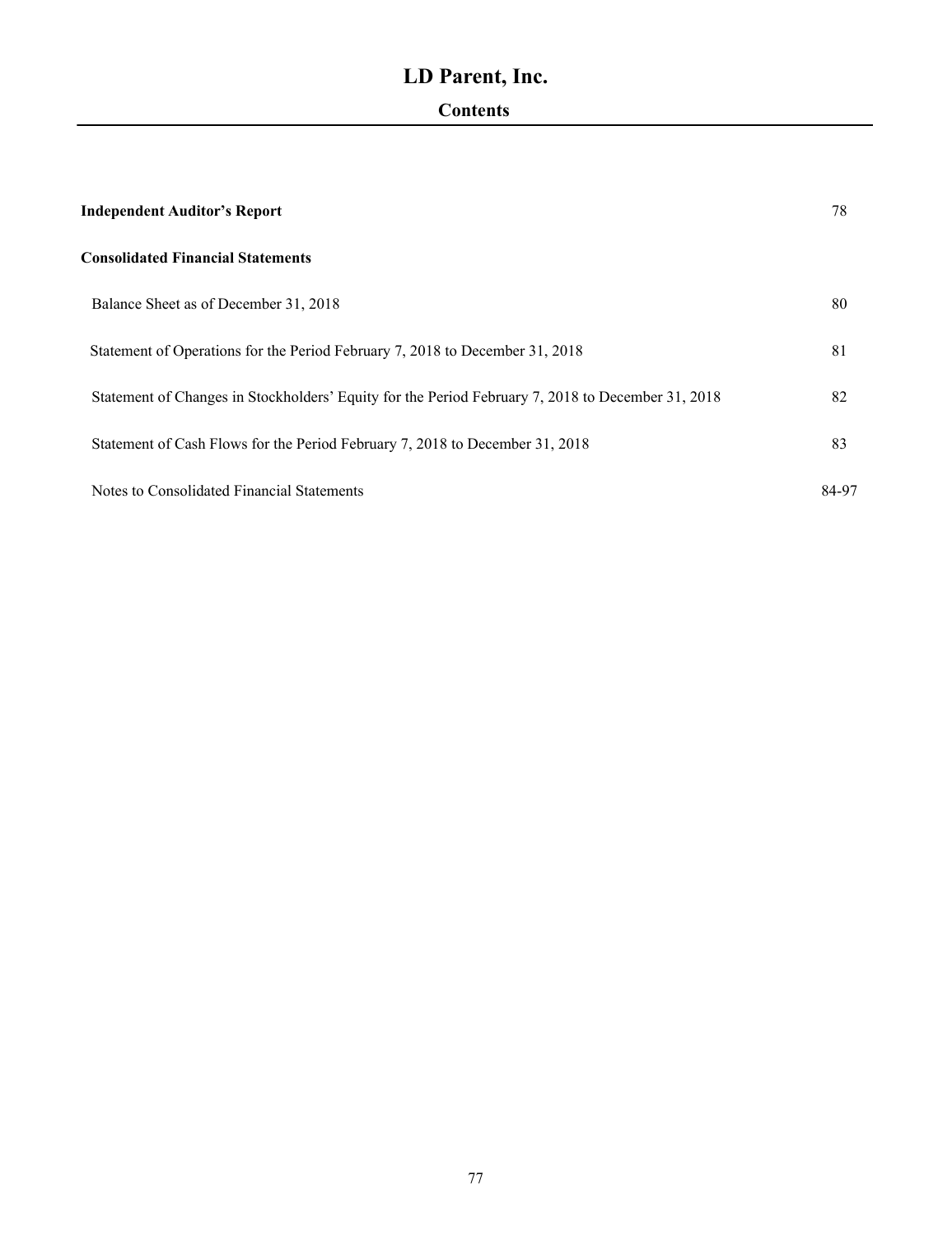# **Independent Auditor's Report**

Board of Directors LD Parent, Inc. Holmdel, NJ

We have audited the accompanying consolidated financial statements of LD Parent, Inc. and its Subsidiaries, which comprise the consolidated balance sheet as of December 31, 2018, and the related consolidated statements of operations, changes in stockholders' equity, and cash flows for the period February 7, 2018 to December 31, 2018, and the related notes to the consolidated financial statements.

#### *Management's Responsibility for the Financial Statements*

Management is responsible for the preparation and fair presentation of these consolidated financial statements in accordance with accounting principles generally accepted in the United States of America; this includes the design, implementation, and maintenance of internal control relevant to the preparation and fair presentation of consolidated financial statements that are free from material misstatement, whether due to fraud or error.

#### *Auditor's Responsibility*

Our responsibility is to express an opinion on these consolidated financial statements based on our audits. We conducted our audit in accordance with auditing standards generally accepted in the United States of America. Those standards require that we plan and perform the audits to obtain reasonable assurance about whether the consolidated financial statements are free from material misstatement.

An audit involves performing procedures to obtain audit evidence about the amounts and disclosures in the consolidated financial statements. The procedures selected depend on the auditor's judgment, including the assessment of the risks of material misstatement of the consolidated financial statements, whether due to fraud or error. In making those risk assessments, the auditor considers internal control relevant to the entity's preparation and fair presentation of the consolidated financial statements in order to design audit procedures that are appropriate in the circumstances, but not for the purpose of expressing an opinion on the effectiveness of the entity's internal control. Accordingly, we express no such opinion. An audit also includes evaluating the appropriateness of accounting policies used and the reasonableness of significant accounting estimates made by management, as well as evaluating the overall presentation of the consolidated financial statements.

We believe that the audit evidence we have obtained is sufficient and appropriate to provide a basis for our audit opinion.

#### *Opinion*

In our opinion, the consolidated financial statements referred to above present fairly, in all material respects, the financial position of LD Parent, Inc. and its subsidiaries as of December 31, 2018, and the results of its operations and its cash flows for the period February 7, 2018 to December 31, 2018 in accordance with accounting principles generally accepted in the United States of America.

/s/ BDO USA, LLP

March 15, 2019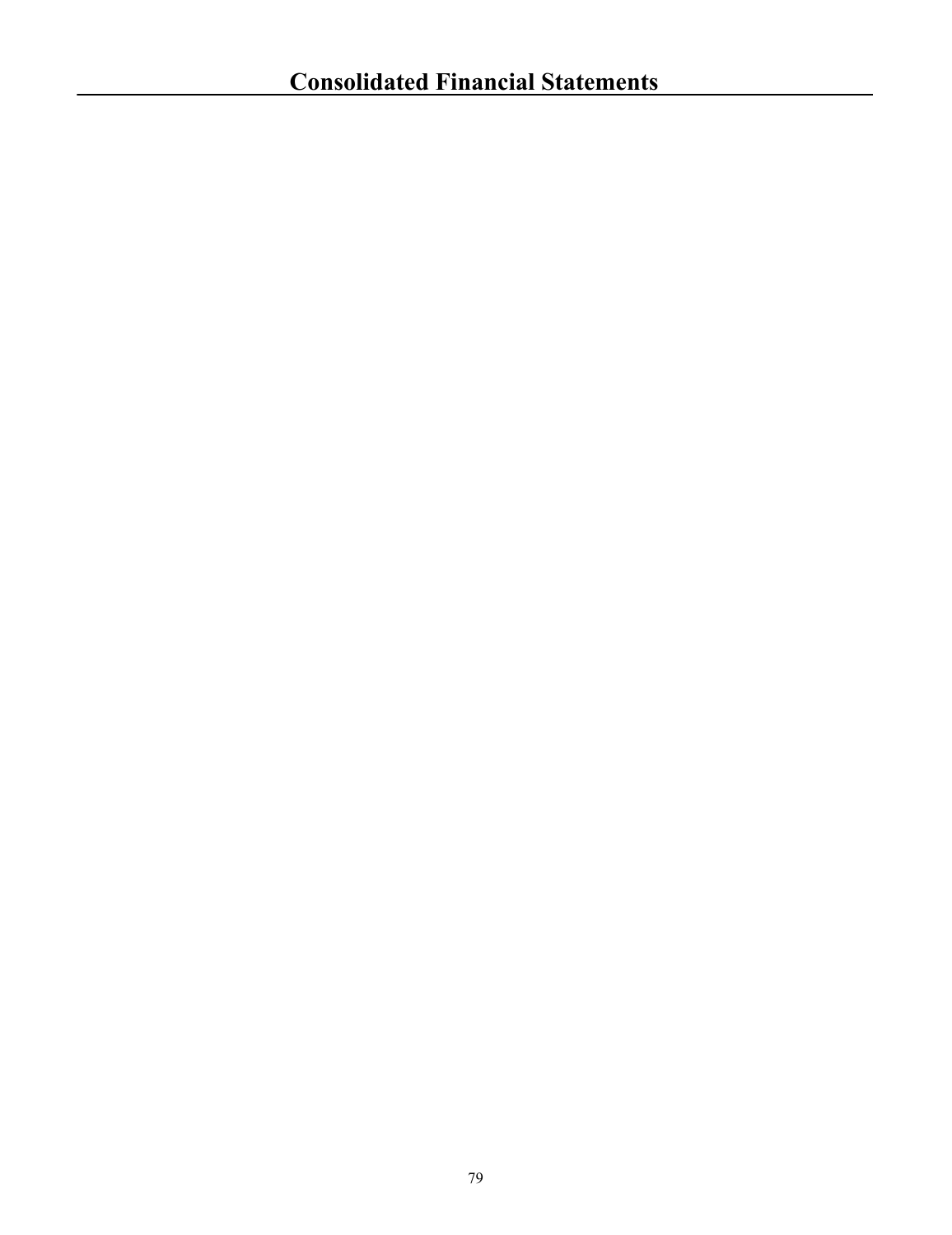# **Consolidated Balance Sheet**

| December 31,                                      | 2018              |
|---------------------------------------------------|-------------------|
| <b>Assets</b>                                     |                   |
| <b>Current assets:</b>                            |                   |
| Cash and equivalents                              | \$<br>1,448,090   |
| Restricted cash                                   | 50,000            |
| Receivables from franchisees, net                 | 2,777,770         |
| Inventories, net                                  | 1,263,731         |
| Income tax receivable                             | 143,705           |
| Prepaid expenses and other current assets         | 663,796           |
| <b>Total current assets</b>                       | 6,347,092         |
| <b>Non-current assets:</b>                        |                   |
| Property, plant and equipment, net                | 2,119,848         |
| Intangible assets, net                            | 51,060,489        |
| Goodwill                                          | 37,507,174        |
| Receivables from franchisees, net                 | 3,322,782         |
| Other assets                                      | 14,422            |
| <b>Total non-current assets</b>                   | 94,024,715        |
| <b>Total assets</b>                               | \$<br>100,371,807 |
| <b>Liabilities and Stockholders' Equity</b>       |                   |
| <b>Current liabilities:</b>                       |                   |
| Current portion of long-term debt                 | \$<br>200,000     |
| Accounts payable and accrued expenses             | 2,027,252         |
| Due to seller                                     | 535,569           |
| Other current liabilities                         | 1,579,243         |
| <b>Total current liabilities</b>                  | 4,342,064         |
| <b>Non-current liabilities:</b>                   |                   |
| Long-term debt, net of current portion            | 19,380,725        |
| Related party notes                               | 18,000,000        |
| Deferred income taxes                             | 12,655,547        |
| Other non-current liabilities                     | 276,075           |
| <b>Total non-current liabilities</b>              | 50,312,347        |
| <b>Total liabilities</b>                          | 54,654,411        |
| <b>Stockholders' equity:</b>                      |                   |
| Parent Contribution                               | \$<br>45,758,348  |
| <b>Total LD Parent, Inc. stockholders' equity</b> | 45,758,348        |
| Non-controlling interest                          | (40, 952)         |
| <b>Total stockholders' equity</b>                 | 45,717,396        |
| Total liabilities and stockholders' equity        | \$<br>100,371,807 |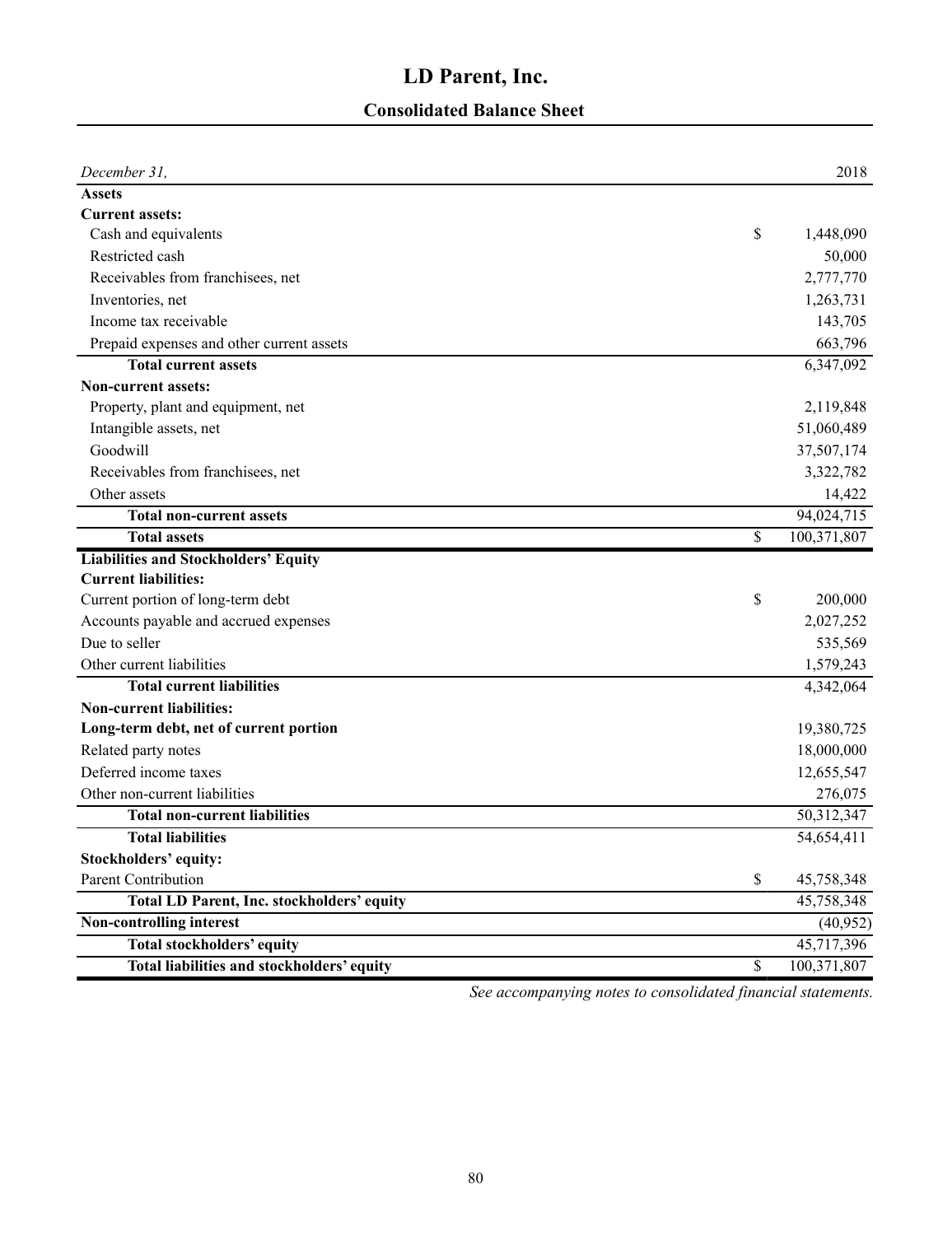# **Consolidated Statement of Operations**

| For the Period                                              | February 7, 2018 to<br>December 31, 2018 |            |  |  |
|-------------------------------------------------------------|------------------------------------------|------------|--|--|
| <b>Revenues:</b>                                            |                                          |            |  |  |
| Operating revenues                                          | \$                                       | 13,550,855 |  |  |
| Initial franchise fees                                      |                                          | 2,038,994  |  |  |
| Interest, service charges and other income                  |                                          | 283,790    |  |  |
| Net revenues                                                |                                          | 15,873,639 |  |  |
| <b>Costs and expenses:</b>                                  |                                          |            |  |  |
| Operating and training                                      |                                          | 1,622,252  |  |  |
| Manufacturing                                               |                                          | 2,128,776  |  |  |
| Selling, general and administrative                         |                                          | 8,002,218  |  |  |
| <b>Total expenses</b>                                       |                                          | 11,753,246 |  |  |
| <b>Income from operations</b>                               |                                          | 4,120,393  |  |  |
| Other expense:                                              |                                          |            |  |  |
| Interest expense, net                                       |                                          | 3,903,985  |  |  |
| Other income                                                |                                          | (20, 117)  |  |  |
| Income before income taxes                                  |                                          | 236,525    |  |  |
| <b>Income taxes:</b>                                        |                                          |            |  |  |
| Income tax expense                                          |                                          | (16, 913)  |  |  |
| <b>Consolidated net income</b>                              |                                          | 219,612    |  |  |
| Less: Net loss attributable to the non-controlling interest |                                          | (70, 952)  |  |  |
| Net income attributable to LD Parent, Inc.                  | \$                                       | 290,564    |  |  |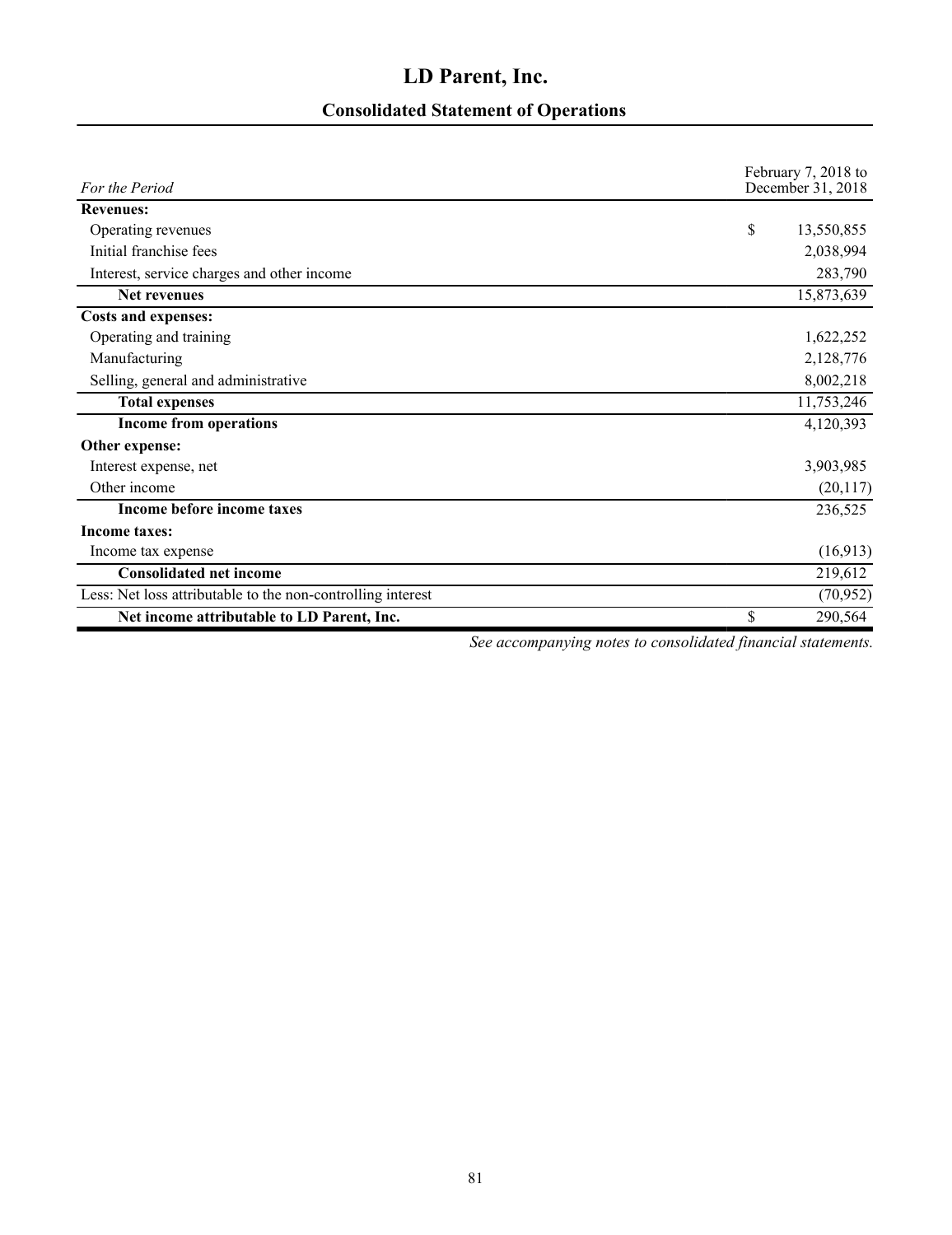# **Consolidated Statement of Changes in Stockholders' Equity**

|                                   | Total<br>Stockholders'<br>Equity |
|-----------------------------------|----------------------------------|
| Balance, February 7, 2018         |                                  |
| Parent contributions              | 47,284,482                       |
| Parent distributions              | (2,075,000)                      |
| Stock-based compensation expense  | 258,302                          |
| Net income                        | 290,564                          |
|                                   | 45,758,348                       |
| Non-controlling interest          | (40, 952)                        |
| <b>Balance, December 31, 2018</b> | 45,717,396<br>S                  |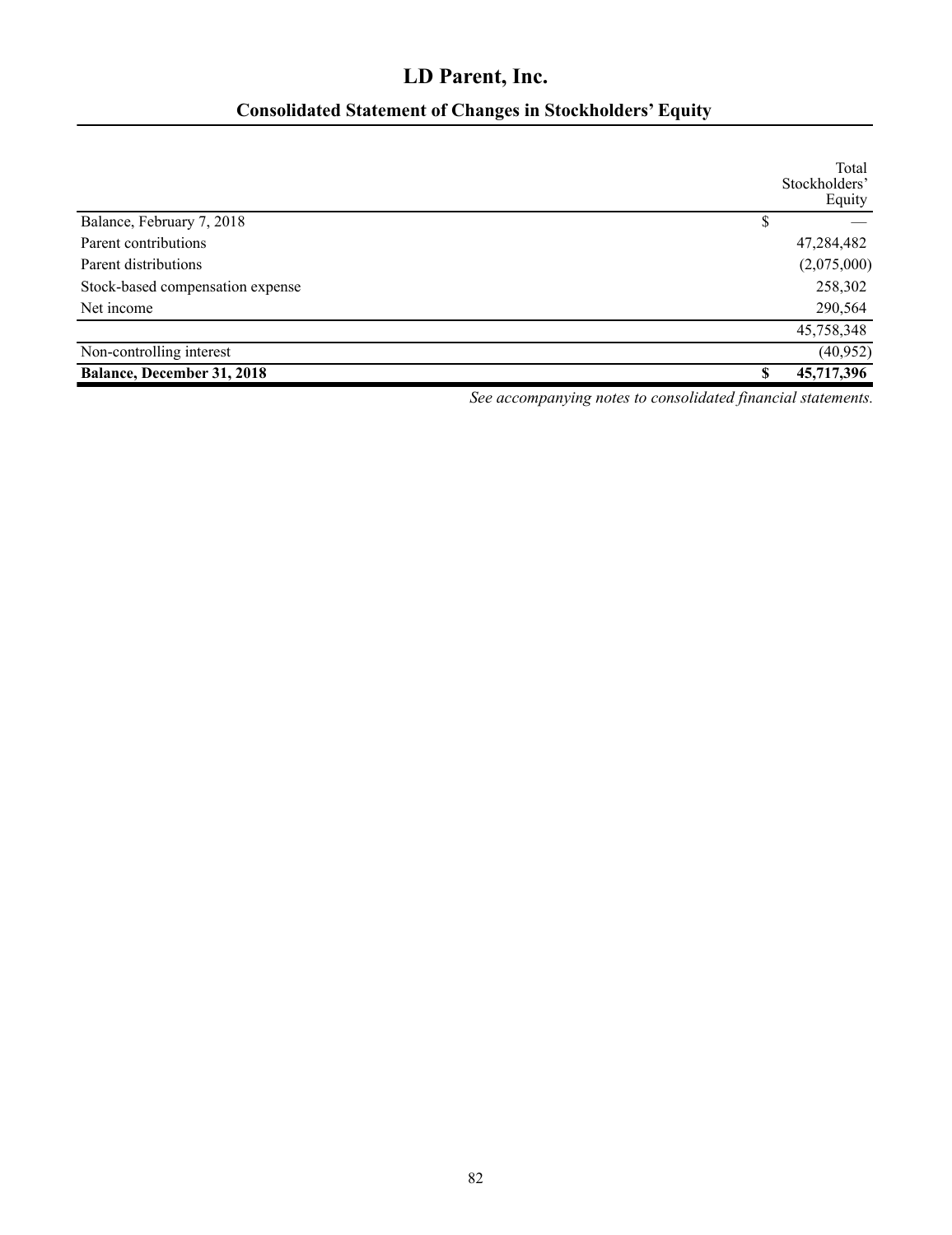# **Consolidated Statement of Cash Flows**

| For the Period                                                                                          |             | February 7, 2018 to<br>December 31, 2018 |
|---------------------------------------------------------------------------------------------------------|-------------|------------------------------------------|
| Cash flows from operating activities:                                                                   |             |                                          |
| Consolidated net income                                                                                 | \$          | 219,612                                  |
| Adjustments to reconcile consolidated net income to net cash flows provided by operating<br>activities: |             |                                          |
| Bad debt expense                                                                                        |             | 137,895                                  |
| Depreciation                                                                                            |             | 139,735                                  |
| Amortization                                                                                            |             | 2,082,511                                |
| Deferred income taxes                                                                                   |             | (167, 832)                               |
| Stock-based compensation expense                                                                        |             | 258,302                                  |
| Amortization of debt issuance costs                                                                     |             | 49,225                                   |
| Changes in operating assets and liabilities:                                                            |             |                                          |
| Receivables from franchisees                                                                            |             | (1,059,447)                              |
| Inventories                                                                                             |             | (356, 731)                               |
| Prepaid income taxes                                                                                    |             | (146, 326)                               |
| Prepaid expenses and other current assets                                                               |             | (419,083)                                |
| Accounts payable and accrued expenses                                                                   |             | 1,518,821                                |
| Other current liabilities                                                                               |             | (498, 933)                               |
| Other liabilities                                                                                       |             | 40,707                                   |
| Net cash flows provided by operating activities                                                         |             | 1,798,456                                |
| Cash flows from investing activities:                                                                   |             |                                          |
| Acquisition                                                                                             |             | (65, 418, 482)                           |
| Purchases of property, plant and equipment                                                              |             | (149, 407)                               |
| Purchase of ownership interest in Mosquito Hunter, LLC                                                  |             | (120,000)                                |
| Net cash flows used in investing activities                                                             |             | (65,687,889)                             |
| Cash flows from financing activities:                                                                   |             |                                          |
| Parent contribution                                                                                     |             | 27,686,482                               |
| Proceeds from long-term debt                                                                            |             | 20,000,000                               |
| Repayment for long-term debt                                                                            |             | (200,000)                                |
| Payment of debt issuance costs                                                                          |             | (268,500)                                |
| Proceeds from related party note                                                                        |             | 18,000,000                               |
| Parent distributions                                                                                    |             | (2,075,000)                              |
| Net cash flows provided by financing activities                                                         |             | 63,142,982                               |
| Net decrease in cash and equivalents                                                                    |             | (746, 451)                               |
| Cash and equivalents, beginning of period                                                               |             | 2,194,541                                |
| Cash and equivalents, end of period                                                                     | $\mathbf S$ | 1,448,090                                |
| Supplemental cash flow information:                                                                     |             |                                          |
| Interest paid                                                                                           | \$          | 3,852,165                                |
| Income taxes paid                                                                                       |             | 336,596                                  |
| Non-cash investing and financing activities:                                                            |             |                                          |
| Rollover equity in connection with the acquisition of business                                          | $\mathbb S$ | 19,598,000                               |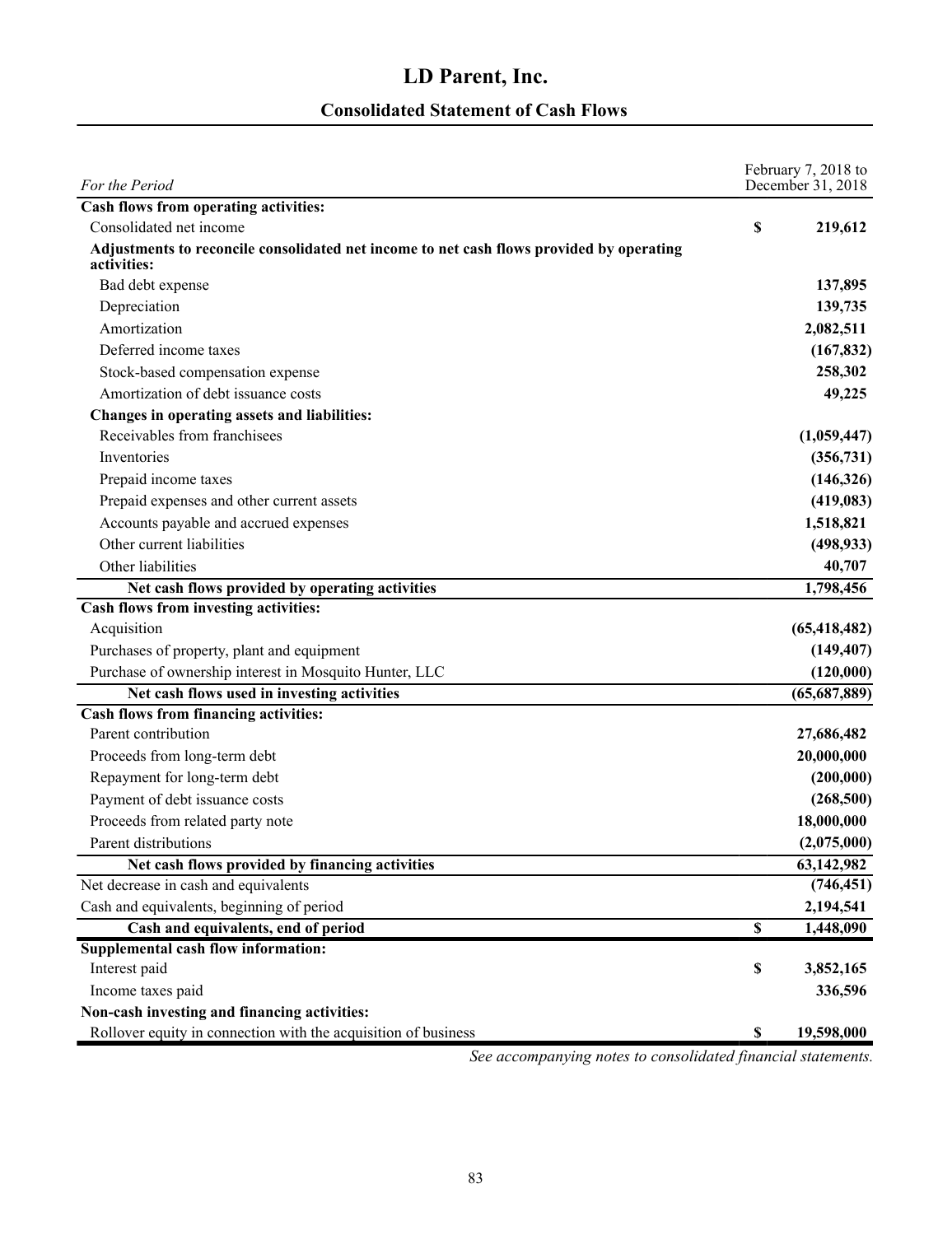# **Notes to Consolidated Financial Statements**

# **1. Nature of the Business**

LD Parent, Inc. (the "Company" or "LD Parent") through its wholly-owned subsidiary Lawn Doctor, Inc., grants franchises to conduct lawn care/conditioning, tree/shrub care and pest control businesses throughout the United States, consisting of the sale of services and products authorized by the Company.

# **2. Acquisitions**

# *Acquisition of the Company*

On December 22, 2011, Levine Leichtman Strategic Capital, LLC ("LLCP") and certain members of management purchased 100% of the common stock in LD Parent, Inc. For financial statement purposes, LD Parent, Inc. contributed all of its acquired equity in the acquisition transaction to Lawn Doctor, Inc. via push-down accounting.

In October 2017, CNL Strategic Capital, LLC ("CNLSC") entered into a merger agreement with LD Merger Sub, Inc., a wholly owned subsidiary of the Company, and LD Parent, Inc., the parent company of Lawn Doctor, Inc. The merger agreement was subsequently amended on February 7, 2018, pursuant to the terms of the merger agreement and an exchange agreement between the Company and the Leichtman-Levine Living Trust, an affiliate of Levine Leichtman Strategic Capital, LLC, the Sub-Manager (the "Exchange Agreement"), CNLSC acquired an approximately 62.9% equity interest in the Company from an affiliate of the Sub-Manager, through an investment consisting of common equity (cash funding) and a debt investment in the form of a secured second lien loan to Lawn Doctor. After the closing of the merger, the consummation of the equity contribution pursuant to the Exchange Agreement and subsequent purchases of common equity in the Company by certain members of the Company's senior management team, CNLSC owns approximately 62.9% of the outstanding equity in Lawn Doctor.

The total consideration was \$85,285,000 which was financed with cash proceeds of approximately \$28,050,000, term loan financing of approximately \$38,000,000 and rollover of management equity of approximately \$19,598,000. In connection with the Acquisition, the Company incurred \$314,000 in acquisition related costs. In accordance with Accounting Standards Codification ("ASC") 805 Business Combinations, acquisition related costs must be accounted for separately from the business combination and are not part of the consideration transferred. None of the intangible assets related to this acquisition, including goodwill, are tax deductible.

The allocation of the total consideration paid of the Company's net tangible and identifiable intangible assets was based upon the estimated fair value, using available information at acquisition date, of those assets as of February 7, 2018. The Company allocated the excess of purchase price over the identifiable intangible and net tangible assets to goodwill. The Company is in the process of finalizing its acquisition accounting, primarily the estimated fair value of deferred taxes, including limitations, if any, of acquired net operating loss carryforwards. Accordingly, the amounts recorded are provisional and subject to change.

Per the terms of the Agreement, the Company is not entitled to any tax refunds stemming the deduction of the transaction expenses incurred during the periods pre-dating February 7, 2018. At December 31, 2018 the Company recorded a Due to Seller Liability in the Consolidated Balance Sheet in the amount of \$535,569.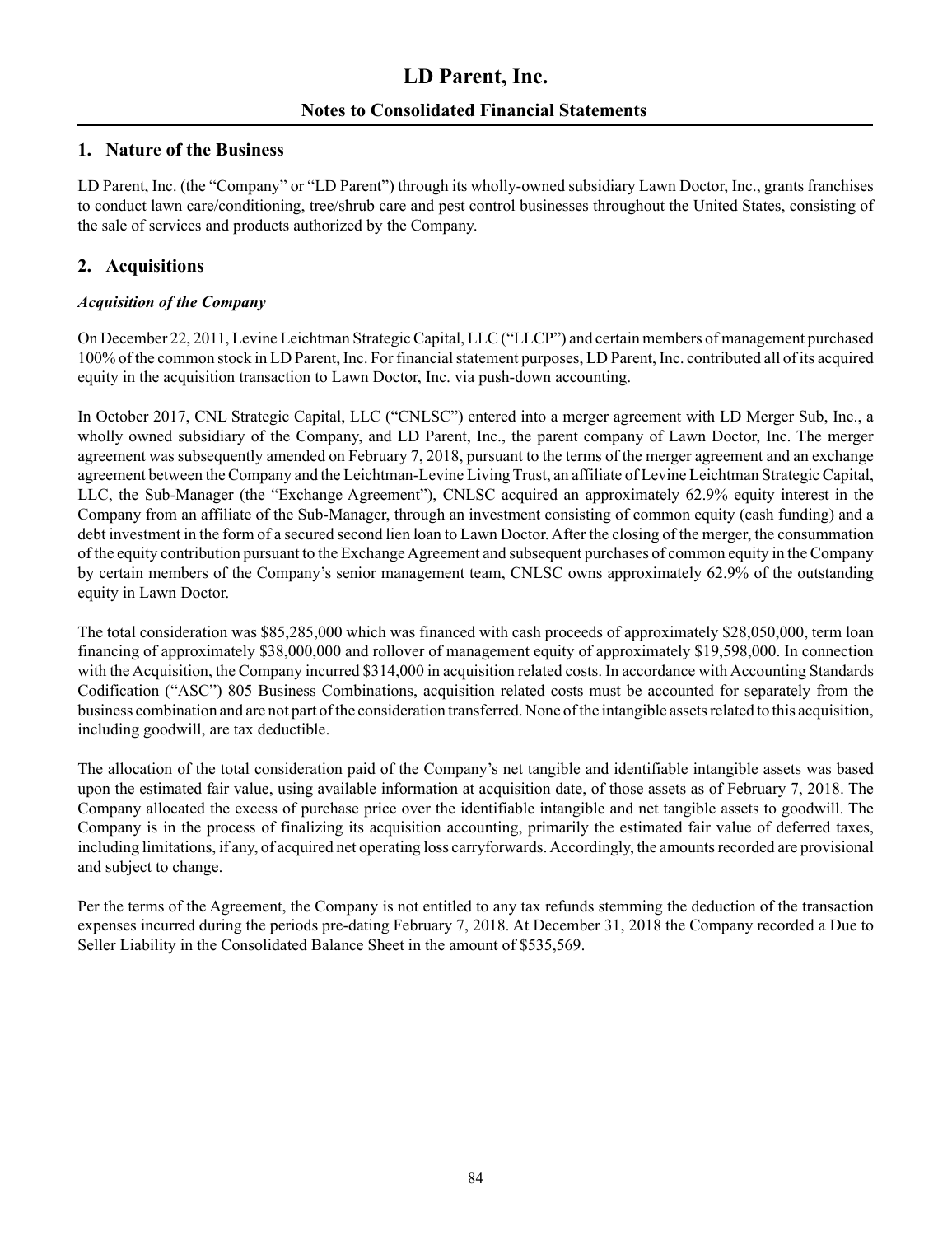#### **Notes to Consolidated Financial Statements**

The following table presents the breakdown between purchase consideration and the allocation of the total purchase price (rounded to the nearest thousands):

| Acquired tangible assets and liabilities: |                  |
|-------------------------------------------|------------------|
| Cash and cash equivalents                 | \$<br>2,245,000  |
| Accounts receivable                       | 5,179,000        |
| Inventory                                 | 907,000          |
| Property and equipment                    | 2,148,000        |
| Other assets                              | 528,000          |
| <b>Assumed liabilities</b>                | (16, 222, 000)   |
| Net tangible liabilities                  | (5,215,000)      |
| Identifiable intangible assets:           |                  |
| Leasehold interest                        | 193,000          |
| Systems-in-place                          | 6,800,000        |
| Trademark                                 | 11,900,000       |
| Franchisee relationships                  | 34,100,000       |
| Goodwill                                  | 37,507,000       |
| <b>Total Purchase Consideration</b>       | \$<br>85,285,000 |

The Company estimated the fair value of property and equipment and intangible assets using the income, cost and market approaches to value the related assets. Identifiable assets are amortized over their estimated useful life.

For financial statement purposes, CNLSC contributed all of its acquired equity in the acquisition transaction to LD Parent, Inc. via push-down accounting.

#### *Acquisition of Mosquito Hunters, LLC*

On April 20, 2018, the Company acquired an 80% interest in Mosquito Hunters, LLC ("Mosquito Hunters"). The Company has been able to expand their services in the pest industry as a result of this acquisition. As the Company has effective control in significant decision-making areas, the Company includes Mosquito Hunters in its consolidated financial statements.

Non-controlling interests in consolidated subsidiaries are required to be classified as a separate component of equity in the consolidated balance sheets and the amounts of net income and comprehensive income attributable to the non-controlling interests are included in consolidated net income on the face of the Consolidated Statement of Operations.

The accounts of Mosquito Hunters have been included in the Company's consolidated financial statements and the affiliates' proportionate share of the net assets have been reflected in the accompanying consolidated financial statements as noncontrolling interest in the amount of \$(40,952) at December 31, 2018, respectively. Included in the period ended December 31, 2018 consolidated statements is \$(70,952), of the non-controlling interest profit allocation due to the related partial ownership of Mosquito Hunters.

## **3. Basis of Presentation and Significant Accounting Policies**

#### *Principles of Consolidation*

The consolidated financial statements of LD Parent include the accounts of Lawn Doctor, Inc. and its wholly-owned subsidiaries and Mosquito Hunters, LLC (collectively the "Company"). The consolidated financial statements of the Company are prepared in accordance with accounting principles generally accepted in the United States of America. All significant intercompany transactions and accounts have been eliminated in consolidation.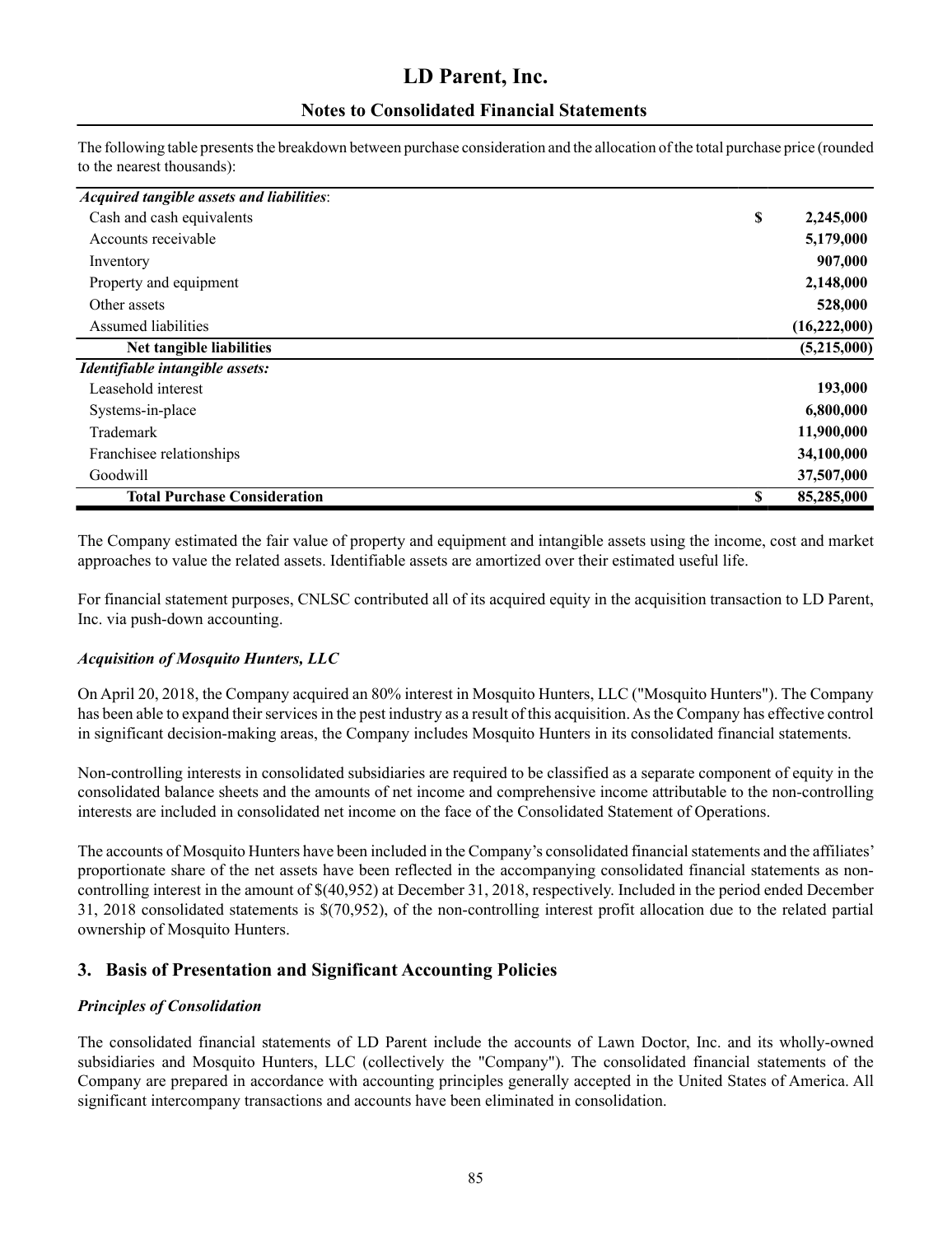## **Notes to Consolidated Financial Statements**

#### *Revenue Recognition*

Operating revenues consist of service fees derived from franchises ("Service Fees"), revenues from sales type leases of lawn care equipment, sales of parts and equipment to such franchisees and certain advertising agency revenues. Service fees from franchises are recorded as revenue when earned. Revenue from sales of parts and equipment are recognized upon shipment.

Initial franchise fees are recognized when the Company has performed all significant services, satisfied all conditions of sale and collection is reasonably assured. Commissions paid on initial franchise fees are deferred and charged to expense upon recognition of the initial fee.

Interest income related to notes receivable and loans receivable is recorded as revenue when earned (and collection is reasonably assured) in accordance with the interest method.

#### *Receivables from Franchisees*

Receivables from franchises are recorded at net realizable value. The Company provides an allowance for doubtful accounts for franchisees based on the aging of each franchisee's total receivables, unless, in the opinion of management, estimated net realizable value requires a further allowance. The Company monitors the business operations of new and existing franchises to ascertain that its policies continue to provide an appropriate allowance for receivables and financed franchise fees.

The Company provides franchisees with an option to finance initial franchise fees over a period of up to 96 months with interest at 12% per annum. Additionally, the Company has converted accounts receivable from certain franchisees to notes receivable. These financing arrangements entered into during the period February 7, 2018 to December 31, 2018 were \$988,685. These financing arrangements are recorded as notes receivable in receivables from franchisees in the accompanying consolidated balance sheets. As of December 31, 2018, \$2,778,609 was outstanding of which \$672,468 was classified as a current asset.

The Company provides an estimated allowance for doubtful receivables on any notes and related interest with delinquent installments of more than six months. The Company ceases accrual of interest when the Company can no longer assert that the likelihood of collection is probable.

The Company leases equipment to its franchisees with an option to pay in full upon execution of the lease or finance over 60, 72 or 84 months depending on the type of equipment. Interest is not to exceed 1.5% per month and the Company recognizes the imputed interest over the term of the lease. The Company records these leases as a sales-type lease in accordance with ASC 840. Leased equipment is recorded in receivables from franchisees in the accompanying consolidated balance sheets. As of December 31, 2018, \$1,613,904 was outstanding of which \$397,263 was classified as a current asset. As of December 31, 2018, the Company recorded \$402,012 as unearned interest of which \$125,937 was classified within other current liabilities. Unearned interest beyond one year is recorded in long-term other liabilities.

## *Use of Estimates*

The preparation of financial statements in conformity with accounting principles generally accepted in the United States of America ("GAAP") requires management to make estimates and assumptions that affect the reported amounts of assets and liabilities and disclosure of contingent assets and liabilities at the date of the financial statements and the reported amounts of revenues and expenses during the reporting period. Actual results, as determined at a later date, could differ from those estimates.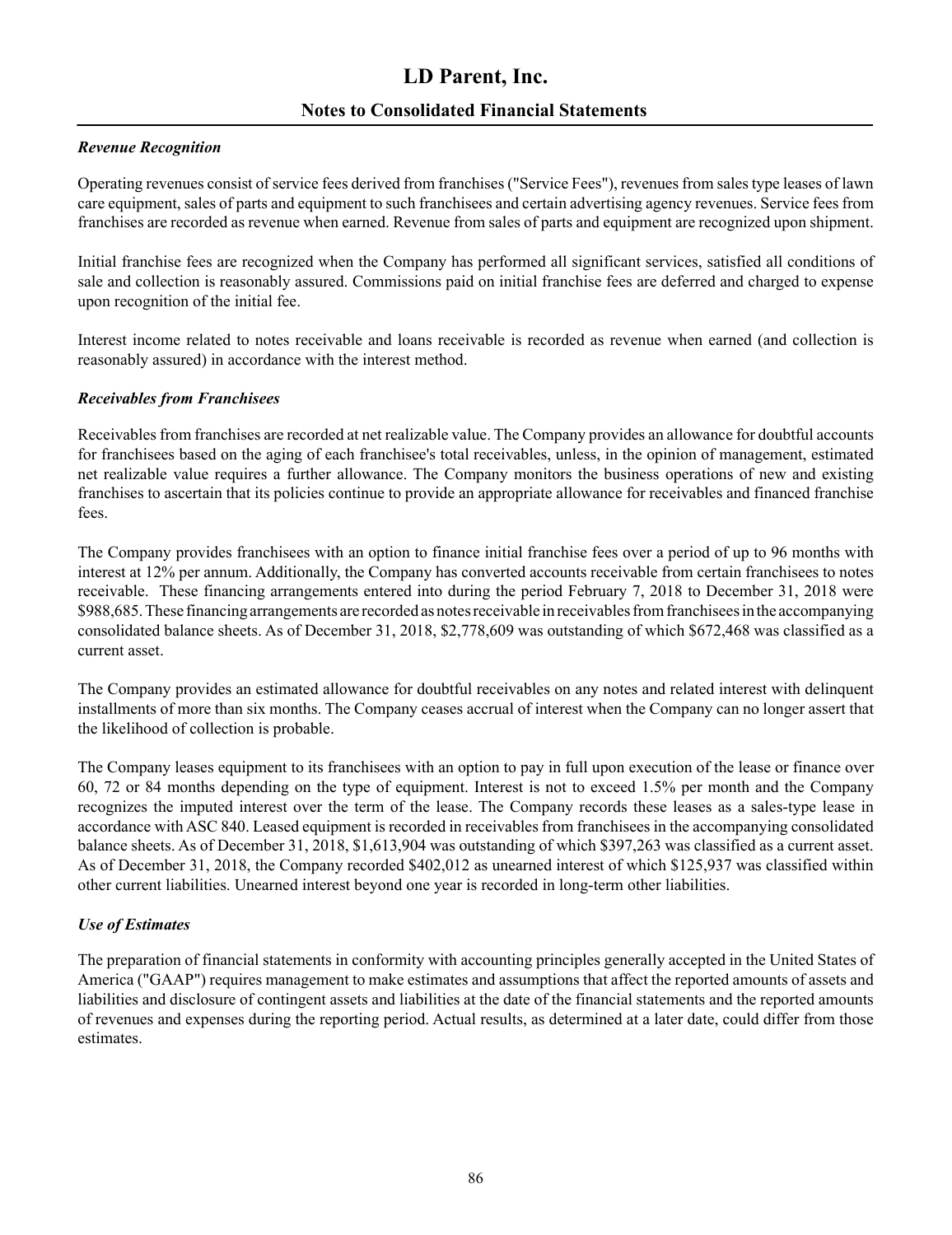#### **Notes to Consolidated Financial Statements**

#### *Shipping Costs*

Costs to ship products to franchisees are expensed to manufacturing expenses as incurred. The Company recorded shipping costs of \$114,415 for the period February 7, 2018 to December 31, 2018.

#### *Cash and Equivalents*

The Company considers money market funds and all other highly liquid debt instruments purchased with original maturity of three months or less to be cash equivalents.

#### *Concentration of Credit Risk*

The Company maintains its cash balances in a financial institution that is insured by the Federal Deposit Insurance Corporation up to \$250,000 each. At times, such balances may be in excess of the FDIC insurance limit.

No one franchise or vendor exceeded 10% of the Company's sales or purchases for the period February 7, 2018 to December 31, 2018.

No one franchise or vendor exceeded 10% of the Company's accounts receivable or payables at December 31, 2018.

#### *Inventories, net*

Inventories are stated at the lower of cost and net realizable value. Parts and materials are evaluated annually by management for net realizable value and obsolescence. At December 31, 2018, the reserve for inventory was \$16,790.

#### *Property, Plant and Equipment*

Property and equipment acquired in connection with the acquisition are stated at fair value, at the date of acquisition, less accumulated depreciation. Other property, plant and equipment are stated at cost less accumulated depreciation. Depreciation of property and equipment is computed by the straight-line method over the estimated useful lives, which approximate 39 years for building, 5 to 7 years for furniture, fixtures and other equipment and 3 to 5 years for software and transportation equipment. Improvements to leasehold property are amortized on the straight-line method over the shorter of the asset life and remaining lease term.

#### *Goodwill and Intangible Assets*

As required by ASC 350, Goodwill and Other Intangible Assets, the Company tests goodwill for impairment. Goodwill is not amortized, but instead tested for impairment at the reporting unit level at least annually and more frequently upon the occurrence of certain events. The Company has one reporting unit. The annual goodwill impairment test is a two-step process. First, the Company determines if the carrying value of its related reporting unit exceeds fair value, which would indicate that goodwill may be impaired. If the Company then determines that goodwill may be impaired, it compares the implied fair value of the goodwill to its carrying amount to determine if there is an impairment loss. In September 2011, the FASB issued ASU 2011-08 which amends ASC 350 for testing goodwill for impairment. The guidance provides an entity the option to first assess qualitative factors to determine whether the existence of events or circumstances leads to a determination that it is more likely than not (more than 50%) that the estimated fair value of a reporting unit is less than its carrying amount. If an entity elects to perform a qualitative assessment and determines that an impairment is more likely than not, the entity is then required to perform the existing two-step quantitative impairment test, otherwise no further analysis is required. An entity also may elect not to perform the qualitative assessment and, instead, proceed directly to the two-step quantitative impairment test. The ultimate outcome of the goodwill impairment review for a reporting unit should be the same whether an entity chooses to perform the qualitative assessment or proceeds directly to the two-step quantitative impairment test. In conjunction with management's annual review of goodwill, the Company adopted the new guidance and concluded it is more likely than not that the fair value of the reporting unit exceeds its carrying amount. There were no impairments for the period February 7, 2018 to December 31, 2018.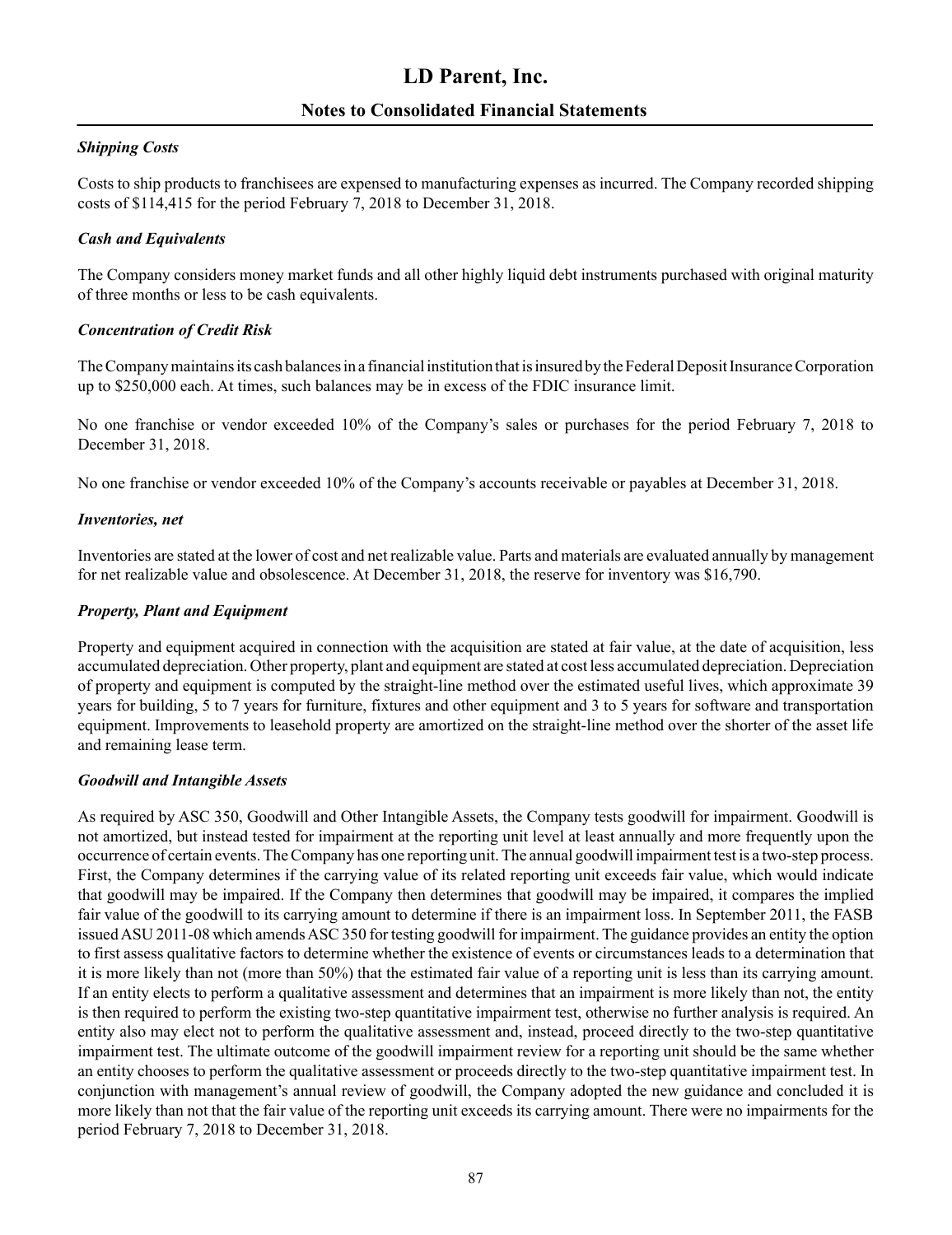# **Notes to Consolidated Financial Statements**

#### *Indefinite and Finite Lived Intangibles*

In accordance with ASC 350, Intangibles - Goodwill and Other ("ASC 350"), indefinite lived intangible assets are recorded at cost and are reviewed for impairment on an annual basis and whenever events or circumstances indicate that their carrying values may not be recoverable. Impairment is recorded if the carrying amount exceeds fair value. Intangible assets which have finite useful lives are amortized using the straight-line method over their useful lives and consist of customer relationships, developed technology, know-how, and a non-compete. Finite lived intangible asset amortization expense was \$2,082,511 for the period February 7, 2018 to December 31, 2018.

Future adverse changes in market conditions or poor operating results could result in losses or an inability to recover the carrying value of the goodwill and other intangible assets thereby possibly requiring an impairment charge in the future.

#### *Long-lived Assets*

The Company accounts for the impairment of long-lived assets in accordance with ASC 360, *Accounting for the Impairment or Disposal of Long-Lived Assets*. In accordance with ASC 360, the Company evaluates long-lived assets, including intangible assets, for impairment whenever events or changes in circumstances indicate that the carrying value of an asset may not be recoverable based on expected undiscounted cash flows attributable to that asset or group of assets. The amount of any impairment is measured as the difference between the carrying value and the fair value of the impaired asset. The Company did not have any long-lived assets impairment indicators during the year.

#### *Debt Issuance Costs*

Costs related to financing are being capitalized and amortized straight line, which approximates the effective interest method, over the term of the related debt facilities. Debt issuance costs were \$268,500 as of December 31, 2018 and are presented as a reduction to long-term debt in the Consolidated Balance Sheet. Amortization of deferred financing costs for the period February 7, 2018 to December 31, 2018 was \$49,225 and is recorded in interest expense in the Consolidated Statement of Operations.

#### *Income Taxes*

The asset and liability approach is used to recognize deferred tax assets and liabilities for the expected future tax consequences of temporary differences between the carrying amounts and the tax basis of assets and liabilities.

The Company recognizes a tax benefit from an uncertain position only if it is more likely than not the position is sustainable, based solely on its technical merits and consideration of the relevant taxing authority's widely understood administrative practices and precedents. If this threshold is met, the Company measures the tax benefit as the largest amount of benefit that is greater than fifty percent likely being realized upon ultimate settlement. The Company recognizes interest and penalties, if any, related to unrecognized tax benefits as income tax expense in the statement of operations. As of December 31, 2018, there was no impact to the financial statements relating to accounting for uncertainty in income taxes.

The Tax Cuts and Jobs Act, which was enacted on December 22, 2017, introduced significant changes to U.S. income tax law that had a meaningful impact on the Company's provision for income taxes. Accounting for the income tax effects of the Tax Act requires significant judgments and estimates in the interpretation and calculations of the provisions of the Tax Act. While the measurement period under SAB 118 is now closed, The Company may in future periods need to further refine the Company's U.S. federal and state calculations, related to the Act, as the taxing authorities provide additional guidance and clarification.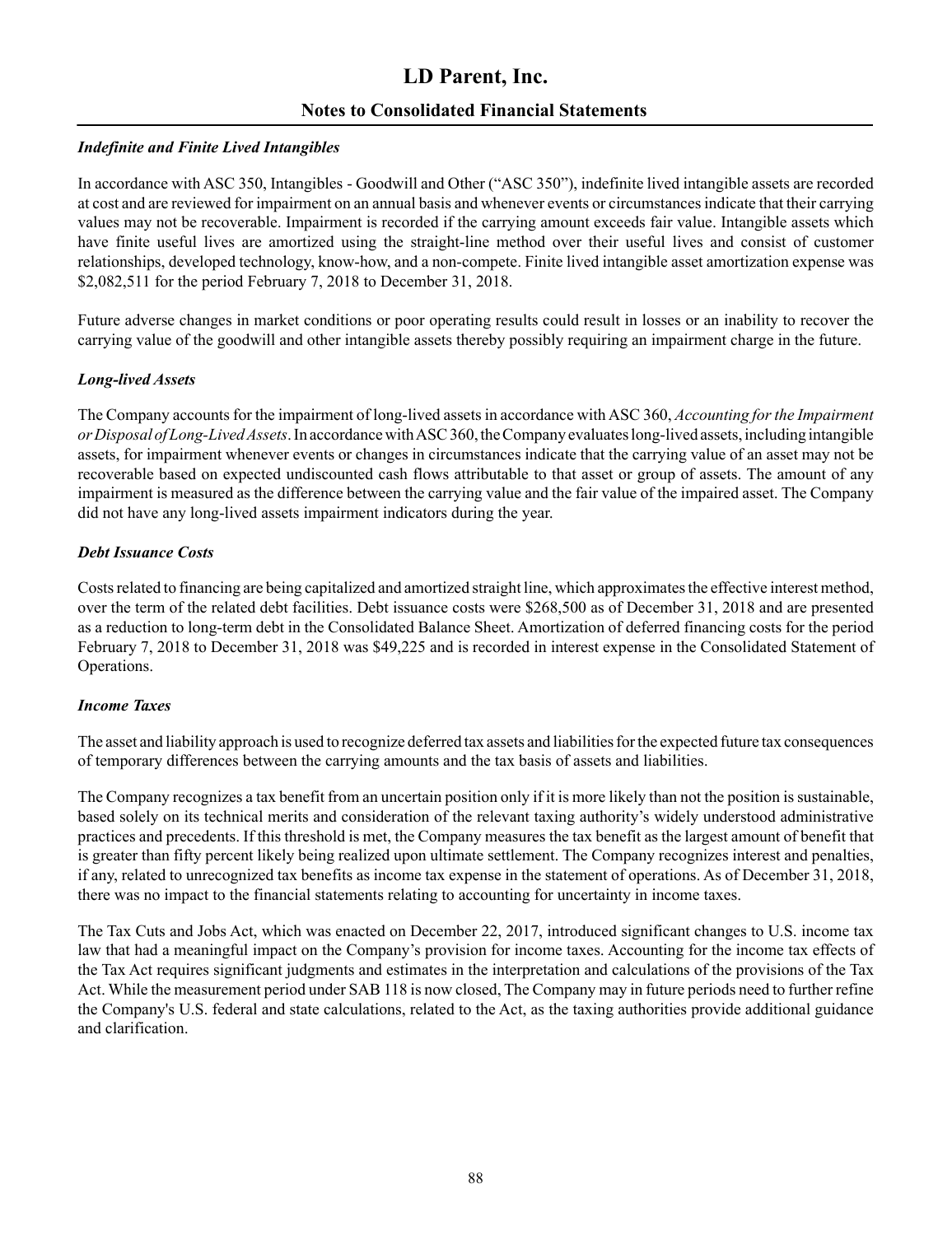# **Notes to Consolidated Financial Statements**

#### *Fair Value Measurements*

Fair value is a market-based measurement, which is defined as the price that would be received to sell an asset or transfer a liability in an orderly transaction between market participants at the measurement date. Valuation techniques for fair value measurements include the market approach (comparable market prices), the income approach (present value of future income or cash flow) and the cost approach (cost to replace the service capacity of an asset or replacement cost), which are each based upon observable and unobservable inputs. Observable inputs reflect market data obtained from independent sources, while unobservable inputs reflect the Company's market assumptions. The Company utilizes a fair value hierarchy that prioritizes inputs to fair value measurement techniques into three broad levels:

- Level 1: Observable inputs such as quoted prices for identical assets or liabilities in active markets.
- Level 2: Observable inputs other than quoted prices that are directly or indirectly observable for the asset or liability, including quoted prices for similar asset or liabilities in active markets; quoted prices for similar or identical assets or liabilities in markets that are not active; and mode-derived valuations whose inputs are observable or whose significant value drivers are observable.
- Level 3: Unobservable inputs that reflect the reporting entity's own assumptions.

The Company's material financial instruments at December 31, 2018, for which disclosure of estimated value is required by certain accounting standards, consisted primarily of cash, receivables from franchisees, accounts payable, accrued expenses, and debt. The carrying value of the term loan approximates fair value due to the variable interest rate associated with this financial instrument. The subordinated debt agreement has a fixed interest rate.

#### *Business Acquisitions*

The Company accounts for business combinations in accordance with ASC 805 Business Combinations. ASC 805 requires business combinations to be accounted for using the purchase method of accounting and includes specific criteria for recording intangible assets separate from goodwill. Results of operations of acquired businesses are included in the financial statements of the acquiring company from the date of acquisition. Assets acquired and liabilities assumed of the acquired company are recorded at their fair value at the date of acquisitions.

#### *Advertising Expenses*

The Company expenses its advertising costs the first time the advertising takes place. All advertising costs are expensed as incurred. Total advertising expense recorded in selling, general, and administrative expense within the Consolidated Statement of Operations was \$281,421 for the period February 7, 2018 to December 31, 2018.

The Company incurs regional advertising costs, which are repaid weekly by franchisees based upon their cash receipts. The balances are reported as prepaid or accrued expenses at year-end.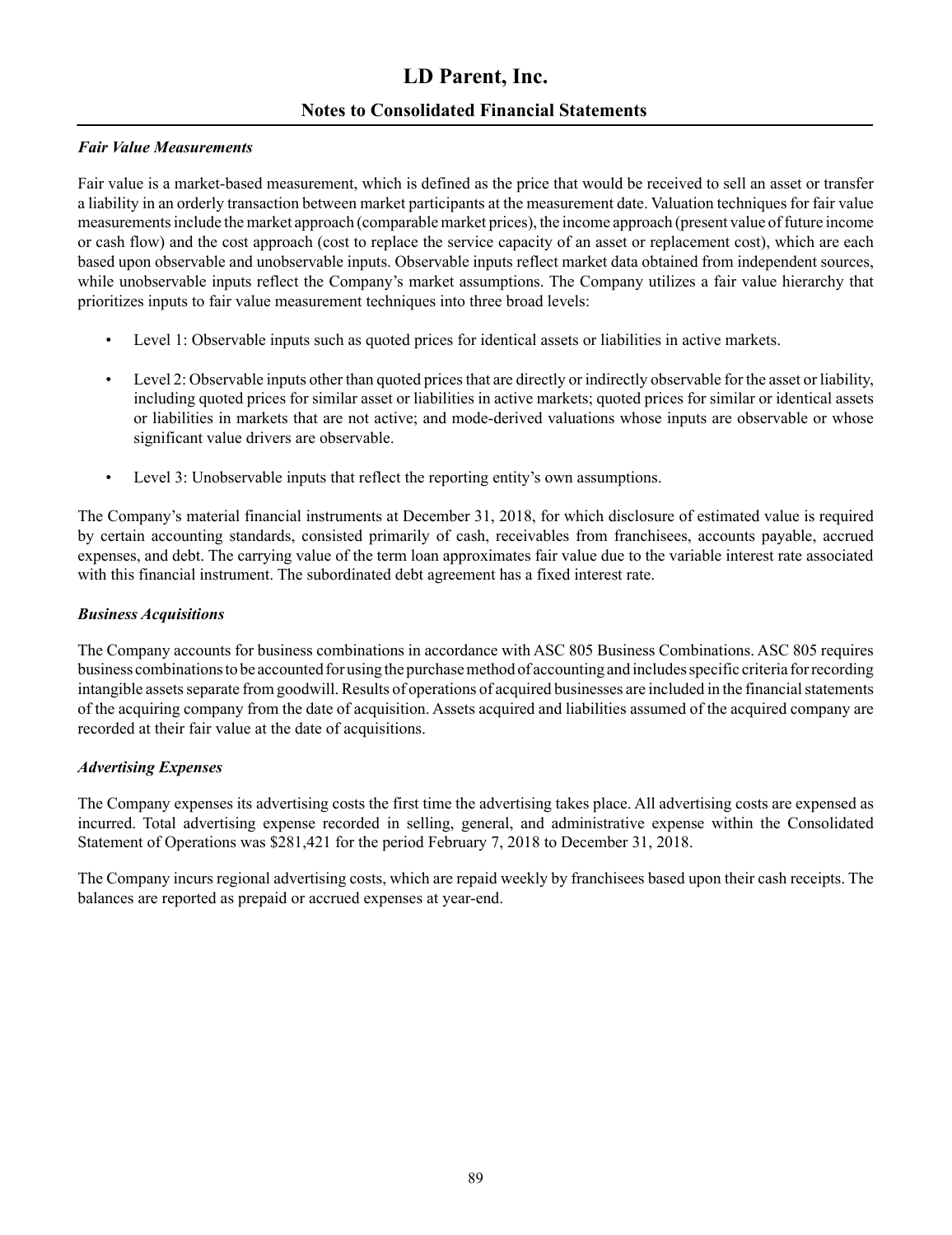## **Notes to Consolidated Financial Statements**

#### *New Accounting Pronouncements*

In May 2014, the FASB issued Accounting Standard Update ("ASU") 2014-09 that introduces a new five-step revenue recognition model in which an entity should recognize revenue to depict the transfer of promised goods or services to customers in an amount that reflects the consideration to which the entity expects to be entitled in exchange for those goods or services. This ASU also requires disclosures sufficient to enable users to understand the nature, amount, timing, and uncertainty of revenue and cash flows arising from contracts with customers, including qualitative and quantitative disclosures about contracts with customers, significant judgments and changes in judgments, and assets recognized from the costs to obtain or fulfill a contract. This standard is effective for fiscal years beginning after December 15, 2018, including interim periods within that reporting period. The Company is currently evaluating the new guidance to determine the impact, if any, it will have on its consolidated financial statements. The Company will adopt the new standard utilizing the modified retrospective transition method and is in the process of determining the effect of the standard on its ongoing financial reporting and related disclosures.

In February 2016, the FASB issued ASU 2016-02, Leases. The new standard establishes a right-of use (ROU) model that requires a lessee to record a ROU asset and a lease liability on the balance sheet for all leases with terms longer than 12 months. Leases will be classified as either finance or operating, with classification affecting the pattern of expense recognition in the income statement. The guidance is effective for reporting periods, interim and annual, beginning after December 15, 2019. The Company is currently evaluating the new guidance to determine the impact, if any, it will have on its financial statements and related disclosures.

In August 2016, the FASB issued ASU 2016-15, Classification of Certain Cash Receipts and Cash Payments. The guidance addresses the classification of cash flows related to debt repayment or extinguishment costs, settlement of zero-coupon debt instruments or debt instruments with coupon rates that are insignificant in relation to the effective interest rate of the borrowing, contingent consideration payments made after a business combination, proceeds from the settlement of insurance claims and corporate-owned life insurance, distributions received from equity method investees and beneficial interest in securitization transactions. This update will become effective for all annual periods beginning after December 15, 2018. Early adoption is permitted. The Company is in the process of evaluating the impact of this standard on its consolidated financial statements and related disclosures.

In November 2016, the FASB issued ASU 2016-18 Statement of Cash Flows: Restricted Cash (Topic 230) ("Update"). This update was issued in November of 2016 and clarifies the diversity in practice as to how cash and restricted cash are presented in the cash flow statement. It applies when cash and cash equivalents and restricted cash and cash equivalents are shown as separate lines on the statement of financial position. The update states that restricted cash and restricted cash equivalents should be included with cash and cash equivalents when recording the beginning of the period and end of the period total amounts shown on the statement of cash flows. This Update is effective for the fiscal years beginning after December 15, 2018. Early adoption is permitted. The Company is currently evaluating the impact that this new standard will have on its consolidated financial statements and related disclosures.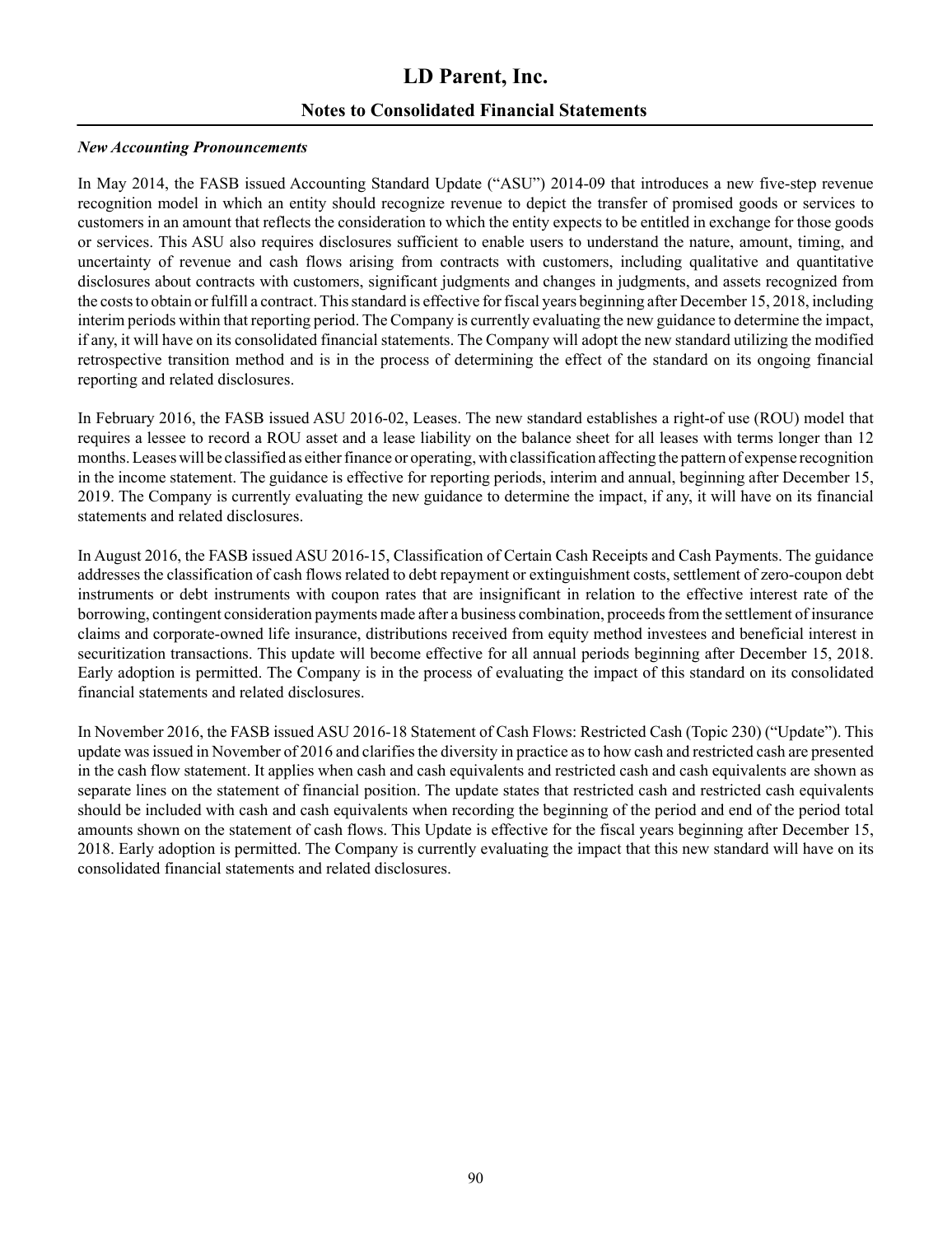# **Notes to Consolidated Financial Statements**

In January 2017, the FASB issued ASU 2017-01, Business Combinations (Topic 805) Clarifying the Definition of a Business. Under the current implementation guidance in Topic 805, there are three elements of a business-inputs, processes, and outputs. While an integrated set of assets and activities (collectively referred to as a "set") that is a business usually has outputs, outputs are not required to be present. In addition, all the inputs and processes that a seller uses in operating a set are not required if market participants can acquire the set and continue to produce outputs, for example, by integrating the acquired set with their own inputs and processes. The amendments in ASU 2017-01 provide a screen to determine when a set is not a business. The screen requires that when substantially all of the fair value of the gross assets acquired (or disposed of) is concentrated in a single identifiable asset or a group of similar identifiable assets, the set is not a business. This screen reduces the number of transactions that need to be further evaluated. If the screen is not met, the amendments in ASU 2017-01 (1) require that to be considered a business, a set must include, at a minimum, an input and a substantive process that together significantly contribute to the ability to create output and (2) remove the evaluation of whether a market participant could replace missing elements. The amendments provide a framework to assist entities in evaluating whether both an input and a substantive process are present. The framework includes two sets of criteria to consider that depend on whether a set has outputs. Although outputs are not required for a set to be a business, outputs generally are a key element of a business; therefore, the Board has developed more stringent criteria for sets without outputs. This update will become effective for all annual periods beginning after December 15, 2018 and the amendments in this update should be applied prospectively on or after the effective date. No disclosures are required at transition. The Company is in the process of evaluating the impact of this standard on its consolidated financial statements and related disclosures.

In January 2017, the FASB issued ASU 2017-04, Simplifying the Test for Goodwill Impairment. The FASB eliminated Step 2 from the goodwill impairment test. In computing the implied fair value of goodwill under Step 2, an entity had to perform procedures to determine the fair value at the impairment testing date of its assets and liabilities (including unrecognized assets and liabilities) following the procedure that would be required in determining the fair value of assets acquired and liabilities assumed in a business combination. Instead, under the amendments in this update, an entity should perform its annual, or interim, goodwill impairment test by comparing the fair value of a reporting unit with its carrying amount. An entity should recognize an impairment charge for the amount by which the carrying amount exceeds the reporting unit's fair value; however, the loss recognized should not exceed the total amount of goodwill allocated to that reporting unit. Additionally, an entity should consider income tax effects from any tax deductible goodwill on the carrying amount of the reporting unit when measuring the goodwill impairment loss, if applicable. Private companies that have adopted the private company alternative for goodwill but not the private company alternative to subsume certain intangible assets into goodwill are permitted, but not required, to adopt the amendments in this update without having to justify preferability of the accounting change if it is adopted on or before the effective date. Entities that are adopting the amendments in this update should do so for their annual or any interim goodwill impairment tests in fiscal years beginning after December 15, 2021, early adoption is permitted. The Company is in the process of evaluating the impact of this standard on its consolidated financial statements and related disclosures.

In June 2018, the FASB issued ASU No. 2018-07, Compensation - Stock Compensation (Topic 718): Improvements to Nonemployee Share-Based Payment Accounting ("ASU 2018-07"). This ASU expands the scope of Topic 718 to include share-based payment transactions for acquiring goods and services from nonemployees. An entity should apply the requirements of Topic 718 to nonemployee awards except for specific guidance on inputs to an option pricing model and the attribution of costs. The ASU specifies that Topic 718 applies to all share-based payment transactions in which a grantor acquires goods or services to be used or consumed in a grantor's own operations by issuing share-based payment awards. This standard is effective for the Company's annual periods beginning after December 15, 2019, including interim periods within those fiscal years. The Company is currently evaluating the impact that this new standard will have on its consolidated financial statements and related disclosures.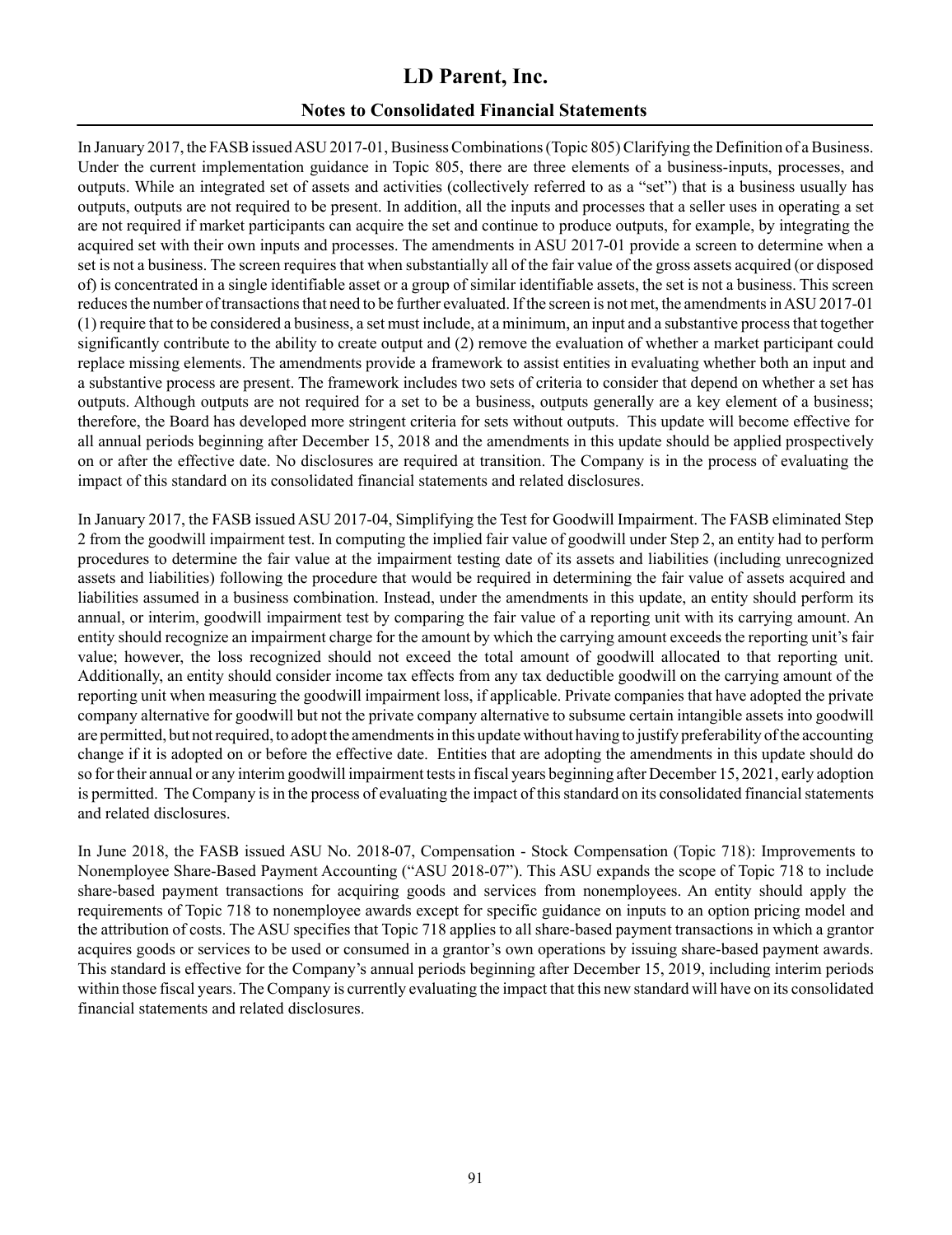# **Notes to Consolidated Financial Statements**

In August 2018, the FASB issued ASU No. 2018-13, Fair Value Measurement (Topic 820): Disclosure Framework - Changes to the Disclosure Requirements for Fair Value Measurement. The amendments in this ASU modify the disclosure requirements on fair value measurements removing the requirements to disclosure amount of and reasons for transfers between Level 1 and Level 2 of the fair value hierarchy, the policy for timing of transfers between levels, and the valuation processes for Level 3 fair value measurements. In addition, it modified certain disclosures related to Level 3 fair value measurements and added additional disclosures regarding the range and weighted average of significant unobservable inputs used to develop Level 3 fair value measurements and the changes in unrealized gains and losses for the period included in other comprehensive income for recurring Level 3 fair value measurements held at the end of the reporting period. This update is effective for the Company's annual periods beginning after December 15, 2019, including interim periods within those fiscal years. The Company will adopt the new standard in the first quarter of fiscal year 2020. The Company does not anticipate this update to have a material impact on its consolidated financial statements and related disclosures.

## **4. Receivables from Franchisees**

| December 31.                                             | 2018           |
|----------------------------------------------------------|----------------|
| Amounts billed and currently receivable from franchisees | 1,982,253<br>S |
| Notes receivable from franchisees                        | 672,468        |
| Net investment in sales type leases                      | 397,263        |
| Less: Allowance for doubtful accounts                    | (274, 214)     |
| <b>Current portion</b>                                   | 2,777,770      |
| Notes receivable from franchisees                        | 2,106,141      |
| Net investment in sales type leases                      | 1,216,641      |
| <b>Noncurrent portion</b>                                | 3,322,782      |
|                                                          | 6,100,552<br>S |

The Company wrote off uncollectible accounts totaling \$137,895 for the period February 7, 2018 to December 31, 2018.

## **5. Property, Plant and Equipment**

Property, plant and equipment consist of the following:

| December 31.                            |   | 2018       |
|-----------------------------------------|---|------------|
| Land                                    | S | 440,304    |
| <b>Building</b>                         |   | 1,126,624  |
| Furniture, fixtures and other equipment |   | 376,766    |
| Leasehold improvements                  |   | 315,889    |
|                                         |   | 2,259,583  |
| Less: accumulated depreciation          |   | (139, 735) |
|                                         | S | 2,119,848  |

Depreciation and amortization expense totaled \$139,735 for the period February 7, 2018 to December 31, 2018.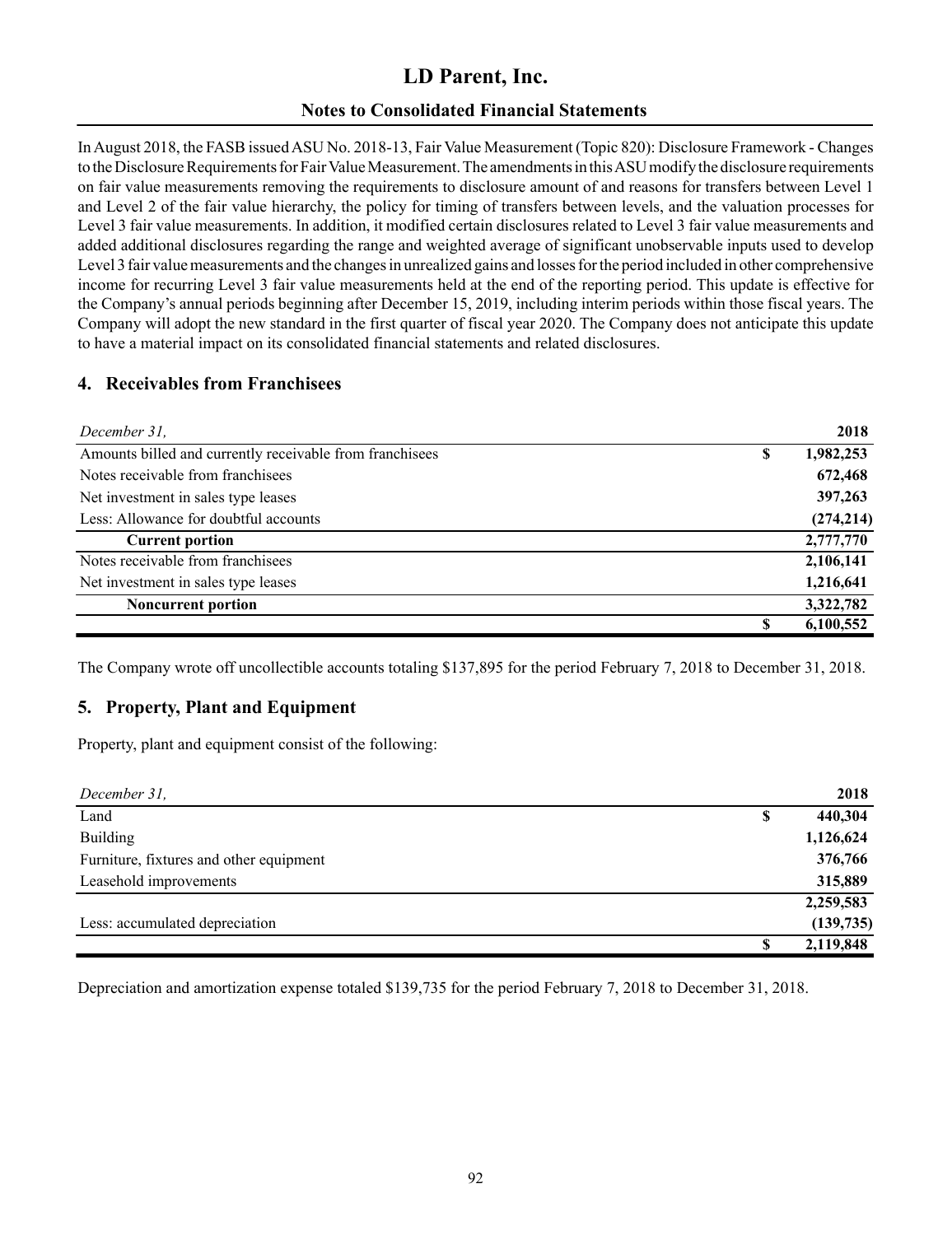# **Notes to Consolidated Financial Statements**

## **6. Other Assets**

Other assets are summarized as follows:

| December 31,         | <b>010</b><br>2018           |
|----------------------|------------------------------|
| Security<br>Jeposits | $\overline{a}$<br>4<br>7.744 |

## **7. Intangibles, net**

Intangibles are summarized as follows:

| December 31,                   | 2018            | Useful Life |
|--------------------------------|-----------------|-------------|
| Franchisee relationships       | 34,100,000<br>S | 15 years    |
| Trade name                     | 12,050,000      | Indefinite  |
| Systems-in-place               | 6,800,000       | Indefinite  |
| Leasehold interest             | 193,000         | 5.5 years   |
|                                | 53,143,000      |             |
| Less: accumulated amortization | 2,082,511       |             |
| Intangibles, net               | 51,060,489<br>0 |             |

Estimated future amortization expense of franchise relationships and leasehold interest at December 31, 2018 is as follows:

| Years ending December 31, |                  |
|---------------------------|------------------|
| 2019                      | \$<br>2,308,424  |
| 2020                      | 2,308,424        |
| 2021                      | 2,308,424        |
| 2022                      | 2,308,424        |
| 2023                      | 2,308,424        |
| 2024 and thereafter       | 20,668,369       |
|                           | \$<br>32,210,489 |

## **8. Borrowing Arrangements**

#### *Credit Agreements*

On December 11, 2014, Lawn Doctor, Inc. entered into a Credit Agreement ("Credit Agreement"), extinguishing old indebtedness, consisting of a new \$21,750,000 term loan as well as a \$2,000,000 Revolving Loan Commitment with a new lender. The Credit Agreement and Revolving Loan Commitment mature on December 11, 2019 and are collateralized by substantially all assets of Lawn Doctor, Inc. and is guaranteed by the Company.

On February 7, 2018, in conjunction with the acquisition by CNLSC, the Company entered into an amendment to their Credit Agreement dated December 11, 2014. The amendment permitted the repayment of all of the outstanding principal amount of Subordinated Debt as of the date of the agreement, issuances up to \$18,000,000 of subordinated second lien indebtedness, increase in the Term Loan by \$6,000,000 and extended the maturity date to February 7, 2023. The amendment also contains revisions to the restrictive covenants inclusive of senior debt to adjusted EBITDA ratio, total debt to adjusted EBITDA ratio, fixed charge ratio, and excess cash flow. The Revolving Loan Commitment remained unchanged. The Revolving Loan Commitment is payable upon maturity on December 11, 2019. There were no outstanding borrowings under the revolving loan commitment at December 31, 2018. The Revolving Loan Commitment bears interest of 0.50% of the unfunded portion.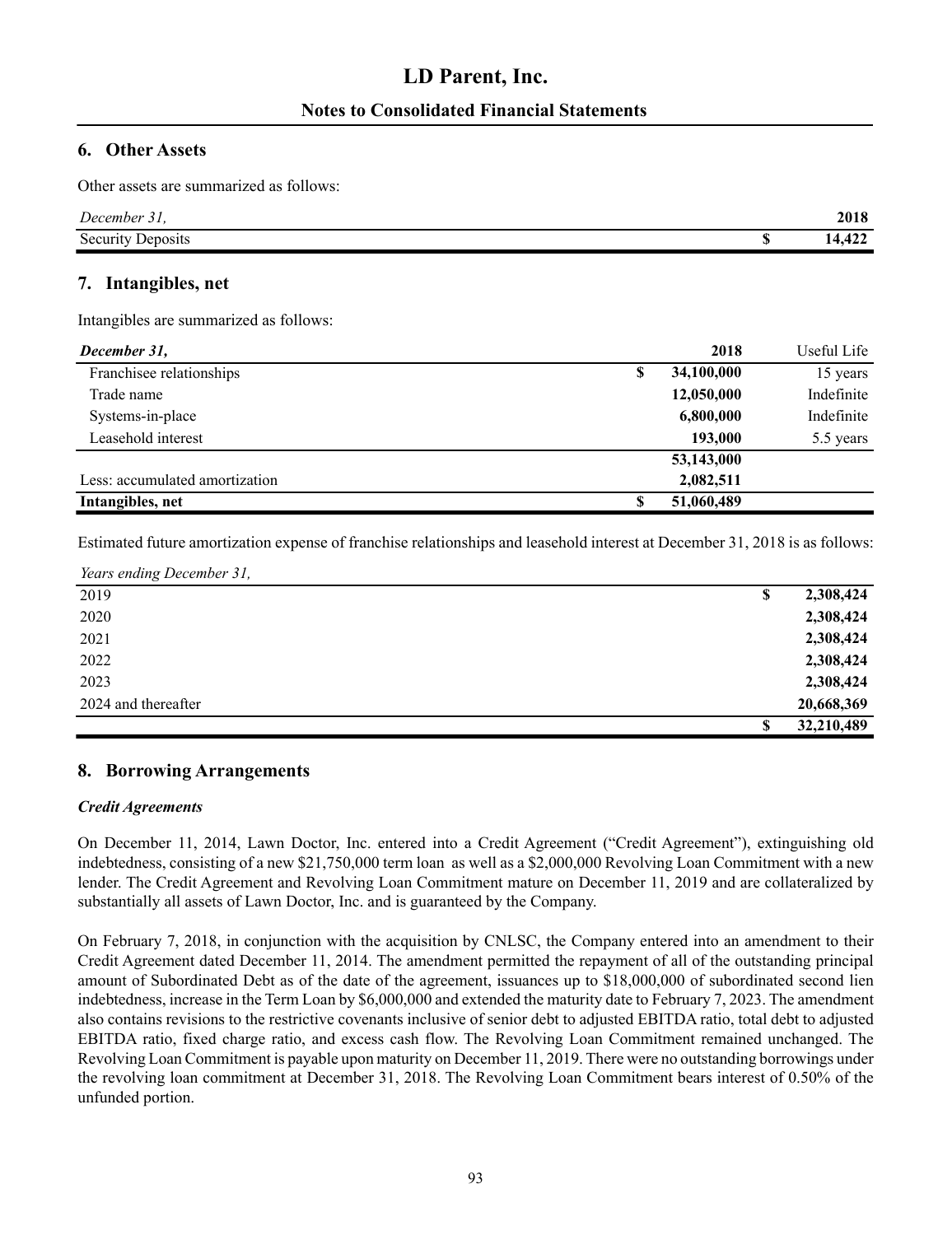## **Notes to Consolidated Financial Statements**

The Credit Agreement is payable in quarterly principal installments of \$50,000, commencing on March 31, 2018 until the maturity date on February 7, 2023, at which time the outstanding balance was to be due and payable. The Credit Agreement also provides for an annual mandatory prepayment of principal based on excess cash flow (as defined in the Credit Agreement). During the year ended December 31, 2018 the Company did not make a prepayment based on excess cash flow. The Credit Agreement also provides for the maintenance of certain financial ratios, including leverage and fixed charge ratios. At December 31, 2018, the Company was in compliance with all of its covenant requirements. At December 31, 2018, \$19,800,000 was outstanding on the Credit Agreement.

The interest rate on the Credit Agreement varies depending if the Term Loan is a Base Rate Loan or a LIBOR Loan. At December 31, 2018, the Company elected to treat the Credit Agreement as a LIBOR Loan, which carried an effective interest rate of 4.50%.

Repayment of the Credit Agreement is as follows:

| Years ending December 31, |   |            |
|---------------------------|---|------------|
| 2019                      | S | 200,000    |
| 2020                      |   | 200,000    |
| 2021                      |   | 200,000    |
| 2022                      |   | 200,000    |
| 2023                      |   | 19,000,000 |
|                           | S | 19,800,000 |

|                                | 2018       |
|--------------------------------|------------|
| Long-term debt                 | 19,800,000 |
| Less: Current portion          | 200,000    |
| Less: Deferred financing costs | 219,275    |
| Long-term debt, net            | 19,380,725 |

#### *Note Purchase Agreement*

On February 7, 2018, in conjunction with the acquisition, the Company entered into a Note Purchase Agreement for an \$18,000,000 aggregate principal amount of senior secured notes with related parties. The notes are subordinate to the Credit Agreement noted above. The notes contain an annual interest rate of 16% and mature on August 7, 2023. Payment of the notes is due in full on the maturity date. The Company may prepay the notes at a premium based upon the schedule set forth in the note purchase agreement. The note purchase agreement are collateralized by substantially all assets of Lawn Doctor, Inc. and was guaranteed by the Company. The note purchase agreement contains certain restrictive covenants inclusive of senior debt to adjusted EBITDA ratio, total debt to adjusted EBITDA ratio, fixed charge ratio, and excess cash flow. At December 31, 2018, the Company was in compliance with all of its covenant requirements. At December 31, 2018, \$18,000,000 was outstanding on the Note Purchase Agreement with related parties.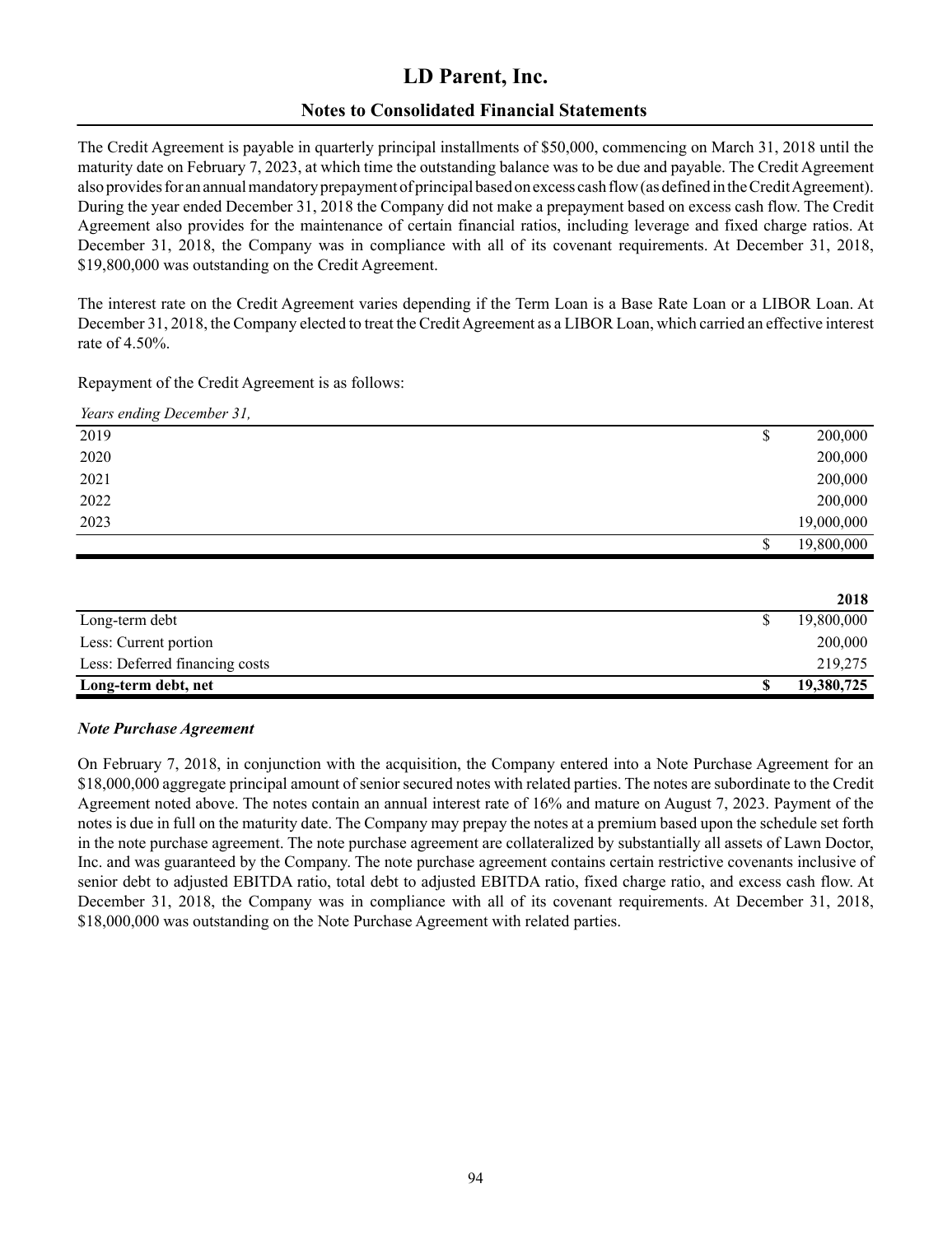# **LD Parent, Inc. Notes to Consolidated Financial Statements**

# **9. Other Current Liabilities**

Other current liabilities are summarized as follows:

| December 31.               |   | 2018      |
|----------------------------|---|-----------|
| <b>Advertising Funds</b>   | S | 683,659   |
| <b>Franchisee Deposits</b> |   | 752,700   |
| Unearned Interest          |   | 125,937   |
| Other                      |   | 16,947    |
|                            |   | 1,579,243 |

## **10. Commitments and Contingencies**

#### *Operating Leases*

The Company leases its manufacturing facility and certain automobiles from unrelated parties under non-cancellable operating leases which expire on various dates through 2023. Future minimum rental payments under these leases are as follows:

| Years ending December 31, |   |           |
|---------------------------|---|-----------|
| $\overline{2019}$         | P | 247,487   |
| 2020                      |   | 232,266   |
| 2021                      |   | 217,860   |
| 2022                      |   | 216,158   |
| 2023                      |   | 124,719   |
|                           | J | 1,038,490 |

Total rent paid for facilities and equipment was \$194,295 for the period February 7, 2018 to December 31, 2018.

#### *Employment Agreement*

The Company has an employment agreement with a key executive which provides for an annual base salary plus an incentive bonus which is payable upon the achievement of certain defined financial benchmarks. The agreement expired in December 2018 and was automatically renewed for an additional one year term. The agreement will continue to renew automatically for additional one year terms unless the agreement is earlier terminated by either party. The agreement also includes a noncompete clause should the employee be terminated under specific terms of the agreement.

#### *Employee Benefit Plan*

The Company has a 401(k) savings retirement plan for all eligible employees. The plan allows for employee contributions to be matched by the Company on a pro rata basis. Contributions made to the plan by the Company, including fees, were approximately \$71,351 for the period February 7, 2018 to December 31, 2018.

#### *Litigation*

The Company is party to various legal proceedings that arise in the normal course of business. In the present opinion of management, none of these proceedings, individually or in the aggregate, are likely to have a material adverse effect on the consolidated financial position or consolidated results of operations or cash flows of the Company. However, management cannot provide assurance that any adverse outcome would not be material to the Company's consolidated financial position or consolidated results of operations or cash flows.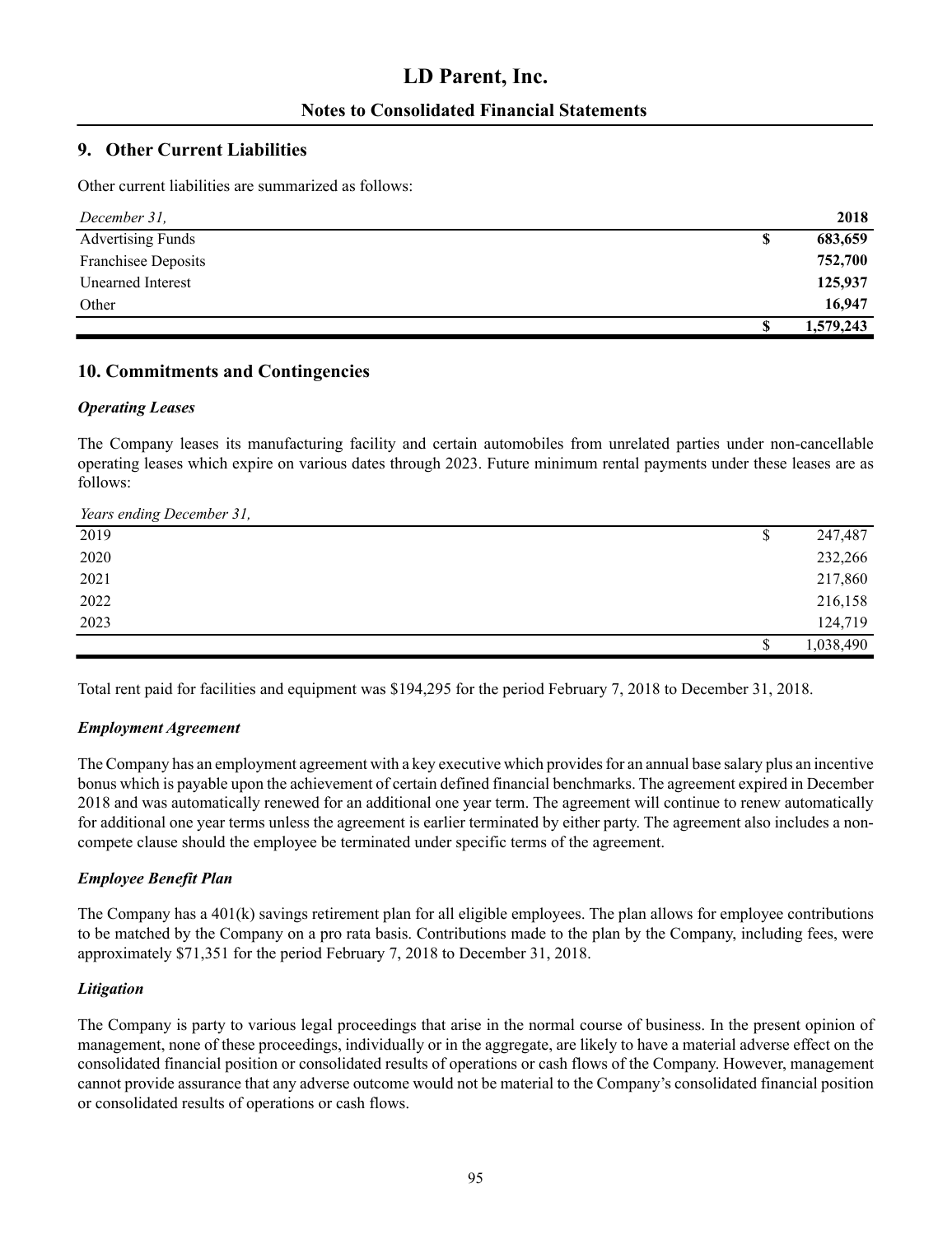# **Notes to Consolidated Financial Statements**

# **11. Related Party Transactions**

See Note 8 for note purchase agreement with the stockholders of LD Parent.

# **12. Income Taxes**

Deferred income taxes result from timing differences in the recognition of income and expenses for income tax and financial reporting purposes.

Net deferred tax assets and liabilities are summarized as follows:

| December 31.                        | 2018           |
|-------------------------------------|----------------|
| Employee compensation               | 205,740<br>S   |
| Accounts receivable                 | 68,198         |
| Inventory                           | 4,176          |
| Deferred tax assets                 | 278,114        |
| Property and equipment              | (280, 883)     |
| Intangible property                 | (12, 646, 930) |
| Other                               | (5, 848)       |
| Deferred tax liabilities            | (12, 933, 661) |
| Net deferred income tax liabilities | (12, 655, 547) |

A summary of current and deferred income taxes included in the consolidated statement of operations is as follows:

| Period February 7, to December 31, | 2018          |
|------------------------------------|---------------|
| Current:                           |               |
| Federal                            | 196,791<br>\$ |
| <b>State</b>                       | (12, 046)     |
| <b>Current tax expense</b>         | 184,745       |
| Deferred:                          |               |
| Federal                            | (56, 832)     |
| <b>State</b>                       | (111,000)     |
| Deferred benefit                   | (167, 832)    |
| Total tax expense                  | 16,913<br>ጣ   |

The Company's effective income tax rate for the period February 7, 2018 to December 31, 2018 reconciles with the federal statutory rate as follows:

| Period February 7, to December 31,               | 2018     |
|--------------------------------------------------|----------|
| Federal statutory rate                           | $21.0\%$ |
| State income taxes, net of federal tax benefit   | 2.3      |
| Non-deductible expenses                          | 1.0      |
| Return to provision adjustment                   | (20.3)   |
| Other differences                                | 3.1      |
| Effective income tax rate on income before taxes | $7.1\%$  |

The Company may be subject to examination by the Internal Revenue Service (IRS) as well as states for calendar year 2015 through 2018. The Company has not been notified of any federal or state income tax examinations.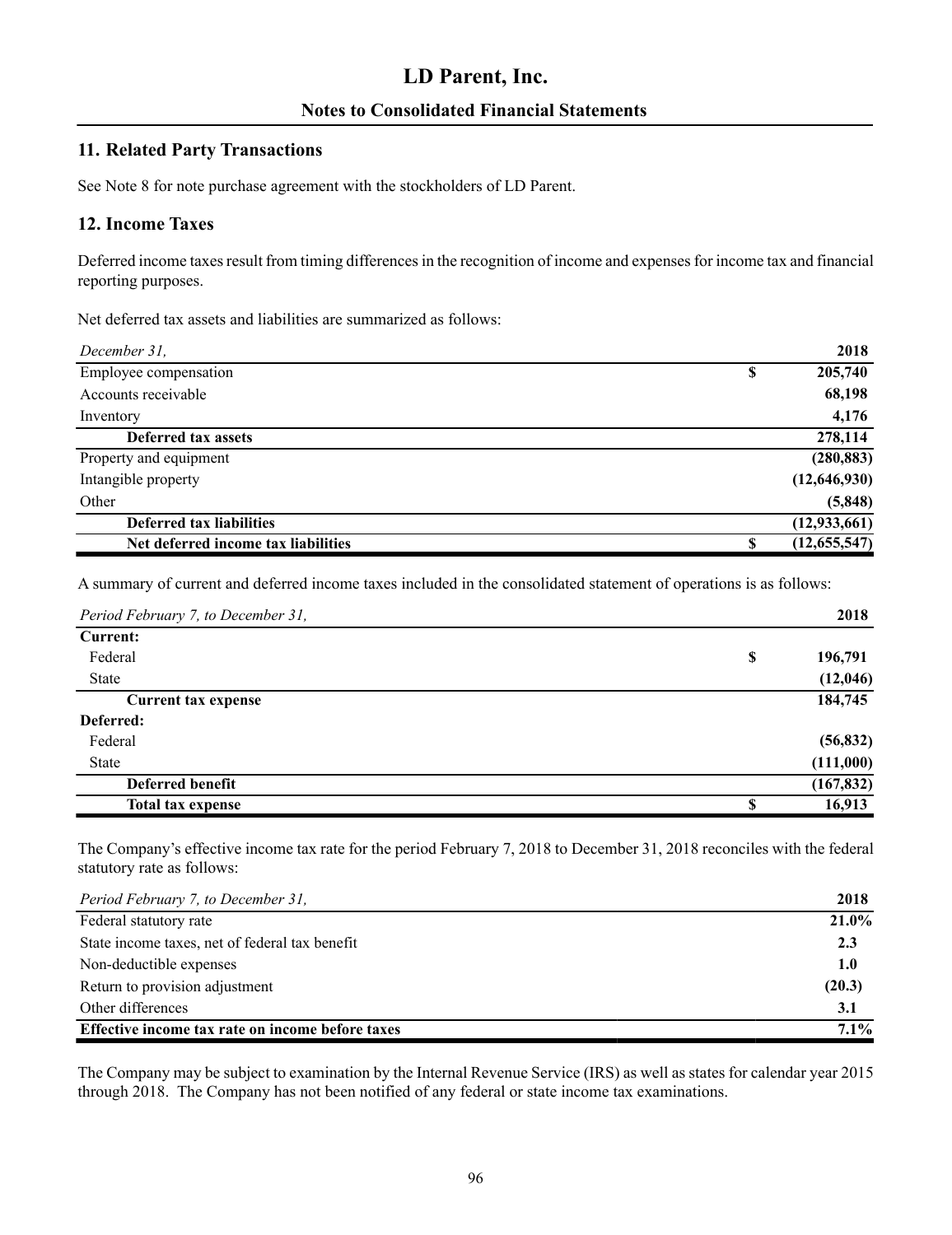# **Notes to Consolidated Financial Statements**

# **13. Stock-Based Compensation**

#### *Share Options*

Stock Options are issued by LD Parent pursuant to its 2018 Stock Incentive Plan ("the Plan"). The related stock-based compensation is pushed down to its subsidiary and recorded by the Company. The Company follows ASC 718, *Share-Based Payment*, for recording stock-based compensation. The fair value of each time-based and performance-based option award is estimated on the date of grant using a Black-Scholes option pricing model. These options, along with performance based options, will be expensed when such events are deemed probable. Expected volatilities are based on historical volatility of an appropriate industry sector index and other factors. The expected term of options with fixed exercise prices is derived by using the midpoint between vesting and expiration as the expected term of the option grant which is permitted under the guidance. The risk-free rate for periods within the contractual life of the option is based on the U.S. Treasury yield curve in effect at the time of grant. There were 1,369 stock options granted during the year ended December 31, 2018.

A summary of assumptions for is presented below:

|                                         |                                        |                                          |                                                                       |                     | 2018              |
|-----------------------------------------|----------------------------------------|------------------------------------------|-----------------------------------------------------------------------|---------------------|-------------------|
| Expected volatility                     |                                        |                                          |                                                                       |                     | $\overline{23\%}$ |
| Expected term (years)                   |                                        |                                          |                                                                       |                     | 5                 |
| Expected dividend yield                 |                                        |                                          |                                                                       |                     |                   |
| Risk-free interest rate                 |                                        |                                          |                                                                       |                     | 1.81%             |
|                                         | <b>Stock Options</b>                   |                                          |                                                                       |                     |                   |
|                                         | Number of<br>stock<br>option<br>shares | Weighted<br>Average<br>Exercise<br>Price | Weighted<br>Average<br>Remaining<br>Contractual<br>Term<br>(in years) | Non-<br>Exercisable | Exercisable       |
| Outstanding at February 7, 2018         |                                        | S                                        |                                                                       |                     |                   |
| Granted                                 | 1,369                                  | 3,931                                    | 9.30                                                                  | 1,095               | 274               |
| Exercised                               |                                        |                                          |                                                                       |                     |                   |
| Forfeited or expired                    |                                        |                                          |                                                                       |                     |                   |
| <b>Outstanding at December 31, 2018</b> | 1,369                                  | 3,931<br>S                               | 9.30                                                                  | 1,095               | 274               |

The Company has time-based share-based compensation arrangements under the Plan, which vest over 5 years. In addition to time-based awards, the Company has performance-based awards which vest upon meeting certain financial metrics.

For the period ended December 31, 2018, the Company recorded expense of \$258,302 in selling, general, and administrative expenses for stock-based compensation. Unamortized stock-based compensation at December 31, 2018 was \$1,034,708.

# **14. Subsequent Events**

Management has reviewed and evaluated all events and transactions as of March 15, 2019, the date that the consolidated financial statements were available for issuance.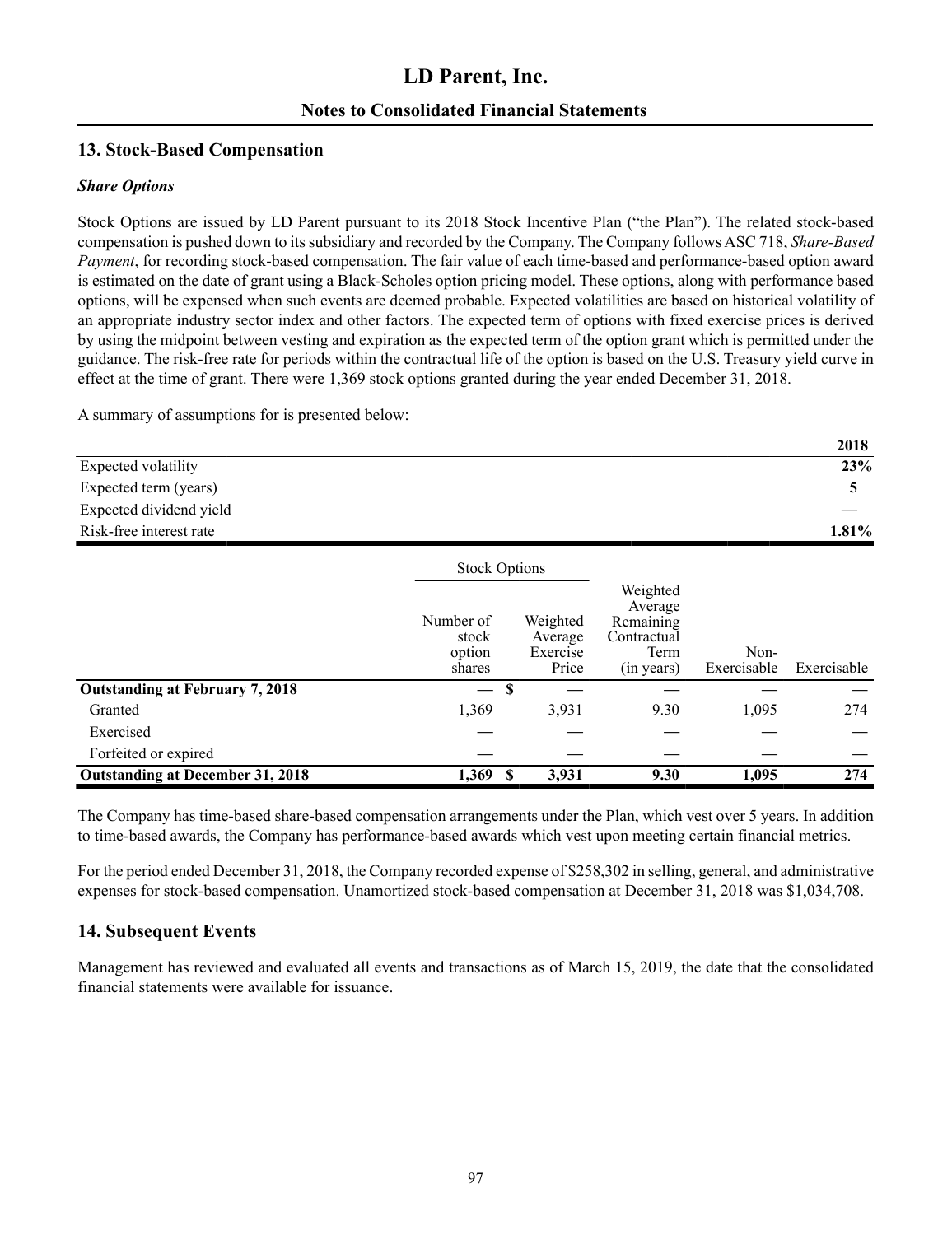# **Polyform Holdings, Inc. and Subsidiary**

**Consolidated Financial Report**

**December 31, 2018**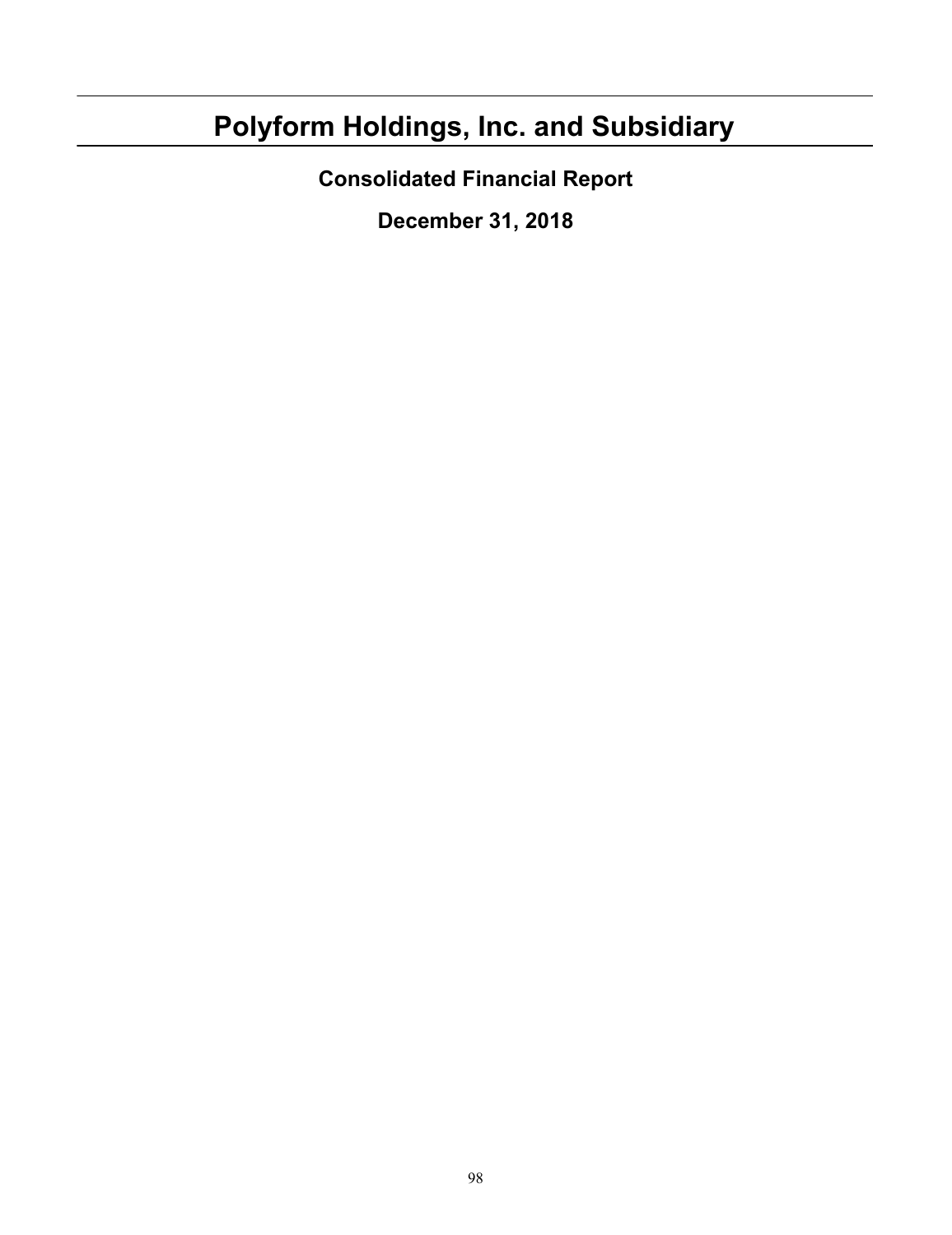|                                                          | <b>Contents</b> |
|----------------------------------------------------------|-----------------|
| <b>Report Letter</b>                                     | 100             |
| <b>Consolidated Financial Statements</b>                 |                 |
| <b>Balance Sheet</b>                                     | 101             |
| <b>Statement of Operations</b>                           | 102             |
| Statement of Stockholders' Equity                        | 103             |
| <b>Statement of Cash Flows</b>                           | 104             |
| Notes to Consolidated Financial Statements               | 105-114         |
| <b>Supplemental Information</b>                          |                 |
| Independent Auditor's Report on Supplemental Information | 116             |
| <b>Schedule of Operations</b>                            | 117             |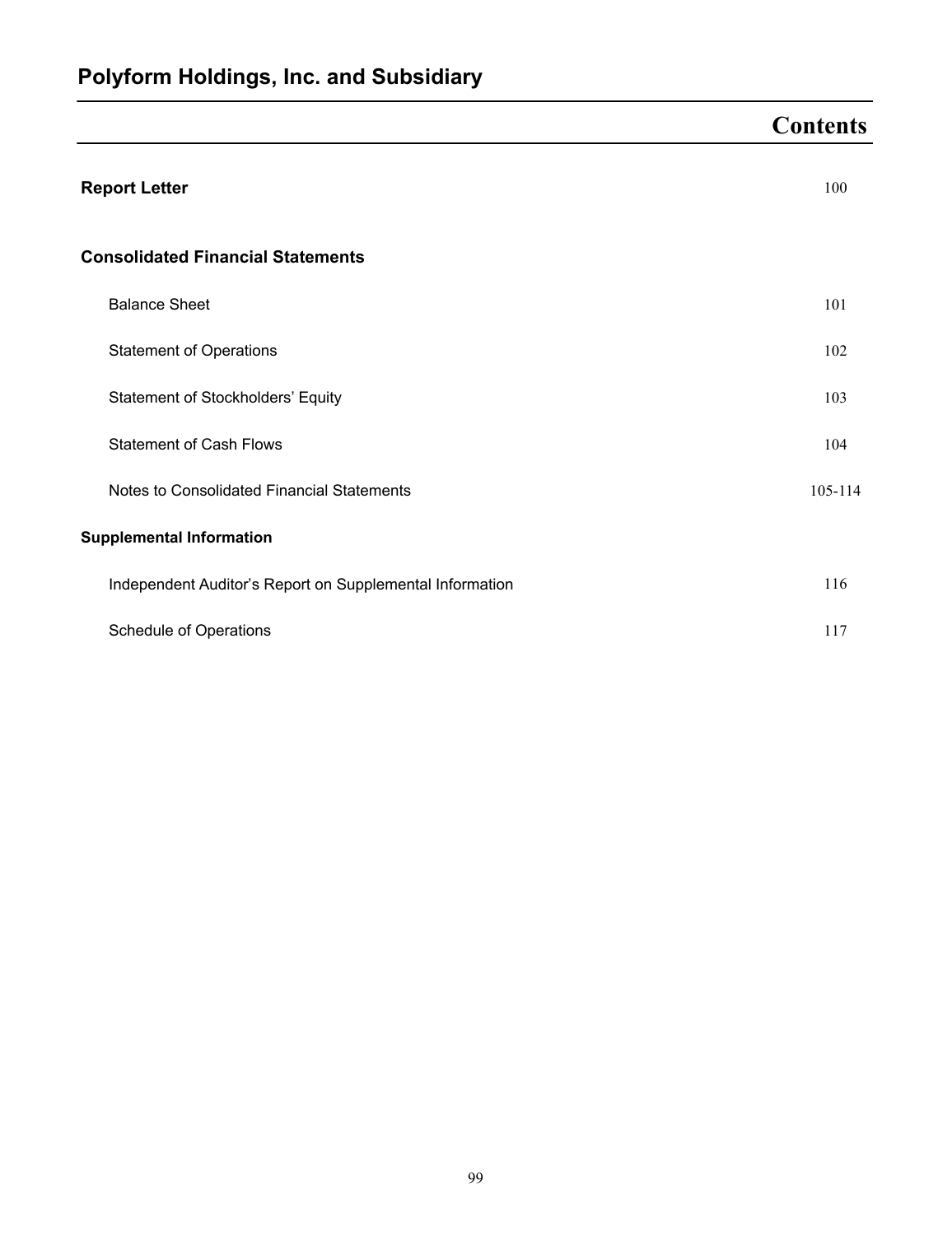To the Board of Directors Polyform Holdings, Inc. and Subsidiary

We have audited the accompanying consolidated financial statements of Polyform Holdings, Inc. and Subsidiary (the "Company"), which comprise the consolidated balance sheet as of December 31, 2018 and the related consolidated statements of operations, stockholders' equity, and cash flows for the period from February 7, 2018 (date of inception) through December 31, 2018, and the related notes to the consolidated financial statements.

#### *Management's Responsibility for the Consolidated Financial Statements*

Management is responsible for the preparation and fair presentation of these consolidated financial statements in accordance with accounting principles generally accepted in the United States of America; this includes the design, implementation, and maintenance of internal control relevant to the preparation and fair presentation of consolidated financial statements that are free from material misstatement, whether due to fraud or error.

#### *Auditor's Responsibility*

Our responsibility is to express an opinion on these consolidated financial statements based on our audit. We conducted our audit in accordance with auditing standards generally accepted in the United States of America. Those standards require that we plan and perform the audit to obtain reasonable assurance about whether the consolidated financial statements are free from material misstatement.

An audit involves performing procedures to obtain audit evidence about the amounts and disclosures in the consolidated financial statements. The procedures selected depend on the auditor's judgment, including the assessment of the risks of material misstatement of the consolidated financial statements, whether due to fraud or error. In making those risk assessments, the auditor considers internal control relevant to the entity's preparation and fair presentation of the consolidated financial statements in order to design audit procedures that are appropriate in the circumstances, but not for the purpose of expressing an opinion on the effectiveness of the entity's internal control. Accordingly, we express no such opinion. An audit also includes evaluating the appropriateness of accounting policies used and the reasonableness of significant accounting estimates made by management, as well as evaluating the overall presentation of the consolidated financial statements.

We believe that the audit evidence we have obtained is sufficient and appropriate to provide a basis for our audit opinion.

#### *Opinion*

In our opinion, the consolidated financial statements referred to above present fairly, in all material respects, the financial position of Polyform Holdings, Inc. and Subsidiary as of December 31, 2018 and the results of their operations and their cash flows for the period from February 7, 2018 (date of inception) through December 31, 2018 in accordance with accounting principles generally accepted in the United States of America.

/s/ Plante & Moran, PLLC

Chicago, IL March 13, 2019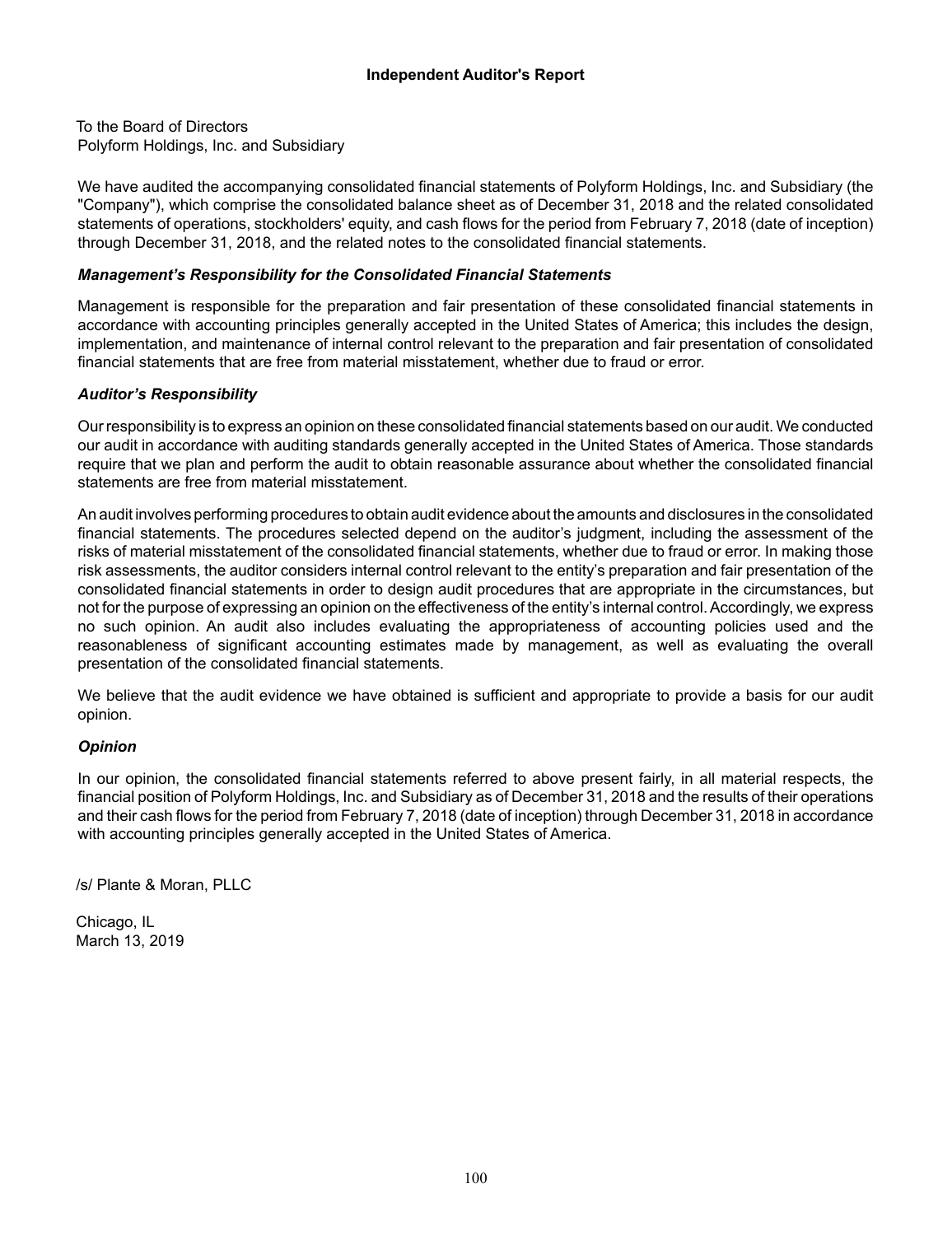|                                              |          | December 31,<br>2018 |
|----------------------------------------------|----------|----------------------|
| <b>Assets</b>                                |          |                      |
| <b>Current Assets</b>                        |          |                      |
| Cash and cash equivalents                    | \$       | 827,646              |
| Accounts receivable - Net                    |          | 2,327,421            |
| Inventory - Net (Note 5)                     |          | 2,210,717            |
| Prepaid expenses and other current assets    |          | 115,999              |
| Total current assets                         |          | 5,481,783            |
| <b>Property and Equipment - Net (Note 6)</b> |          | 791,223              |
| <b>Goodwill</b> (Note 7)                     |          | 7,094,308            |
| <b>Intangible Assets - Net (Note 7)</b>      |          | 22,092,146           |
| Total assets                                 | <b>S</b> | 35,459,460           |
| <b>Liabilities and Stockholders' Equity</b>  |          |                      |
| <b>Current Liabilities</b>                   |          |                      |
| Trade accounts payable                       | \$       | 438,767              |
| Accrued and other current liabilities:       |          |                      |
| Accrued compensation                         |          | 322,093              |
| Customer deposits and advances               |          | 7,552                |
| Other accrued liabilities                    |          | 195,411              |
| Total current liabilities                    |          | 963,823              |
| <b>Deferred Tax Liability (Note 11)</b>      |          | 527,000              |
| Long-term Stockholder Debt (Note 8)          |          | 18,003,624           |
| <b>Stockholders' Equity</b>                  |          | 15,965,013           |
| Total liabilities and stockholders' equity   | <b>S</b> | 35,459,460           |

# **Consolidated Balance Sheet**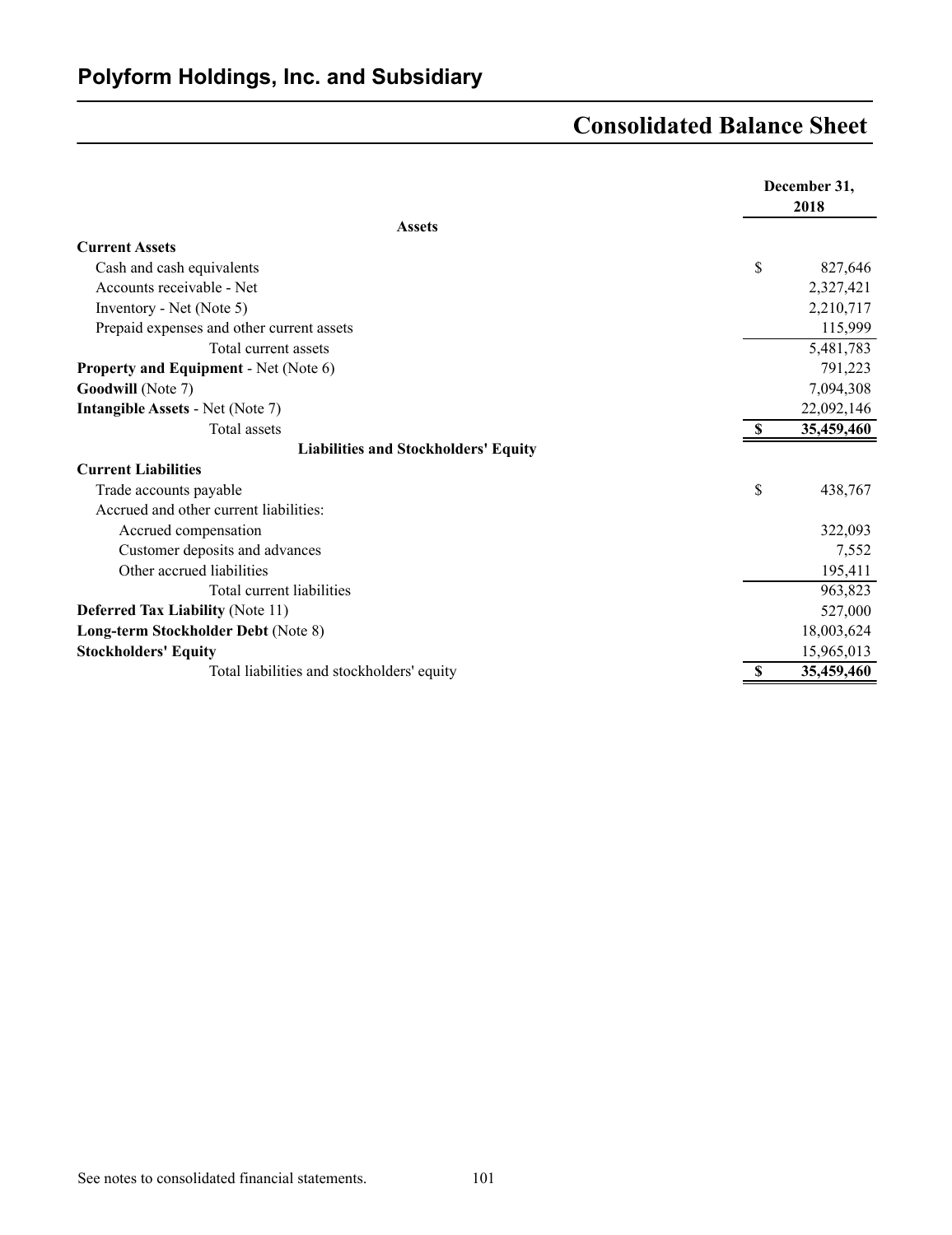|                                      | <u>I CHUU IIUIII I CDIUAIV I, ZU IU IIIUUUII DECENIDEI JT, ZU IU</u> |
|--------------------------------------|----------------------------------------------------------------------|
| <b>Net Sales</b>                     | \$<br>13,953,762                                                     |
| <b>Cost of Sales</b>                 | 8,021,897                                                            |
| <b>Gross Profit</b>                  | 5,931,865                                                            |
| <b>Operating Expenses</b>            | 4,039,293                                                            |
| <b>Operating Income</b>              | 1,892,572                                                            |
| <b>Nonoperating Expense</b>          |                                                                      |
| Foreign exchange loss                |                                                                      |
| Interest expense                     | (2,630,199)                                                          |
| Other expense                        | (46,511)                                                             |
| Transaction related expenses         | (313,895)                                                            |
| Total nonoperating expense           | (2,990,605)                                                          |
| Loss - Before income taxes           | (1,098,033)                                                          |
| <b>Income Tax Recovery (Note 11)</b> | (159,000)                                                            |
| <b>Net Loss</b>                      | (939, 033)<br>S                                                      |

# **Consolidated Statement of Operations**

Period from February 7, 2018 through December 31, 2018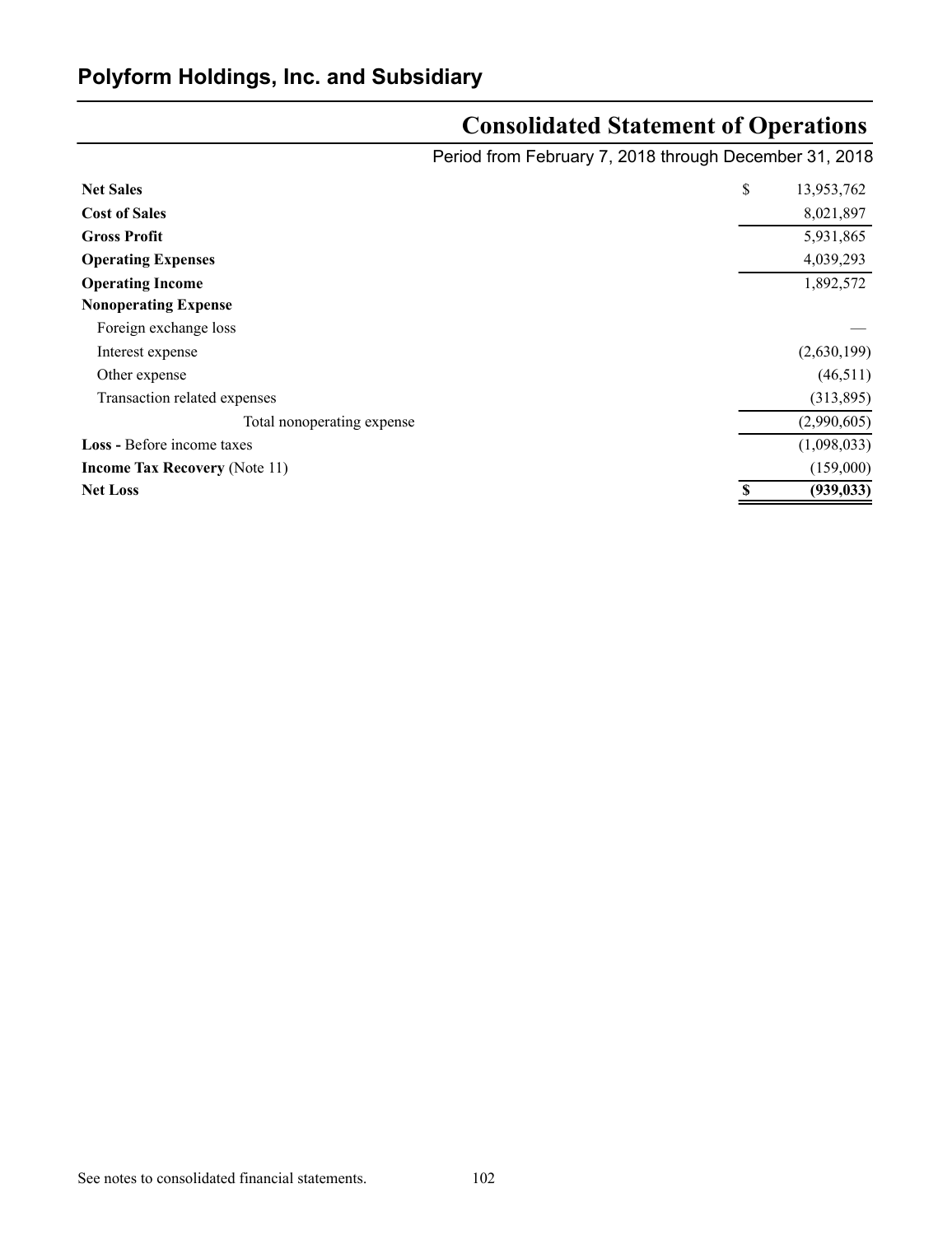# **Consolidated Statement of Stockholders' Equity**

### **Period from February 7, 2018 through December 31, 2018**

|                                         |   | Common       | Additional      |    | Accumulated |             |
|-----------------------------------------|---|--------------|-----------------|----|-------------|-------------|
|                                         |   | <b>Stock</b> | Paid-in Capital |    | Deficit     | Total       |
| <b>Issuance of common stock</b>         | S | 12           | 17,904,034      | -S |             | 17,904,046  |
| Net loss                                |   |              |                 |    | (939, 033)  | (939, 033)  |
| Dividends paid                          |   |              | (1,000,000)     |    |             | (1,000,000) |
| <b>Balances as of December 31, 2018</b> |   | 12           | 16,904,034      | \$ | (939, 033)  | 15,965,013  |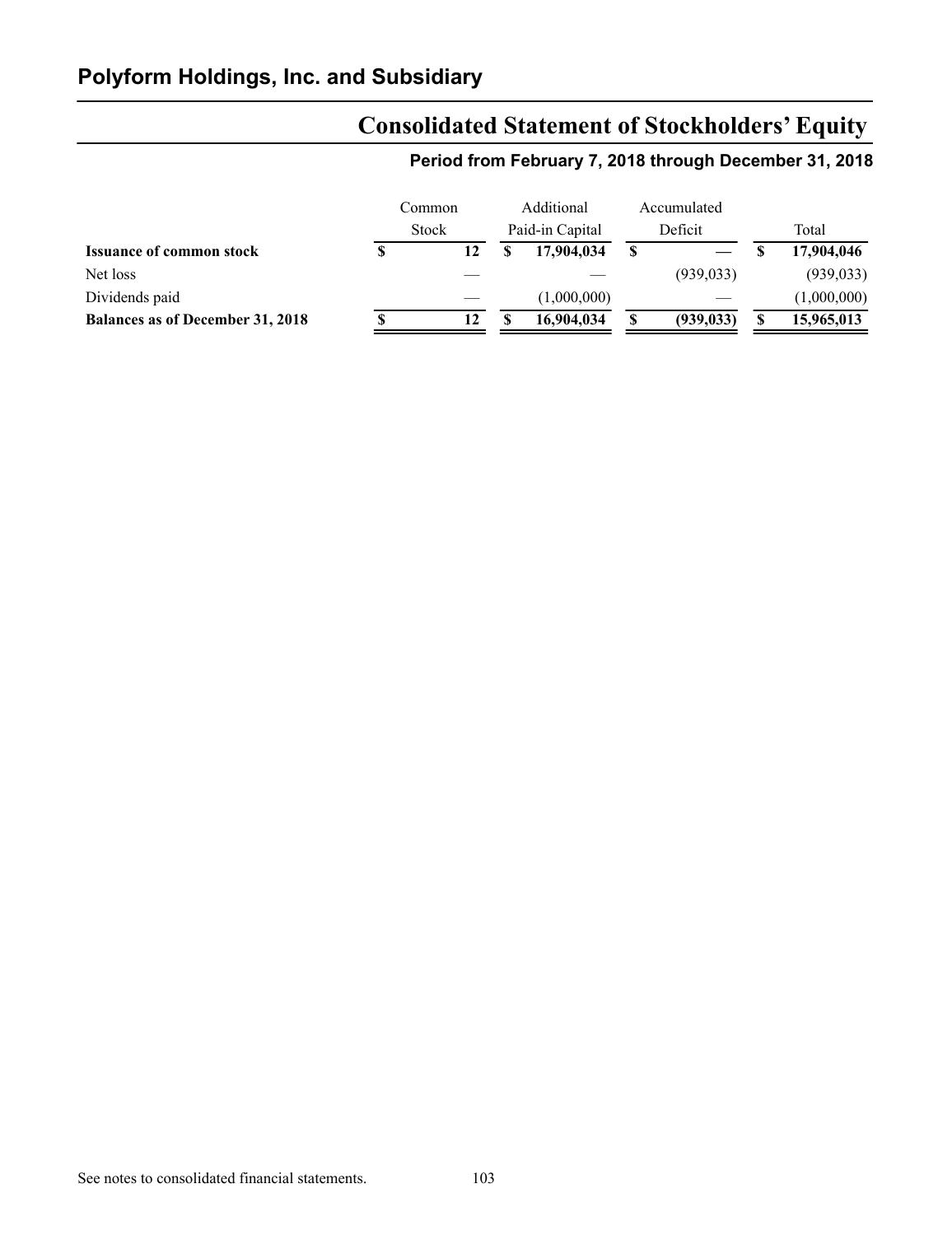# **Consolidated Statement of Cash Flows**

### **Period from February 7, 2018 through December 31, 2018**

| <b>Cash Flows from Operating Activities</b>                                                   |    |                |
|-----------------------------------------------------------------------------------------------|----|----------------|
| Net loss                                                                                      | \$ | (939, 033)     |
| Adjustments to reconcile net loss to net cash and cash equivalents from operating activities: |    |                |
| Depreciation                                                                                  |    | 61,396         |
| Amortization of intangible assets                                                             |    | 1,407,854      |
| Deferred income tax benefit                                                                   |    | (159,000)      |
| Changes in operating assets and liabilities which provided (used) cash:                       |    |                |
| Accounts payable                                                                              |    | (13,085)       |
| Inventory                                                                                     |    | 251,765        |
| Prepaid expenses and other assets                                                             |    | 183,043        |
| Accounts payable                                                                              |    | 131,010        |
| Accrued and other liabilities                                                                 |    | (235, 110)     |
| Net cash and cash equivalents provided by operating activities                                |    | 688,840        |
| <b>Cash Flows from Investing Activities</b>                                                   |    |                |
| Payment for business acquisitions - Net of cash acquired                                      |    | (34, 645, 181) |
| Purchase of property and equipment                                                            |    | (123, 683)     |
| Net cash and cash equivalents used in investing activities                                    |    | (34,768,864)   |
| <b>Cash Flows from Financing Activities</b>                                                   |    |                |
| Proceeds from debt                                                                            |    | 18,003,624     |
| Proceeds from issuance of common stock                                                        |    | 17,904,046     |
| Dividends paid                                                                                |    | (1,000,000)    |
| Net cash and cash equivalents provided in financing activities                                |    | 34,907,670     |
| <b>Net Increase in Cash and Cash Equivalents</b>                                              |    | 827,646        |
| Cash and Cash Equivalents - Beginning of period                                               |    |                |
| Cash and Cash Equivalents - End of period                                                     | S  | 827,646        |
| <b>Supplemental Cash Flow Information</b>                                                     |    |                |
| Cash paid for interest                                                                        | \$ | 2,630,199      |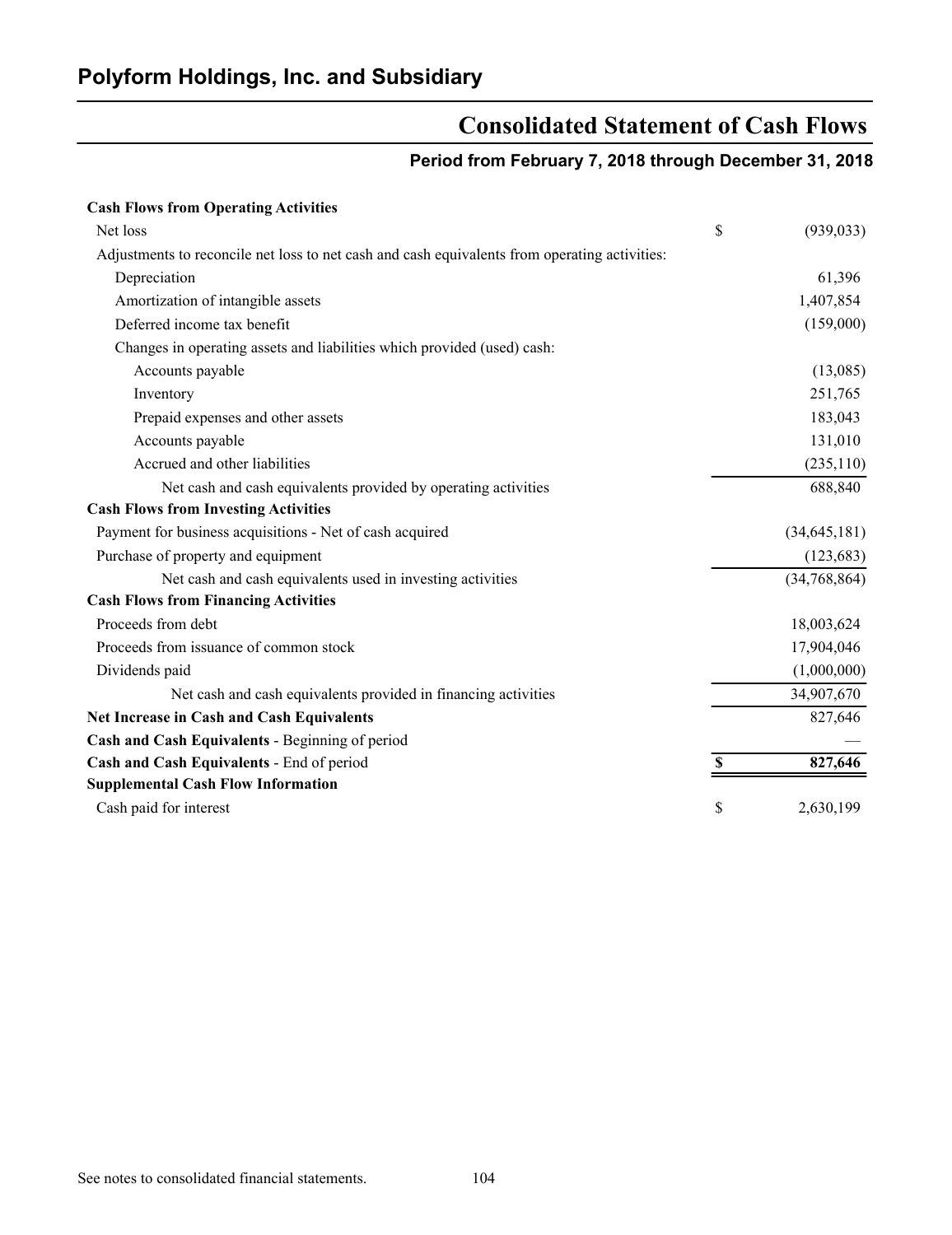December 31, 2018

### **Note 1 - Nature of Business**

Polyform Holdings, Inc. and Subsidiary is composed of Polyform Holdings, Inc. (Holdings), a Delaware corporation and Polyform Products Company, Inc. (Products), a Delaware corporation (collectively, the "Company"). Polyform Holdings, Inc. is the sole stockholder of Polyform Products Company, Inc. The Company develops, manufactures, and markets various types of polymer clay products and tools for sale to customers primarily in the arts and crafts industry. Through its two primary brands, Sculpey and Premo!, the Company sells a comprehensive line of premium craft products to various retailers, distributors, and e-tailers worldwide.

### **Note 2 - Significant Accounting Policies**

### *Principles of Consolidation*

The consolidated financial statements include the accounts of Holdings and its wholly owned subsidiary, Products. All material intercompany accounts and transactions have been eliminated in consolidation.

### *Basis of Accounting*

The consolidated financial statements have been prepared in accordance with accounting principles generally accepted in the United States of America.

### *Use of Estimates*

The preparation of consolidated financial statements in conformity with generally accepted accounting principles requires management to make estimates and assumptions that affect the reported amounts of assets and liabilities and disclosure of contingent assets and liabilities at the date of the consolidated financial statements and the reported amounts of revenue and expenses during the reporting period. Actual results could differ from those estimates.

### *Cash Equivalents*

The Company considers all investments with an original maturity of three months or less when purchased to be cash equivalents.

### *Trade Accounts Receivable*

Accounts receivable are stated at net invoice amounts. An allowance for doubtful accounts is established based on a specific assessment of all invoices that remain unpaid following normal customer payment periods. In addition, a general valuation allowance is established for other accounts receivable based on historical loss experience. The allowance for doubtful accounts on accounts receivable balance was approximately \$46,000 as of December 31, 2018.

### *Inventory*

Inventories are measured at the lower of cost and net realizable value (NRV), with NRV based on selling prices in the ordinary course of business, less costs of completion, disposal and transportation. Cost is determined on the first-in, first-out (FIFO) method.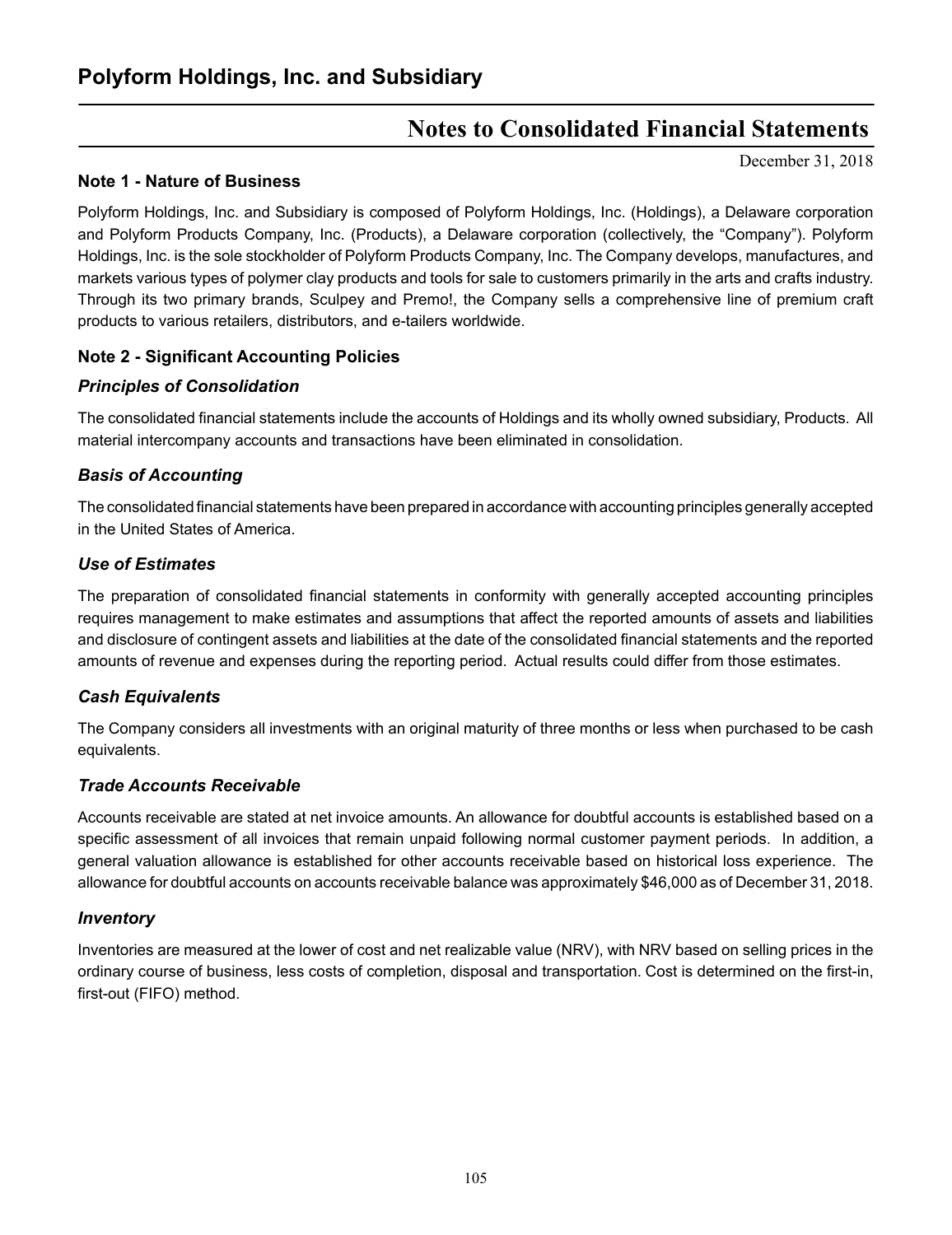December 31, 2018

### **Note 2 - Significant Accounting Policies (Continued)**

### *Property and Equipment*

Property and equipment are recorded at cost. The straight-line method is used for computing depreciation and amortization. Assets are depreciated over their estimated useful lives. Costs of maintenance and repairs are charged to expense when incurred.

### *Goodwill*

The recorded amounts of goodwill from business combinations are based on management's estimates of the fair values of assets acquired and liabilities assumed at the date of acquisition, February 7, 2018. Goodwill is not amortized, but rather is assessed for impairment at least on an annual basis.

No impairment charge was recognized during the period from February 7, 2018 through December 31, 2018. It is reasonably possible that management's estimates of the carrying amount of goodwill will change in the near term.

### *Intangible Assets*

Acquired intangible assets from the purchase of Polyform Products Company, Inc. are stated at cost and subject to amortization. The assets are amortized using the straight-line method over the estimated useful lives of the assets of 15 years. Intangible assets that are subject to amortization are reviewed for potential impairment whenever events or circumstances indicate that carrying amounts may not be recoverable.

#### *Credit Risk and Major Customers*

The Company extends trade credit to its customers on terms that are generally practiced in the industry. Five customers accounted for approximately 70 percent of accounts receivable as of December 31, 2018 and 56 percent of sales during the period from February 7, 2018 through December 31, 2018. Accounts receivable for these customers are considered current.

### *Revenue Recognition*

The Company develops, manufactures, and markets various types of polymer clay products and tools for sale to customers primarily in the arts and crafts industry. The business is broken down into three major goods/service lines: Polymer clay, tools/accessories/molds and purchased clay.

The Company's contracts with customers are comprised of purchase orders with standard terms and conditions. Substantially all of the contracts with customers require the delivery of products which represent single performance obligations that are satisfied upon transfer of control of the product to the customer. Transfer of control is assessed based on the use of the product distributed and rights to payment for performance under the contract terms. Transfer of control and revenue recognition for substantially all of the Company's sales occur upon shipment or delivery of the product, which is when title, ownership and risk of loss pass to the customer and is based on the applicable shipping terms. The shipping terms depend on the customer contract. An invoice for payment is issued at time of shipment and terms are generally net 30 days.

Under the typical payment terms, the customer will pay the fixed transaction price (Quantity X Price). Variable consideration is taken into account by using the expected value method. Historical allowances are used as a basis to calculate the discount from the fixed transaction price. The Company does not offer any warranties on its products.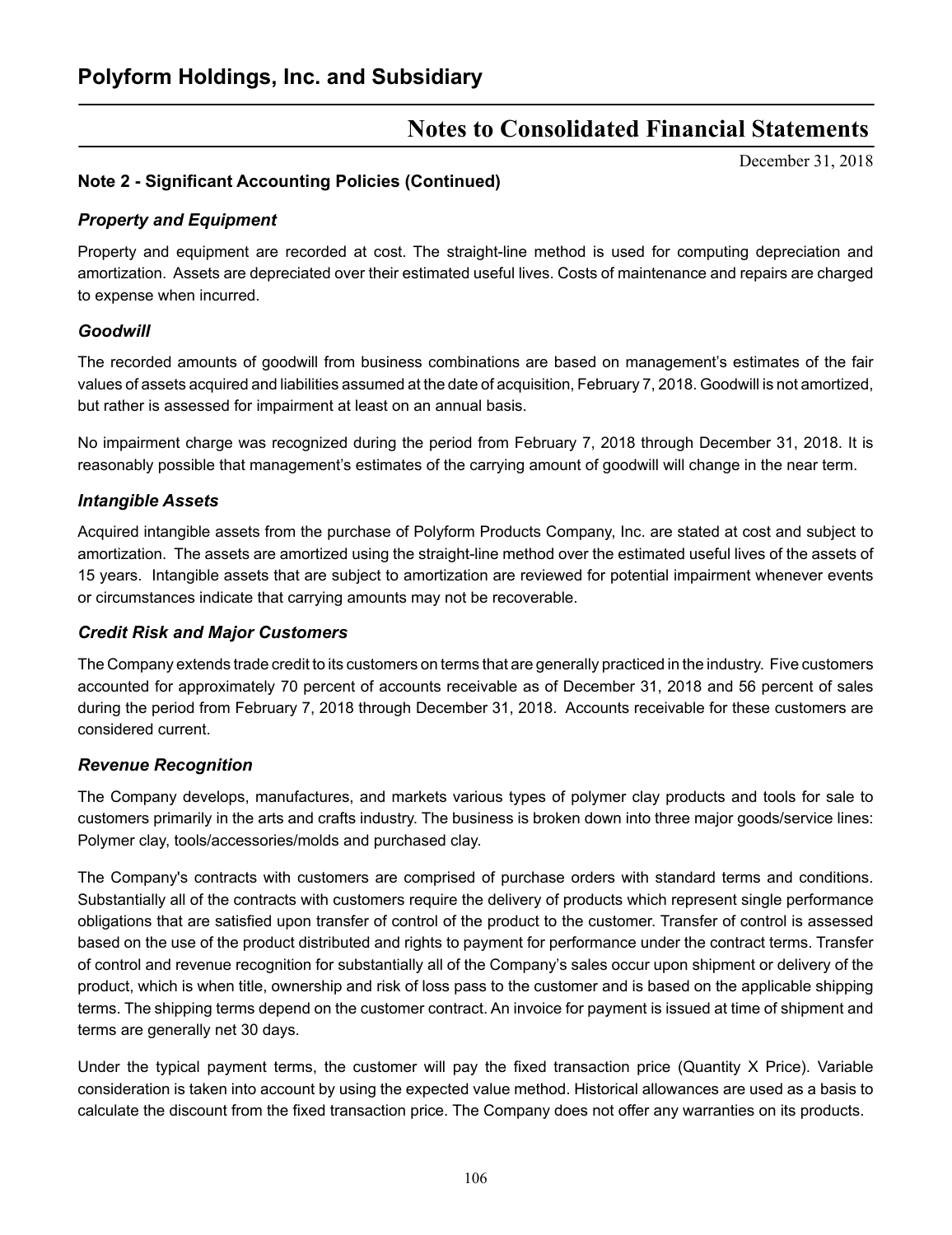December 31, 2018

### **Note 2 - Significant Accounting Policies (Continued)**

The cost of discounts and rebates is recognized at the later of the date at which the related sale is recognized or the date at which the incentive is offered. The cost of these incentives is estimated using a number of factors including historical utilization and redemption rates. Substantially all cash incentives of this type are included in the determination of net sales. Incentives offered in the form of free product are included in the determination of cost of sales. The reserve for discounts and rebates is approximately \$122,000 at December 31, 2018 and is presented net with accounts receivable on the consolidated balance sheet.

As a practical expedient, the Company elected to account for shipping and handling activities that occur after the customer has obtained control of a good as a fulfillment cost rather than an additional performance obligation.

### *Shipping and Handling Costs*

The Company records shipping and handling costs for the delivery of finished goods in operating expenses in the consolidated statement of operations. Total shipping and handling costs for the period from February 7, 2018 through December 31, 2018 were approximately \$108,000.

### *Income Taxes*

A current tax liability or asset is recognized for the estimated taxes payable or refundable on tax returns for the year. Deferred tax liabilities or assets are recognized for the estimated future tax effects of temporary differences between financial reporting and tax accounting.

### *New Accounting Pronouncement*

The Company adopted ASU 2014-09, "Revenue from Contracts with Customers (Topic 606)" which is the new comprehensive revenue recognition standard that supersedes the revenue recognition requirements in Topic 605, "Revenue Recognition," and most industry specific guidance. The standard's core principle is that a company will recognize revenue when it transfers promised goods or services to a customer in an amount that reflects the consideration to which the Company expects to be entitled in exchange for those goods or services. In 2015 and 2016, the FASB issued additional ASUs related to Topic 606 that delayed the effective date of guidance and clarified various aspects of the new revenue guidance, including principal versus agent considerations, identification of performance obligations, and accounting for licenses, and included other improvements and practical expedients. The new guidance was effective for the Company for the period ended December 31, 2018. The Company elected to adopt the new guidance using the modified retrospective transition method for all contracts not completed as of the date of adoption. The Company determined adoption of the new guidance did not have a significant impact on the consolidated financial statements, and thus, there was no adjustment to the opening balance of retained earnings or goodwill as of the acquisition date. See the *Revenue Recognition* significant accounting policy above, and Note 4 for additional disclosures regarding the Company's contracts with customers as well as the impact of adopting Topic 606.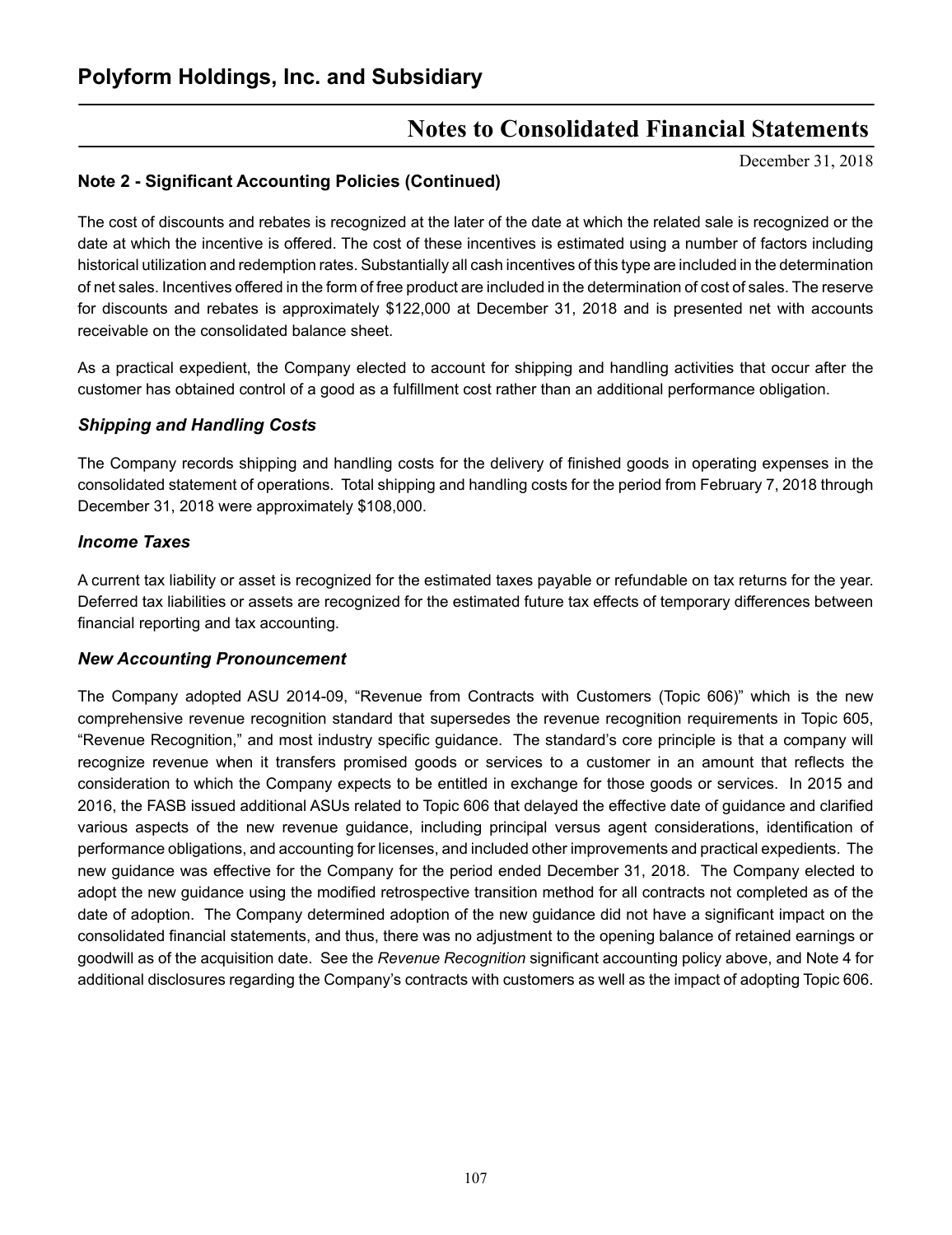December 31, 2018

### **Note 2 - Significant Accounting Policies (Continued)**

The Company early adopted ASU No. 2017-04, "Intangibles - Goodwill and Other (Topic 350): Simplifying the Test for Goodwill Impairment". The standard simplifies the subsequent measurement of goodwill, requiring only a single-step quantitative test to identify and measure impairment based on the excess of a reporting unit's carrying amount over its fair value, instead of the current two-step test. A qualitative assessment may still be completed first to determine if a quantitative impairment test is required. This new guidance was effective for the Company for the year ended December 31, 2020. The Company elected to early adopt the new guidance. The Company determined the adoption of the new guidance did not have an impact on the consolidated financial statements.

### *Upcoming Accounting Pronouncement*

The Financial Accounting Standards Board (FASB) issued ASU 2016-02, *Leases*, which will supersede the current lease requirements in ASC 840. The ASU requires lessees to recognize a right-of-use asset and related lease liability for all leases, with a limited exception for short-term leases. Leases will be classified as either finance or operating, with the classification affecting the pattern of expense recognition in the statement of operations. Currently, leases are classified as either capital or operating, with only capital leases recognized on the balance sheet. The reporting of lease-related expenses in the statements of operations and cash flows will be generally consistent with the current guidance. The new lease guidance will be effective for the Company's year ending December 31, 2019 and will be applied using a modified retrospective transition method to either the beginning of the earlier period presented or the beginning of the year of adoption. The new lease standard is expected to have a significant effect on the Company's financial statements as a result of the Company's operating lease, as disclosed in Note 9, which will be reported on the balance sheet at adoption. Upon adoption, the Company will recognize a lease liability and corresponding rightto-use asset based on the present value of the minimum lease payments. The effects on the results of operations are not expected to be significant as recognition and measurement of expenses and cash flows for leases will be substantially the same under the new standard.

### *Subsequent Events*

The consolidated financial statements and related disclosures include evaluation of the events up through and including March 13 2018, which is the date the consolidated financial statements were available to be issued.

### **Note 3 - Business Combination**

Polyform Holdings, Inc. was acquired on February 7, 2018. The results of operations of the acquired business have been included in the consolidated financial statements since February 7, 2018.

The total purchase price was approximately \$35.6 million. The purchase price and acquisition related expenses were funded with approximately \$17.9 million of equity and approximately \$18.0 million in debt. There were 1,597.73 rollover shares of Class A voting common stock issued as part of the equity funding. The fair value of approximately \$2.3 million for these shares was based on the per share price that other investors paid for their respective shares in connection with the acquisition. There was also approximately \$2.3 million of debt rolled over as part of the debt funding.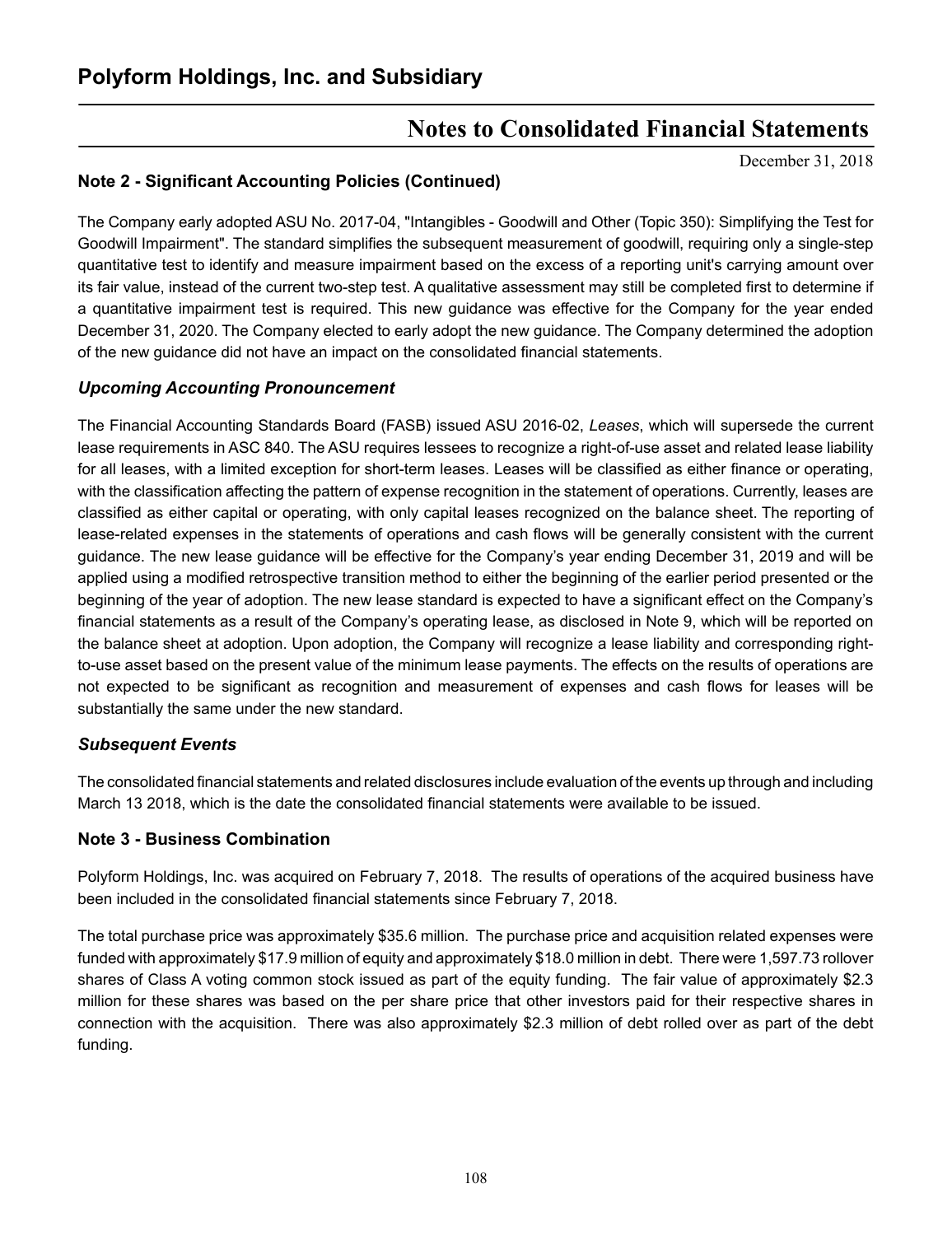December 31, 2018

### **Note 3 - Business Combination (continued)**

Transaction costs related to the acquisition totaled approximately \$314,000. These costs are included in non-operating expenses in the consolidated statement of operations and consist primarily of legal, appraisal and other professional service fees.

The following table summarizes the acquisition date fair value of the assets acquired and liabilities assumed:

| Cash                           | \$<br>949,000 |
|--------------------------------|---------------|
| Accounts receivable            | 2,314,000     |
| Inventory                      | 2,462,000     |
| Property, plant and equipment  | 729,000       |
| Prepaid and other assets       | 299,000       |
| Identifiable intangible assets | 23,500,000    |
| Deferred tax liabilities       | (686,000)     |
| Accounts payable and accruals  | (1,067,000)   |
| Total identifiable net assets  | 28,500,000    |
| Goodwill                       | 7,094,000     |
| Total                          | 35,594,000    |
|                                |               |

The gross amount of accounts receivable recorded were approximately \$2,360,000 of which approximately \$46,000 is expected to be uncollectible.

The goodwill of approximately \$7,094,000 arising from the acquisition consists largely of the existing workforce, market presence, and economies of scale expected from growth in the operations of the Company.

### **Note 4 - Revenue Recognition**

The Company develops, manufactures, and markets various types of polymer clay products and tools for sale to customers primarily in the arts and crafts industry. The business is broken down into 3 major goods/service lines. Goods are transferred at a point in time.

The following economic factors affect the nature, amount, and timing of the Company's revenue and cash flows as indicated:

- Type of customers: Based on dollar amounts of revenue, the majority of the goods sold by the Company are sold to retailers. Sales to retailers, distributors, and e-tailers are highly seasonal.
- Geographical location of customers: Sales of customers located within the United States represent a significant portion of the Company's sales. Prices realized for international sales tend to be lower than price realized for U.S. sales.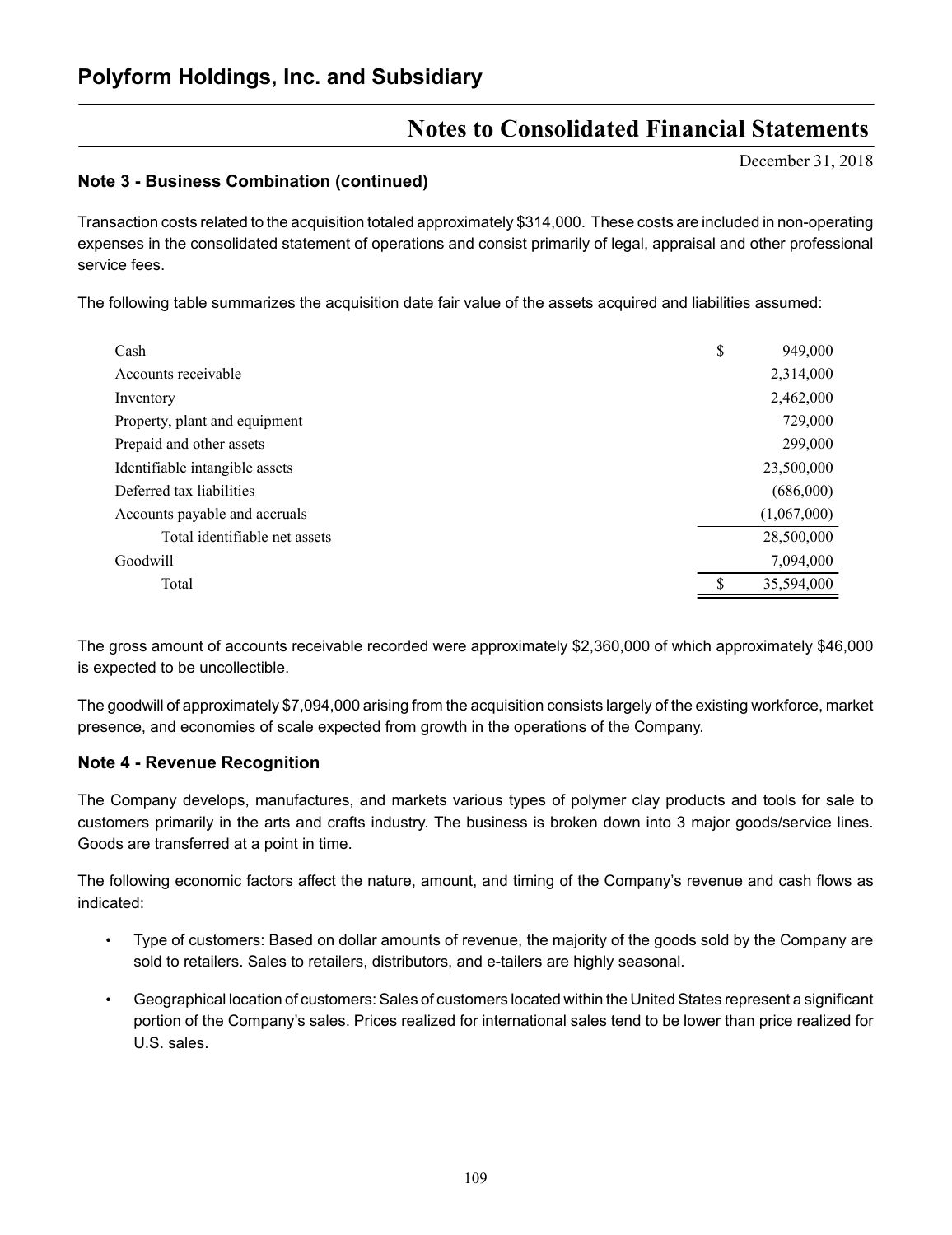December 31, 2018

### **Note 4 - Revenue Recognition (continued)**

The following table shows revenue with customers by geographic location, major goods/service lines, and customer segments:

|                               | Period from February 7, 2018 |            |  |
|-------------------------------|------------------------------|------------|--|
| Gross Sales                   | through December 31, 2018    |            |  |
| Primary geographical markets: |                              |            |  |
| North America                 | \$                           | 12,699,546 |  |
| All Other                     |                              | 1,915,637  |  |
| Total                         | \$                           | 14,615,182 |  |
| Major goods/service lines:    |                              |            |  |
| Polymer and Purchased Clay    | \$                           | 13,415,040 |  |
| Tools/Accessories/Molds       |                              | 1,200,142  |  |
| Total                         | \$                           | 14,615,182 |  |
| Customer segments:            |                              |            |  |
| Retailers                     | \$                           | 8,730,138  |  |
| <b>Distributors</b>           |                              | 4,783,011  |  |
| E-Tailers                     |                              | 1,102,034  |  |
| Total                         | \$                           | 14,615,183 |  |

Gross sales of \$14,615,182 were reduced by \$661,420 of customer returns, discounts and allowances from February 7, 2018 through December 31, 2018, to arrive at net sales of \$13,953,762 reported in the consolidated statement of operations.

### **Note 5 - Inventory**

Inventory at December 31 consists of the following:

|                |   | 2018      |
|----------------|---|-----------|
| Raw materials  | S | 1,069,123 |
| Finished goods |   | 1,141,594 |
|                | S | 2,210,717 |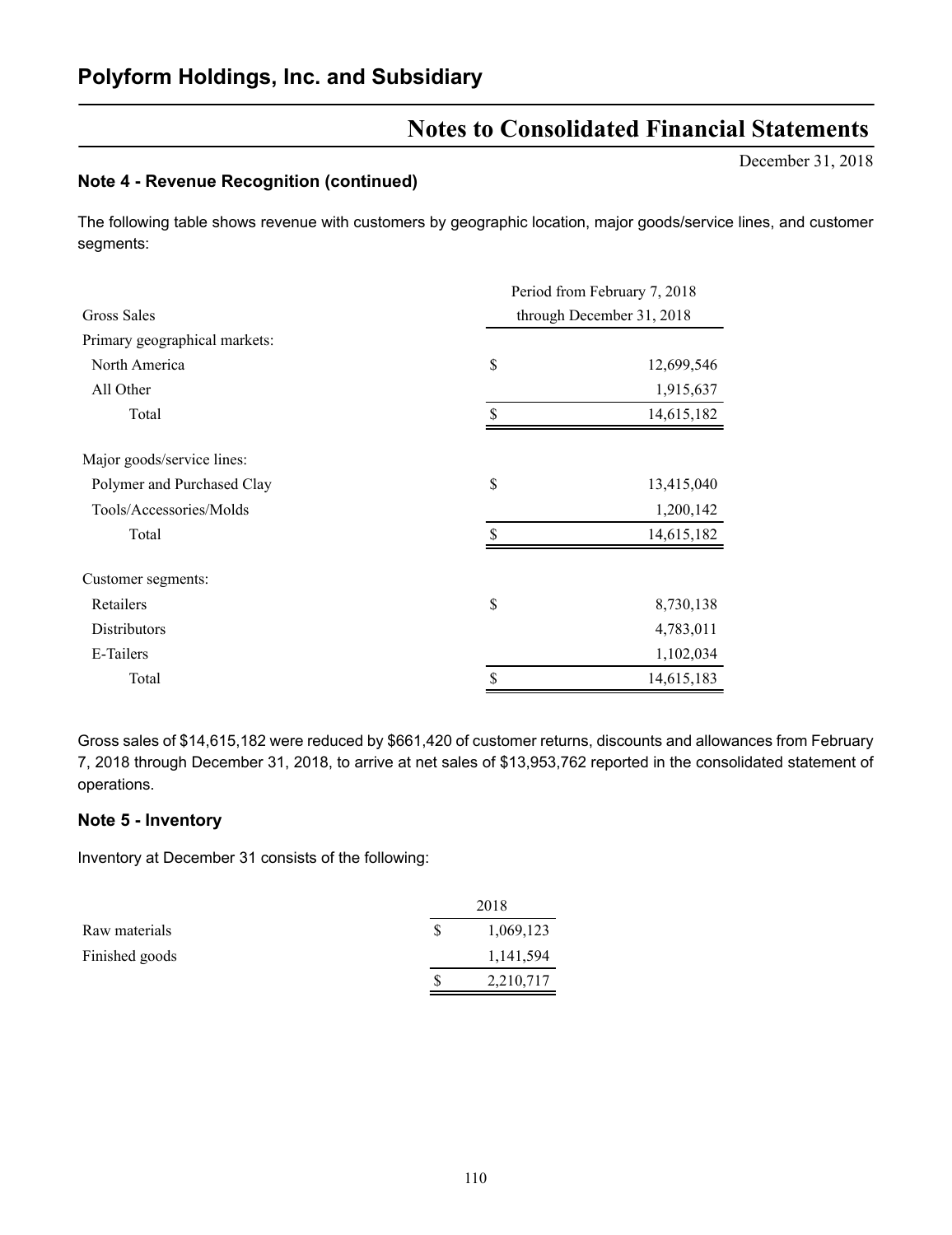December 31, 2018

### **Note 6 - Property and Equipment**

Property and equipment at December 31 are summarized as follows:

|                                 |          |         | Depreciable  |
|---------------------------------|----------|---------|--------------|
|                                 |          | 2018    | Life - Years |
| Leasehold improvements          | S        | 34,682  | $10 - 15$    |
| Machinery and equipment         |          | 719,061 | $2 - 10$     |
| Computer equipment and software |          | 98,876  | $3 - 5$      |
| <b>Total Cost</b>               |          | 852,619 |              |
| Accumulated depreciation        |          | 61,396  |              |
| Net property and equipment      | <b>S</b> | 791,223 |              |

Depreciation expense for the Company was approximately \$61,000 for the period February 7, 2018 through December 31, 2018.

#### **Note 7 - Acquired Intangible Assets and Goodwill**

Intangible assets of the Company at December 31 are summarized as follows:

|                              |        | 2018           |              |             |  |  |
|------------------------------|--------|----------------|--------------|-------------|--|--|
|                              |        | Gross Carrying |              | Accumulated |  |  |
|                              | Amount |                | Amortization |             |  |  |
| Amortized intangible assets: |        |                |              |             |  |  |
| Customer relationships       | \$     | 15,100,000     | S            | 904,621     |  |  |
| Trade name                   |        | 6,100,000      |              | 365,443     |  |  |
| Developed Technology         |        | 2,300,000      |              | 137,790     |  |  |
|                              | S      | 23,500,000     | S            | 1,407,854   |  |  |

Estimated amortization expense for each of the next five years is approximately \$1,600,000 and \$14,000,000 of total amortization expense thereafter.

The carrying amount of goodwill in 2018 was \$7,094,308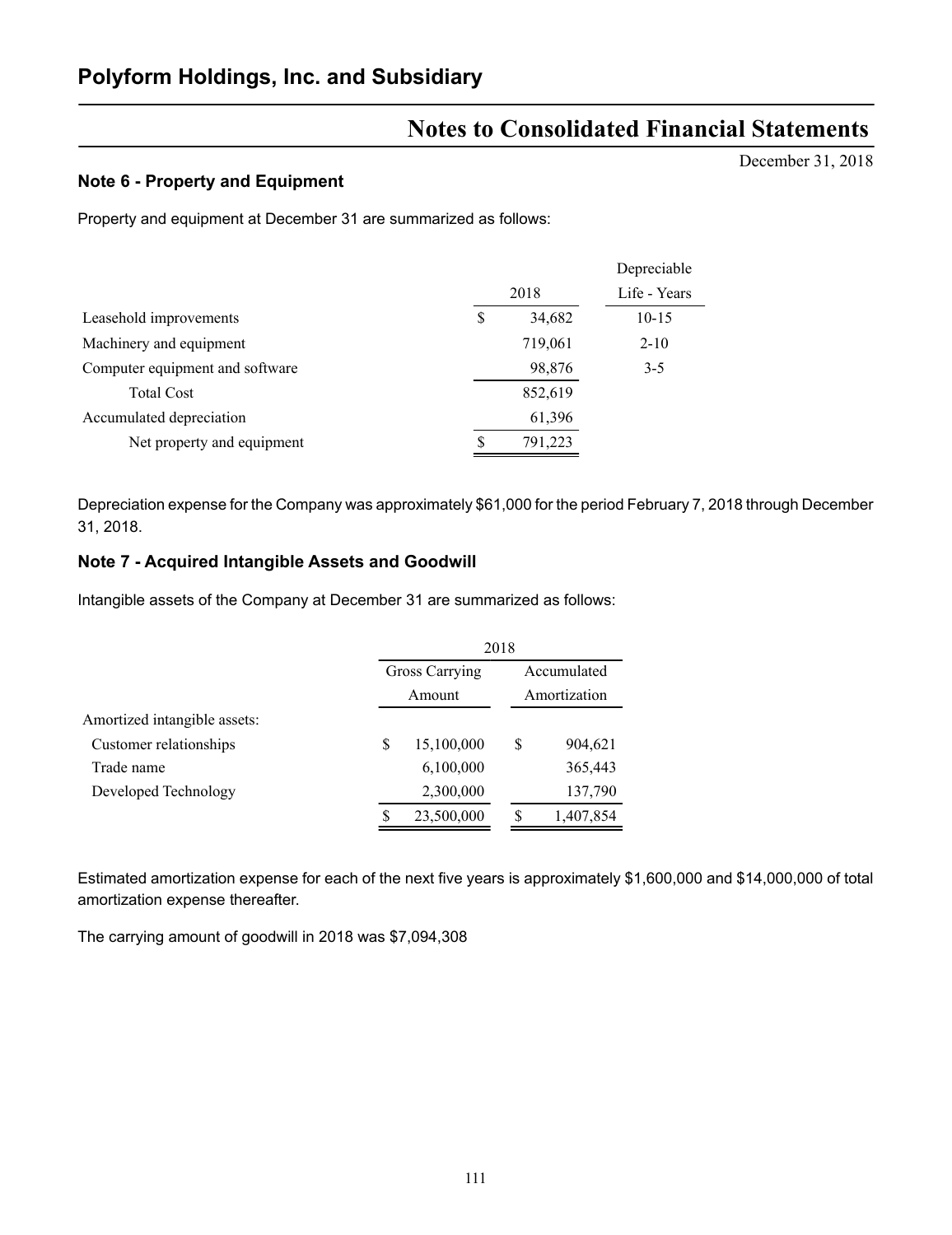December 31, 2018

#### **Note 8 - Long-term Debt**

Long-term debt at December 31 consisted of the following:

|                                                                                                                                                                                                                                                                                                                                                                       |   | 2018       |
|-----------------------------------------------------------------------------------------------------------------------------------------------------------------------------------------------------------------------------------------------------------------------------------------------------------------------------------------------------------------------|---|------------|
| Senior secured loan to majority stockholders, with monthly interest-only payments. The fixed interest<br>rate on the note is 16 percent. The note is collateralized by the Company's tangible assets and is subject<br>to certain financial covenants, including a fixed-charge coverage ratio of 1:00x and a maximum total<br>debt to adjusted EBITDA ratio of 5:75x | S | 15,700,000 |
| Senior secured loan to minority stockholders, with monthly interest-only payments. The fixed interest<br>rate on the note is 16 percent. The note is collateralized by the Company's tangible assets and is subject<br>to certain financial covenants, including a fixed-charge coverage ratio of 1:00x and a maximum total<br>debt to adjusted EBITDA ratio of 5:75x |   | 2,303,624  |
| Total                                                                                                                                                                                                                                                                                                                                                                 |   | 18,003,624 |

As of December 31, 2018 Polyform is in compliance with the above mentioned financial covenants.

There are no principal payments due on the above mention debt, except for the outstanding balance at maturity on August 7, 2023.

Interest expense for the period February 7, 2018 through December 31, 2018 was approximately \$2,630,000 and was paid entirely to related parties consisting of the majority and minority shareholders.

#### **Note 9 - Operating Leases**

The Company currently leases a building of approximately 58,200 square feet from Store Capital Inc., a third party. Polyform is the only tenant of the building, which is comprised of 5,500 square feet for offices and 52,700 square feet for manufacturing/warehousing. The operating lease was entered into in April 2017 and expires in April 2032 with base annual rent payments of \$315,000 and is subject to annual inflationary increases, not to exceed 2% a year.

| 2019       | \$<br>350,000   |
|------------|-----------------|
| 2020       | 350,000         |
| 2021       | 350,000         |
| 2022       | 350,000         |
| 2023       | 350,000         |
| Thereafter | 2,450,000       |
| Total      | \$<br>4,200,000 |

Rent payments for the period February 7, 2018 to December 31, 2018 totaled \$287,325.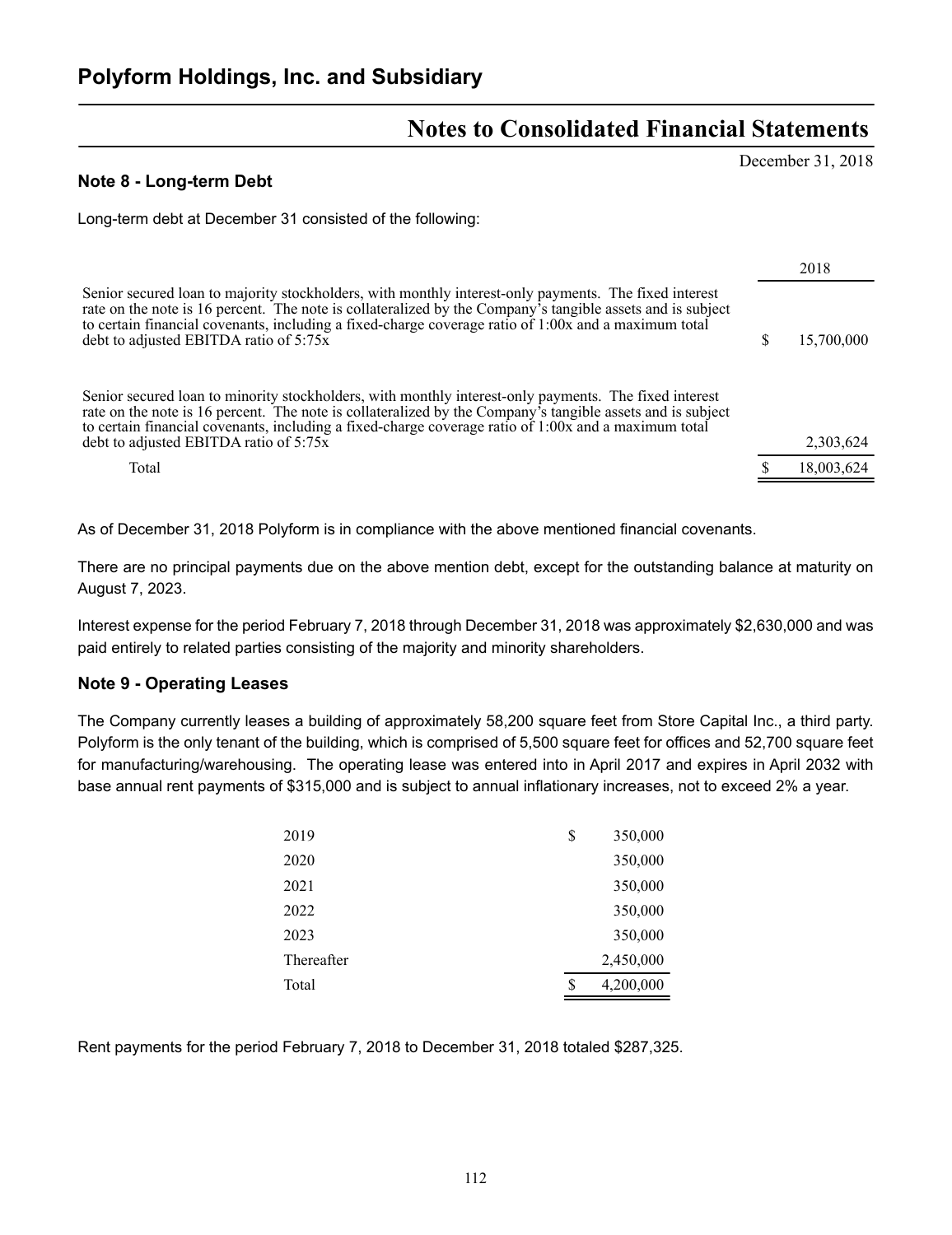December 31, 2018

#### **Note 10 - Capital Stock**

As of December 31, 2018, 40,000 shares of Class A voting common stock, par value of \$0.001 per share and 10,000 shares of Class B non-voting common stock, par value of \$0.001 per share were authorized for the Company. As of December 31, 2018, there were 12,417.75 shares of Class A voting common stock issued and outstanding. There were no shares of Class B non-voting common stock issued or outstanding.

Dividends are applied as follows: retained earnings would first be reduced to zero (but not below zero), and then additional paid-in-capital would be reduced (but not below zero). If the additional paid-in-capital has been fully exhausted, the excess would be reported as a debit in a section in the statement of stockholder's equity titled *distributions in excess of recorded capital*.

During the period from February 7, 2018 to December 31, 2018, the Company declared and paid \$1,000,000 in dividends and classified these dividends as a reduction in additional paid-in-capital.

#### **Note 11 - Income Taxes**

The Company files income tax returns annually in the U.S. federal and State of Illinois income tax jurisdictions.

The components of the income tax provision included in the consolidated statement of operations are all attributable to continuing operations and are detailed as follows:

|                        | Federal Expense |            |  | <b>State Expense</b> | <b>Total Expense</b> |           |  |            |  |
|------------------------|-----------------|------------|--|----------------------|----------------------|-----------|--|------------|--|
|                        |                 | (Recovery) |  | (Recovery)           |                      |           |  | (Recovery) |  |
| 2018                   |                 |            |  |                      |                      |           |  |            |  |
| Current                |                 |            |  |                      |                      |           |  |            |  |
| Deferred               |                 | (53,000)   |  | (106,000)            |                      | (159,000) |  |            |  |
| Net income tax expense |                 | (53,000)   |  | (106,000)            |                      | (159,000) |  |            |  |

A reconciliation of the provision for income taxes to income taxes computed by applying the statutory United States federal rate to income before taxes is as follows:

|                                                        | 2018 |            |  |
|--------------------------------------------------------|------|------------|--|
| Income tax recovery, computed at 21% of pretax income  |      | (230, 586) |  |
| State taxes, net of federal effect                     |      | (82, 407)  |  |
| Nondeductible expense, permanent differences           |      | 89.725     |  |
| All other including adjustment of prior year estimates |      | 64,268     |  |
| Net income tax recovery                                |      | (159,000)  |  |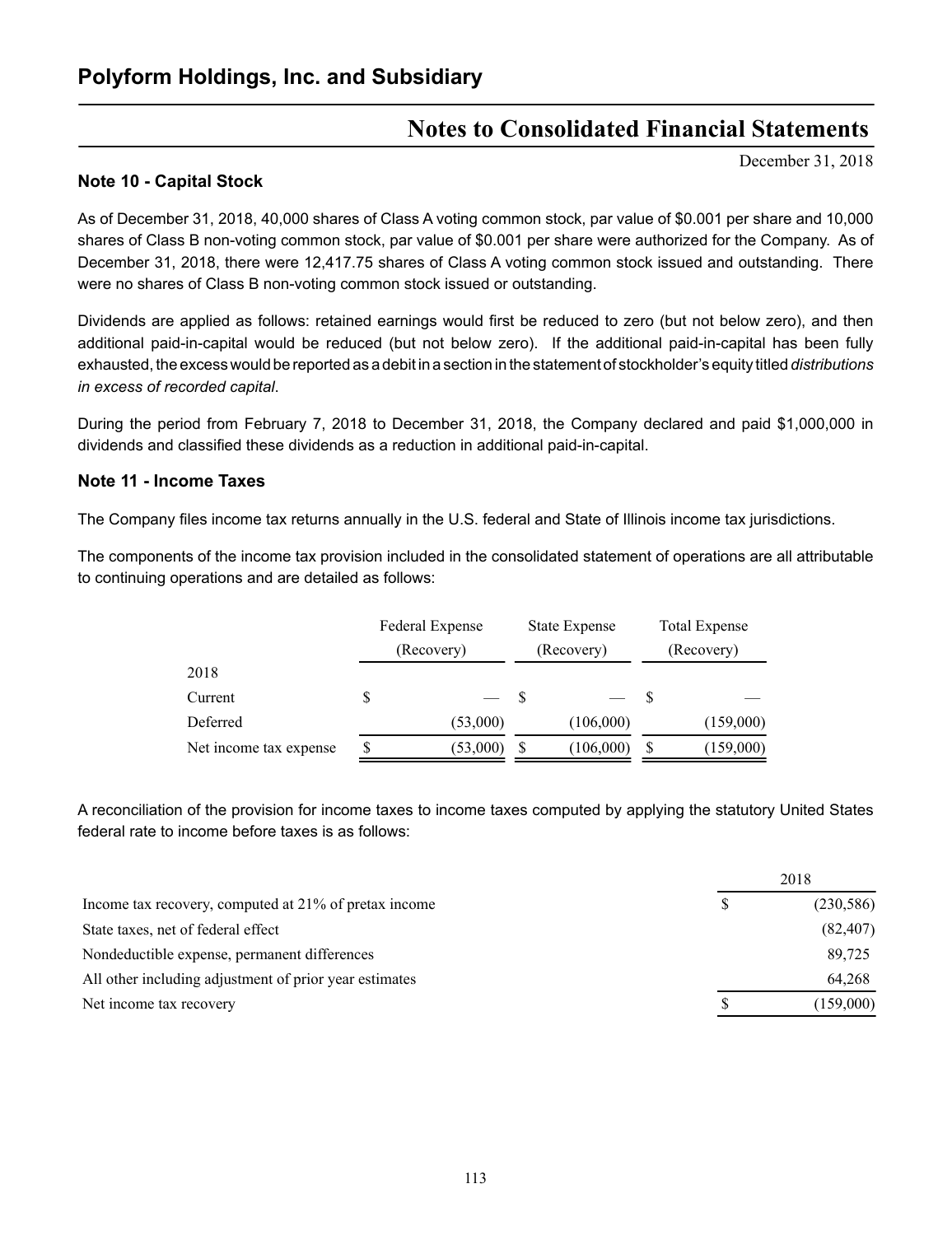December 31, 2018

### **Note 11 - Income Taxes (Continued)**

The details of the net deferred tax asset (liability) are as follows:

| Goodwill and intangibles        | \$ | (759,000) |
|---------------------------------|----|-----------|
| AR Reserve                      |    | 20,000    |
| Inventory reserve               |    | 44,000    |
| Property and equipment          |    | (183,000) |
| Net operating loss carryforward |    | 311,000   |
| Other assets and liabilities    |    | 40,000    |
| <b>Total</b>                    | S  | (527,000) |

At December 31, 2018, the Company has a net operating loss carry forward of approximately \$1,100,100. The entire net operating loss was generated during 2018. Management has concluded that the net operating loss will be fully utilized and therefore no valuation allowance is necessary on the net operating loss.

### **Note 12 - Retirement Plans**

The Company provides a defined contribution savings plan for all eligible employees. The plan provides for the Company to make a discretionary profit-sharing contribution and a required matching contribution. Expenses under the plan amounted to approximately \$63,000 for the period February 7, 2018 through December 31, 2018.

### **Note 13 - Contingencies**

The Company is involved in various legal proceedings which are incidental to the conduct of its business. These legal proceedings could result in settlement or award by the court in favor of another party. However, at this time no estimate can be made as to the time or the amount, if any, of ultimate liability. It is management's opinion that none of these proceedings will have a material adverse effect on the Company.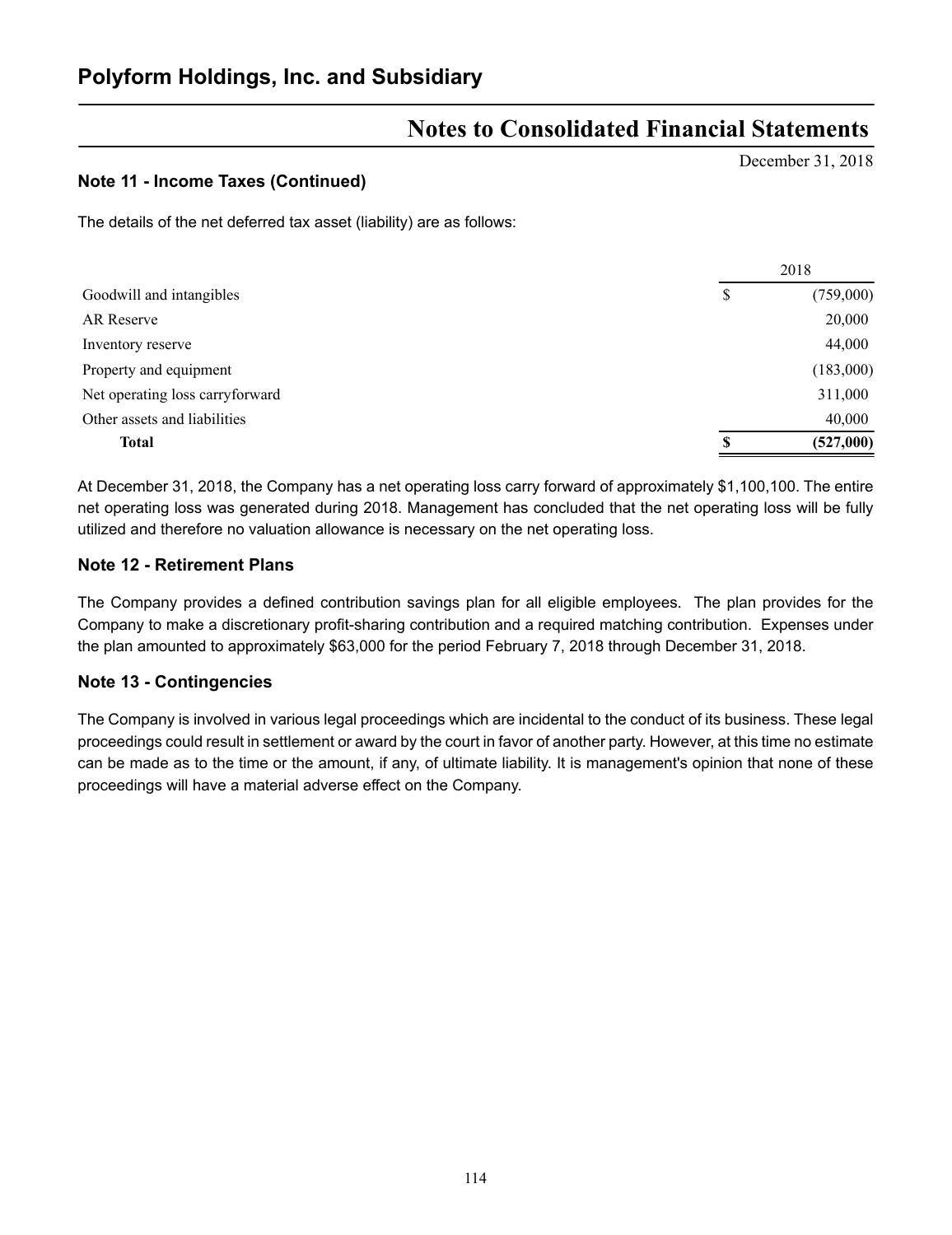# **Polyform Holdings, Inc. and Subsidiary**

**Supplemental Information**

**December 31, 2018**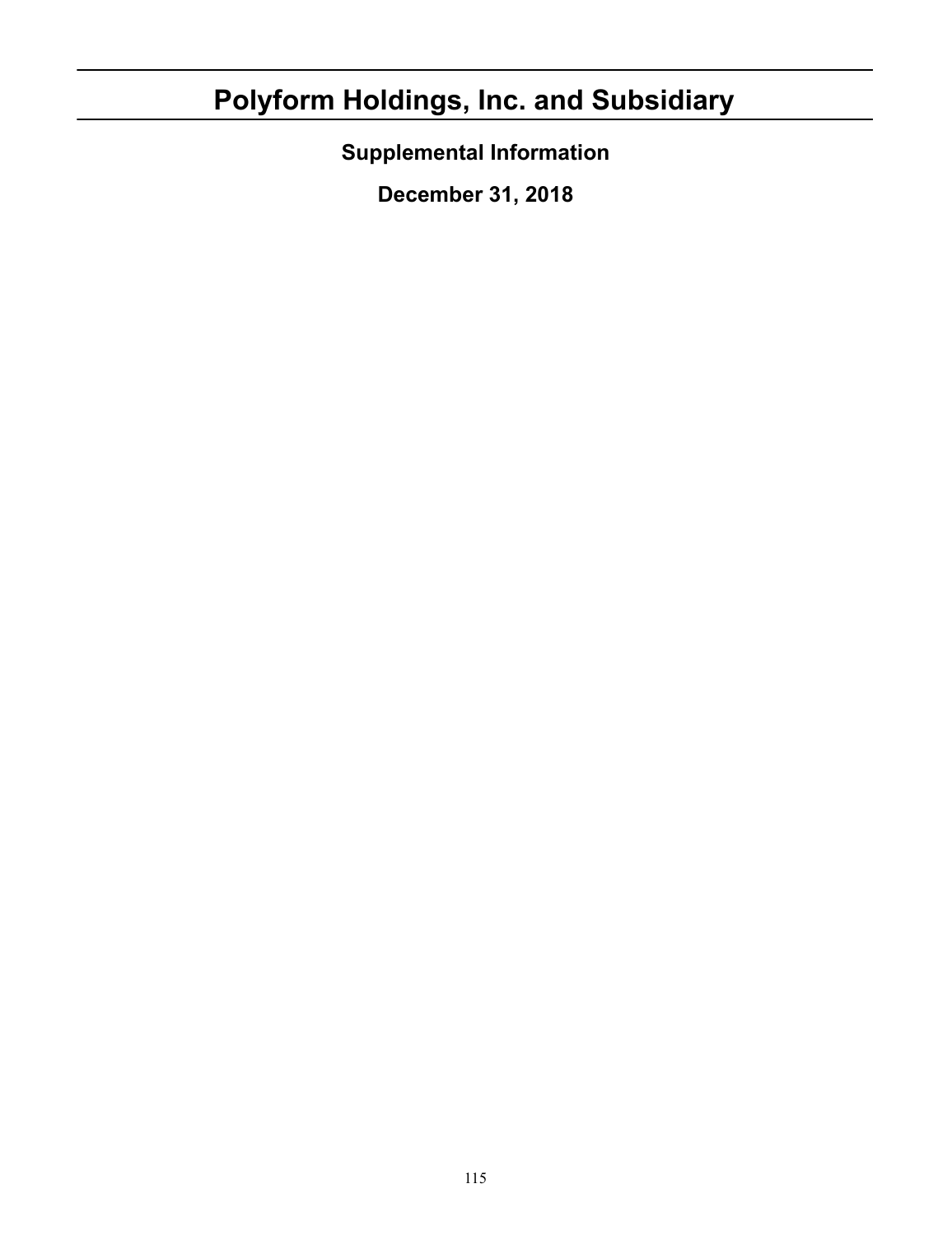#### **INDEPENDENT AUDITOR'S REPORT ON SUPPLEMENTAL INFORMATION**

To the Board of Directors of Polyform Holdings, Inc. and Subsidiary

We have audited the consolidated financial statements of Polyform Holdings, Inc. and Subsidiary as of December 31, 2018 and for the period from February 7, 2018 through December 31, 2018 (the "Post-Acquisition Period"), and issued our report thereon dated March 13, 2019, which contained an unqualified opinion on those consolidated financial statements. Our audit was performed for the purpose of forming an opinion on those consolidated financial statements as a whole. The information contained in the following supplemental schedule of operations is presented for the purpose of additional analysis and is not a required part of the consolidated financial statements. Such information is the responsibility of management and was derived from, and relates directly to, the underlying accounting records. The Post-Acquisition Period information included in the supplemental schedule has been subjected to the auditing procedures applied in the audit of the consolidated financial statements in accordance with auditing standards generally accepted in the United States of America. In our opinion, the Post-Acquisition Period information included in the attached supplemental schedule is fairly stated in all material respects in relation to the 2018 consolidated financial statements as a whole

Because we were not engaged to audit the supplemental schedule of operations for the period from January 1, 2018 through February 6, 2018 (the "Pre-Acquisition Period"), the information for this Pre-Acquisition Period has not been subjected to auditing procedures and we do not express an opinion on it.

/s/ Plante & Moran, PLLC

Chicago, IL March 13, 2019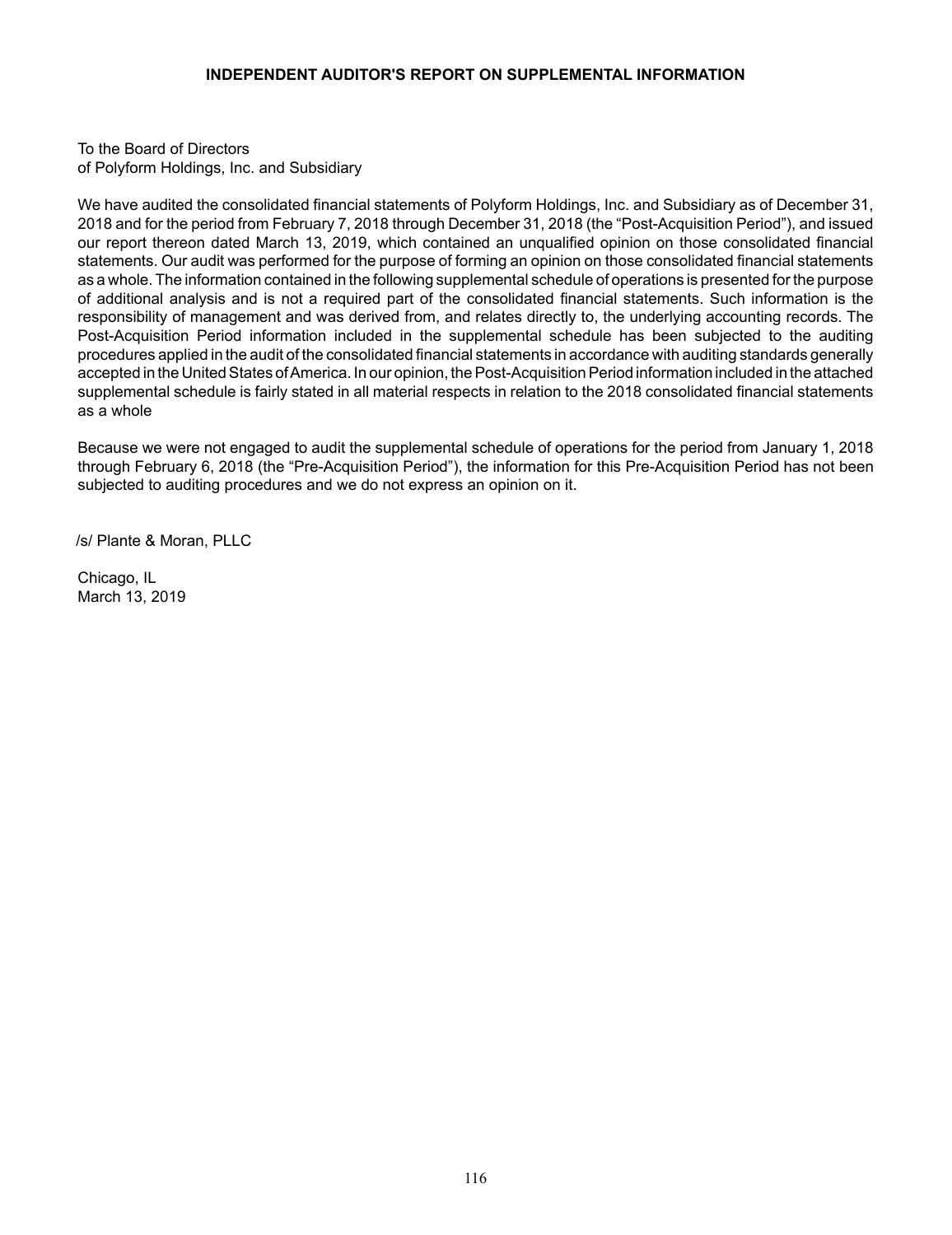# **Schedule of Operations**

### **Period from February 7, 2018 through December 31, 2018**

### **(with comparative totals from the period from January 1, 2018 through February 6, 2018**

|                                      | Post-Acquisition<br>February 7 to<br>December 31, 2018 | (Unaudited)<br>Pre-Acquisition<br>January 1 to February<br>6, 2018 |
|--------------------------------------|--------------------------------------------------------|--------------------------------------------------------------------|
| <b>Net Sales</b>                     | S<br>13,953,762                                        | $\mathbf S$<br>1,804,884                                           |
| <b>Cost of Sales</b>                 | 8,021,897                                              | 931,858                                                            |
| <b>Gross Profit</b>                  | 5,931,865                                              | 873,026                                                            |
| <b>Operating Expenses</b>            | 4,039,293                                              | 671,415                                                            |
| <b>Operating Income</b>              | 1,892,572                                              | 201,611                                                            |
| <b>Nonoperating Expense</b>          |                                                        |                                                                    |
| Interest expense                     | (2,630,199)                                            | (287, 895)                                                         |
| Other expense                        | (46, 511)                                              | (8,645)                                                            |
| Transaction related expenses         | (313, 895)                                             | (363,061)                                                          |
| Total nonoperating expense           | (2,990,605)                                            | (659, 601)                                                         |
| <b>Loss</b> - Before income taxes    | (1,098,033)                                            | (457,990)                                                          |
| <b>Income Tax Expense (Recovery)</b> | (159,000)                                              | 120,804                                                            |
| <b>Net Loss</b>                      | \$<br>(939, 033)                                       | \$<br>(578, 794)                                                   |

This schedule presents the results of operations of Polyform Holdings, Inc. and Subsidiary for the period prior to and subsequent to the acquisition by CNL Strategic Capital, LLC on February 7, 2018. The post-acquisition results of operations include the effects of the business combination accounting resulting from the acquisition. The results of the combined operations are not intended to be presented in accordance with accounting principles generally accepted in the United States of America.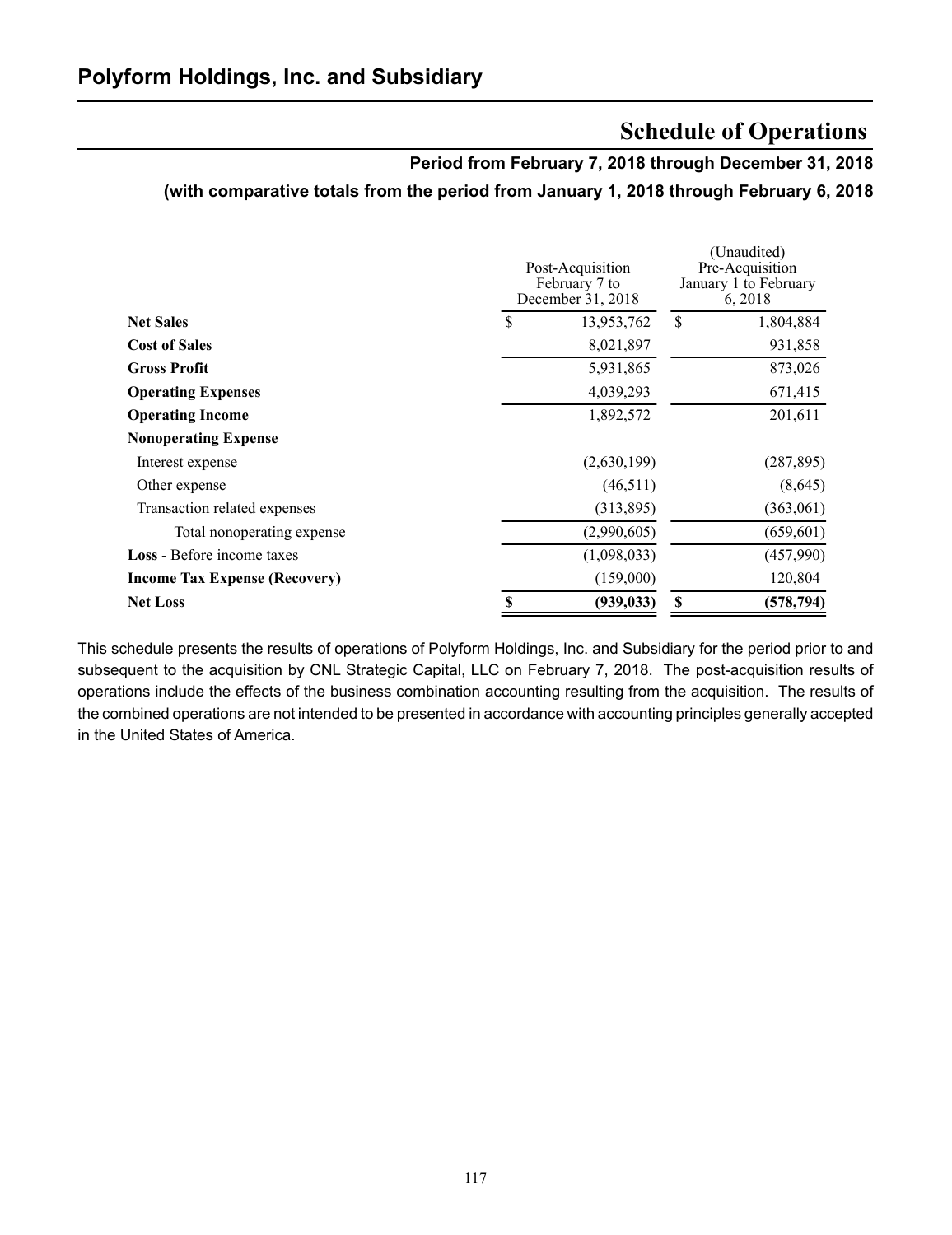### **Item 16. Form 10-K Summary**

None.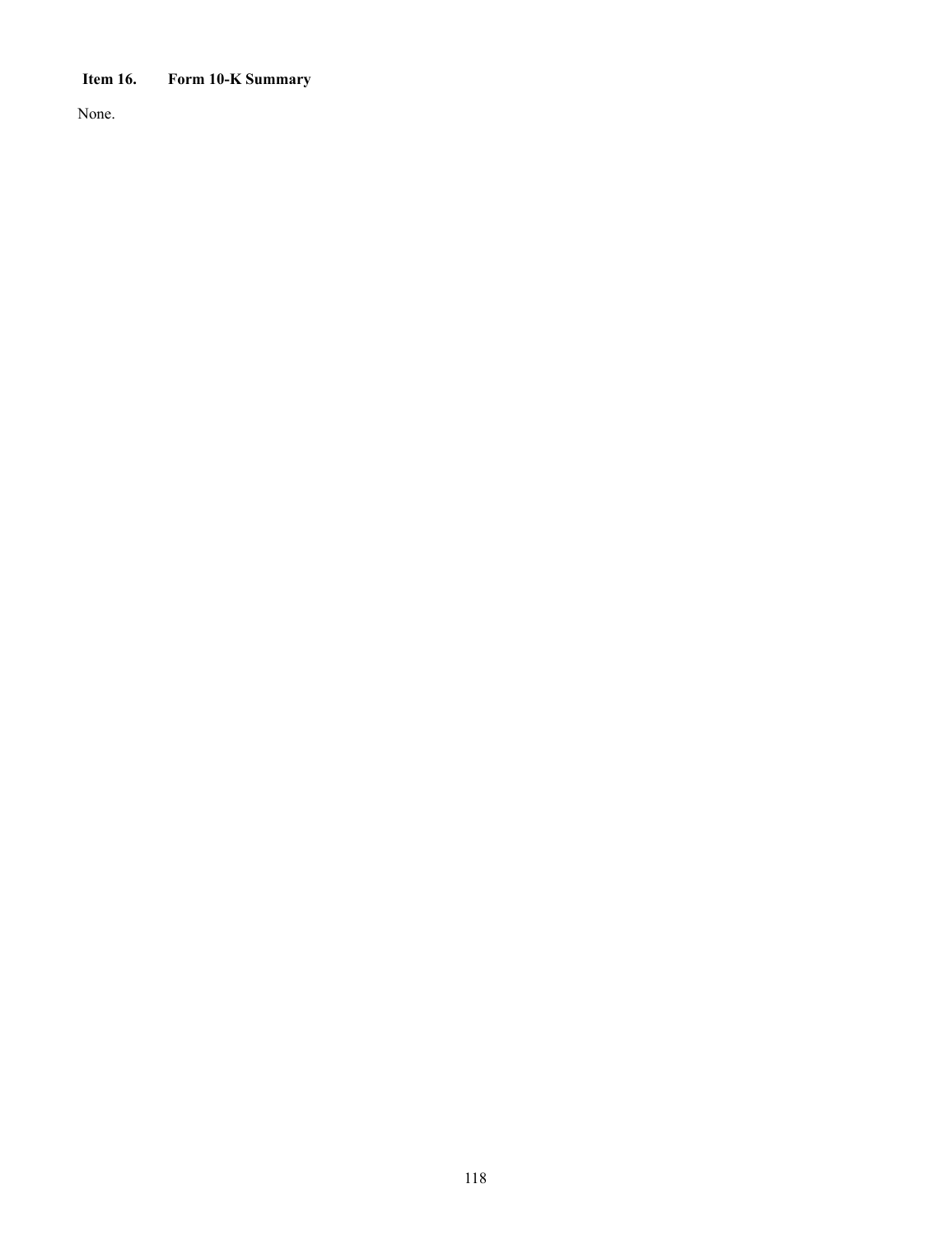#### **SIGNATURES**

Pursuant to the requirements of Section 13 or 15(d) of the Securities Exchange Act of 1934, the registrant has duly caused this report to be signed on its behalf by the undersigned, thereunto duly authorized, on the 19th day of March, 2019.

#### CNL STRATEGIC CAPITAL, LLC

| By: | /s/ Chirag J. Bhavsar                        |
|-----|----------------------------------------------|
|     | <b>CHIRAG J. BHAVSAR</b>                     |
|     | <b>Chief Executive Officer</b>               |
|     | (Principal Executive Officer)                |
|     |                                              |
| By: | /s/ Tammy J. Tipton                          |
|     | <b>TAMMY J. TIPTON</b>                       |
|     | <b>Chief Financial Officer</b>               |
|     | (Principal Financial and Accounting Officer) |

#### **POWER OF ATTORNEY**

KNOW ALL PERSONS BY THESE PRESENTS, that each person whose signature appears below constitutes and appoints Chirag J. Bhavsar and Tammy J. Tipton, and each of them, with full power to act without the other, such person's true and lawful attorneys-in-fact and agents, with full power of substitution and resubstitution, for him or her and in his or her name, place and stead, in any and all capacities, to sign this Form 10-K and any and all amendments thereto, and to file the same, with exhibits and schedules thereto, and other documents in connection therewith, with the Securities and Exchange Commission, granting unto said attorneys-in-fact and agents, and each of them, full power and authority to do and perform each and every act and thing necessary or desirable to be done in and about the premises, as fully to all intents and purposes as he or she might or could do in person, hereby ratifying and confirming all that said attorneys-in-fact and agents, or any of them, or their or his or her substitute or substitutes, may lawfully do or cause to be done by virtue hereof.

Pursuant to the requirements of the Securities Exchange Act of 1934, the registrant has duly caused this report to be signed on its behalf by the undersigned and in the capacities and on the dates indicated.

| <b>Signature</b>                                  | <b>Title</b>                                                            | Date           |
|---------------------------------------------------|-------------------------------------------------------------------------|----------------|
| /s/ James M. Seneff, Jr.                          | Chairman of the Board                                                   | March 19, 2019 |
| <b>JAMES M. SENEFF, JR.</b>                       |                                                                         |                |
| /s/ Chirag J. Bhavsar<br><b>CHIRAG J. BHAVSAR</b> | Chief Executive Officer and President<br>(Principal Executive Officer)  | March 19, 2019 |
|                                                   |                                                                         |                |
| /s/ Tammy J. Tipton<br><b>TAMMY J. TIPTON</b>     | Chief Financial Officer (Principal<br>Financial and Accounting Officer) | March 19, 2019 |
|                                                   |                                                                         |                |
| $/s/$ Arthur E. Levine                            | Director                                                                | March 19, 2019 |
| <b>ARTHUR E. LEVINE</b>                           |                                                                         |                |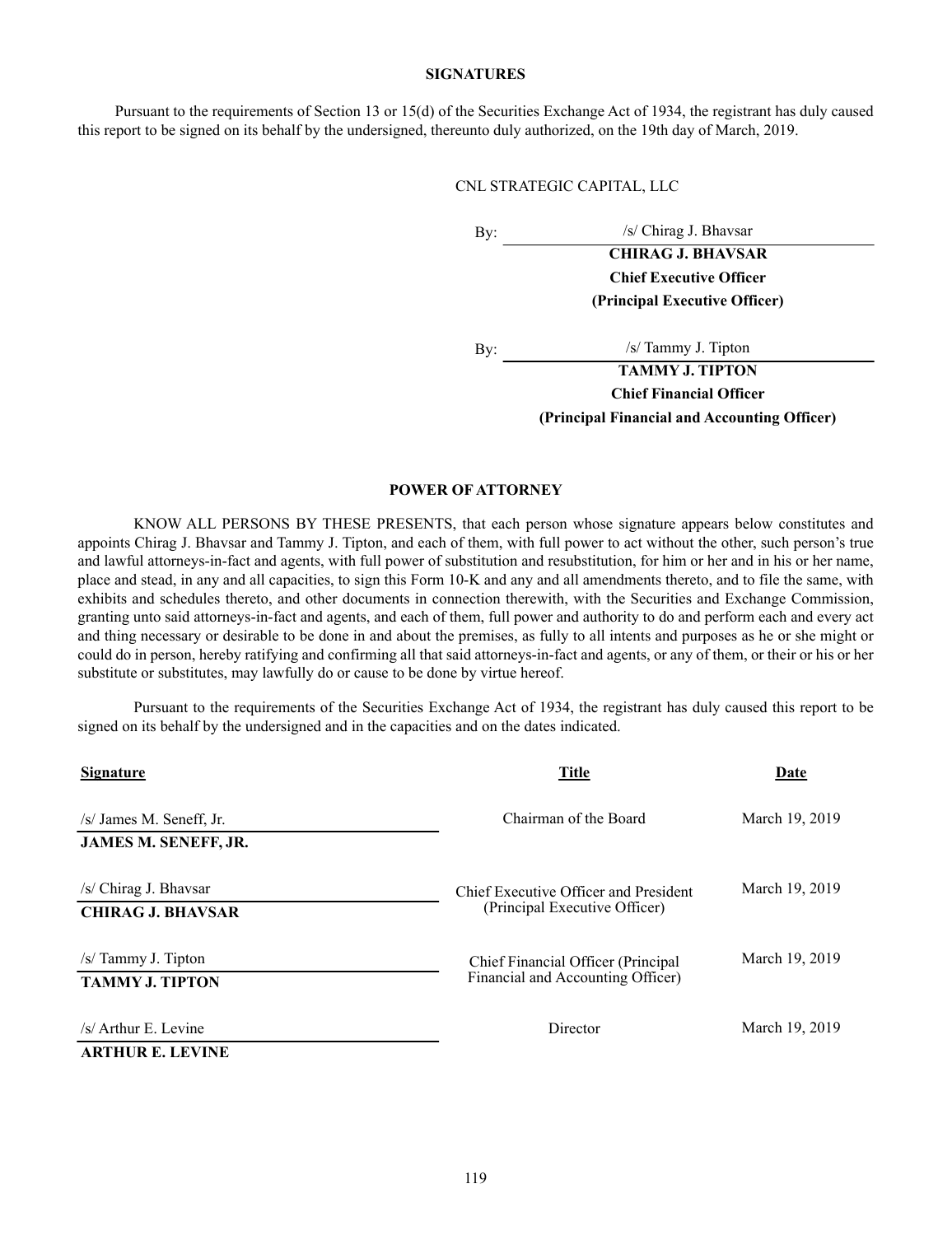| <b>Signature</b>                                  | <b>Title</b> | Date           |
|---------------------------------------------------|--------------|----------------|
| /s/ Mark D. Linsz<br><b>MARK D. LINSZ</b>         | Director     | March 19, 2019 |
| /s/ Benjamin A. Posen<br><b>BENJAMIN A. POSEN</b> | Director     | March 19, 2019 |
| /s/ Robert J. Woody<br><b>ROBERT J. WOODY</b>     | Director     | March 19, 2019 |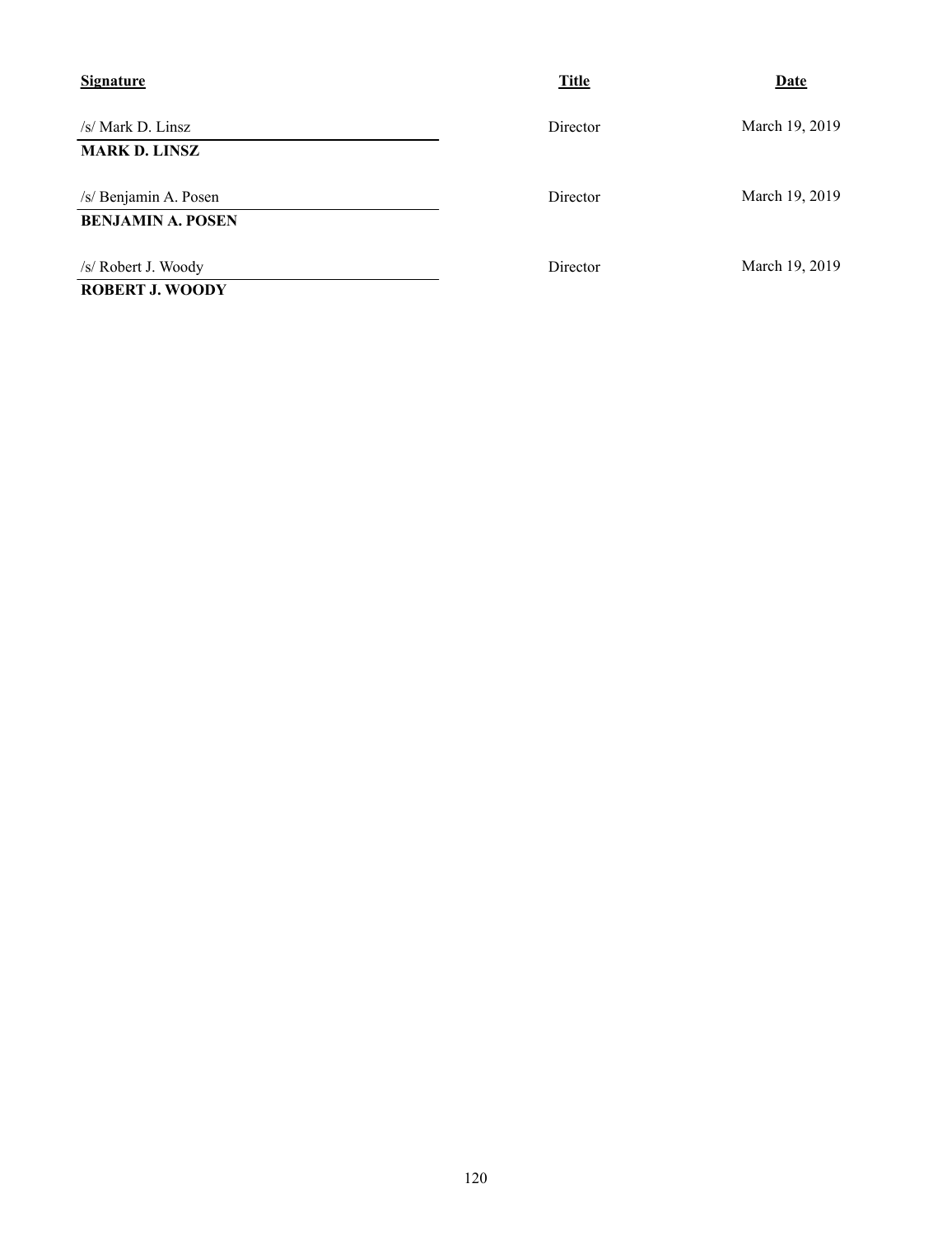

Sub-managed by Levine Leichtman



Board of Directors **James M. Seneff** Director and Chairman of the Board



Director CNL Strategic Capital

**Arthur E. Levine**

CNL Strategic Capital



**Mark D. Linsz** Independent Director Audit Committee Chairman CNL Strategic Capital



**Benjamin A. Posen** Independent Director CNL Strategic Capital

**Robert J. Woody** Independent Director CNL Strategic Capital

### Executive Officers

**Chirag J. Bhavsar** CEO CNL Strategic Capital

**Tammy J. Tipton** Chief Financial Officer CNL Strategic Capital

**Brett A. Schlemovitz** Chief Operating Officer CNL Strategic Capital